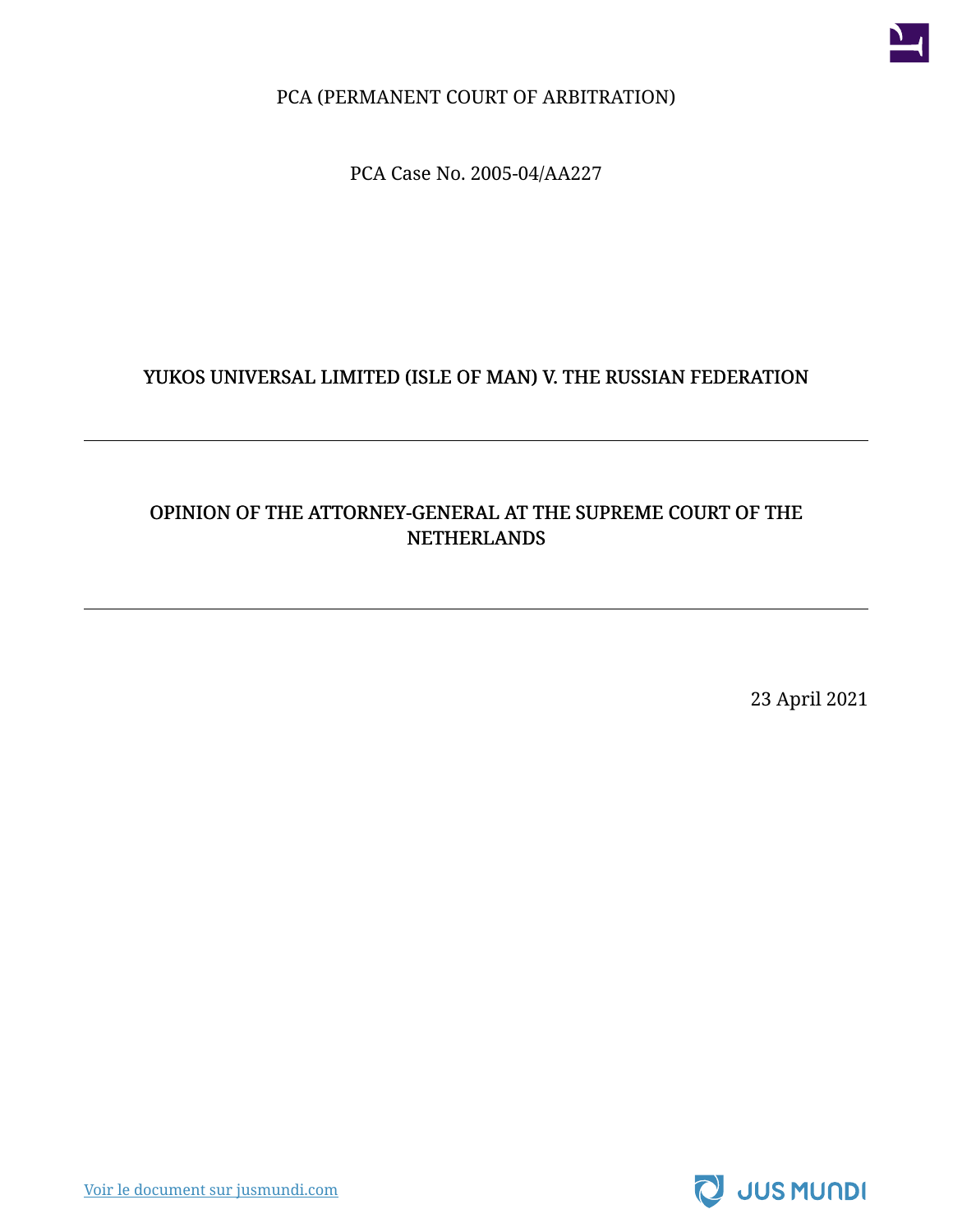#### Table of Contents

| (a) Violation of the mandate (Article 1065(1)(c) DCCP) by noncompliance with Article 21(5) ECT (para. 6.3).  8 |  |
|----------------------------------------------------------------------------------------------------------------|--|
|                                                                                                                |  |
|                                                                                                                |  |
|                                                                                                                |  |
|                                                                                                                |  |
|                                                                                                                |  |
|                                                                                                                |  |
|                                                                                                                |  |
|                                                                                                                |  |
|                                                                                                                |  |
|                                                                                                                |  |
|                                                                                                                |  |
|                                                                                                                |  |
|                                                                                                                |  |
|                                                                                                                |  |
|                                                                                                                |  |
|                                                                                                                |  |
|                                                                                                                |  |
|                                                                                                                |  |
|                                                                                                                |  |
| Ground 3.5: referral of questions about Article 1(6) and (7) and Article 26 ECT for a preliminary ruling?50    |  |
|                                                                                                                |  |
|                                                                                                                |  |
|                                                                                                                |  |
|                                                                                                                |  |
| Ground 4.5: referral of questions about Article 1(6) and Article 26 ECT for a preliminary ruling? 57           |  |
|                                                                                                                |  |
|                                                                                                                |  |
|                                                                                                                |  |
|                                                                                                                |  |
|                                                                                                                |  |
|                                                                                                                |  |
|                                                                                                                |  |
|                                                                                                                |  |
|                                                                                                                |  |

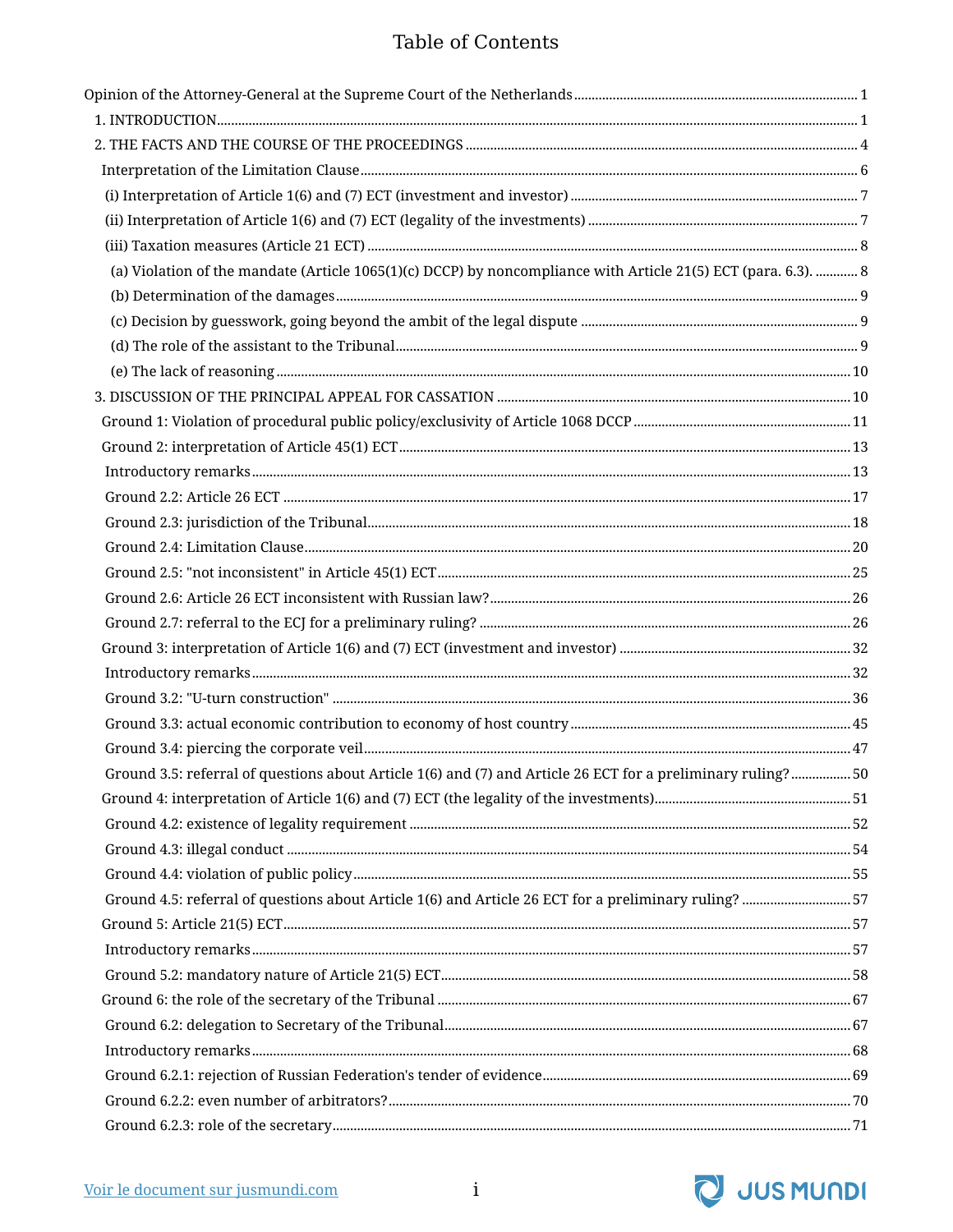#### Table of Contents

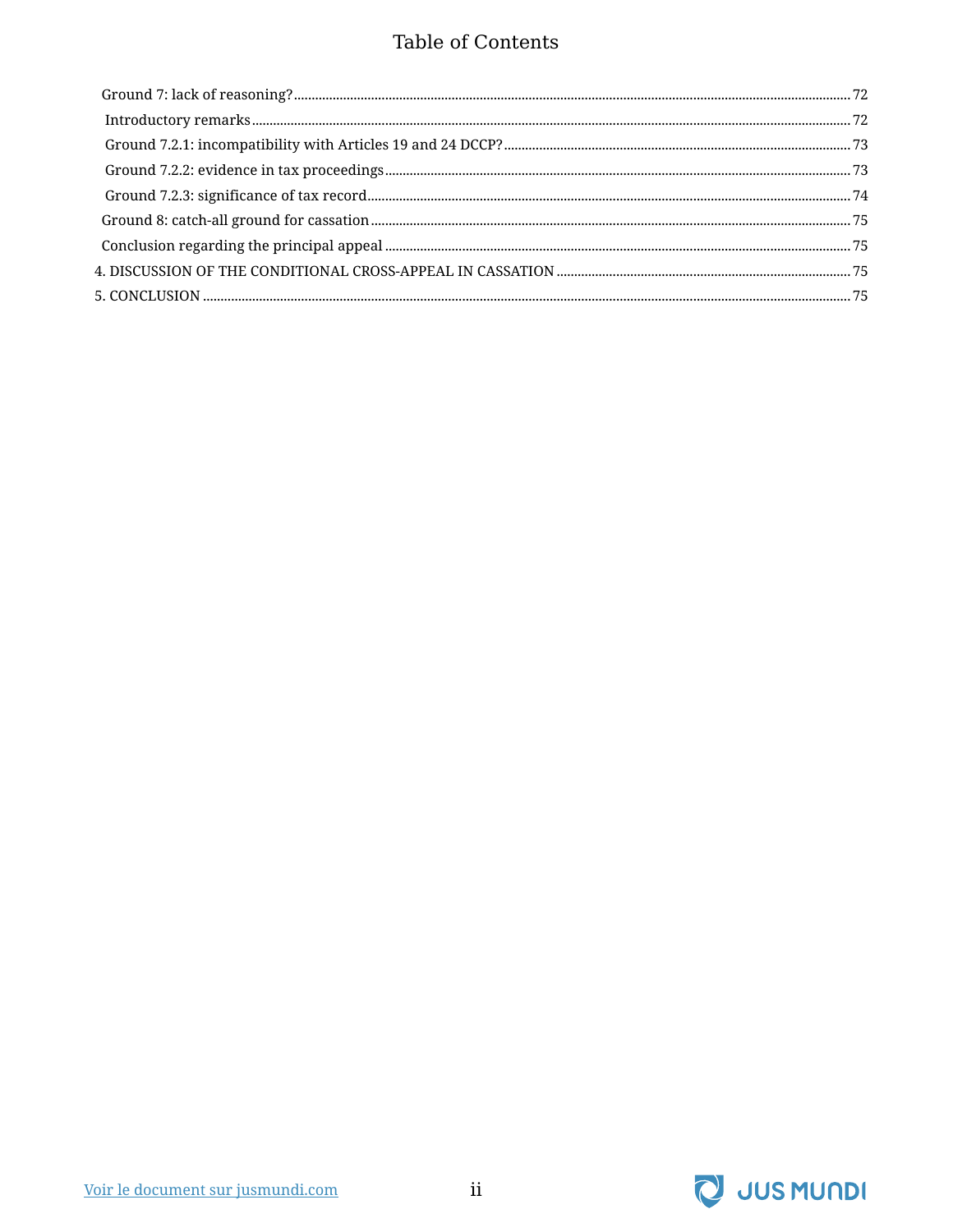# <span id="page-3-0"></span>Opinion of the Attorney-General at the Supreme Court of the Netherlands

## <span id="page-3-1"></span>1. Introduction

- 1.1. In arbitral proceedings, the Russian Federation was ordered to pay damages to HVY for breach of its obligations under the Energy Charter Treaty (hereinafter: ECT).  $2$  The Russian Federation brought a claim for setting aside the relevant arbitral awards (hereinafter also the ['Yukos Awards'](https://jusmundi.com/en/document/h/VkVabHFaZE1BSjY0RitpYTBTdEc4Uy9nYkdoN01STUs2c3RzODQ0TW5COWhkU2N3MUgzV2dhSXBPWjhza1hBcE5oMHJBVjhDdTIveFMrRTZzVWtPVzJyWTNjd0NSQzFJd25FSG9JLzNHWjRsVmtwYTl1VlVnZVBYRjJFbUx5WUxzWC9iVGorZTlmb1plcWlZbEZRSjZTRlkzU0t1bkF4ZzNiRjJPckNuRGE0REVzemw3ZCthYjFDdVF6QjNoaE5OTXNqMElnZyt4UUx1TllRajlZZnp0QT09)) before the Dutch court. The District Court awarded the claim on the grounds of the absence of a valid arbitration agreement. On appeal, the Court of Appeal annulled the District Court's judgment and as yet rejected the Russian Federation's claims. The Russian Federation has lodged an appeal in cassation against the judgment of the Court of Appeal.
- 1.2. This case is still governed by the old arbitration law, i.e. by the Fourth Book ("Arbitration") of the Dutch Code of Civil Procedure, as in force until the implementation of the Arbitration Law Modernisation Act on 1 January 2015. $3$  The references in this opinion are always to the old law, unless stated otherwise. For an introduction to the setting aside proceedings of Article 1064 et seq. DCCP, I refer to my opinion on the application for suspension of the enforcement that was filed by the Russian Federation. <sup>4</sup> The Supreme Court denied this request in its decision of 4 December 2020.<sup>5</sup>
- 1.3. In large part the complaints relate to the interpretation of ECT provisions. The Russian Federation argues in cassation that the Court of Appeal based its conclusion, that the dispute between HVY and the Russian Federation is covered by the ECT, on an incorrect interpretation of the relevant treaty provisions, so that its finding that there is a valid basis for arbitration is incorrect. This concerns in particular the interpretation of the terms 'investor' and 'investment' of the ECT, and the scope of [Article 45\(1\) ECT,](https://jusmundi.com/en/document/h/clljWVJHbGxISEg0VUZMdWNJazE2TnJ3Mmxwb2NlQ1R3cmNjQXR1UDFhaUg5bDhhczBqUjlmYmVtWWhITFNjK3dCV0JaSFlDK3BFbFIyL0xvSHhiR2sxdnZtV2R3TDJsQUR2Q0hoUUhPeWlwUFRXK0ZmSTJDNUVyTytCd1RRNTNjZ05Tdy9FMGVhb3p3Ky9uOE9DSXdBPT0=) which provides for the provisional application of the ECT by a state that has signed the ECT, but for which this treaty has not yet entered into force. In this introduction, I will briefly discuss the purpose and the genesis of the ECT and the possibilities that the ECT offers for the settlement of investment disputes. The interpretation of specific provisions of the ECT will subsequently be discussed in more detail when examining the various parts of the principal appeal in cassation.
- 1.4. The ECT was concluded in Lisbon on 17 December 1994 with the aim of achieving cooperation in the energy sector, in particular between the Member States of the then European Economic Community (EEC, now the European Union) and states in Central and Eastern Europe, including the



 $^{\rm 2}$  [Energy Charter Treaty](https://jusmundi.com/en/document/h/clljWVJHbGxISEg0VUZMdWNJazE2TnJ3Mmxwb2NlQ1R3cmNjQXR1UDFhaUg5bDhhczBqUjlmYmVtWWhITFNjK3dCV0JaSFlDK3BFbFIyL0xvSHhiR2sxdnZtV2R3TDJsQUR2Q0hoUUhPeWgvdVNQMWZac3FEZFU2cERHQXJzMTc=), with Annexes, Treaty Series 1995, 108 (English and French texts, with corrections in Treaty Series 1995, 250), and Treaty Series 1995, 250 (Dutch translation).

 $^3\,$  Act of 2 June 2014, Bulletin of Acts and Decrees 2014, 200, entered into force on 1 January 2015 (Bulletin of Acts and Decrees 2014, 254). Transitional law is provided for in Article IV (4) in conjunction with Article IV (2) of that Act.

<sup>4</sup> Case no. 20/01892, ECLI:NL:PHR:2020:1082, nos. 3.10-3.18.

 $^5\,$  ECLI NL:HR:2020:1952,  $RvdW$  2021/2, JOR 2021/79, annotated by M.A. Broeders.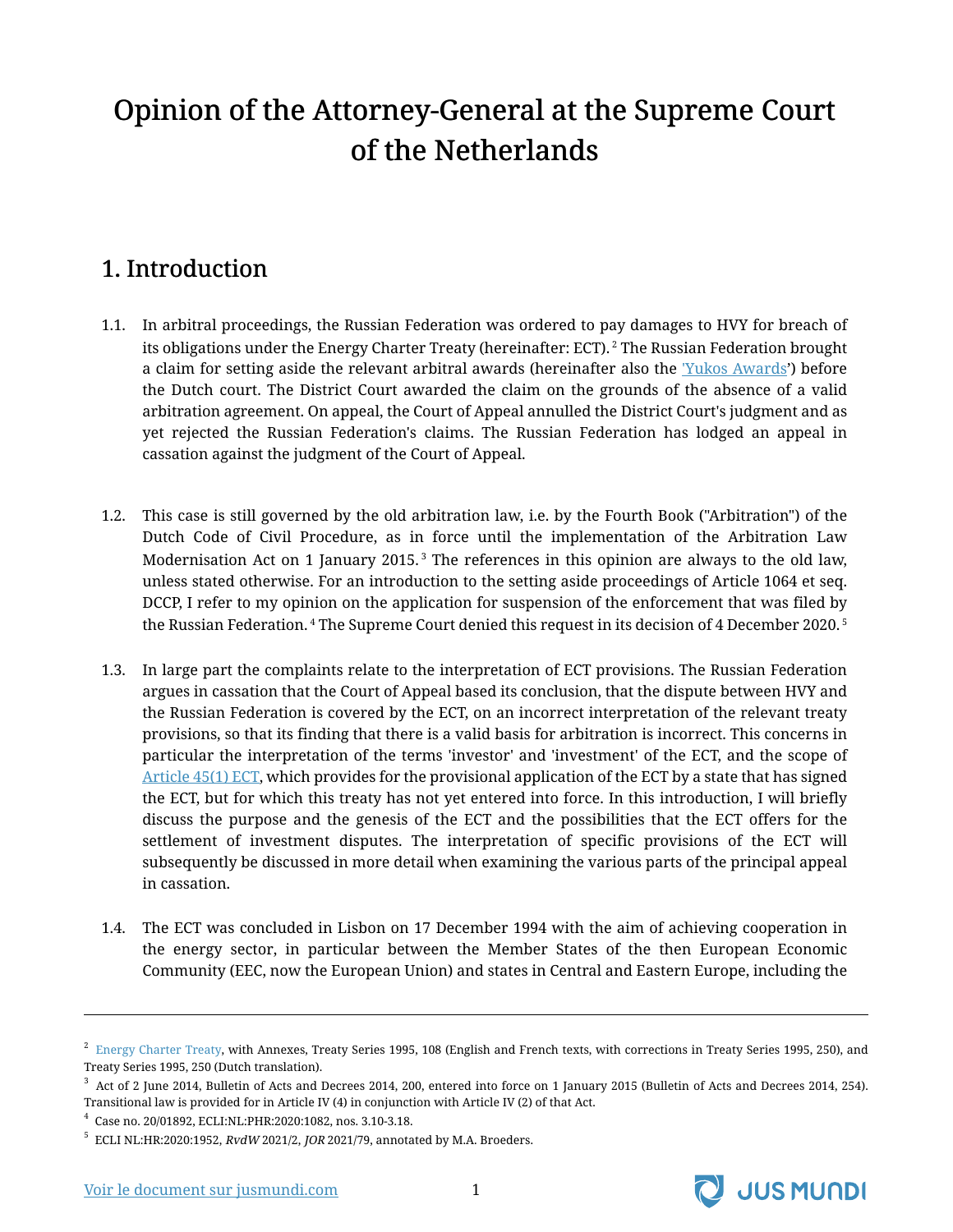current Russian Federation. $6$  This political wish had already previously been expressed in the nonbinding European Energy Charter of 1991. In the ECT, the agreements in the Energy Charter are laid down in a binding instrument. The ECT entered into force on 16 April 1998 after it was ratified by thirty states, including the Netherlands (see  $\Delta$ rticle  $44(1)$  ECT). The ECT has now been ratified by 51 states as well as by the European Union.<sup>7</sup> The Russian Federation signed the ECT on 17 December 1994, but did not ratify it. $8$  On 20 August 2009, the Russian Federation informed the depositary of the ECT (Portugal) that it no longer intended to ratify the ECT. Since then, the Russian Federation has no longer been required to provisionally apply the ECT, with the exception of the provisions relating to investment protection and dispute resolution, in so far as it concerns investments already made  $(Article 45(3)(a) and (b) ECT)$ .

- 1.5. Substantively, the provisions of Part III of the ECT, which pertain to "Promotion, Protection and Treatment of Investments", are the most relevant in this case. These provisions offer protection to investors who have made an investment in the energy sector in one of the contracting parties. They include the right to fair treatment and non-discrimination [\(Article 10 ECT\)](https://jusmundi.com/en/document/h/clljWVJHbGxISEg0VUZMdWNJazE2TnJ3Mmxwb2NlQ1R3cmNjQXR1UDFhaUg5bDhhczBqUjlmYmVtWWhITFNjK3dCV0JaSFlDK3BFbFIyL0xvSHhiR2sxdnZtV2R3TDJsQUR2Q0hoUUhPeWlwUFRXK0ZmSTJDNUVyTytCd1RRNTNwNkRVK2cyRTRPTEFRV3I2NVhkYlVnPT0=) as well as protection against expropriation [\(Article 13 ECT\)](https://jusmundi.com/en/document/h/clljWVJHbGxISEg0VUZMdWNJazE2TnJ3Mmxwb2NlQ1R3cmNjQXR1UDFhaUg5bDhhczBqUjlmYmVtWWhITFNjK3dCV0JaSFlDK3BFbFIyL0xvSHhiR2sxdnZtV2R3TDJsQUR2Q0hoUUhPeWlwUFRXK0ZmSTJDNUVyTytCd1RRNTNSYXViUlpqUzFGenBGbnhsRUZWM3pRPT0=).<sup>9</sup>
- 1.6. The ECT also provides for a mechanism allowing investors to enforce compliance with these rights. <sup>10</sup> [Article 26 ECT](https://jusmundi.com/en/document/h/clljWVJHbGxISEg0VUZMdWNJazE2TnJ3Mmxwb2NlQ1R3cmNjQXR1UDFhaUg5bDhhczBqUjlmYmVtWWhITFNjK3dCV0JaSFlDK3BFbFIyL0xvSHhiR2sxdnZtV2R3TDJsQUR2Q0hoUUhPeWlwUFRXK0ZmSTJDNUVyTytCd1RRNTNDQmJGNXZZVGpGLzhUODVQMzdWbEl3PT0=) provides that investors may submit a dispute about an alleged breach of one of the provisions of Part III of the ECT by a contracting party to (inter alia) an arbitral tribunal. [Article 26\(4\) ECT](https://jusmundi.com/en/document/h/clljWVJHbGxISEg0VUZMdWNJazE2TnJ3Mmxwb2NlQ1R3cmNjQXR1UDFhaUg5bDhhczBqUjlmYmVtWWhITFNjK3dCV0JaSFlDK3BFbFIyL0xvSHhiR2sxdnZtV2R3TDJsQUR2Q0hoUUhPeWlwUFRXK0ZmSTJDNUVyTytCd1RRNTNNaVZDc1BhdGJnYlh1NUxvK3MvZk9BPT0=) mentions three possibilities for dispute resolution:

a) arbitration at the International Centre for Settlement of Investment Disputes (ICSID) in Washington, on the basis of the ICSID Convention<sup>11</sup>, provided that both ECT states concerned are parties to the ICSID Convention (or, if one of the states concerned is party to the ICSID Convention, on the basis of the Additional Facility Rules to that Convention);

b) arbitration by a single arbitrator or an ad hoc tribunal established in accordance with the Arbitration Rules of the United Nations Commission on International Trade Law (UNCITRAL), as has been done in the present case;

c) arbitration at the arbitration institute of the Stockholm Chamber of Commerce (SCC).



 $^6\,$  In this respect, see Thomas W. Wälde, International Investment under the 1994 Energy Charter Treaty. Legal, Negotiating and Policy Implications for International Investors with Western and Commonwealth of Independent States/Eastern European Countries, in: Thomas W. Wälde (ed), The Energy Charter Treaty. An East-West Gateway for Investment and Trade, The Hague: Kluwer International 1996, p. 251 et seq.; Thomas Roe & Matthew Happold, Settlement of Investment Disputes under the Energy Charter Treaty, Cambridge: Cambridge University Press 2011, p. 7-13 (these authors erroneously state that the ECT was opened for signature on 17 December 1995); Crina Baltag, The Energy Charter Treaty. The notion of investor, Alphen aan den Rijn: Kluwer Law International 2012, pp. 6-13; Kaj Hobér, The Energy Charter Treaty. A Commentary, Oxford: OUP 2020, pp. 13-24.

 $^7$  See overheid.nl/verdragenbank, as well as the website of the Secretariat of the ECT (https://www.energycharter.org/who-we-are/membersobservers).

 $^8\,$  The Russian Federation signed the ECT without making the declaration of  $\rm Article$  45(2) ECT. Other states (Australia, Norway and Iceland) did declare at the time of signing that they would not apply the ECT provisionally.

 $^9\,$  In this respect, see Hobér, op. cit., p. 6; Roe & Happold, op. cit., pp. 13-18; Wälde, op cit., p. 286 et seq.

 $10$  See Laurent Gouiffés, The Dispute Settlement Mechanisms of the Energy Charter Treaty, in: Clarisse Ribeiro (ed.), Investment Arbitration and the Energy Charter Treaty, New York: JurisNet 2006, pp. 22-29.

<sup>11</sup> [Convention on the Settlement of Investment Disputes between States and Nationals of other States, Washington, 18 March 1965, Treaty](https://jusmundi.com/en/document/h/S2VVN09EOGhRRHg0SlZ3SS9qUjlwSUhxOWpSbTk0ZGxsOTFuVUV3TlRXRzdrWGQyOWVoOUU0WjNBM2sxaGo0NWZ1RWpXU01heVNtdmxZZGJZRnc1dFJFMHlTYlBrTzFZbHFsK1Q5aHljTlowZUFWeHp6d1NxU0JqVXlid0dDQUo2TFlxOXJvenRhU1lvRHdFSXdtclVZdWozWS81bXZUL2JnelpFa0krdzRFRjBOUmZiRzFmb2h4d0NjWVdyN2lmaWcvWWE0UTZ3WCtReWtYZ2tuREMxQT09) [Series 1981, 191.](https://jusmundi.com/en/document/h/S2VVN09EOGhRRHg0SlZ3SS9qUjlwSUhxOWpSbTk0ZGxsOTFuVUV3TlRXRzdrWGQyOWVoOUU0WjNBM2sxaGo0NWZ1RWpXU01heVNtdmxZZGJZRnc1dFJFMHlTYlBrTzFZbHFsK1Q5aHljTlowZUFWeHp6d1NxU0JqVXlid0dDQUo2TFlxOXJvenRhU1lvRHdFSXdtclVZdWozWS81bXZUL2JnelpFa0krdzRFRjBOUmZiRzFmb2h4d0NjWVdyN2lmaWcvWWE0UTZ3WCtReWtYZ2tuREMxQT09)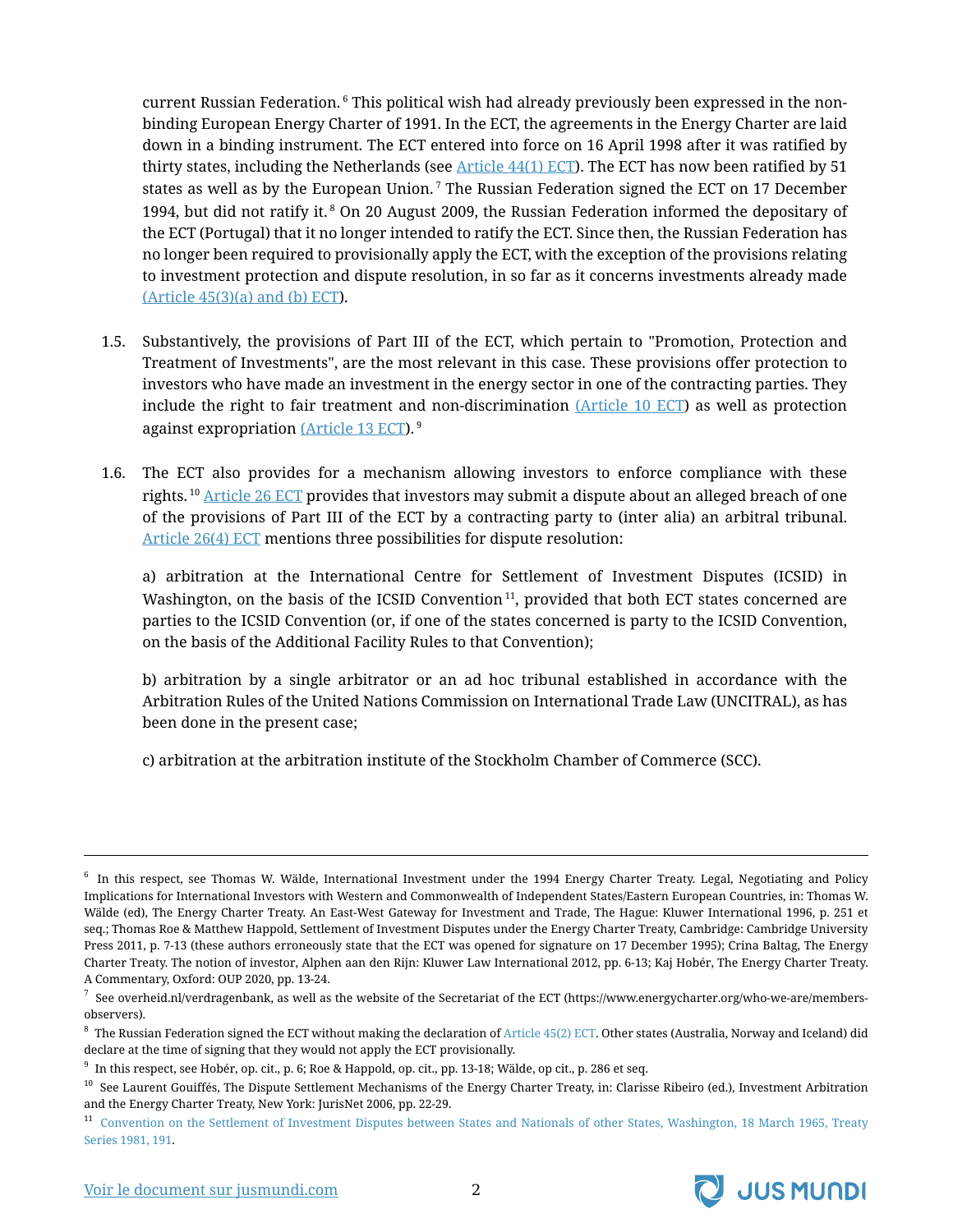- 1.7. Disputes on rights under the ECT can therefore be brought before various arbitration tribunals. This opinion discusses various decisions by these tribunals. The question arises as to what significance should be attached to those decisions, regarding which I note the following in this introduction.
- 1.8. According to the Vienna Convention on the Law of Treaties (hereinafter referred to as "VCLT"),  $^{12}$ arbitral case law is not a source of interpretation in respect of treaties. However, this case law can provide insight into the manner in which a treaty is applied in practice. <sup>13</sup> Arbitral case law can be used to demonstrate the existence of a principle of customary international law, which must be taken into account in the interpretation of a treaty pursuant to  $\text{Article } 31(3)$  VCLT. Of course, there must be a general state practice which is extensive and virtually uniform, and there must be a legal conviction that this practice is required by international law. 14
- 1.9. Arbitration tribunals are not bound by each other's rulings because the principle of binding precedents *(stare decisis)* is lacking.<sup>15</sup> Decisions may therefore differ from one another (which, of course, can also be explained by the facts and the manner in which the proceedings were conducted). One must be wary of drawing conclusions on the basis of only one decision or a few decisions. Furthermore, unanimous decisions are given more weight than decisions in which dissenting opinions were written. <sup>16</sup>
- 1.10. The ICSID Convention provides for a procedural framework for the resolution of international investment disputes between states and investors<sup>17</sup> and does not relate to disputes between states and their own nationals. <sup>18</sup> The ICSID Convention does not determine when there is an international investment, but leaves this to the ICSID arbitral tribunals, which will also base their decision on this on the investment treaty (often a bilateral investment treaty (BIT)) underlying the dispute. The approach of an arbitration tribunal in a case under the ICSID Convention is therefore dependent on the underlying investment treaty. ICSID tribunals will only assume jurisdiction if the investment also falls within the scope of protection of the ICSID Convention. <sup>19</sup> In practice, ICSID tribunals therefore sometimes impose stricter requirements than the underlying investment treaties themselves, in particular with regard to the concept of 'investment'.<sup>20</sup> These requirements can also be stricter than those of other (commercial) arbitral tribunals, which do not base their jurisdiction



<sup>12</sup> [Convention of 23 May 1969, Treaty Series 1985, 79.](https://jusmundi.com/en/document/h/NVFwR2lWbkFqaXdJRmhJT3hnNFo0NEhoLzFzTjdSbU9icGpNYlQ0N3hXUjByQUw3dW1hT1I5OW90REYzWjlFYW1iQm0xR2ZxcmE5MFIwL3EyeU1DWUVRbENBMnU5S3g1dERqLzZnTWNMRHc3U0YwLzlEK2VYZ1FOT1ZFUEszei8yM25adnZnUXlFS0VUZE44K1VxYnNFSWthUlBsT2ZpNWh3eUE2MTVGaXpnPQ==)

 $13$  Inter alia Baltag, op. cit., p. 24.

<sup>14</sup> André Nollkaemper, Kern van het internationaal publiekrecht, The Hague: Bju 2019, pp. 127-134.

 $15$  Hobér, op. cit., p. 39 et seq.; Baltag, op. cit., p. 24 et seq.

 $16$  Hobér, op. cit., p. 40.

 $17$  See Roe & Happold, op. cit., p. 4; Anna Turinov, "Investment" and "Investor" in Energy Charter Treaty Arbitration: Uncertain Jurisdiction, Journal of International Arbitration 2009, p. 4.

<sup>&</sup>lt;sup>18</sup> See, inter alia, [Article 25 \(1\) ICSID Convention:](https://jusmundi.com/en/document/h/S2VVN09EOGhRRHg0SlZ3SS9qUjlwSUhxOWpSbTk0ZGxsOTFuVUV3TlRXRzdrWGQyOWVoOUU0WjNBM2sxaGo0NWZ1RWpXU01heVNtdmxZZGJZRnc1dFJFMHlTYlBrTzFZbHFsK1Q5aHljTlowZUFWeHp6d1NxU0JqVXlid0dDQUo2TFlxOXJvenRhU1lvRHdFSXdtclVZdWozWS81bXZUL2JnelpFa0krdzRFRjBOUmZiRzFmb2h4d0NjWVdyN2lmejIwdEViUGRSSTY3c0JBMWRCNGExOEY5U0hON2lOM0FKQlAzNE9Fd2s4QT0=) "The jurisdiction of the Centre shall extend to any legal dispute arising directly out of an investment, between a Contracting State (...) and a national of another Contracting State" (my italics, Advocate General).

<sup>&</sup>lt;sup>19</sup> See, for example, *ST-AD GmbH v. The Republic of Bulgaria* [\(Award on Jurisdiction\), UNCITRAL, PCA Case No. 2011-06, 18 July 2013, para. 408:](https://jusmundi.com/en/document/h/Q2VNTDRpSXlneXptN1FpSEc3R25NbXdQcjZuWENtNU5wS01YbUV2QVZ0MTBjTHM0SVpGUk9MdVJIdTFIR052ei9ZZU1kQ2JxNURwVU5HaUtkRzFQd2FnOTNiV1NzOW1nZUNrN3ZyUXNmU0tNeWx4M3ZJK21JbW9EaTdPYWRkNUhXeFFtVDBFWkxVVWZRcTZiYi9rSDZRPT0=) "It is settled jurisprudence that a national investment cannot give rise to an ICSID arbitration, which is reserved to international investments" (my italics, Advocate General). See also Stephen Jagusch & Anthony Sinclair, The Limits of Protection for Investments under the Energy Charter Treaty, in: Clarisse Ribeiro (ed.), Investment Arbitration and the Energy Charter Treaty, New York: Jurisnet, 2006, pp. 75-77; Turinov, op. cit., p. 6; Roe & Happold, op. cit., p. 49; Baltag, op. cit., pp. 106-107.

<sup>&</sup>lt;sup>20</sup> This approach was worded as follows in *Phoenix Action, Ltd v. The Czech Republic*, [ICSID Case No. ARB/06/5, 15 April 2009, para. 96:](https://jusmundi.com/en/document/h/YU5kbXRLQ3FoUlVCUkd3aytHdkJLdmNWWjBYVWFVdm9EMy8xWkVTLzV5ZHluWWFZMlM0THBROGFaSUhuM0sxaFg3T1cwWlNxUTMvK0YxQnJIVTlPUm5TaGhJZHRTbmhsNE4rUUtYY2FxcjlzR29WdXU5MktYTVJGRW1hWlZUUzg=) "At the outset, it should be noted that BITs, which are bilateral arrangements between two States parties, cannot contradict the definition of the ICSID Convention. In other words, they can confirm the ICSID notion or restrict it, but they cannot expand it in order to have access to ICSID. A definition included in a BIT being based on a test agreed between two States cannot set aside the definition of the ICSID Convention, which is a multilateral agreement. As long as it fits within the ICSID notion, the BIT definition is acceptable, it is not if it falls outside of such definition. (...)".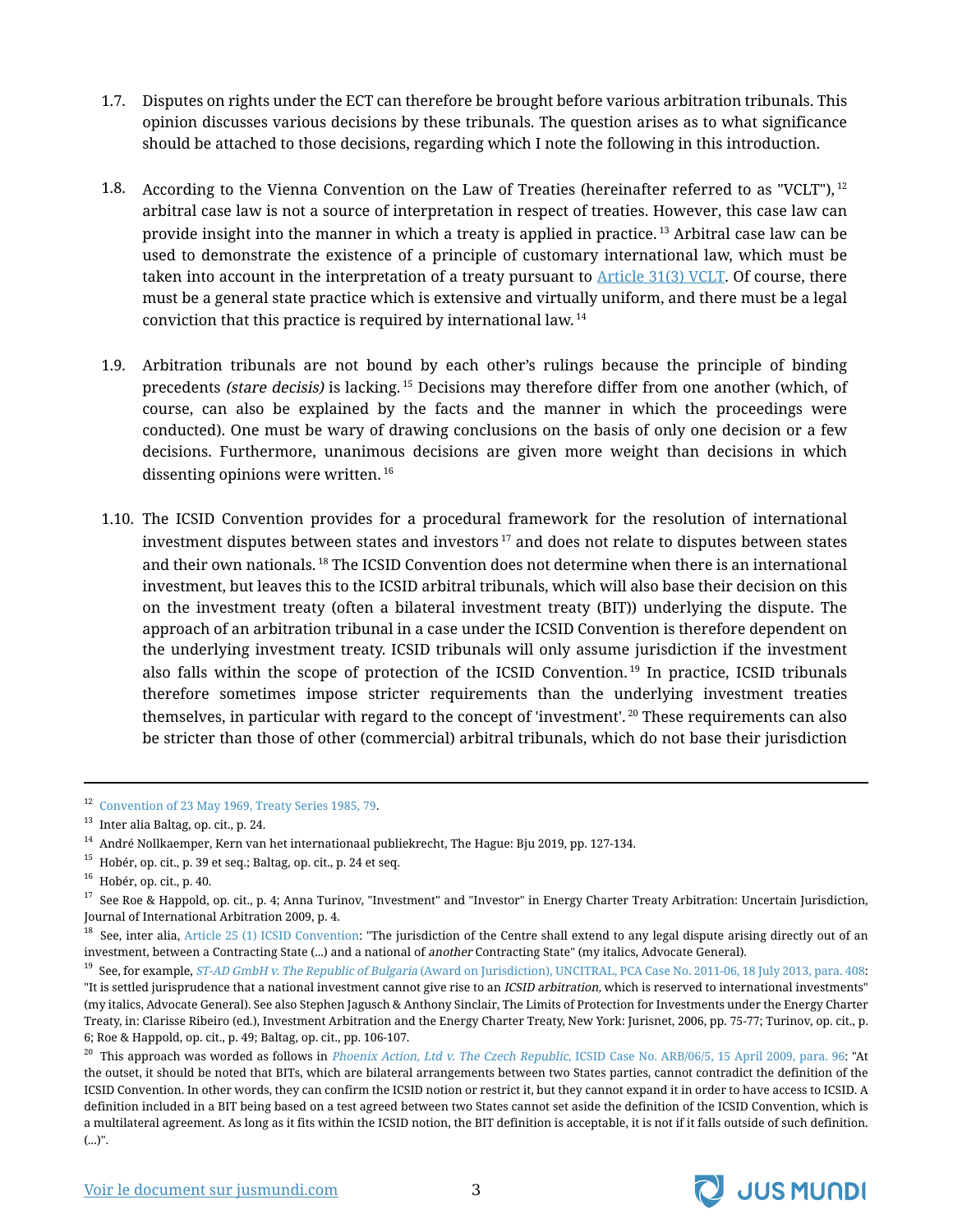on the ICSID Convention. <sup>21</sup>

- 1.11. The foregoing is relevant because the ground for cassation refers to ICSID judgments in a number of places to substantiate the statement that it presents a generally accepted principle of international investment law (see ground 3 of the principal ground for cassation). When assessing this statement, it must be taken into account that the ICSID Convention sets its own requirements in some respects, which may be stricter than the requirements imposed in investment treaties. It is also the case with all arbitral case law that it will always have to be considered whether the approach taken therein is of general validity or is based on the specific wording of the underlying investment treaty.
- 1.12. After this introduction, I will proceed to present the facts and the course of the proceedings and the discussion of the principal ground for cassation.

## <span id="page-6-0"></span>2. The facts and the course of the proceedings

- 2.1. Briefly summarised, the issue in the present matter is the following.<sup>22</sup> HVY are, or at least were, shareholders in Yukos Oil Company (hereinafter: Yukos), an oil company based in the Russian Federation, which was declared bankrupt on 1 August 2006 and struck off the Russian Commercial Register on 21 November 2007.
- 2.2. HVY initiated arbitration proceedings against the Russian Federation under <u>[Article 26 ECT](https://jusmundi.com/en/document/h/clljWVJHbGxISEg0VUZMdWNJazE2TnJ3Mmxwb2NlQ1R3cmNjQXR1UDFhaUg5bDhhczBqUjlmYmVtWWhITFNjK3dCV0JaSFlDK3BFbFIyL0xvSHhiR2sxdnZtV2R3TDJsQUR2Q0hoUUhPeWlwUFRXK0ZmSTJDNUVyTytCd1RRNTNDQmJGNXZZVGpGLzhUODVQMzdWbEl3PT0=)</u> in 2004. They stated that the Russian Federation had expropriated their investments in Yukos in violation of the ECT and had failed to protect those investments. HVY claimed that the Russian Federation be ordered to pay damages. The place of arbitration was The Hague.
- 2.3. The arbitral tribunal appointed pursuant to the <u>[UNCITRAL Arbitration Rules](https://jusmundi.com/en/document/h/K3c3WHBLTUlqbG80TVZ5dlN0TWIyT1BOMVlIY3VQdXZSYUtDM1ZKZkkxaVlid1lJcUFSVHR1VHNrQ2dYZzdVNGk3VHlybFpHc0JZMlJjNEFtNHZGdmxQQ3ZaTFpwdE5PRXFwR1lndDRuNzQ9)</u> (hereinafter: the Tribunal) ruled in three separate [Interim Awards](https://jusmundi.com/en/document/h/Q1R5eVdRTnMrUFpDRW56M0paKzVxNjgrZE5NY0FhN2VhaGVyeWViekNiNk9WeHZhZTgxeWxWemsxcVdhelUzdmxYUG52N3huSmdtSCtPSXJkRFdjdGtIT01vSDg2WXAxM2NXRmhWOE1taE1BaGM4UnMxQVpoWmxJWTNHeWpDajE2Z1hueUNzQXdFWVU0eEhQaks1MHFROWZIL3pHVkFOeEM4RkNKdi90NXl1TVp2UmJNVVJ0bmIxTUNvTHBFZGl1) on Jurisdiction and Admissibility of 30 November 2009 (hereinafter: the [Interim Awards](https://jusmundi.com/en/document/h/Q1R5eVdRTnMrUFpDRW56M0paKzVxNjgrZE5NY0FhN2VhaGVyeWViekNiNk9WeHZhZTgxeWxWemsxcVdhelUzdmxYUG52N3huSmdtSCtPSXJkRFdjdGtIT01vSDg2WXAxM2NXRmhWOE1taE1BaGM4UnMxQVpoWmxJWTNHeWpDajE2Z1hueUNzQXdFWVU0eEhQaks1MHFROWZIL3pHVkFOeEM4RkNKdi90NXl1TVp2UmJNVVJ0bmIxTUNvTHBFZGl1)) on a number of preliminary defences raised by the Russian Federation, including in relation to the Tribunal's jurisdiction. In the [Interim Awards,](https://jusmundi.com/en/document/h/Q1R5eVdRTnMrUFpDRW56M0paKzVxNjgrZE5NY0FhN2VhaGVyeWViekNiNk9WeHZhZTgxeWxWemsxcVdhelUzdmxYUG52N3huSmdtSCtPSXJkRFdjdGtIT01vSDg2WXAxM2NXRmhWOE1taE1BaGM4UnMxQVpoWmxJWTNHeWpDajE2Z1hueUNzQXdFWVU0eEhQaks1MHFROWZIL3pHVkFOeEM4RkNKdi90NXl1TVp2UmJNVVJ0bmIxTUNvTHBFZGl1) the Tribunal rejected certain defences on jurisdiction and admissibility and ruled with respect to other preliminary defences that the decision on them would be stayed until the merits phase of the proceedings.
- 2.4. In three separate <u>[Final Awards](https://jusmundi.com/en/document/h/WUZmZ2Vxcm9ndzJhVW44NThxNzZRZnNTeHpSMDBLRTQ5dURoNEozQ3BqbDZxSzBnTmdsY3N0UjNPaVlFUVNvZ1NWNDErcTFNYUcxamFIVW91aG1zdHdEeDQ1K0NWOE5seURVOTY2QmZDaWNlVnR2a0g5V3k5T0w1NjcxSTZzdVE=)</u> of 18 July 2014,<sup>23</sup> the Tribunal rejected the Russian Federation's remaining defences on jurisdiction and/or admissibility, found that the Russian Federation had breached its obligations under  $\text{Article 13(1)}$  ECT, and ordered the Russian Federation to pay HVY



 $21$  Turinov, op. cit., p. 6.

<sup>&</sup>lt;sup>22</sup> [The presentation of the facts is derived from paras. 2.2-2.6 of the final judgment of the Court of Appeal of The Hague of 18 February 2020](https://jusmundi.com/en/document/h/VkVabHFaZE1BSjY0RitpYTBTdEc4Uy9nYkdoN01STUs2c3RzODQ0TW5COWhkU2N3MUgzV2dhSXBPWjhza1hBcE5oMHJBVjhDdTIveFMrRTZzVWtPVzNzd3pPbW93MkN5S0hZYUV4V2VVZlJ0WTE0SVJHdFgwcnRpM29jaHR5TkVuMXpNWmpNOStydURHTWNxckIzT0xCc2lMR0xkZjh6UVh5Vjg5YXZQS2l0YVloRzBoQlpSZEtpWTJ2eHo4dWtUZVhIVFpwcnRsSXBMSWptY1B2RGF3dz09), ECLI:NL:GHDHA:2020:234, as challenged in cassation. Also see my opinion (ECLI:NL:PHR:2020:1082) at paras. 2.1-2.31 prior to the [Supreme](https://jusmundi.com/en/document/h/VkVabHFaZE1BSjY0RitpYTBTdEc4Uy9nYkdoN01STUs2c3RzODQ0TW5COWhkU2N3MUgzV2dhSXBPWjhza1hBcE5oMHJBVjhDdTIveFMrRTZzVWtPVzNzd3pPbW93MkN5S0hZYUV4V2VVZlRUbTMxRWhFdEVmYlpIdVd6RkhMU2xUa3gyeEdNTTV1VkxGM3RBQ0cya2VPNWo1cXhRaDBOMjh1elBCdVVjQVhkL1kxQ2xuRm85ZXYzWmVkVFlLbGRuajMwRGtXQVpGZnlQOS9OQXBJc0VHQT09) [Court's decision of 4 December 2020, ECLI:NL:HR:2020:1952,](https://jusmundi.com/en/document/h/VkVabHFaZE1BSjY0RitpYTBTdEc4Uy9nYkdoN01STUs2c3RzODQ0TW5COWhkU2N3MUgzV2dhSXBPWjhza1hBcE5oMHJBVjhDdTIveFMrRTZzVWtPVzNzd3pPbW93MkN5S0hZYUV4V2VVZlRUbTMxRWhFdEVmYlpIdVd6RkhMU2xUa3gyeEdNTTV1VkxGM3RBQ0cya2VPNWo1cXhRaDBOMjh1elBCdVVjQVhkL1kxQ2xuRm85ZXYzWmVkVFlLbGRuajMwRGtXQVpGZnlQOS9OQXBJc0VHQT09) RvdW 2021/2.

<sup>&</sup>lt;sup>23</sup> [Hulley Enterprises Limited \(Cyprus\)/The Russian Federation](https://jusmundi.com/en/document/h/WUZmZ2Vxcm9ndzJhVW44NThxNzZRZnNTeHpSMDBLRTQ5dURoNEozQ3BqbDZxSzBnTmdsY3N0UjNPaVlFUVNvZ1NWNDErcTFNYUcxamFIVW91aG1zdHdEeDQ1K0NWOE5seURVOTY2QmZDaWNlVnR2a0g5V3k5T0w1NjcxSTZzdVE=), UNCITRAL, PCA Case No. AA 226, Final Award; Veteran [Petroleum](https://jusmundi.com/en/document/h/Q1R5eVdRTnMrUFpDRW56M0paKzVxNjgrZE5NY0FhN2VhaGVyeWViekNiNk9WeHZhZTgxeWxWemsxcVdhelUzdmxYUG52N3huSmdtSCtPSXJkRFdjdGdnYld5SEhUUVl1SE04MlYzOGpzN0VmUUV5Vmd1MWlpbXdDdGhkZnA0bUwxU2J6d2V3RDlTQ1V2ZTdveXMwdW1BPT0=) Limited (Cyprus)/The Russian Federation, [UNCITRAL, PCA Case No. 2005-05/AA228, Final Award](https://jusmundi.com/en/document/h/Q1R5eVdRTnMrUFpDRW56M0paKzVxNjgrZE5NY0FhN2VhaGVyeWViekNiNk9WeHZhZTgxeWxWemsxcVdhelUzdmxYUG52N3huSmdtSCtPSXJkRFdjdGdnYld5SEhUUVl1SE04MlYzOGpzN0VmUUV5Vmd1MWlpbXdDdGhkZnA0bUwxU2J6d2V3RDlTQ1V2ZTdveXMwdW1BPT0=); Yukos Universal Limited (Isle of [Man\)/The](https://jusmundi.com/en/document/h/VkVabHFaZE1BSjY0RitpYTBTdEc4Uy9nYkdoN01STUs2c3RzODQ0TW5COWhkU2N3MUgzV2dhSXBPWjhza1hBcE5oMHJBVjhDdTIveFMrRTZzVWtPVzRhR083ZGZ1Z2VJaHEzTVBlVnRTNmRzMEtBeU5tS1grb3lKbmdOSjJSZkZERGIvU0ZSa1lLd1ZmMklIQWxKSzVnPT0=) Russian Federation, [UNCITRAL, PCA Case No. 2005-04/AA227, Final Award](https://jusmundi.com/en/document/h/VkVabHFaZE1BSjY0RitpYTBTdEc4Uy9nYkdoN01STUs2c3RzODQ0TW5COWhkU2N3MUgzV2dhSXBPWjhza1hBcE5oMHJBVjhDdTIveFMrRTZzVWtPVzRhR083ZGZ1Z2VJaHEzTVBlVnRTNmRzMEtBeU5tS1grb3lKbmdOSjJSZkZERGIvU0ZSa1lLd1ZmMklIQWxKSzVnPT0=).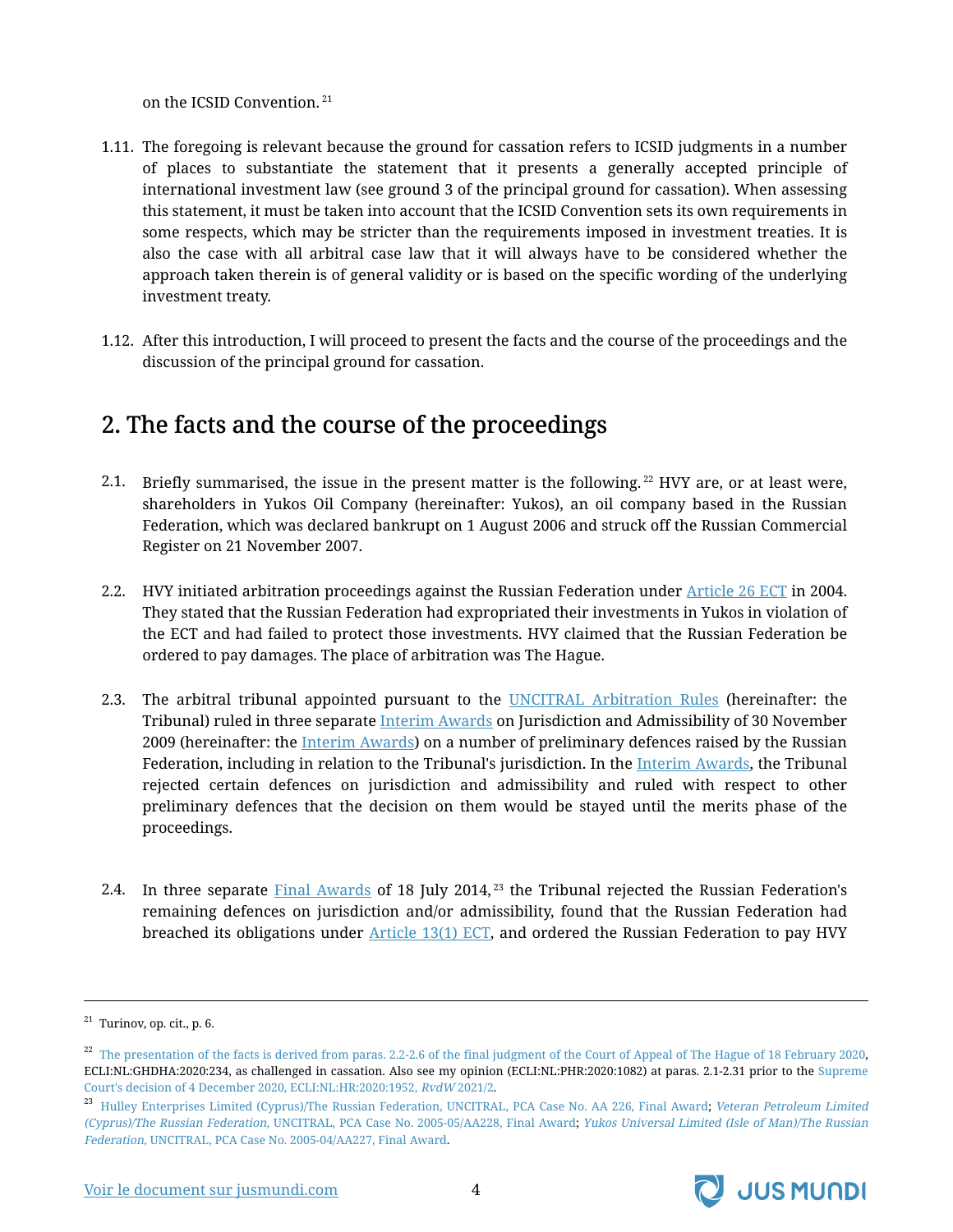damages amounting to USD 8,203,032,751 (to VPL), USD 1,846,000,687 (to YUL) and USD 39,971,834,360 (to Hulley), respectively, plus interest and costs. The Tribunal ruled, briefly stated, that the Russian Federation, by taking a number of tax and recovery measures against Yukos, had aimed at the bankruptcy of Yukos, with no other purpose than to eliminate Mr Mikhail Khodorkovsky, the chairman of Yukos and one of its shareholders (hereinafter: Khodorkovsky), as a potential political opponent of President Putin and to acquire Yukos' assets.

- 2.5. By separate summons of 10 November 2014, the Russian Federation summoned Hulley, VPL and YUL before the District Court of The Hague and requested the District Court to set aside the [Interim](https://jusmundi.com/en/document/h/VkVabHFaZE1BSjY0RitpYTBTdEc4Uy9nYkdoN01STUs2c3RzODQ0TW5COWhkU2N3MUgzV2dhSXBPWjhza1hBcE5oMHJBVjhDdTIveFMrRTZzVWtPVzJyWTNjd0NSQzFJd25FSG9JLzNHWjRsVmtwYTl1VlVnZVBYRjJFbUx5WUxzWC9iVGorZTlmb1plcWlZbEZRSjZTRlkzU0t1bkF4ZzNiRjJPckNuRGE0REVzemw3ZCthYjFDdVF6QjNoaE5OTXNqMElnZyt4UUx1TllRajlZZnp0QT09) [Awards](https://jusmundi.com/en/document/h/VkVabHFaZE1BSjY0RitpYTBTdEc4Uy9nYkdoN01STUs2c3RzODQ0TW5COWhkU2N3MUgzV2dhSXBPWjhza1hBcE5oMHJBVjhDdTIveFMrRTZzVWtPVzJyWTNjd0NSQzFJd25FSG9JLzNHWjRsVmtwYTl1VlVnZVBYRjJFbUx5WUxzWC9iVGorZTlmb1plcWlZbEZRSjZTRlkzU0t1bkF4ZzNiRjJPckNuRGE0REVzemw3ZCthYjFDdVF6QjNoaE5OTXNqMElnZyt4UUx1TllRajlZZnp0QT09) and [Final Awards](https://jusmundi.com/en/document/h/WUZmZ2Vxcm9ndzJhVW44NThxNzZRZnNTeHpSMDBLRTQ5dURoNEozQ3BqbDZxSzBnTmdsY3N0UjNPaVlFUVNvZ1NWNDErcTFNYUcxamFIVW91aG1zdHdEeDQ1K0NWOE5seURVOTY2QmZDaWNlVnR2a0g5V3k5T0w1NjcxSTZzdVE=) rendered by the Tribunal in each of their cases. These three cases were consolidated by the District Court at the request of the Russian Federation.
- 2.6. On 20 April 2016, in one judgment rendered in the three consolidated cases, the District Court set aside the [Interim Awards](https://jusmundi.com/en/document/h/WUZmZ2Vxcm9ndzJhVW44NThxNzZRZnNTeHpSMDBLRTQ5dURoNEozQ3BqbDZxSzBnTmdsY3N0UjNPaVlFUVNvZ1VJdXdwdi8rUjRSZk9pRlpCWlBHYTU1SFJIbi9vTVphbUFaTTVjVy9maE9vUytXTlFSSUZyVzlHNVVMZ2laZHV5ZEdYaDJvQXZjK1V3SFB6TVZIRkR5ektBZ3JWaXZldHF1clh4YmVzZERISHliNVJQQ3diVGxkbDJ4dGlLbjdX) and the [Final Awards](https://jusmundi.com/en/document/h/Q1R5eVdRTnMrUFpDRW56M0paKzVxNjgrZE5NY0FhN2VhaGVyeWViekNiNk9WeHZhZTgxeWxWemsxcVdhelUzdmxYUG52N3huSmdtSCtPSXJkRFdjdGdnYld5SEhUUVl1SE04MlYzOGpzN0VmUUV5Vmd1MWlpbXdDdGhkZnA0bUwxU2J6d2V3RDlTQ1V2ZTdveXMwdW1BPT0=) because of the absence of a valid arbitration agreement.  $^{24}$  HVY filed an appeal against this judgment with the Court of Appeal of The Hague.
- 2.7. In an interim judgment of 11 October 2016, the Court of Appeal ordered an appearance of the parties, which took place on 16 January 2017.
- 2.8. In its interim judgment of 25 September 2018, the Court of Appeal assessed a number of HVY's preliminary objections to the discussion of certain of the Russian Federation's statements.<sup>25</sup> These included (in so far as relevant here) the Russian Federation's statement that HVY had committed fraud in the arbitration proceedings by filing false statements and withholding documents (paras. 5.1-5.2). HVY objected to this, *inter alia* on the grounds that fraud should have been addressed in separate revocation proceedings based on Article 1068 DCCP (para. 5.3 (b)).
- 2.9. The Court of Appeal allowed HVY's objection. To that end. the Court of Appeal held, briefly stated, that the alleged fraud could only be addressed in revocation proceedings based on Article 1068 DCCP, and not (at a later stage) in setting-aside proceedings based on Article 1065 DCCP. Although both proceedings can indeed result in the setting aside of the arbitral award, they are subject to different time limits and they belong to the jurisdiction of different courts. Revocation proceedings can be initiated within three months of discovery of the fraud, even if more than three months have passed since the arbitral award attained binding force. In addition, there is only a single fact-finding instance in revocation proceedings (the Court of Appeal). Both the applicable time limits and the Court of Appeal's exclusive jurisdiction would be side-stepped if it were possible to put forward an allegation of fraud (by means of an increase of claim) at a later stage in setting-aside proceedings. Such an outcome is not acceptable (para. 5.7).
- 2.10. In its interim judgment of 18 December 2018, the Court of Appeal took several decisions on the further course of the proceedings. <sup>26</sup>
- 2.11.



<sup>24</sup> ECLI:NL:RBDHA:2016:4229.

<sup>&</sup>lt;sup>25</sup> ECLI:NL:GHDHA:2018:2476, *JBPr* 2019/9, annotated by C.L. Schleijpen.

<sup>26</sup> ECLI:NL:GHDHA:2018:3437.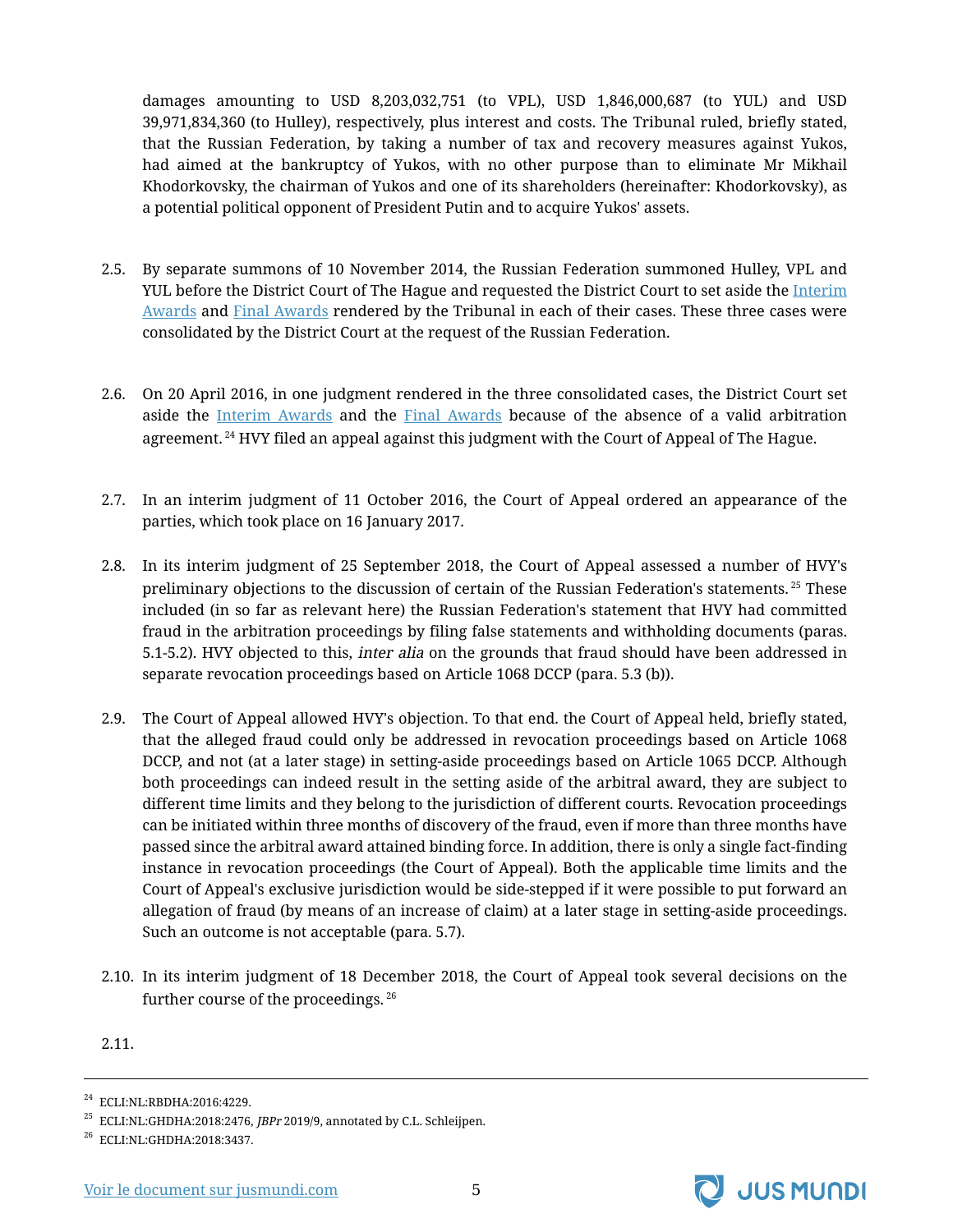The Court of Appeal dealt with the merits of the case in the final judgment of 18 February 2020.<sup>27</sup>

2.12. HVY, among other things, submitted grounds of appeal against the District Court's decision that the Tribunal lacked jurisdiction because **[Article 26 ECT](https://jusmundi.com/en/document/h/clljWVJHbGxISEg0VUZMdWNJazE2TnJ3Mmxwb2NlQ1R3cmNjQXR1UDFhaUg5bDhhczBqUjlmYmVtWWhITFNjK3dCV0JaSFlDK3BFbFIyL0xvSHhiR2sxdnZtV2R3TDJsQUR2Q0hoUUhPeWlwUFRXK0ZmSTJDNUVyTytCd1RRNTNDQmJGNXZZVGpGLzhUODVQMzdWbEl3PT0=)** - which makes arbitration possible - is inconsistent with Russian law. The Court of Appeal assessed these grounds of appeal in paras. 4.4 et seq.

### <span id="page-8-0"></span>Interpretation of the Limitation Clause

- 2.13. The Court of Appeal assessed whether the parties had concluded a valid arbitration agreement (Article 1065(1)(a) DCCP) and held that this depends on the interpretation of  $\Delta$ rticles 26 and 45 ECT in light of the law of the Russian Federation (para. 3.1.2). The Russian Federation's position, briefly stated, is that although it did sign the ECT, it never ratified it. While  $\triangle$ rticle  $45(1)$  ECT provides that each signatory shall "provisionally" apply the treaty, this applies only "to the extent that such provisional application is not inconsistent with its constitution, laws or regulations" (hereinafter: the Limitation Clause). According to the Russian Federation, the arbitration provision of Article 26 ECT is inconsistent with the Russian Constitution and several statutory provisions which entail that disputes of a public law nature are not arbitrable.
- 2.14. Principally, HVY have adopted the position that the matter at issue in the interpretation of <u>[Article](https://jusmundi.com/en/document/h/clljWVJHbGxISEg0VUZMdWNJazE2TnJ3Mmxwb2NlQ1R3cmNjQXR1UDFhaUg5bDhhczBqUjlmYmVtWWhITFNjK3dCV0JaSFlDK3BFbFIyL0xvSHhiR2sxdnZtV2R3TDJsQUR2Q0hoUUhPeWlwUFRXK0ZmSTJDNUVyTytCd1RRNTNDQmJGNXZZVGpGLzhUODVQMzdWbEl3PT0=)</u> [26 ECT](https://jusmundi.com/en/document/h/clljWVJHbGxISEg0VUZMdWNJazE2TnJ3Mmxwb2NlQ1R3cmNjQXR1UDFhaUg5bDhhczBqUjlmYmVtWWhITFNjK3dCV0JaSFlDK3BFbFIyL0xvSHhiR2sxdnZtV2R3TDJsQUR2Q0hoUUhPeWlwUFRXK0ZmSTJDNUVyTytCd1RRNTNDQmJGNXZZVGpGLzhUODVQMzdWbEl3PT0=) is whether the *principle* of provisional treaty application is inconsistent with Russian law. On appeal, HVY argued in the alternative that the issue is whether the provisional application of one or more ECT provisions is incompatible with the law of a contracting state, and thus not whether a specific ECT provision is inconsistent with that law (paras. 3.3.2 and 4.2.2).
- 2.15. The Court of Appeal held in paras. 4.4.3-4.4.7 that it could base its decision on HVY's alternative position on the interpretation of [Article 26 ECT,](https://jusmundi.com/en/document/h/clljWVJHbGxISEg0VUZMdWNJazE2TnJ3Mmxwb2NlQ1R3cmNjQXR1UDFhaUg5bDhhczBqUjlmYmVtWWhITFNjK3dCV0JaSFlDK3BFbFIyL0xvSHhiR2sxdnZtV2R3TDJsQUR2Q0hoUUhPeWlwUFRXK0ZmSTJDNUVyTytCd1RRNTNDQmJGNXZZVGpGLzhUODVQMzdWbEl3PT0=) despite the fact that this argument was not advanced in the arbitration proceedings and the Tribunal had therefore not based its jurisdiction on it. Any other interpretation would result in an arbitral award having to be set aside because the Tribunal assumed jurisdiction on incorrect grounds, even though the state court found that the Tribunal did have jurisdiction on other grounds. This is inconsistent with the principle that the state court has the final say on this issue.
- 2.16. The Court of Appeal subsequently assessed HVY's alternative position (paras. 4.5.8-4.5.48). In para. 4.5.48, the Court of Appeal concluded that the Limitation Clause is to be interpreted as meaning that a signatory which has not made the declaration referred to in  $\text{Article }45(2)(a)$  ECT is obliged to apply the ECT provisionally, except to the extent that provisional application of one or more provisions of the ECT is inconsistent with national law, in the sense that the laws or regulations of that state preclude the provisional application of a treaty for certain treaty provisions or types or categories of such provisions. According to the Court of Appeal, it was not shown that provisional application of [Article 26 ECT](https://jusmundi.com/en/document/h/clljWVJHbGxISEg0VUZMdWNJazE2TnJ3Mmxwb2NlQ1R3cmNjQXR1UDFhaUg5bDhhczBqUjlmYmVtWWhITFNjK3dCV0JaSFlDK3BFbFIyL0xvSHhiR2sxdnZtV2R3TDJsQUR2Q0hoUUhPeWlwUFRXK0ZmSTJDNUVyTytCd1RRNTNDQmJGNXZZVGpGLzhUODVQMzdWbEl3PT0=) is inconsistent with Russian law (para. 4.6.1). Superfluously, the Court of Appeal examined whether, based on the Russian Federation's interpretation of the Limitation Clause, [Article 26 ECT](https://jusmundi.com/en/document/h/clljWVJHbGxISEg0VUZMdWNJazE2TnJ3Mmxwb2NlQ1R3cmNjQXR1UDFhaUg5bDhhczBqUjlmYmVtWWhITFNjK3dCV0JaSFlDK3BFbFIyL0xvSHhiR2sxdnZtV2R3TDJsQUR2Q0hoUUhPeWlwUFRXK0ZmSTJDNUVyTytCd1RRNTNDQmJGNXZZVGpGLzhUODVQMzdWbEl3PT0=) was inconsistent with any provisions of Russian law (paras. 4.6.2-4.7.65). The Court of

 $^{27}$  ECLI:NL:GHDHA:2020:234. The judgment was also published in NJ 2020/360 with Supreme Court 25 September 2020, ECLI:NL:HR:2020:1511 and in TvA 2020/31, JOR 2020/164, annotated by N. Peters.



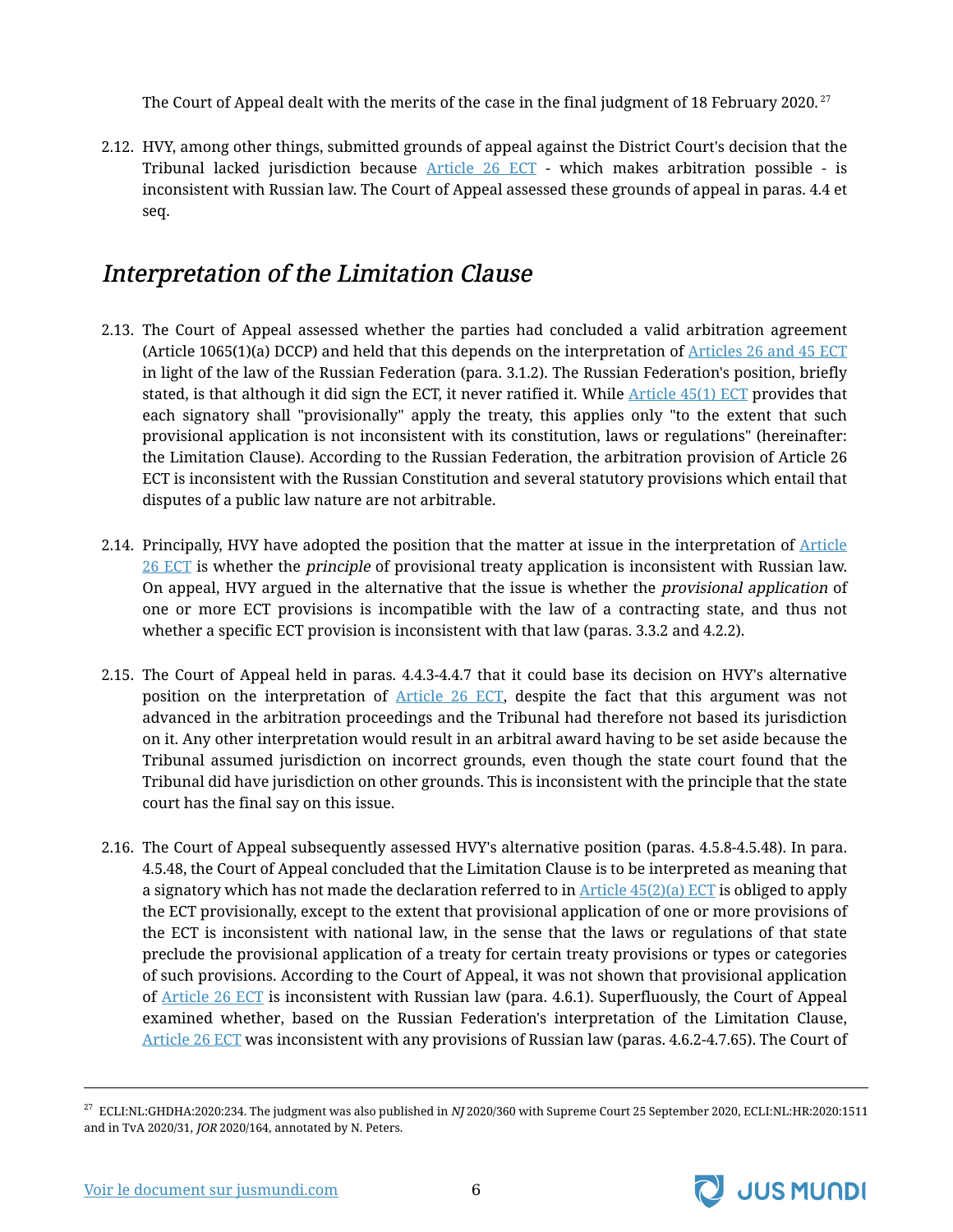Appeal answered that question in the negative.

2.17. According to the Court of Appeal, HVY's grounds of appeal were therefore well-founded, in part, and the District Court's reasoning could not justify its decision that no valid arbitration agreement had been concluded (para. 4.9.1). Given the devolutive effect of appeal, the Court of Appeal assessed whether the Russian Federation's other statements in support of its claim that the Tribunal had no jurisdiction are well-founded, i.e. the statements pertaining to (i) the interpretation of  $\Delta$ rticle  $1(6)$ [and \(7\) ECT](https://jusmundi.com/en/document/h/clljWVJHbGxISEg0VUZMdWNJazE2TnJ3Mmxwb2NlQ1R3cmNjQXR1UDFhaUg5bDhhczBqUjlmYmVtWWhITFNjK3dCV0JaSFlDK3BFbFIyL0xvSHhiR2sxdnZtV2R3TDJsQUR2Q0hoUUhPeWlwUFRXK0ZmSTJDNUVyTytCd1RRNTNQNGpLcDFlN0gyZ2tjejBrbVBPMGp3PT0=)<sup>28</sup> (the terms "investment" and "investor"), (ii) the interpretation of [Article 1\(6\) and \(7\)](https://jusmundi.com/en/document/h/clljWVJHbGxISEg0VUZMdWNJazE2TnJ3Mmxwb2NlQ1R3cmNjQXR1UDFhaUg5bDhhczBqUjlmYmVtWWhITFNjK3dCV0JaSFlDK3BFbFIyL0xvSHhiR2sxdnZtV2R3TDJsQUR2Q0hoUUhPeWlwUFRXK0ZmSTJDNUVyTytCd1RRNTNQNGpLcDFlN0gyZ2tjejBrbVBPMGp3PT0=) [ECT](https://jusmundi.com/en/document/h/clljWVJHbGxISEg0VUZMdWNJazE2TnJ3Mmxwb2NlQ1R3cmNjQXR1UDFhaUg5bDhhczBqUjlmYmVtWWhITFNjK3dCV0JaSFlDK3BFbFIyL0xvSHhiR2sxdnZtV2R3TDJsQUR2Q0hoUUhPeWlwUFRXK0ZmSTJDNUVyTytCd1RRNTNQNGpLcDFlN0gyZ2tjejBrbVBPMGp3PT0=) (the legality of the investments), (iii) the taxation measures imposed by the Russian Federation, which are a legitimate exercise of the authority of the Russian Federation falling within the scope of [Article 21\(1\) ECT](https://jusmundi.com/en/document/h/clljWVJHbGxISEg0VUZMdWNJazE2TnJ3Mmxwb2NlQ1R3cmNjQXR1UDFhaUg5bDhhczBqUjlmYmVtWWhITFNjK3dCV0JaSFlDK3BFbFIyL0xvSHhiR2sxdnZtV2R3TDJsQUR2Q0hoUUhPeWlwUFRXK0ZmSTJDNUVyTytCd1RRNTNld0Z0ZE9qV3FZeHI2NDZCNG1LMFZRPT0=).

## <span id="page-9-0"></span>(i) Interpretation of Article 1(6) and (7) ECT (investment and investor)

- 2.18. The Russian Federation has argued that the requirement set by <u>Article 26 ECT</u>, i.e. that there be an "investment" within the meaning of [Article 1\(6\) ECT](https://jusmundi.com/en/document/h/clljWVJHbGxISEg0VUZMdWNJazE2TnJ3Mmxwb2NlQ1R3cmNjQXR1UDFhaUg5bDhhczBqUjlmYmVtWWhITFNjK3dCV0JaSFlDK3BFbFIyL0xvSHhiR2sxdnZtV2R3TDJsQUR2Q0hoUUhPeWlwUFRXK0ZmSTJDNUVyTytCd1RRNTNwN01Gb3dPWkZkKy8zeWpwclM0RlZBPT0=), has not been met and that HVY are not "investors" within the meaning of  $Article 1(7)$  ECT, given that they are merely sham companies beneficially owned and controlled by Russian citizens. No foreign capital was invested - only Russian (paras. 3.3.2 and 5.1.3).
- 2.19. The Court of Appeal decided in para. 5.1.7.3 that if a legal entity incorporated under the law of one contracting state makes an investment in another contracting state, this qualifies as an investment within the meaning of **[Article 26 ECT](https://jusmundi.com/en/document/h/clljWVJHbGxISEg0VUZMdWNJazE2TnJ3Mmxwb2NlQ1R3cmNjQXR1UDFhaUg5bDhhczBqUjlmYmVtWWhITFNjK3dCV0JaSFlDK3BFbFIyL0xvSHhiR2sxdnZtV2R3TDJsQUR2Q0hoUUhPeWlwUFRXK0ZmSTJDNUVyTytCd1RRNTNDQmJGNXZZVGpGLzhUODVQMzdWbEl3PT0=)**. The ECT opts for "the law of the country under the laws of which the investor is organised" in order to determine the nationality of an investor. The drafters of the ECT did not wish to impose any further requirements on the international nature of the investments. The ECT does not, therefore, require the investor to have a genuine link with the country under the laws of which it is organised (para. 5.7.1.2). Furthermore, it does not follow from [Article 17 ECT](https://jusmundi.com/en/document/h/clljWVJHbGxISEg0VUZMdWNJazE2TnJ3Mmxwb2NlQ1R3cmNjQXR1UDFhaUg5bDhhczBqUjlmYmVtWWhITFNjK3dCV0JaSFlDK3BFbFIyL0xvSHhiR2sxdnZtV2R3TDJsQUR2Q0hoUUhPeWlwUFRXK0ZmSTJDNUVyTytCd1RRNTNrTFNKdXRuc1d2YTVWckFIWE9rMld3PT0=) that investments such as those made by HVY fall outside the protection of the ECT because they are so-called "U-turn investments" (para. 5.1.8.1 et seq.).

# <span id="page-9-1"></span>(ii) Interpretation of Article 1(6) and (7) ECT (legality of the investments)

2.20. The Court of Appeal assessed the Russian Federation's position that the ECT does not protect investments made in breach of the law of the host state (paras. 3.2.3 and 5.1.11.1). According to the Court of Appeal, [Article 1\(6\) ECT](https://jusmundi.com/en/document/h/clljWVJHbGxISEg0VUZMdWNJazE2TnJ3Mmxwb2NlQ1R3cmNjQXR1UDFhaUg5bDhhczBqUjlmYmVtWWhITFNjK3dCV0JaSFlDK3BFbFIyL0xvSHhiR2sxdnZtV2R3TDJsQUR2Q0hoUUhPeWlwUFRXK0ZmSTJDNUVyTytCd1RRNTNwN01Gb3dPWkZkKy8zeWpwclM0RlZBPT0=) does not contain an explicit requirement of legality. It does not explicitly require that an investment must have been made in accordance with the law of the host state. Nor does the text of the ECT contain any restrictions on access to arbitration as referred to in

<sup>&</sup>lt;sup>28</sup> Strictly speaking, Article 1 does not have paragraphs, but elements ("points"). In this statement, however, I follow the terminology ("paragraphs" ["leden"]) used by the Court of Appeal and the initiating document.



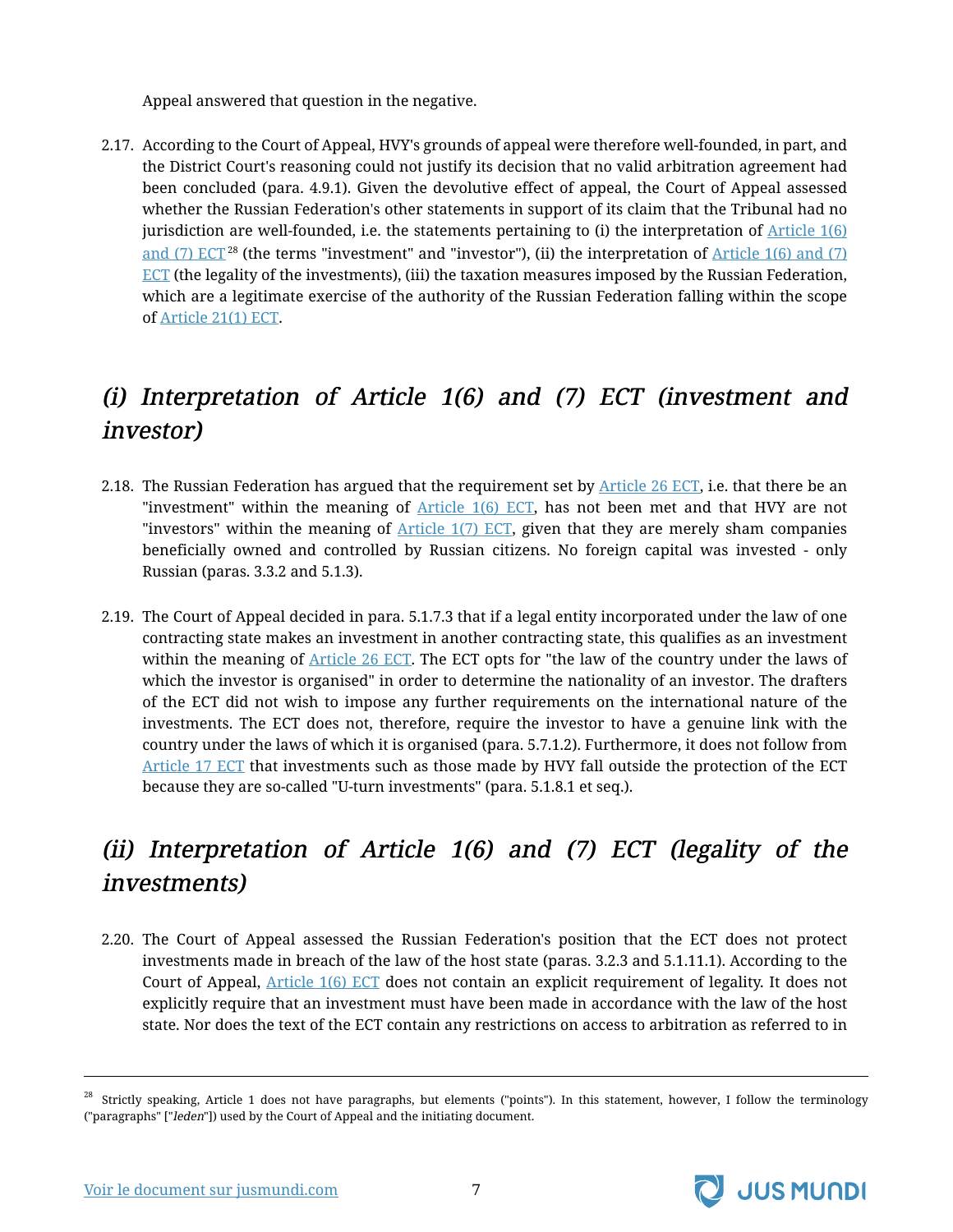[Article 26 ECT](https://jusmundi.com/en/document/h/clljWVJHbGxISEg0VUZMdWNJazE2TnJ3Mmxwb2NlQ1R3cmNjQXR1UDFhaUg5bDhhczBqUjlmYmVtWWhITFNjK3dCV0JaSFlDK3BFbFIyL0xvSHhiR2sxdnZtV2R3TDJsQUR2Q0hoUUhPeWlwUFRXK0ZmSTJDNUVyTytCd1RRNTNDQmJGNXZZVGpGLzhUODVQMzdWbEl3PT0=) (para. 5.1.11.5). The Court of Appeal held that the Russian Federation's reliance on [Article 1\(6\) and \(7\) ECT](https://jusmundi.com/en/document/h/clljWVJHbGxISEg0VUZMdWNJazE2TnJ3Mmxwb2NlQ1R3cmNjQXR1UDFhaUg5bDhhczBqUjlmYmVtWWhITFNjK3dCV0JaSFlDK3BFbFIyL0xvSHhiR2sxdnZtV2R3TDJsQUR2Q0hoUUhPeWlwUFRXK0ZmSTJDNUVyTytCd1RRNTNQNGpLcDFlN0gyZ2tjejBrbVBPMGp3PT0=) failed.

## <span id="page-10-0"></span>(iii) Taxation measures (Article 21 ECT)

- 2.21. The Court of Appeal held that <u>[Article 21 ECT](https://jusmundi.com/en/document/h/clljWVJHbGxISEg0VUZMdWNJazE2TnJ3Mmxwb2NlQ1R3cmNjQXR1UDFhaUg5bDhhczBqUjlmYmVtWWhITFNjK3dCV0JaSFlDK3BFbFIyL0xvSHhiR2sxdnZtV2R3TDJsQUR2Q0hoUUhPeWlwUFRXK0ZmSTJDNUVyTytCd1RRNTN1Q1N5b1ZkSFFxMjRaOGlnb2hPZHR3PT0=)</u> does not contain any reference to the jurisdiction of arbitrators, but merely states that the ECT does not create any rights or impose any obligations in relation to taxation measures. The Tribunal's jurisdiction is determined solely by [Article 26 ECT](https://jusmundi.com/en/document/h/clljWVJHbGxISEg0VUZMdWNJazE2TnJ3Mmxwb2NlQ1R3cmNjQXR1UDFhaUg5bDhhczBqUjlmYmVtWWhITFNjK3dCV0JaSFlDK3BFbFIyL0xvSHhiR2sxdnZtV2R3TDJsQUR2Q0hoUUhPeWlwUFRXK0ZmSTJDNUVyTytCd1RRNTNDQmJGNXZZVGpGLzhUODVQMzdWbEl3PT0=). According to the Court of Appeal, the conditions of [Article 26 ECT](https://jusmundi.com/en/document/h/clljWVJHbGxISEg0VUZMdWNJazE2TnJ3Mmxwb2NlQ1R3cmNjQXR1UDFhaUg5bDhhczBqUjlmYmVtWWhITFNjK3dCV0JaSFlDK3BFbFIyL0xvSHhiR2sxdnZtV2R3TDJsQUR2Q0hoUUhPeWlwUFRXK0ZmSTJDNUVyTytCd1RRNTNDQmJGNXZZVGpGLzhUODVQMzdWbEl3PT0=) have been fulfilled, which means that the provision of  $Article$   $21(1)$   $ECT$  cannot lead to the conclusion that the Tribunal would lack jurisdiction if a situation covered by  $\text{Article } 21(1)$  ECT arises (para. 5.2.5). The Court of Appeal also held that [Article 21\(1\) ECT](https://jusmundi.com/en/document/h/clljWVJHbGxISEg0VUZMdWNJazE2TnJ3Mmxwb2NlQ1R3cmNjQXR1UDFhaUg5bDhhczBqUjlmYmVtWWhITFNjK3dCV0JaSFlDK3BFbFIyL0xvSHhiR2sxdnZtV2R3TDJsQUR2Q0hoUUhPeWlwUFRXK0ZmSTJDNUVyTytCd1RRNTNld0Z0ZE9qV3FZeHI2NDZCNG1LMFZRPT0=) only concerns bona fide taxation measures. The Tribunal concluded that there had been no *bona fide* taxation, given that the measures taken by the Russian Federation were not exclusively intended to collect taxes but rather to provoke the bankruptcy of Yukos and remove Khodorkovsky from the political arena (paras. 5.2.15 and 5.2.16).
- 2.22. The Court of Appeal concluded that none of the grounds argued by the Russian Federation for the absence of a valid arbitration agreement support such a conclusion, so that there is no reason to set aside the [Yukos Awards](https://jusmundi.com/en/document/h/VkVabHFaZE1BSjY0RitpYTBTdEc4Uy9nYkdoN01STUs2c3RzODQ0TW5COWhkU2N3MUgzV2dhSXBPWjhza1hBcE5oMHJBVjhDdTIveFMrRTZzVWtPVzJyWTNjd0NSQzFJd25FSG9JLzNHWjRsVmtwYTl1VlVnZVBYRjJFbUx5WUxzWC9iVGorZTlmb1plcWlZbEZRSjZTRlkzU0t1bkF4ZzNiRjJPckNuRGE0REVzemw3ZCthYjFDdVF6QjNoaE5OTXNqMElnZyt4UUx1TllRajlZZnp0QT09) pursuant to Article 1065(1)(a) DCCP (para. 5.3.1).
- 2.23. The Court of Appeal then addressed, in para. 6.1 et seq., the Russian Federation's statements in connection with the setting-aside ground of violation of the mandate (Article 1065(1)(c) DCCP): (a) noncompliance with  $Article$   $21(5)$   $ECT.$  (b) determination of the damages by the Tribunal, (c) the Tribunal engaged in decision by guesswork and went beyond the ambit of the legal dispute, (d) the role of the assistant to the Tribunal, and (e) the lack of reasoning.

# <span id="page-10-1"></span>(a) Violation of the mandate (Article  $1065(1)(c)$  DCCP) by noncompliance with Article 21(5) ECT (para. 6.3).

- 2.24. In paras. 6.1 et seq., the Court of Appeal addressed the statement that the Tribunal had failed to refer the dispute to the relevant competent tax authorities, in violation of [Article 21\(5\) ECT](https://jusmundi.com/en/document/h/clljWVJHbGxISEg0VUZMdWNJazE2TnJ3Mmxwb2NlQ1R3cmNjQXR1UDFhaUg5bDhhczBqUjlmYmVtWWhITFNjK3dCV0JaSFlDK3BFbFIyL0xvSHhiR2sxdnZtV2R3TDJsQUR2Q0hoUUhPeWlwUFRXK0ZmSTJDNUVyTytCd1RRNTNZN0M0T1JTOUIwMThFQmczaHpXcTNRPT0=). According to the Court of Appeal, this failure was not sufficiently serious to justify setting aside the arbitral award, given that it had not become plausible that the Russian Federation had suffered any disadvantage as a result (para. 6.3.2). According to the Court of Appeal, it must be assumed that during the extensive handling of the dispute by the Tribunal, the Russian Federation put forward or was able to put forward all relevant information which the Tribunal could also have obtained by seeking the opinion of the Russian tax authorities. It is difficult to see what additional information the Tribunal could have obtained from the Russian tax authorities that would have led to a different decision on the "allocation of the income of the shell trading companies (...) to Yukos" (para. 6.3.3).
- 2.25. The Russian Federation also argued that the dispute ought to have been referred to the tax authorities of Cyprus and the United Kingdom. This statement does not hold, according to the Court



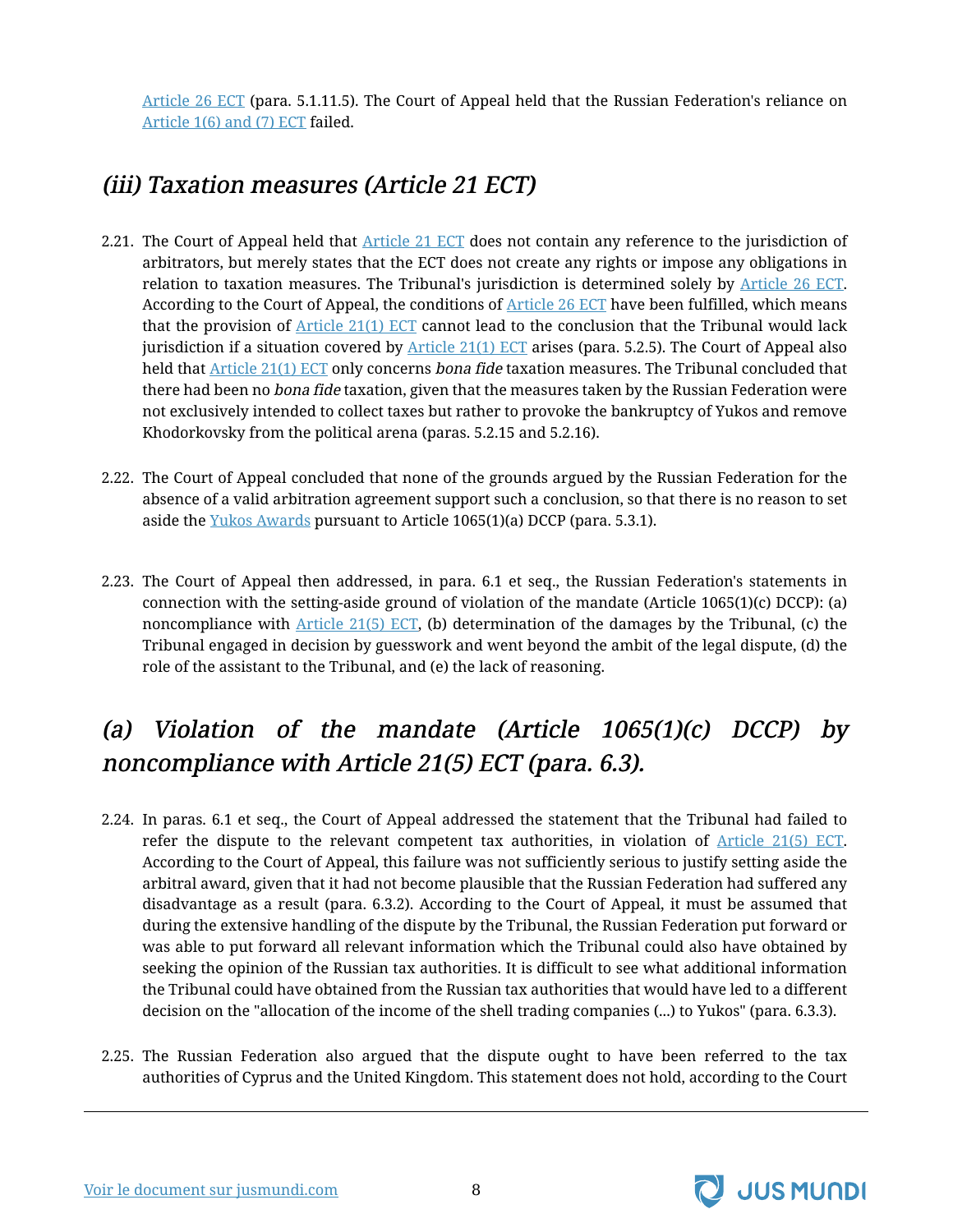of Appeal, as [Article 21\(5\) ECT](https://jusmundi.com/en/document/h/clljWVJHbGxISEg0VUZMdWNJazE2TnJ3Mmxwb2NlQ1R3cmNjQXR1UDFhaUg5bDhhczBqUjlmYmVtWWhITFNjK3dCV0JaSFlDK3BFbFIyL0xvSHhiR2sxdnZtV2R3TDJsQUR2Q0hoUUhPeWlwUFRXK0ZmSTJDNUVyTytCd1RRNTNZN0M0T1JTOUIwMThFQmczaHpXcTNRPT0=) only requires an opinion to be sought from the "relevant competent tax authority" if the question concerned is "whether a tax constitutes an expropriation". However, HVY did not argue that taxation measures taken by Cyprus or the United Kingdom constitute an expropriation (para. 6.3.4). Furthermore, the Court of Appeal held that the Tribunal's conduct was not contrary to the so-called prognosis prohibition, as argued by the Russian Federation (para. 6.3.4).

## <span id="page-11-0"></span>(b) Determination of the damages

2.26. In paras. 6.4.1-6.4.27, the Court of Appeal paid extensive attention to the Russian Federation's statement that the Tribunal had violated its mandate by awarding damages on the basis of its own new and extremely flawed method of calculation, which differed from the debate between the parties and on which the parties had not been heard, thus leading to a surprise decision. The Court of Appeal concluded that there had been no surprise decision (para. 6.4.23) and that the manner in which the Tribunal had determined the amount of damages does not constitute a violation of the Tribunal's mandate.

# <span id="page-11-1"></span>(c) Decision by guesswork, going beyond the ambit of the legal dispute

2.27. In paras. 6.5.1-6.5.15, the Court of Appeal assessed the Russian Federation's argument that the Tribunal had based its decision on speculation of its own about what the Russian Federation might have done in a fictitious scenario rather than on what it actually did. The Court of Appeal concluded that the Russian Federation's arguments failed and that the Tribunal had not violated its mandate in this respect, nor had it failed to provide sound reasoning for its decision. It had not violated public policy either (para. 6.5.15).

### <span id="page-11-2"></span>(d) The role of the assistant to the Tribunal

- 2.28. In paras. 6.6.1-6.6.15, the Court of Appeal addressed the Russian Federation's argument that the [Yukos Awards](https://jusmundi.com/en/document/h/VkVabHFaZE1BSjY0RitpYTBTdEc4Uy9nYkdoN01STUs2c3RzODQ0TW5COWhkU2N3MUgzV2dhSXBPWjhza1hBcE5oMHJBVjhDdTIveFMrRTZzVWtPVzRhR083ZGZ1Z2VJaHEzTVBlVnRTNmRzMEtBeU5tS1grb3lKbmdOSjJSZkZERGIvU0ZSa1lLd1ZmMklIQWxKSzVnPT0=) should be set aside due to the disproportionate involvement of Martin Valasek, the assistant to the Tribunal, in their drafting (para. 6.6.1). According to the Russian Federation, this involvement violated the principle that arbitrators must personally perform the task assigned to them, meaning that the Tribunal had failed to comply with its mandate (Article 1065(1)(c) DCCP). In addition, Valasek's involvement is said to mean that there effectively had been a "fourth arbitrator", meaning that the Tribunal's composition was inconsistent with the applicable rules (Article 1065(1)(d) DCCP).
- 2.29. The Court of Appeal rejected this argument. Although the Court of Appeal presumed that Valasek had made significant contributions to the drafting of parts of the text (para. 6.6.5), this did not mean

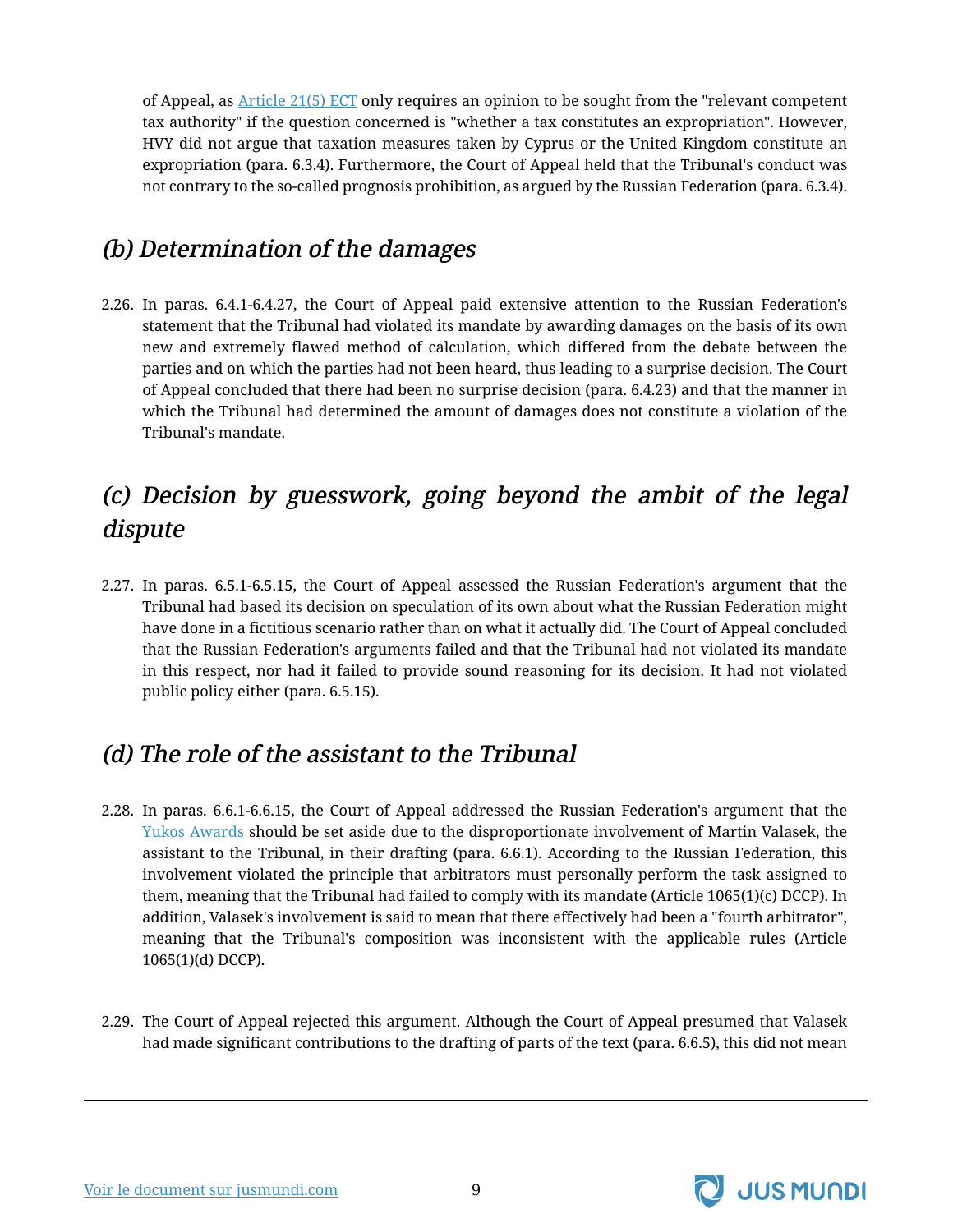that he had independently taken decisions which are part of the essential task of the arbitrators (para. 6.6.10). The fact that the [Final Awards](https://jusmundi.com/en/document/h/WUZmZ2Vxcm9ndzJhVW44NThxNzZRZnNTeHpSMDBLRTQ5dURoNEozQ3BqbDZxSzBnTmdsY3N0UjNPaVlFUVNvZ1NWNDErcTFNYUcxamFIVW91aG1zdHdEeDQ1K0NWOE5seURVOTY2QmZDaWNlVnR2a0g5V3k5T0w1NjcxSTZzdVE=) were signed by the three arbitrators implies, that it was they who rendered them, which means there was not an even number of arbitrators (para. 6.6.13). If the Russian Federation's statement that Valasek was only introduced as an assistant and contact person is assumed, by way of presumption, to be correct, it can be concluded that the Tribunal failed to fully inform the parties on this point of the nature of Valasek's work. However, under the circumstances, this does not constitute such a serious violation of the mandate that it should lead to the setting aside of the arbitral awards (para. 6.6.14.2).

## <span id="page-12-0"></span>(e) The lack of reasoning

- 2.30. In paras. 8.4.1-8.4.17, the Court of Appeal addressed the Russian Federation's argument that the arbitral awards lack sound reasoning (Article 1065(1)(d) DCCP) where they address the Russian Federation's statement that Yukos' Mordovian companies were sham companies. The Tribunal concluded that no proof could be found for this in "the massive record", referring to the record that was the subject of the tax proceedings that Yukos had conducted in Russia. According to the Court of Appeal, this was about the lack of evidence in that record and that the Russian Federation's numerous references to evidence submitted by it in the arbitration proceedings were therefore irrelevant (para. 8.4.13). The Court of Appeal concluded that the complaint about the reasoning of the decision that no evidence had been provided to show that the Mordovian companies are sham companies, failed (para. 8.4.17).
- 2.31. The Court of Appeal concluded that HVY's grounds of appeal succeeded at least in part and that the Tribunal had jurisdiction to hear and decide on HVY's claims. The other grounds for setting aside put forward by the Russian Federation cannot lead to the setting aside of the [Yukos Awards](https://jusmundi.com/en/document/h/VkVabHFaZE1BSjY0RitpYTBTdEc4Uy9nYkdoN01STUs2c3RzODQ0TW5COWhkU2N3MUgzV2dhSXBPWjhza1hBcE5oMHJBVjhDdTIveFMrRTZzVWtPVzJyWTNjd0NSQzFJd25FSG9JLzNHWjRsVmtwYTl1VlVnZVBYRjJFbUx5WUxzWC9iVGorZTlmb1plcWlZbEZRSjZTRlkzU0t1bkF4ZzNiRjJPckNuRGE0REVzemw3ZCthYjFDdVF6QjNoaE5OTXNqMElnZyt4UUx1TllRajlZZnp0QT09) (para. 10.1). The Court of Appeal annulled the judgment of the District Court and, adjudicating the matter anew, rejected the Russian Federation's claims (para. 10.3 and operative part).
- 2.32. The Russian Federation lodged an appeal in cassation (within the time limit) against the interim judgment of 25 September 2018 and the final judgment of 18 February 2020, hereinafter referred to as the interim judgment and the final judgment, respectively. HVY conducted a defence and lodged a conditional cross-appeal in cassation. The parties submitted written pleadings and orally argued their positions on 5 February 2021, followed by written reply and rejoinder.
- 2.33. The Russian Federation filed an application in the context of its appeal in cassation for (inter alia) the suspension of enforcement of the [Yukos Awards](https://jusmundi.com/en/document/h/VkVabHFaZE1BSjY0RitpYTBTdEc4Uy9nYkdoN01STUs2c3RzODQ0TW5COWhkU2N3MUgzV2dhSXBPWjhza1hBcE5oMHJBVjhDdTIveFMrRTZzVWtPVzJyWTNjd0NSQzFJd25FSG9JLzNHWjRsVmtwYTl1VlVnZVBYRjJFbUx5WUxzWC9iVGorZTlmb1plcWlZbEZRSjZTRlkzU0t1bkF4ZzNiRjJPckNuRGE0REVzemw3ZCthYjFDdVF6QjNoaE5OTXNqMElnZyt4UUx1TllRajlZZnp0QT09) and for HVY to be ordered to provide security. By decision of 25 September 2020, the Supreme Court decided that it has jurisdiction to hear this application. <sup>29</sup> By decision of 4 December 2020, the Supreme Court rejected the Russian Federation's application. <sup>30</sup>



<span id="page-12-1"></span><sup>&</sup>lt;sup>29</sup> ECLI:NL:HR:2020:1511, NJ 2020/360.

 $30$  ECLI:NL:HR:2020:1952, RvdW 2021/2; JOR 2021/79, annotated by M.A. Breeders.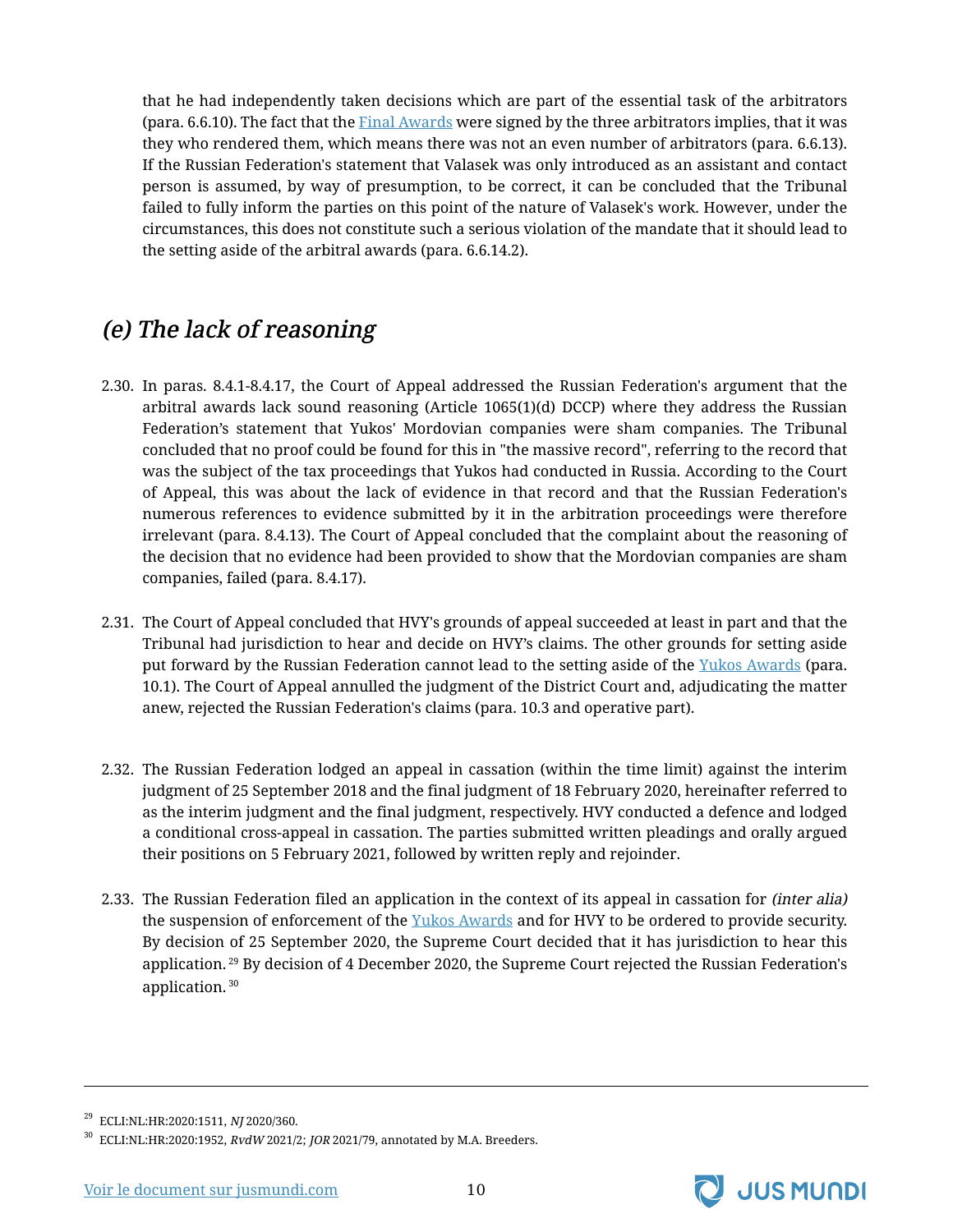## 3. Discussion of the principal appeal for cassation

3.1. The principal appeal for cassation consists of eight grounds, which are divided into various subgrounds.

# <span id="page-13-0"></span>Ground 1: Violation of procedural public policy/exclusivity of Article 1068 DCCP

- 3.2. <u>Ground 1</u> is directed against the Court of Appeal's decision in paras. 5.6-5.8 of the interim judgment and paras. 9.7 of the final judgment. There, the Court of Appeal held, briefly put, that the Russian Federation's objections regarding HVY's alleged fraud in the arbitration can only be raised by means of a claim for revocation on the basis of Article 1068 DCCP. The complaints argue that the Court of Appeal therewith failed to recognise that such fraud should also be able to lead to the setting aside of the arbitral award on the basis of Article 1065(1)(e) DCCP (violation of public policy).
- 3.3. In the discussion of this ground, I put the following first and foremost. There is no doubt that if an arbitral award came into being as a result of fraud or deceit by one of the parties to the proceedings, this manner of formation is contrary to public policy. After all, in such event there has been no fair trial. <sup>31</sup> Sanders therefore rightly writes that the grounds for revocation of Article 1068(1) DCCP lead to "an equal number of instances of violation of public policy." 32
- 3.4. Though the legislature has provided for separate revocation proceedings in which fraud can be raised, this does not mean that these proceedings should be followed exclusively. It does not in any way follow from the legislative history that the legislature wanted to limit the possibilities of raising fraud by instituting these separate proceedings. After all, the claim for revocation ensues from general law of civil procedure,<sup>33</sup> and it may also overlap with the ordinary legal remedies, such as appeal. Revocation of a court decision (Article 382 DCCP) is an extraordinary legal remedy, which enables imputable conduct by the other party, such as fraud, to be addressed.  $34$  If an ordinary legal remedy is still available in such case, the ordinary legal remedy takes precedent. This is because the revocation claim can only be lodged if the relevant judgment has become final and conclusive, specifically within three months after the fraud has been discovered (Article 383(1) DCCP).  $35$

 $35$  See Groene Serie Burgerlijke Rechtsvordering, Article 382 DCCP, note 7 (P.J.M. von Schmidt auf Altenstadt); Th. B. ten Kate & E.M. Wesselingvan Gent, Herroeping, verbetering en aanvulling van burgerrechtelijke uitspraken, Deventer: Kluwer 2013, no. 1.1.4. It follows from this requirement that a claim for revocation only comes into play if the fraud was not discovered until after the judgment and could not reasonably have been discovered earlier (Supreme Court 18 May 2018, ECLI:NL:HR:2018:727, NJ 2018/250, para. 3.5). In the exceptional case that the fraud is discovered after the judgment but during the current legal remedy time limit, the aggrieved party has the free choice (Groene Serie Burgerlijke Rechtsvordering, Article 382 DCCP, note 8.2 (P.J.M. von Schmidt auf Altenstadt)).





 $31$  H. Kronke et al (ed.), Recognition and Enforcement of Foreign Arbitral Awards. A Global Commentary on the New York Convention, Alphen aan den Rijn: Kluwer Law International 2010, p. 374. In the context of the recognition and enforcement of civil judgments, inter alia, Monique Hazelhorst. Free Movement of Civil Judgments in the European Union and the Right to a Fair Trial, The Hague: TMC Asser Press 2017, pp. 299-300.

 $^\mathrm{32}$  P. Sanders, Het Nederlandse arbitragerecht, Deventer: Kluwer 2001, p. 199.

<sup>33</sup> See A.J. van den Berg et al., Nederlands Arbitragerecht, Zwolle: W.E.J. Tjeenk Willink 1992, pp. 136-138; Sanders, op. cit., pp. 203-210; Parliamentary Documents /11983-84, 18 464, no. 3 (Explanatory Memorandum), p. 31.

 $^{34}\,$  G. Snijders, Groene Serie Burgerlijke Rechtsvordering, Article 382 DCCP, note 3 (P.J.M. von Schmidt auf Altenstadt).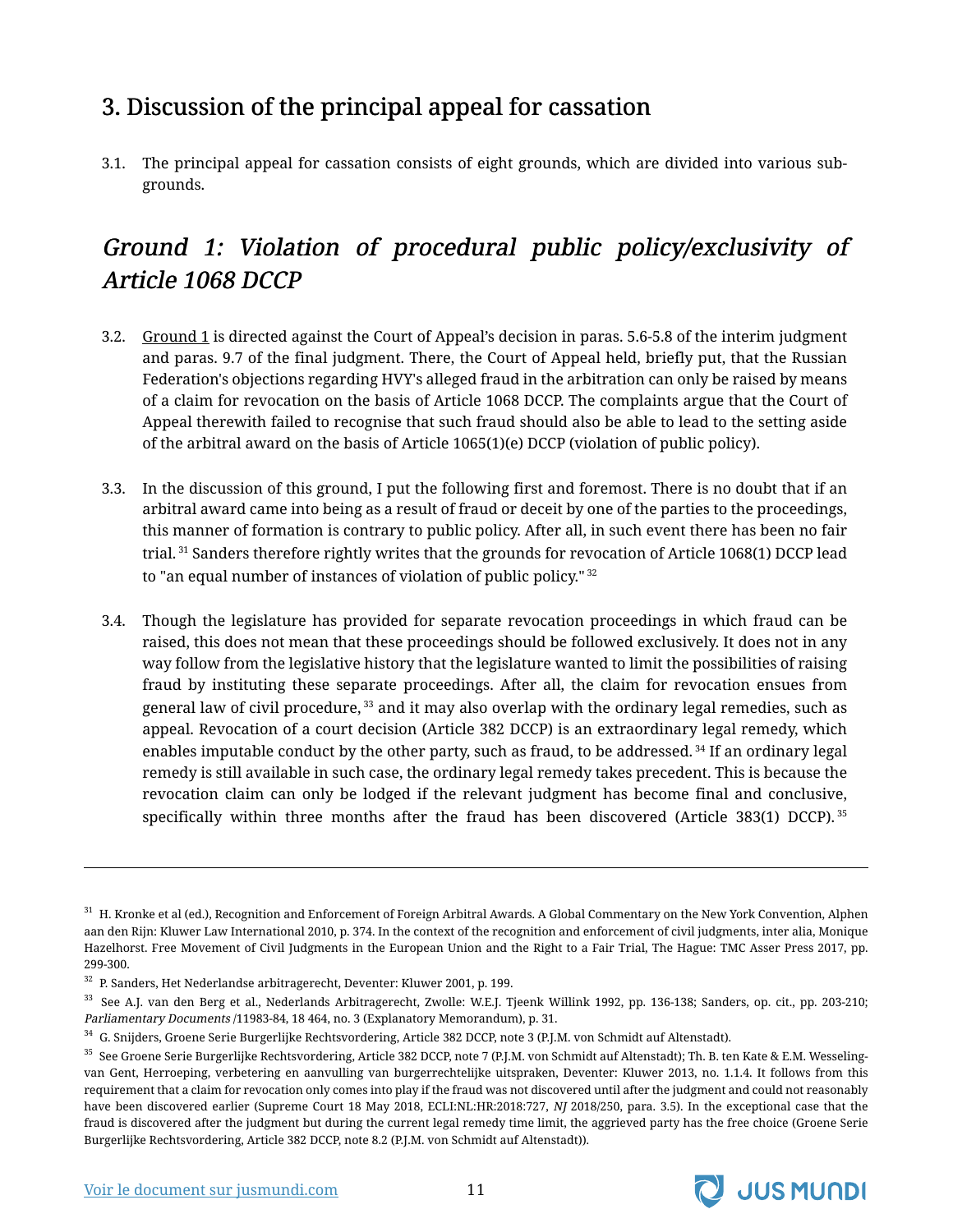Consequently, in respect of ordinary civil proceedings, fraud need not exclusively be addressed by means of a revocation claim. The added value of revocation proceedings is that the adversely affected party has the option to still submit the fraud to the court after the end of the ordinary time limit for legal remedies. Revocation thus complements the existing ordinary remedies.

- 3.5. There are no indications that the legislature wanted to see revocation proceedings in arbitration law (Article 1068 DCCP) as the exclusive remedy for fraud in the proceedings.<sup>36</sup> This cannot be inferred from the fact that the legislature set up separate proceedings for that purpose, because in ordinary civil procedural law, too, the revocation claim exists alongside other legal remedies. The fact that the revocation procedure has only one instance, also does not indicate that those proceedings should be followed exclusively. The legislative history does not provide any pointers for this. It can rightly be argued that the party that chooses to submit the fraud to the court in the setting aside proceedings, thereby 'acquires an additional instance.<sup>37</sup> On the other hand, this party must immediately put forward the fraud as a ground in the setting aside writ of summons (Article 1064(5) DCCP), within the applicable period of three months after the arbitral award is deposited at the court registry (Article 1064(3) DCCP). This party will therefore not be able to benefit from the "additional" time limit of three months after discovery of the fraud as provided in Article 1068(2) DCCP.  $^{38}$  This means that the risk identified by the Court of Appeal, that fraud is as yet submitted in the setting aside proceedings more than three months after it has been discovered, is not realistic. After all, the rule of Article 1064 (5) DCCP opposes this. 39
- 3.6. I will now proceed to discuss the complaints. According to the ground, the Court of Appeal wrongly decided, or at least without adequate substantiation, that factual assertions that could have justified reliance on revocation within the meaning of Article 1068 DCCP cannot justify the assertion that an arbitral award obtained by means of a fraudulent statement, bribed witnesses and the withholding of essential documents, must be set aside due to violation of public policy (Article 1065 (1)(e) DCCP). The Court of Appeal wrongly deprived the Russian Federation of its possibility to freely choose between a claim pursuant to Article 1065 (1)(e) DCCP and a claim based on Article 1068 DCCP, so argues the ground.
- 3.7. In para. 5.7, the Court of Appeal held that fraud can only be raised in the revocation proceedings of Article 1068 DCCP, because otherwise, among other things, it might be possible to circumvent the time limit it prescribes. It follows from the foregoing that this point of departure is in general

 $39$  Sanders has argued that this requirement should not be set where a setting-aside claim is based on a violation of public policy (op. cit., pp. 189-190). However, also according to Sanders himself, this is contrary to the system of the law. See also the objection by H.J. Snijders (Groene Serie Burgerlijke Rechtsvordering, Article 1064 DCCP, note 2): "More in general. (...) an arbitral award that is contrary to public policy - e.g. where the principle of the right to be heard has been violated -must still be challenged within a certain time limit, in this case the statutory time limit for setting aside: legal certainty is a great good and 'lites finiri oportet."'





<sup>&</sup>lt;sup>36</sup> Regarding the reasons for the introduction of revocation proceedings in the Arbitration Act. the legislative history (Parliamentary Documents II 1983-84, 18 464, no. 3 (Explanatory Memorandum), p. 31) merely notes: "The last article of the fifth section on the setting aside of the arbitral award introduces the civil law request on the somewhat modified grounds referred to in Article 382 (1)°, 7° and 8C. In arbitration law as it currently stands, these grounds, likewise amended, can be found in Article 649 nos. 8-10. Although used infrequently, and mostly on the ground set out at (a) of this Article, this final possibility to challenge an arbitral award is indispensable."

 $37$  Or at least under the old law applicable here, because the setting aside proceedings are now limited to a single fact-finding instance (Article 1064a (new) DCCP).

<sup>&</sup>lt;sup>38</sup> This also means that fraud can only be brought up in setting aside proceedings in exceptional cases, namely if it is discovered after the judgment but within the current period for a setting aside claim. If fraud was discovered during the proceedings or could reasonably have been discovered by investigation on the part of the defrauded party, this must be submitted to the arbitral tribunal during the arbitration proceedings (cf. regarding a claim for revocation Supreme Court 20 June 2003, ECLI:NL:HR:2003:AF6207, NJ 2004/569, annotated by H.J. Snijders).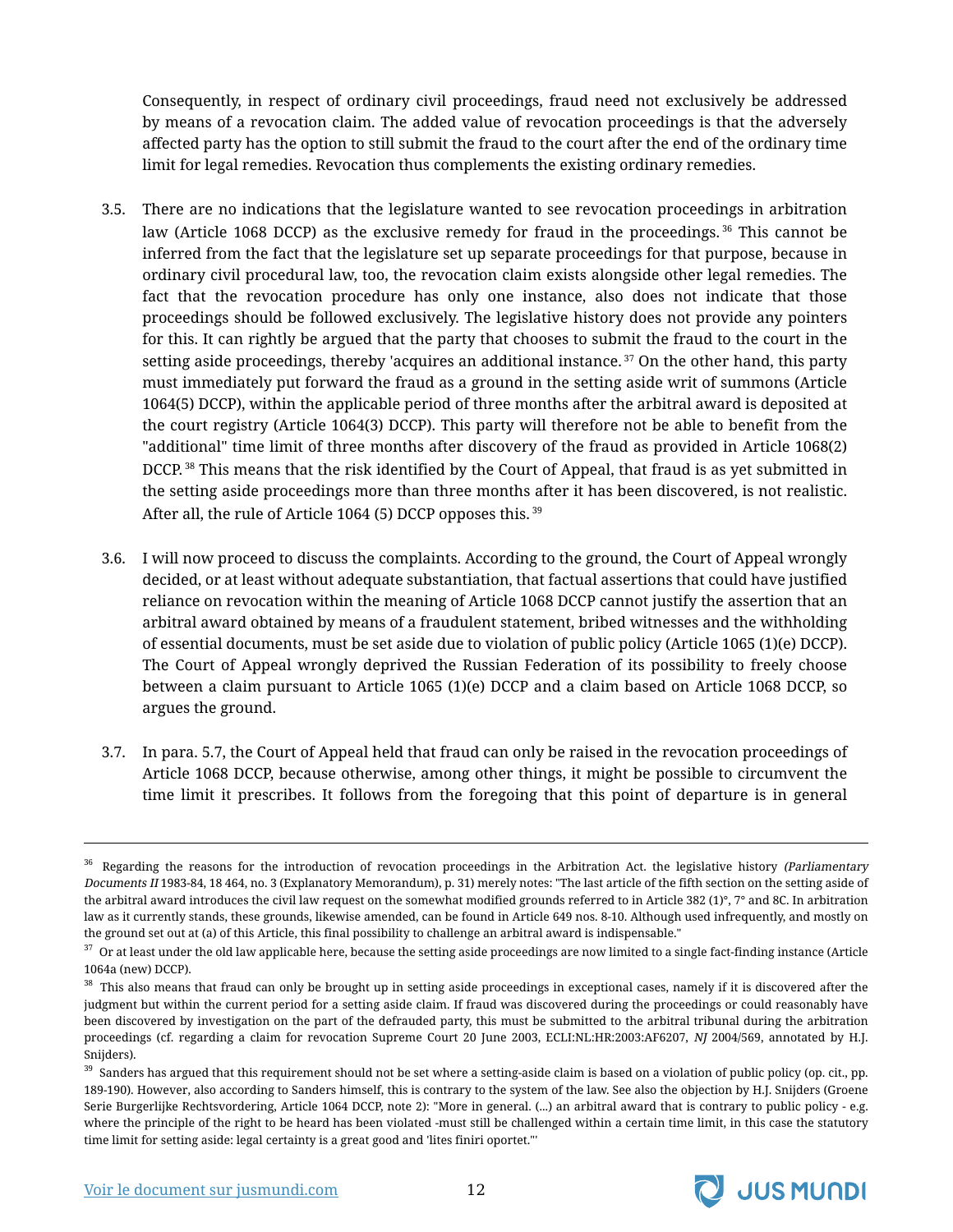incorrect. However, this does not entail that the Court of Appeal's ultimate decision is also incorrect. According to the Russian Federation, the alleged fraud was discovered after the District Court's judgment (of 20 April 2016). <sup>40</sup> It is established that this was first invoked in the Defence on Appeal. <sup>41</sup> The rule of Article 1064(5) DCCP that all grounds for setting aside must be presented in the writ summons on pain of forfeiture of the right to do so entails that the alleged fraud could no longer be submitted in the setting aside proceedings that were already pending. After all, this should have been done in the originating summons on pain of forfeiture of the right to do so. For that reason, as the Court of Appeal held, the fraud asserted here could indeed only be raised in revocation proceedings, and could not be submitted in the defence on appeal in the setting aside proceedings.

3.8. The foregoing means that ground 1 fails.

## <span id="page-15-0"></span>Ground 2: interpretation of Article 45(1) ECT

- 3.9. <u>Ground 2</u> is directed against the Court of Appeal's interpretation of <u>[Article 45\(1\) ECT](https://jusmundi.com/en/document/h/clljWVJHbGxISEg0VUZMdWNJazE2TnJ3Mmxwb2NlQ1R3cmNjQXR1UDFhaUg5bDhhczBqUjlmYmVtWWhITFNjK3dCV0JaSFlDK3BFbFIyL0xvSHhiR2sxdnZtV2R3TDJsQUR2Q0hoUUhPeWlwUFRXK0ZmSTJDNUVyTytCd1RRNTNjZ05Tdy9FMGVhb3p3Ky9uOE9DSXdBPT0=)</u>. This interpretation is contained in paras. 4.5.1 through 4.5.48 of the final judgment. The ground is divided into eight sub-grounds.
- 3.10. Ground 2 in essence argues that there is no valid arbitration agreement in this case, as required by Article 1065(1)(a) DCCP. According to the ground, though [Article 26 ECT](https://jusmundi.com/en/document/h/clljWVJHbGxISEg0VUZMdWNJazE2TnJ3Mmxwb2NlQ1R3cmNjQXR1UDFhaUg5bDhhczBqUjlmYmVtWWhITFNjK3dCV0JaSFlDK3BFbFIyL0xvSHhiR2sxdnZtV2R3TDJsQUR2Q0hoUUhPeWlwUFRXK0ZmSTJDNUVyTytCd1RRNTNDQmJGNXZZVGpGLzhUODVQMzdWbEl3PT0=) provides that disputes on rights ensuing from the ECT may be submitted to arbitration, the Russian Federation is not bound by this provision. The Russian Federation did sign the ECT, but never ratified it. [Article 45\(1\) ECT](https://jusmundi.com/en/document/h/clljWVJHbGxISEg0VUZMdWNJazE2TnJ3Mmxwb2NlQ1R3cmNjQXR1UDFhaUg5bDhhczBqUjlmYmVtWWhITFNjK3dCV0JaSFlDK3BFbFIyL0xvSHhiR2sxdnZtV2R3TDJsQUR2Q0hoUUhPeWlwUFRXK0ZmSTJDNUVyTytCd1RRNTNjZ05Tdy9FMGVhb3p3Ky9uOE9DSXdBPT0=) provides for provisional application of the ECT by states that have signed the treaty, but only to the extent that such provisional application is not inconsistent with their internal legal order. According to the Russian Federation, the Court of Appeal applied an incorrect standard on this issue by deciding that it is not about whether [Article 26 ECT](https://jusmundi.com/en/document/h/clljWVJHbGxISEg0VUZMdWNJazE2TnJ3Mmxwb2NlQ1R3cmNjQXR1UDFhaUg5bDhhczBqUjlmYmVtWWhITFNjK3dCV0JaSFlDK3BFbFIyL0xvSHhiR2sxdnZtV2R3TDJsQUR2Q0hoUUhPeWlwUFRXK0ZmSTJDNUVyTytCd1RRNTNDQmJGNXZZVGpGLzhUODVQMzdWbEl3PT0=) as such is inconsistent with Russian law, but whether the provisional application of **[Article 26 ECT](https://jusmundi.com/en/document/h/clljWVJHbGxISEg0VUZMdWNJazE2TnJ3Mmxwb2NlQ1R3cmNjQXR1UDFhaUg5bDhhczBqUjlmYmVtWWhITFNjK3dCV0JaSFlDK3BFbFIyL0xvSHhiR2sxdnZtV2R3TDJsQUR2Q0hoUUhPeWlwUFRXK0ZmSTJDNUVyTytCd1RRNTNDQmJGNXZZVGpGLzhUODVQMzdWbEl3PT0=)** is inconsistent with it.

#### <span id="page-15-1"></span>Introductory remarks

3.11. Before discussing the complaints of ground 2, I will make some comments about the provisional application of treaties in general and about the provisional application of the ECT in particular. Provisional application of a treaty entails the application of the treaty before it enters into force by ratification. Article 25(1) VLCT allows a treaty to be applied provisionally if the treaty so provides, or if the states that have participated in the negotiations have in some other manner so agreed. According to Article 25(2) VLCT, unless the treaty otherwise provides or the states that have participated in the negotiations have otherwise agreed, the provisional application of a treaty or a part of a treaty with respect to a state shall be terminated if that state notifies the other states between which the treaty is being applied provisionally of its intention not to become a party to the treaty. Provisional application can achieve the desired effects of the treaty taking effect without first having passed through the (often lengthy) national ratification procedures.<sup>42</sup> Provisional



<sup>40</sup> Initiating document, no. 2.

 $^{41}\,$  See para. 5.1 of the interim judgment, not challenged in cassation.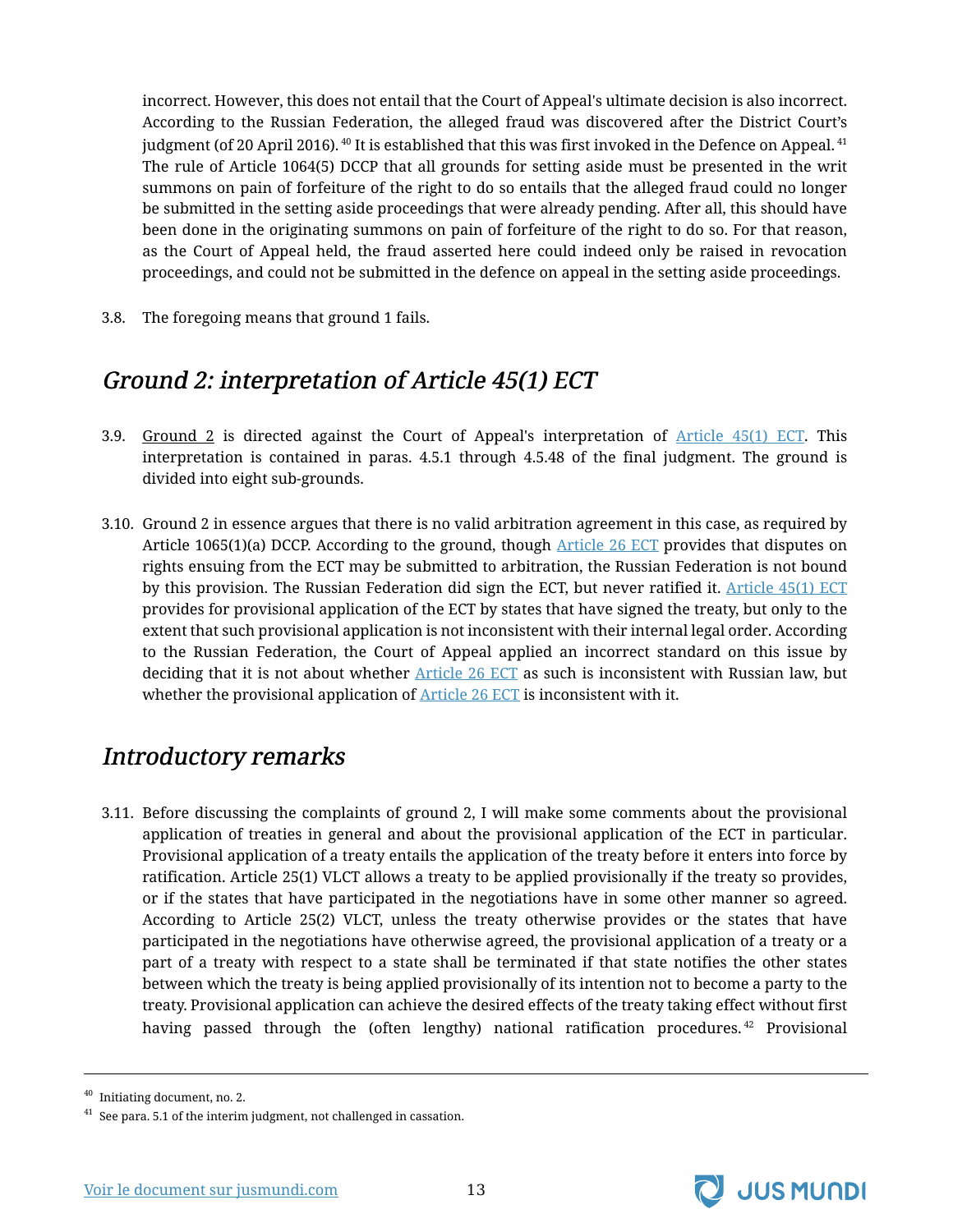application is also subject to criticism, because it can conflict with national ratification procedures and thus with the separation of powers.<sup>43</sup>

3.12. As stated, <u>[Article 45 ECT](https://jusmundi.com/en/document/h/clljWVJHbGxISEg0VUZMdWNJazE2TnJ3Mmxwb2NlQ1R3cmNjQXR1UDFhaUg5bDhhczBqUjlmYmVtWWhITFNjK3dCV0JaSFlDK3BFbFIyL0xvSHhiR2sxdnZtV2R3TDJsQUR2Q0hoUUhPeWlwUFRXK0ZmSTJDNUVyTytCd1RRNTNDQlhsK0drWUMvN3BMdmptc29leFJBPT0=)</u> provides for the provisional application of the ECT.  $^{44}$  This provision reads as follows in the authentic English text (Treaty Series 1995, 108) and in the Dutch translation (Treaty Series 1995, 250):

#### Article 45 Provisional application

1. Each signatory agrees to apply this Treaty provisionally pending its entry into force for such signatory in accordance with Article 44, to the extent that such provisional application is not inconsistent with its constitution, laws or regulations.

2. a) Notwithstanding paragraph 1 any signatory may, when signing, deliver to the Depository a declaration that it is not able to accept provisional application. The obligation contained in paragraph 1 shall not apply to a signatory making such a declaration. Any such signatory may at any time withdraw that declaration by written notification to the Depository.

b) Neither a signatory which makes a declaration in accordance with subparagraph a nor Investors of that signatory may claim the benefits of provisional application under paragraph 1.

c) Notwithstanding subparagraph a), any signatory making a declaration referred to in subparagraph a shall apply Part VII provisionally pending the entry into force of the Treaty for such signatory in accordance with Article 44, to the extent that such provisional application is not inconsistent with its laws or regulations.

3. a) Any signatory may terminate its provisional application of this Treaty by written notification to the Depository of its intention not to become a Contracting Party to the Treaty. Termination of provisional application for any signatory shall take effect upon the expiration of 60 days from the date on which such signatory's written notification is received by the Depositary.

b) In the event that a signatory terminates provisional application under subparagraph a, the obligation of the signatory under paragraph 1 to apply Parts III and V with respect to any Investments made in its Area during such provisional application by Investors of other signatories shall nevertheless remain in effect with respect to those Investments for twenty years following the effective date of termination, except as otherwise provided in subparagraph c).

c) Subparagraph b) shall not apply to any signatory listed in Annex PA. A signatory shall be removed from the list in Annex PA effective upon delivery to the Depositary of its request therefor.

4. Pending the entry into force of this Treaty the signatories shall meet periodically in the provisional Charter Conference, the first meeting of which shall be convened by the provisional



 $42$  See Heike Krieger, in: Oliver Dörr, Kirsten Schmalenbach, Vienna Convention on the Law of Treaties. A Commentary, Berlin/Heidelberg: Springer 2018, pp. 441-446: Denise Mathy, in: Olivier Corten, Pierre Klein (eds.). The Vienna Convention on the Law of Treaties, A Commentary, Volume I, Oxford: OUP 2011, pp. 640-654.

<sup>43</sup> In this respect, see Krieger, op. cit., p. 445.

<sup>&</sup>lt;sup>44</sup> In this respect, see Baltag, op. cit., pp. 31-55; Roe & Happold, op. cit., pp. 67-77; Hobér, op. cit., pp. 513-530; Antonio Morelli, in: Rafael Leal-Arcas (ed.), Commentary on the Energy Charter Treaty, Cheltenham: Edward Elgar 2018, pp. 477-481; W. Michael Reisman, The provisional application of the Energy Charter Treaty, in: Graham Coop & Clarisse Ribeiro (eds.), Investment Protection and the Energy Charter Treaty, New York: JurisNet 2008, pp. 47-61.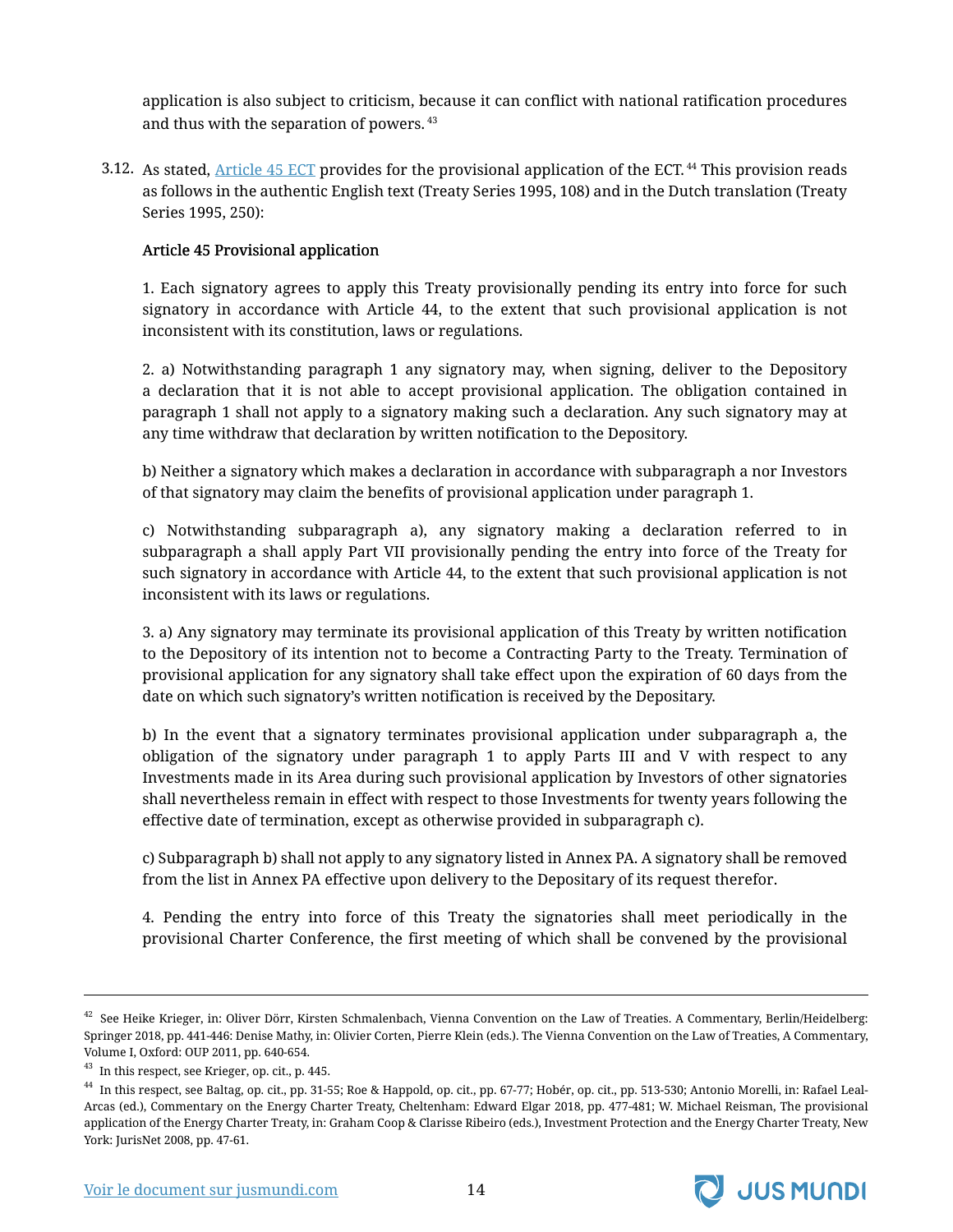Secretariat referred to in paragraph 5 not later than 180 days after the opening date for signature of the Treaty as specified in Article 38.

5. The functions of the Secretariat shall be carried out on an interim basis by a provisional Secretariat until the entry into force of this Treaty pursuant to Article 44 and the establishment of a Secretariat.

6. The signatories shall, in accordance with and subject to the provisions of paragraph 1 or subparagraph 2c as appropriate, contribute to the costs of the provisional Secretariat as if the signatories were Contracting Parties under Article 37(3). Any modifications made to Annex B by the signatories shall terminate upon the entry into force of this Treaty.

7. A state or Regional Economic Integration Organization which, prior to this Treaty's entry into force, accedes to the Treaty in accordance with Article 41 shall, pending the Treaty's entry into force, have the rights and assume the obligations of a signatory under this Article.

#### Artikel 45 Voorlopige toepassing

1. Elke Ondertekenende Partij stemt ermee in dit Verdrag voorlopig toe te passen in afwachting van de inwerkingtreding voor deze Ondertekenende Partij krachtens artikel 44, voor zover deze voorlopige toepassing niet strijdig is met haar constitutie, wetten of voorschriften.

2. a. Ongeacht het eerste lid kan een Ondertekenende Partij op het tijdstip van ondertekening bij de Depositaris een verklaring indienen dat zij niet kan instemmen met voorlopige toepassing. De in het eerste lid vermelde verplichting geldt niet voor een Ondertekenende Partij die een dergelijke verklaring aflegt. Die Ondertekenende Partij kan te allen tijde haar verklaring intrekken door middel van een schriftelijke kennisgeving aan de Depositaris.

b. Een Ondertekenende Partij die een verklaring aflegt als bedoeld in het tweede lid, letter a, en investeerders van die Ondertekenende Partij kunnen geen aanspraak maken op de voordelen van voorlopige toepassing krachtens het eerste lid.

c. Ongeacht het tweede lid, letter a, moet een Ondertekenende Partij die een verklaring aflegt als bedoeld in het tweede lid, letter a, Deel Vil voorlopig toepassen in afwachting van de inwerkingtreding van het Verdrag voor de Ondertekenende Partij overeenkomstig artikel 44, voor zover die voorlopige toepassing niet strijdig is met haar wetten of voorschriften.

3. a. Een Ondertekenende Partij kan de voorlopige toepassing van dit Verdrag beëindigen door middel van een schriftelijke kennisgeving aan de Depositaris van haar voornemen geen partij bij het Verdrag te worden. De beëindiging van de voorlopige toepassing wordt voor een Ondertekenende Partij van kracht na het verstrijken van zestig dagen na de datum waarop de schriftelijke kennisgeving van die Ondertekenende Partij door de Depositaris is ontvangen.

b. Ingeval een Ondertekenende Partij de voorlopige toepassing van dit Verdrag beëindigt overeenkomstig het derde lid, letter a, blijft de krachtens het eerste lid op die Ondertekenende Partij rustende verplichting om Deel lil en Deel V toe te passen ten aanzien van investeringen die tijdens die voorlopige toepassing op haar grondgebied zijn gedaan door investeerders van andere Ondertekenende Partijen, evenwel van toepassing voor die investeringen gedurende twintig jaar na de datum van beëindiging, tenzij anders bepaald in het derde lid, letter c.

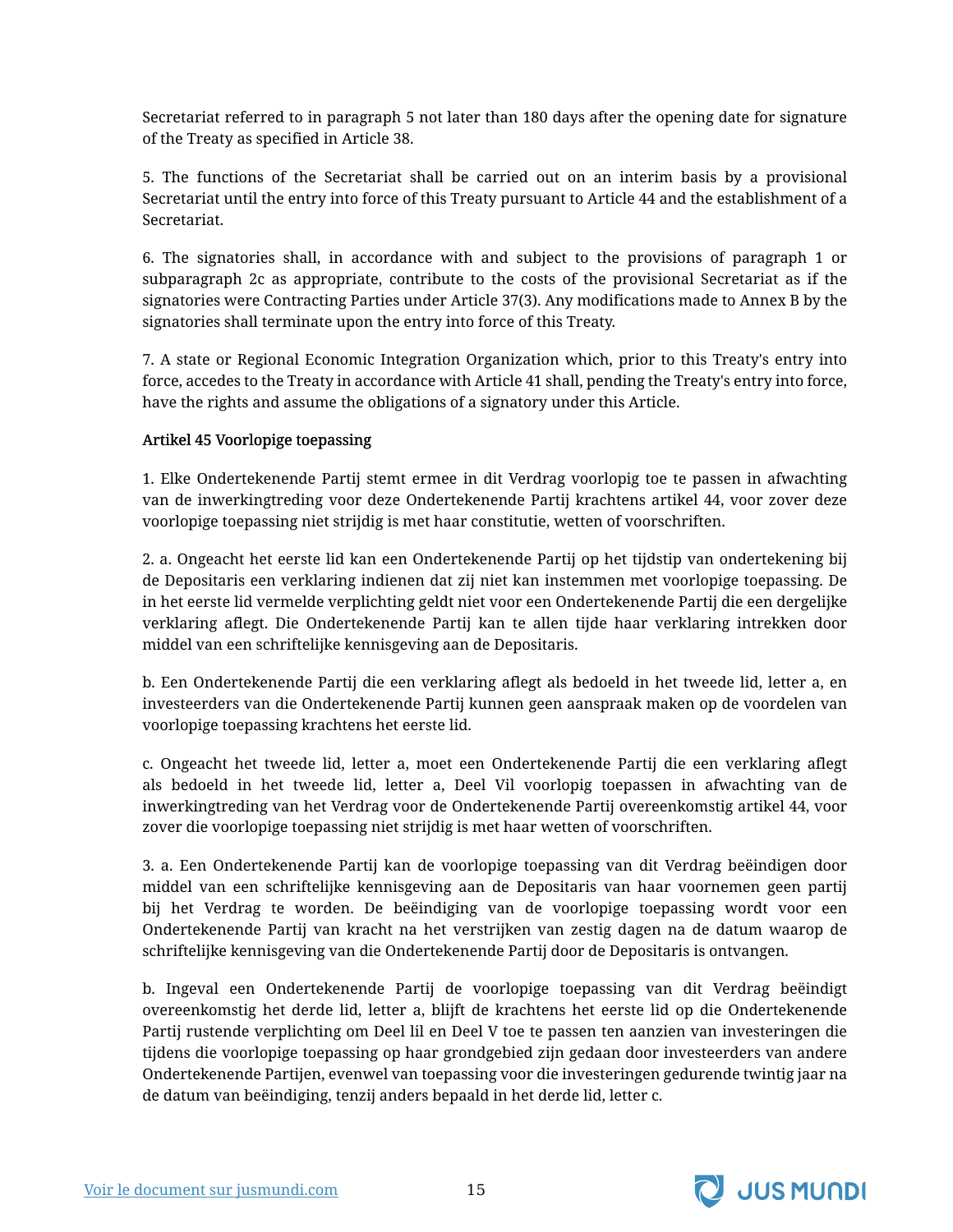c. Het bepaalde in het derde lid, letter b, geldt niet voor de in bijlage PA vermelde Ondertekenende Partijen. Een Ondertekenende Partij wordt van de lijst in bijlage PA geschrapt zodra zij bij de Depositaris een verzoek daartoe indient.

4. In afwachting van de inwerkingtreding van dit Verdrag komen de Ondertekenende Partijen op geregelde tijdstippen bijeen in het kader van de voorlopige Conferentie van het Handvest, waarvan de eerste vergadering uiterlijk 180 dagen na de in artikel 38 vermelde datum van openstelling voor ondertekening van dit Verdrag door het in het vijfde lid bedoelde voorlopige Secretariaat wordt bijeengeroepen.

5. Tot de inwerkingtreding van dit Verdrag overeenkomstig artikel 44 en de oprichting van een Secretariaat worden de taken van het Secretariaat op tijdelijke basis verricht door een voorlopig Secretariaat.

6. In overeenstemming met dan wel onder voorbehoud van de bepalingen van het eerste lid of het tweede lid, letter c, al naar gelang het geval, dragen de Ondertekenende Partijen bij in de kosten van het voorlopige Secretariaat alsof zij Verdragsluitende Partijen in de zin van artikel 37, derde lid, waren. Eventuele door de Ondertekenende Partijen in bijlage B aangebrachte wijzigingen vervallen bij de inwerkingtreding van dit Verdrag.

7. Een Staat of regionale organisatie voor economische integratie die, vóór de inwerkingtreding van dit Verdrag, overeenkomstig artikel 41 tot het Verdrag toetreedt, heeft in afwachting van de inwerkingtreding van het Verdrag de rechten en verplichtingen van een Ondertekenende Partij krachtens dit artikel.

- 3.13. The objective pursued by provisional application does not follow from the ECT. It is mentioned in the literature that provisional application is provided for so as to be able to already set up the ECT's institutional framework and create momentum for the energy cooperation for which the ECT is intended. <sup>45</sup>
- 3.14. In the case at issue in cassation, the question arises as to how the phrase "to the extent that such provisional application is not inconsistent with its constitution, laws or regulations" of  $\text{Article }45(1)$ [ECT](https://jusmundi.com/en/document/h/clljWVJHbGxISEg0VUZMdWNJazE2TnJ3Mmxwb2NlQ1R3cmNjQXR1UDFhaUg5bDhhczBqUjlmYmVtWWhITFNjK3dCV0JaSFlDK3BFbFIyL0xvSHhiR2sxdnZtV2R3TDJsQUR2Q0hoUUhPeWlwUFRXK0ZmSTJDNUVyTytCd1RRNTNjZ05Tdy9FMGVhb3p3Ky9uOE9DSXdBPT0=) should be interpreted. Three different interpretations of [Article 45\(1\) ECT](https://jusmundi.com/en/document/h/clljWVJHbGxISEg0VUZMdWNJazE2TnJ3Mmxwb2NlQ1R3cmNjQXR1UDFhaUg5bDhhczBqUjlmYmVtWWhITFNjK3dCV0JaSFlDK3BFbFIyL0xvSHhiR2sxdnZtV2R3TDJsQUR2Q0hoUUhPeWlwUFRXK0ZmSTJDNUVyTytCd1RRNTNjZ05Tdy9FMGVhb3p3Ky9uOE9DSXdBPT0=) were considered in these proceedings. <sup>46</sup>
- 3.15. The *first* view is basically that  $\overline{\text{Article 45(1) ECT}}$  $\overline{\text{Article 45(1) ECT}}$  $\overline{\text{Article 45(1) ECT}}$  means that there is no room for provisional application of the ECT if the principle of provisional application of <sup>a</sup> treaty as such is inconsistent with the laws of the signatory (in this case Russian law). This view was primarily defended by HVY in the first instance (see para. 4.5.4 of the final judgment). This interpretation is referred to, also by the Court of Appeal, as the "all or nothing" approach (para. 4.5.10 of the final judgment). This view is primarily based on the use of the word "such", which refers back to the first half of the sentence: "Each signatory agrees to apply this Treaty provisionally".  $47$  In addition, Article  $45(1)$  ECT mentions



<sup>45</sup> Hobér, op. cit., p. 515: Baltag, op. cit., p. 35.

 $^{46}$  With regard to the various views, see also: Hobér, op. cit., p. 520 et seq.; Baltag, op. cit., p. 39 et seq.; Reisman, op. cit., p. 56, argues that "the inability in Article 45(2)(a) refers to an inability arising from an inconsistency between the provisional application regime and 'its constitution, laws or regulations'." It is not clear whether this author believes that this must concern inconsistency between the principle of provisional application and the internal legal order, or inconsistency between the provisions to be applied provisionally and the internal legal order.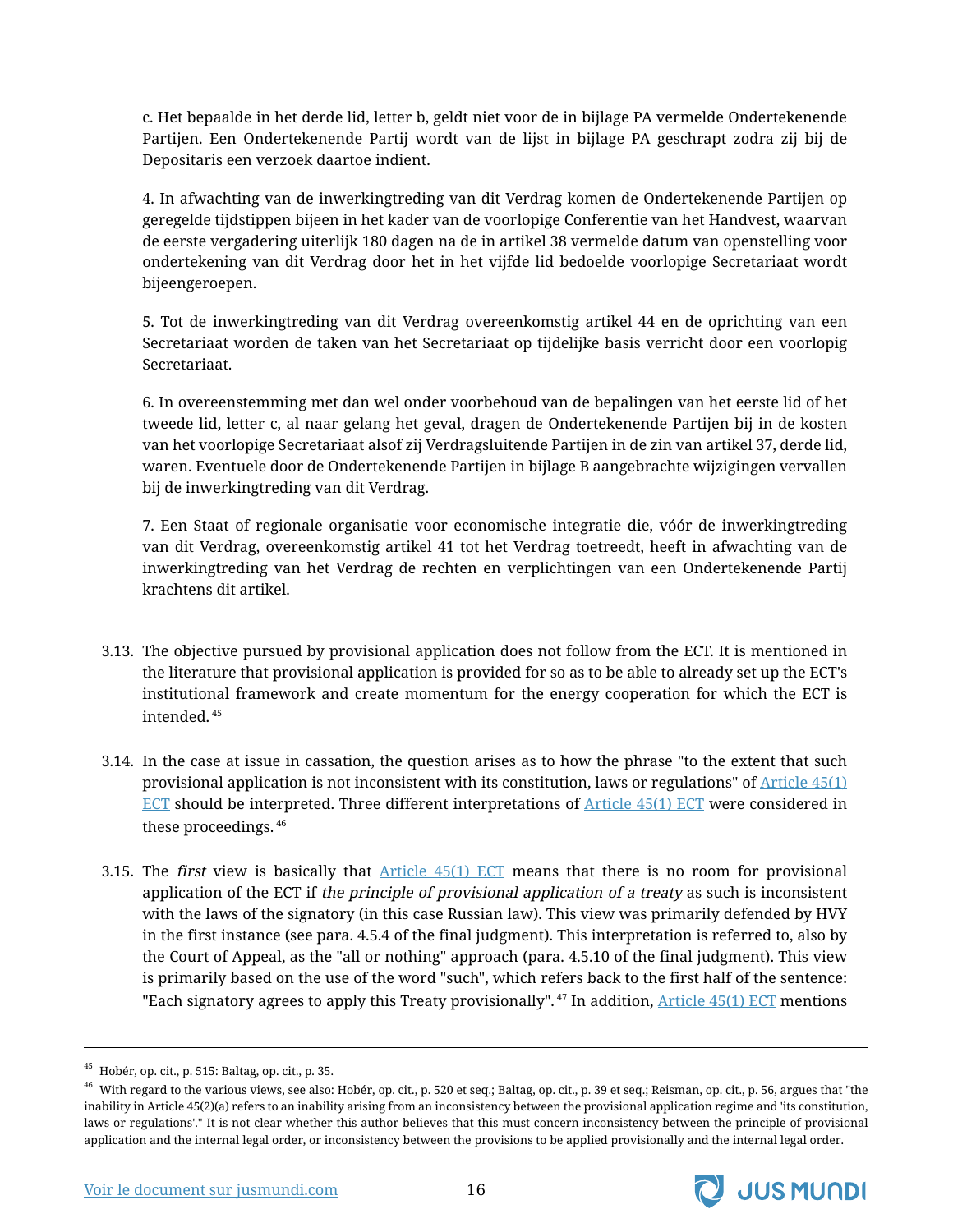provisional application of "this Treaty" and not just a part of it.<sup>48</sup> This view was followed by the Tribunal. <sup>49</sup>

- 3.16. In the *second* view, which is defended by the Russian Federation, <u>[Article 45\(1\) ECT](https://jusmundi.com/en/document/h/clljWVJHbGxISEg0VUZMdWNJazE2TnJ3Mmxwb2NlQ1R3cmNjQXR1UDFhaUg5bDhhczBqUjlmYmVtWWhITFNjK3dCV0JaSFlDK3BFbFIyL0xvSHhiR2sxdnZtV2R3TDJsQUR2Q0hoUUhPeWlwUFRXK0ZmSTJDNUVyTytCd1RRNTNjZ05Tdy9FMGVhb3p3Ky9uOE9DSXdBPT0=)</u> is interpreted in such a way that the issue is whether a *specific provision* of the ECT is contrary to the laws of the signatory. In this view,  $\Delta$ rticle 26 ECT is contrary to Russian law (para. 4.5.3 of the final judgment). An argument particularly in favour of the second view is that in the "all or nothing" interpretation, the words "to the extent" in  $Article 45(1) ECT$  are effectively rendered meaningless.<sup>50</sup> Those words indicate that variation is possible in the extent to which states provisionally apply the ECT.  $^{\rm 51}$  On the other hand, the second view implies that it must always be examined whether any provision of the law of a signatory is contrary to the ECT, $^{52}$  while there are no indications that the treaty authors intended this. <sup>53</sup> In part on the basis of this argument, the Tribunal concurred with the first view in the Interim Awards. In addition, the Tribunal pointed to the principle of international law (laid down in [Article 27 VCLT](https://jusmundi.com/en/document/h/NVFwR2lWbkFqaXdJRmhJT3hnNFo0NEhoLzFzTjdSbU9icGpNYlQ0N3hXUjByQUw3dW1hT1I5OW90REYzWjlFYW1iQm0xR2ZxcmE5MFIwL3EyeU1DWUVRbENBMnU5S3g1dERqLzZnTWNMRHc3U0YwLzlEK2VYZ1FOT1ZFUEszei8yM25adnZnUXlFS0VUZE44K1VxYnNKd3huY2hCK3BlSlM1b0JwaTlUN2hzPQ==)) that states may not invoke their national law to justify their failure to perform a treaty. <sup>54</sup> The District Court followed this second view in the setting-aside proceedings (see para. 5.23 of the judgment of 20 April 2016).
- 3.17. The *third* view entails that <u>[Article 45\(1\) ECT](https://jusmundi.com/en/document/h/clljWVJHbGxISEg0VUZMdWNJazE2TnJ3Mmxwb2NlQ1R3cmNjQXR1UDFhaUg5bDhhczBqUjlmYmVtWWhITFNjK3dCV0JaSFlDK3BFbFIyL0xvSHhiR2sxdnZtV2R3TDJsQUR2Q0hoUUhPeWlwUFRXK0ZmSTJDNUVyTytCd1RRNTNjZ05Tdy9FMGVhb3p3Ky9uOE9DSXdBPT0=)</u> must be interpreted in such a way that the ECT must be provisionally applied by the signatory, unless provisional application of one or more ECT provisions is inconsistent with national law.  $^{\rm 55}$  This view therefore does not concern the question as to whether an ECT provision is contrary to national law, but rather the question of whether the provisional application of a specific provision is inconsistent with the national law of the signatory. HVY took this position (as an alternative) in the appeal of the setting aside proceedings (para. 4.5.4 of the final judgment). The Court of Appeal concurred with this view (paras. 4.5.14, 4.5.33 and 4.5.48 of the final judgment). According to the Court of Appeal, this interpretation does justice both to the words "to the extent" and "such provisional application", and thus to the objections raised against the other two interpretations.
- 3.18. After this exposition, I return to the various complaints in the ground.
- 3.19. Ground 2.1 only contains an introduction and no complaint.

## <span id="page-19-0"></span>Ground 2.2: Article 26 ECT

<sup>&</sup>lt;sup>55</sup> Thomas Wälde, 'Investment Arbitration Under the Energy Charter Treaty - From Dispute Settlement to Treaty Implementation', Arbitration International 1996, p. 462 et seq., is of the view that the purpose of the Limitation Clause is to prevent states from being bound by provisions by the mere signing that may conflict with their national law and which require legislative amendments in order to enter into force.





 $47$  Also see the [Interim Awards](https://jusmundi.com/en/document/h/WUZmZ2Vxcm9ndzJhVW44NThxNzZRZnNTeHpSMDBLRTQ5dURoNEozQ3BqbDZxSzBnTmdsY3N0UjNPaVlFUVNvZ1VJdXdwdi8rUjRSZk9pRlpCWlBHYTU1SFJIbi9vTVphbUFaTTVjVy9maE9vUytXTlFSSUZyVzlHNVVMZ2laZHV5ZEdYaDJvQXZjK1V3SFB6TVZIRkR5ektBZ3JWaXZldHF1clh4YmVzZERISHliNVJQQ3diVGxkbDJ4dGlLbjdX), para. 304, Baltag. op. cit., p. 41.

<sup>&</sup>lt;sup>48</sup> Also see the decision in ICSID arbitration: *loannis Kardassopoulos v. The Republic of Georgia*, [ICSID Case No. ARB/05/18, Decision on](https://jusmundi.com/en/document/h/UW9UNk92TDM4MkY5MzZSd2lGT2lhRzFLVFAvRnMwbXNaNmd4ZU9YdmdKM04waU5PbUl2UG5MRHN1V2FFS1BpVThjbEhvL2dXcm1LY2FTWHdhUkpFS3lEbUlnb3AxQUgzK2Nvbkx5S1M0bkZaclBQb1Z0dGlrb0s4UjB6NnlLY2pYeEN0dG82aHNQWWFrRlowMnV0VHZ3PT0=) [Jurisdiction, para. 210](https://jusmundi.com/en/document/h/UW9UNk92TDM4MkY5MzZSd2lGT2lhRzFLVFAvRnMwbXNaNmd4ZU9YdmdKM04waU5PbUl2UG5MRHN1V2FFS1BpVThjbEhvL2dXcm1LY2FTWHdhUkpFS3lEbUlnb3AxQUgzK2Nvbkx5S1M0bkZaclBQb1Z0dGlrb0s4UjB6NnlLY2pYeEN0dG82aHNQWWFrRlowMnV0VHZ3PT0=); [Interim Awards,](https://jusmundi.com/en/document/h/WUZmZ2Vxcm9ndzJhVW44NThxNzZRZnNTeHpSMDBLRTQ5dURoNEozQ3BqbDZxSzBnTmdsY3N0UjNPaVlFUVNvZ1VJdXdwdi8rUjRSZk9pRlpCWlBHYTU1SFJIbi9vTVphbUFaTTVjVy9maE9vUytXTlFSSUZyVzlHNVVMZ2laZHV5ZEdYaDJvQXZjK1V3SFB6TVZIRkR5ektBZ3JWaXZldHF1clh4YmVzZERISHliNVJQQ3diVGxkbDJ4dGlLbjdX) para. 307 et seq.

 $49$  Also see the [Interim Awards](https://jusmundi.com/en/document/h/WUZmZ2Vxcm9ndzJhVW44NThxNzZRZnNTeHpSMDBLRTQ5dURoNEozQ3BqbDZxSzBnTmdsY3N0UjNPaVlFUVNvZ1VJdXdwdi8rUjRSZk9pRlpCWlBHYTU1SFJIbi9vTVphbUFaTTVjVy9maE9vUytXTlFSSUZyVzlHNVVMZ2laZHV5ZEdYaDJvQXZjK1V3SFB6TVZIRkR5ektBZ3JWaXZldHF1clh4YmVzZERISHliNVJQQ3diVGxkbDJ4dGlLbjdX), para. 311 et seq.

<sup>50</sup> See, for example, the Russian Federation's position as presented in para. 294 of the [Interim Awards](https://jusmundi.com/en/document/h/WUZmZ2Vxcm9ndzJhVW44NThxNzZRZnNTeHpSMDBLRTQ5dURoNEozQ3BqbDZxSzBnTmdsY3N0UjNPaVlFUVNvZ1VJdXdwdi8rUjRSZk9pRlpCWlBHYTU1SFJIbi9vTVphbUFaTTVjVy9maE9vUytXTlFSSUZyVzlHNVVMZ2laZHV5ZEdYaDJvQXZjK1V3SFB6TVZIRkR5ektBZ3JWaXZldHF1clh4YmVzZERISHliNVJQQ3diVGxkbDJ4dGlLbjdX).

<sup>51</sup> Roe & Happold, pp. 72-76; alternatively: Baltag, pp. 46-48.

 $52$  This was also identified by Hobér, op. cit., p. 520.

<sup>53</sup> Baltag, op. cit., pp. 41-42.

<sup>54</sup> Interim Awards, paras. 312-315.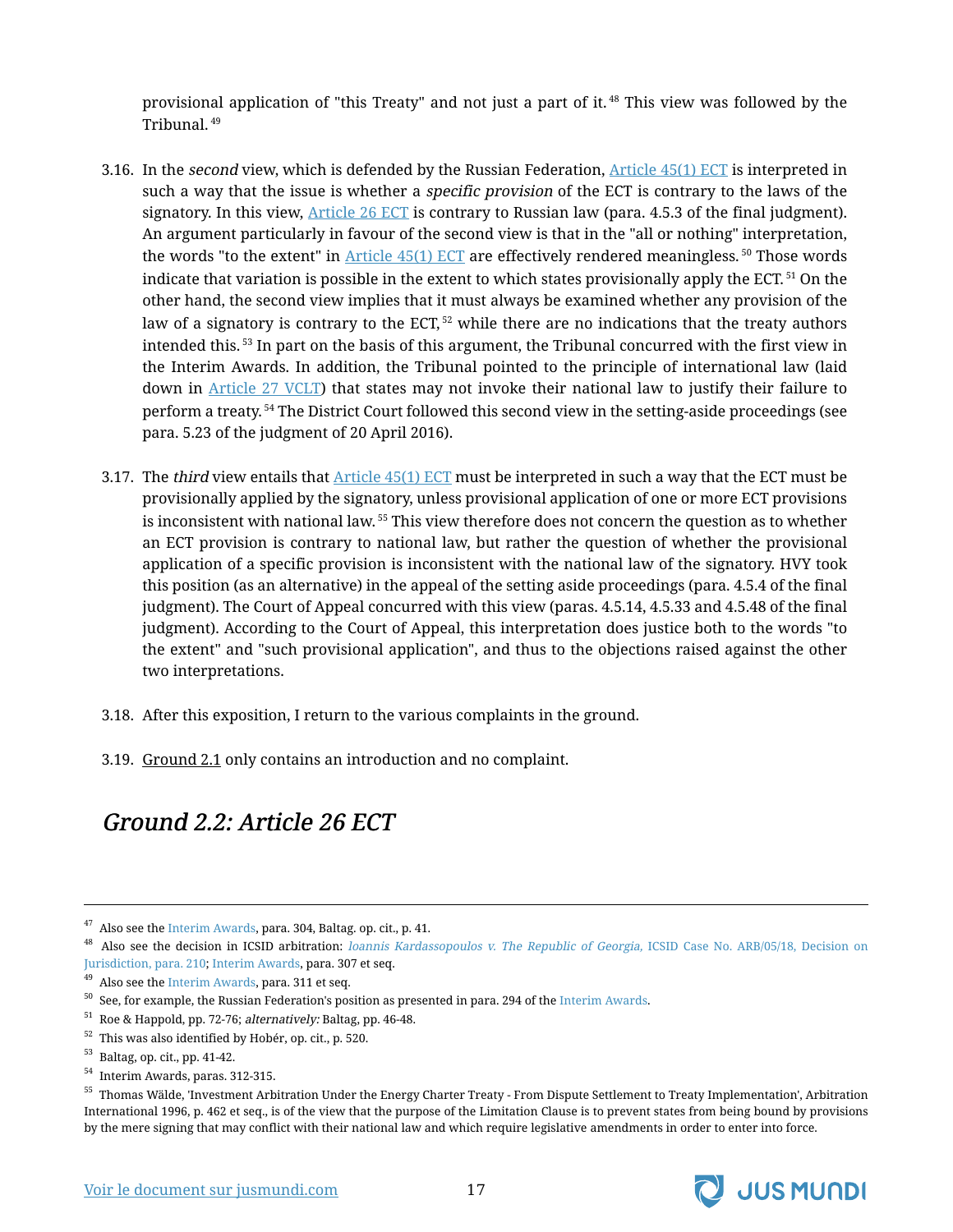- 3.20. <u>Ground 2.2</u> is directed against para. 4.3 (in particular para. 4.3.4) of the final judgment. In that judgment, the Court of Appeal ruled that the Russian Federation unambiguously agreed to arbitration. The ground complains that this decision is incorrect. [Article 26 ECT](https://jusmundi.com/en/document/h/clljWVJHbGxISEg0VUZMdWNJazE2TnJ3Mmxwb2NlQ1R3cmNjQXR1UDFhaUg5bDhhczBqUjlmYmVtWWhITFNjK3dCV0JaSFlDK3BFbFIyL0xvSHhiR2sxdnZtV2R3TDJsQUR2Q0hoUUhPeWlwUFRXK0ZmSTJDNUVyTytCd1RRNTNDQmJGNXZZVGpGLzhUODVQMzdWbEl3PT0=) provides that "each Contracting Party", i.e. every contracting state, unambiguously agrees to arbitration. However, the Russian Federation never became a contracting party because it only signed the ECT and did not ratify it. As it is unclear whether  $\Delta$ rticle 26 ECT also pertains to states that have only signed the treaty ("signatories"), there can be no clear and unambiguous consent, according to the ground.
- 3.21. Contrary to what the ground argues, the Court of Appeal did not fail to recognise that an arbitration clause must be agreed unambiguously. After all, in para. 4.3.4 the Court of Appeal clearly tested against that standard. Furthermore, contrary to what the ground argues, the Court of Appeal did not fail to recognise that [Article 26 ECT](https://jusmundi.com/en/document/h/clljWVJHbGxISEg0VUZMdWNJazE2TnJ3Mmxwb2NlQ1R3cmNjQXR1UDFhaUg5bDhhczBqUjlmYmVtWWhITFNjK3dCV0JaSFlDK3BFbFIyL0xvSHhiR2sxdnZtV2R3TDJsQUR2Q0hoUUhPeWlwUFRXK0ZmSTJDNUVyTytCd1RRNTNDQmJGNXZZVGpGLzhUODVQMzdWbEl3PT0=) only creates obligations for contracting parties and not for signatories as well. Nor did the Court of Appeal confuse these terms, as the Court of Appeal inferred from  $Article 45(1) ECT$ , which provides that signatories are required to provisionally apply the ECT provisions, that [Article 26 ECT](https://jusmundi.com/en/document/h/clljWVJHbGxISEg0VUZMdWNJazE2TnJ3Mmxwb2NlQ1R3cmNjQXR1UDFhaUg5bDhhczBqUjlmYmVtWWhITFNjK3dCV0JaSFlDK3BFbFIyL0xvSHhiR2sxdnZtV2R3TDJsQUR2Q0hoUUhPeWlwUFRXK0ZmSTJDNUVyTytCd1RRNTNDQmJGNXZZVGpGLzhUODVQMzdWbEl3PT0=) also creates obligations for signatories. Whether that interpretation of [Article 45\(1\) ECT](https://jusmundi.com/en/document/h/clljWVJHbGxISEg0VUZMdWNJazE2TnJ3Mmxwb2NlQ1R3cmNjQXR1UDFhaUg5bDhhczBqUjlmYmVtWWhITFNjK3dCV0JaSFlDK3BFbFIyL0xvSHhiR2sxdnZtV2R3TDJsQUR2Q0hoUUhPeWlwUFRXK0ZmSTJDNUVyTytCd1RRNTNjZ05Tdy9FMGVhb3p3Ky9uOE9DSXdBPT0=) is correct is addressed in more detail by grounds 2.4 et seq. The Court of Appeal's finding that "the scope of the Limitation Clause and its application in the light of the national law of the Russian Federation can be subject to debate", should not be interpreted in such a way that it is therefore unclear to what extent a signatory is bound by **Article 26 ECT**. After all, on the basis of an analysis of [Article 45\(1\) ECT](https://jusmundi.com/en/document/h/clljWVJHbGxISEg0VUZMdWNJazE2TnJ3Mmxwb2NlQ1R3cmNjQXR1UDFhaUg5bDhhczBqUjlmYmVtWWhITFNjK3dCV0JaSFlDK3BFbFIyL0xvSHhiR2sxdnZtV2R3TDJsQUR2Q0hoUUhPeWlwUFRXK0ZmSTJDNUVyTytCd1RRNTNjZ05Tdy9FMGVhb3p3Ky9uOE9DSXdBPT0=), the Court of Appeal finds that signatories are required to provisionally apply **[Article 26 ECT](https://jusmundi.com/en/document/h/clljWVJHbGxISEg0VUZMdWNJazE2TnJ3Mmxwb2NlQ1R3cmNjQXR1UDFhaUg5bDhhczBqUjlmYmVtWWhITFNjK3dCV0JaSFlDK3BFbFIyL0xvSHhiR2sxdnZtV2R3TDJsQUR2Q0hoUUhPeWlwUFRXK0ZmSTJDNUVyTytCd1RRNTNDQmJGNXZZVGpGLzhUODVQMzdWbEl3PT0=)** (para. 4.5.48).
- 3.22. It follows from the above that ground 2.2 has been proposed in vain.

## <span id="page-20-0"></span>Ground 2.3: jurisdiction of the Tribunal

- 3.23. <u>Ground 2.3</u> is directed against paras. 4.4.3-4.4.6 of the final judgment. The essence of those findings is that there is no reason to set aside an arbitral award if, although the arbitral tribunal declared itself to have jurisdiction on incorrect grounds, the state court decides on different grounds that the decision on jurisdiction was correct. According to the Court of Appeal, it is unacceptable that the state court would nevertheless have to decide on the parties' dispute, while a valid arbitration agreement exists, for the sole reason that the arbitral tribunal, which in this regard precisely does not have the final say, used incorrect reasoning in its decision on jurisdiction (para. 4.4.3, last sentences). The ground complains that the statutory system of setting aside proceedings does not allow this. HVY were not free to present new grounds for jurisdiction in the setting aside proceedings, at least not only on appeal, so argues the ground.
- 3.24. The point of departure is that the state court should not exercise restraint in respect of the arbitral tribunal's jurisdiction, <sup>56</sup> unlike with other setting aside grounds of Article 1065(1) DCCP. The reason for this is that by agreeing to arbitration, the parties waive the fundamental right of access to the state court (Article 6 ECHR).<sup>57</sup> That is why the state court is ultimately charged with answering the



<sup>56</sup> Supreme Court 9 January 2004, ECLI:NL:HR:2004:AK8380, NJ 2005/190, annotated by H.J. Snijders, para. 3.5.2, with reference to Supreme Court 17 January 2003, ECLI:NL:HR:2003:AE9395, NJ 2004/384, annotated by H.J. Snijders. See Sanders, op. cit., pp. 186-188; H.J. Snijders, Arbitragerecht, Deventer: Wolters Kluwer 2018, no. 9.3.1.2 (= Groene Serie Burgerlijke Rechtsvordering, art. 1065 DCCP, note 1.2); Van den Berg et al., op. cit., p. 132.

<sup>57</sup> Snijders, op. cit., 2018, no. 1.1.3.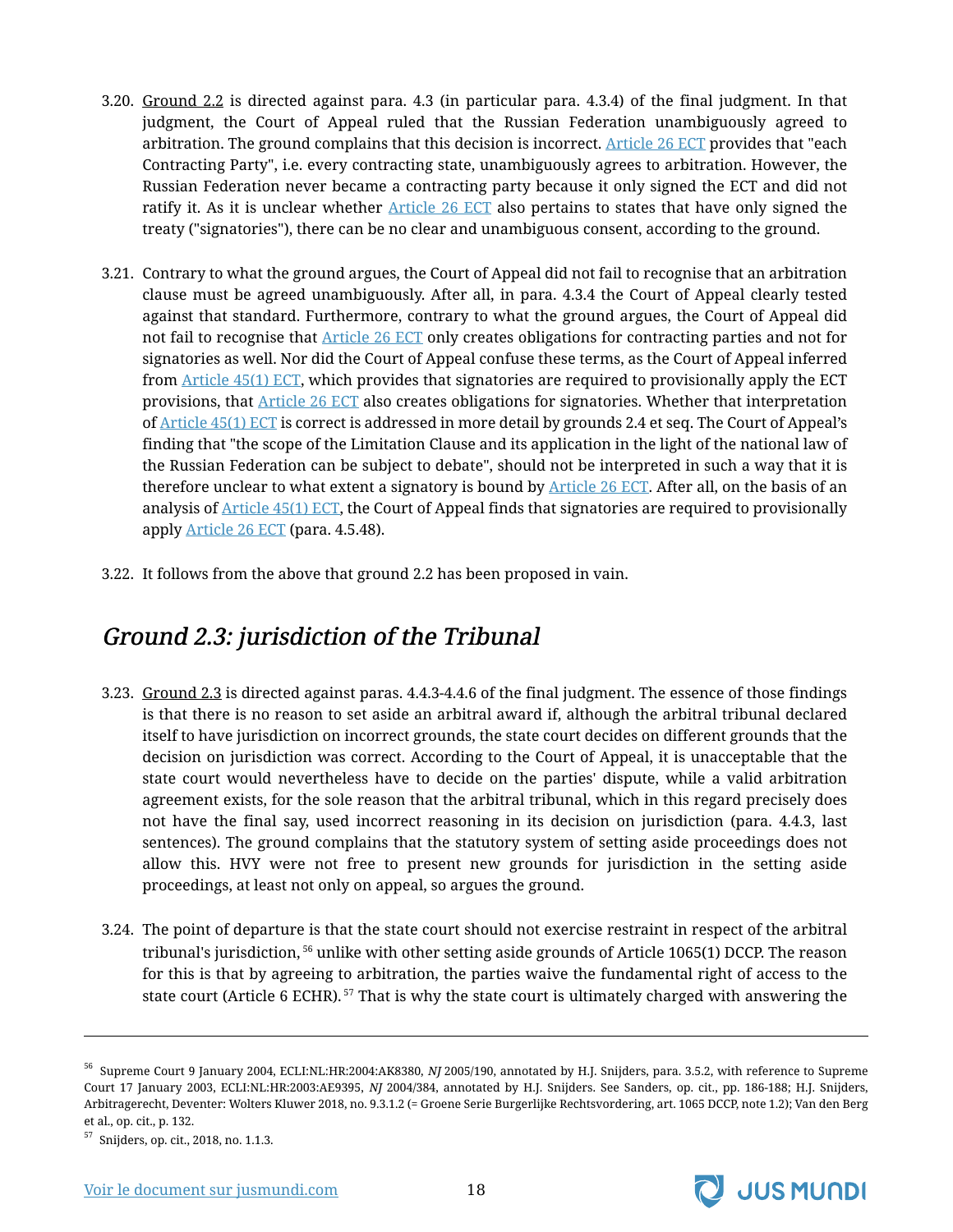question as to whether a valid arbitration agreement was concluded. Not the arbitral tribunal, but the state court has the final say in this respect.<sup>58</sup> After all, the question is whether the arbitral tribunal has jurisdiction and not on which grounds the arbitral tribunal based its jurisdiction.<sup>59</sup>

- 3.25. So it is ultimately the state court that gives the final decision on whether or not the arbitral tribunal had jurisdiction.  $60$  The state court may conclude that the arbitral tribunal did have jurisdiction, but on grounds other than those on which the arbitral tribunal based its decision on jurisdiction itself. The ground effectively defends the view that the court should only be allowed to assess whether the arbitral tribunal assumed jurisdiction on the correct grounds and should set aside the arbitral award if that is not the case,  $61$  while it is clear that the arbitral tribunal had jurisdiction on other grounds. That interpretation of the law is incorrect and contrary to the right of access to the court guaranteed by Article 6 ECHR, from which it follows that the state court may examine the arbitral tribunal's jurisdiction. This also does justice to the parties' intention to submit their dispute to arbitration and prevents the parties from having to litigate before the state court nevertheless, while they did not wish to do so.  $62$
- 3.26. The court may therefore supplement the grounds for the arbitral tribunal's jurisdiction,  $^{63}$  but must of course do so while respecting the rules on the supplementation of legal grounds. In that respect, the Russian Federation argued that the Court of Appeal should not have taken into account the basis for jurisdiction of the Tribunal proposed by HVY, because HVY put forward this ground for the first time on appeal. <sup>64</sup> In so doing, the Russian Federation fails to recognise that the Court of Appeal was required, within the limits of the scope supplied by the grounds of appeal, to supplement the legal grounds of its own initiative if necessary (Article 25 DCCP).<sup>65</sup> It is not disputed that HVY's grounds of appeal are directed at the manner in which the District Court interpreted [Article 45\(1\) ECT](https://jusmundi.com/en/document/h/clljWVJHbGxISEg0VUZMdWNJazE2TnJ3Mmxwb2NlQ1R3cmNjQXR1UDFhaUg5bDhhczBqUjlmYmVtWWhITFNjK3dCV0JaSFlDK3BFbFIyL0xvSHhiR2sxdnZtV2R3TDJsQUR2Q0hoUUhPeWlwUFRXK0ZmSTJDNUVyTytCd1RRNTNjZ05Tdy9FMGVhb3p3Ky9uOE9DSXdBPT0=). The Court of Appeal was therefore free to investigate how this provision should be interpreted and to take new legal arguments into account in doing so.<sup>66</sup> I point out that the Court of Appeal qualified the interpretation put forward by HVY in para. 4.4.6 of the final judgment as a purely legal argument.<sup>67</sup> That qualification has not been challenged in cassation. Contrary to what the ground argues, the Court of Appeal was therefore allowed to take account of this legal ground that HVY for the first time put forward on appeal.

 $^{63}$  In the same sense, Peters, op. cit., p. 274 and at para. 7 of his annotation in *JOR* 2020/164 to the Court of Appeal's final judgment.



<sup>58</sup> Supreme Court 26 September 2014, ECLI:NL:HR:2014:2837, NJ 2015/318 annotated by H.J Snijders, para. 4.2.

<sup>59</sup> See at para. 2.36 of the opinion of Advocate General Wesseling-van Gent (ECLI:NL:PHR:2009:BG4003) prior to Supreme Court 27 March 2009, ECLI:NL:HR:2009:BG4003, NJ 2010/169, annotated by H.J. Snijders in NJ 2010/170.

 $^{60}$  Supreme Court 9 January 1981, ECLI:NL:HR:1981:AG4130, NJ 1981/203, annotated by W H. Heemskerk. See Sanders, op. cit., pp. 23 and 33; Snijders, op. cit., 2018, no. 6.4.1; G.J. Meijer, Overeenkomst tot arbitrage - bezien in het licht van het bewijsvoorschrift van artikel 1021 Rv, Deventer: Kluwer 2011, p. 860; N. Peters, IPR, Proces & Arbitrage. Over grondslagen en rechtspraktijk, Apeldoorn: Maklu 2015, p. 274.

 $61$  The ground refers to an opinion by Prof. H.J. Snijders (Exhibit RF-D9), submitted on appeal, which argues that the supplementation of grounds for jurisdiction by the state court is contrary to the finality and effectiveness of the arbitration proceedings. Snijders also mentions the objection that no debate can have taken place at the arbitral tribunal in respect of the ground for jurisdiction applied by the state court.  $^{62}\,$  See also para. 4.4.4 of the Court of Appeal's final judgment in this case.

 $64$  Initiating document, no. 27(c).

 $^{65}\,$  Asser Procesrecht/Bakels, Hammerstein & Wesseling-Van Gent 4 2018/171.

<sup>&</sup>lt;sup>66</sup> Cf. Supreme Court 27 March 2009, ECLI:NL:HR:2009:BG4003, NJ 2010/169, annotated by H.J. Snijders, in which it was held that the party invoking setting aside may also provide further factual or legal substantiation of the grounds put forward on appeal, provided that the purport of Article 1064(5) DCCP is respected. See also no. 2.16 of the opinion of Advocate General Wesseling-van Gent prior to this judgment (ECLI:NL:PHR:2009:BG4003).

 $67$  See Peters' assent at para. 8 of his annotation in JOR 2020/164.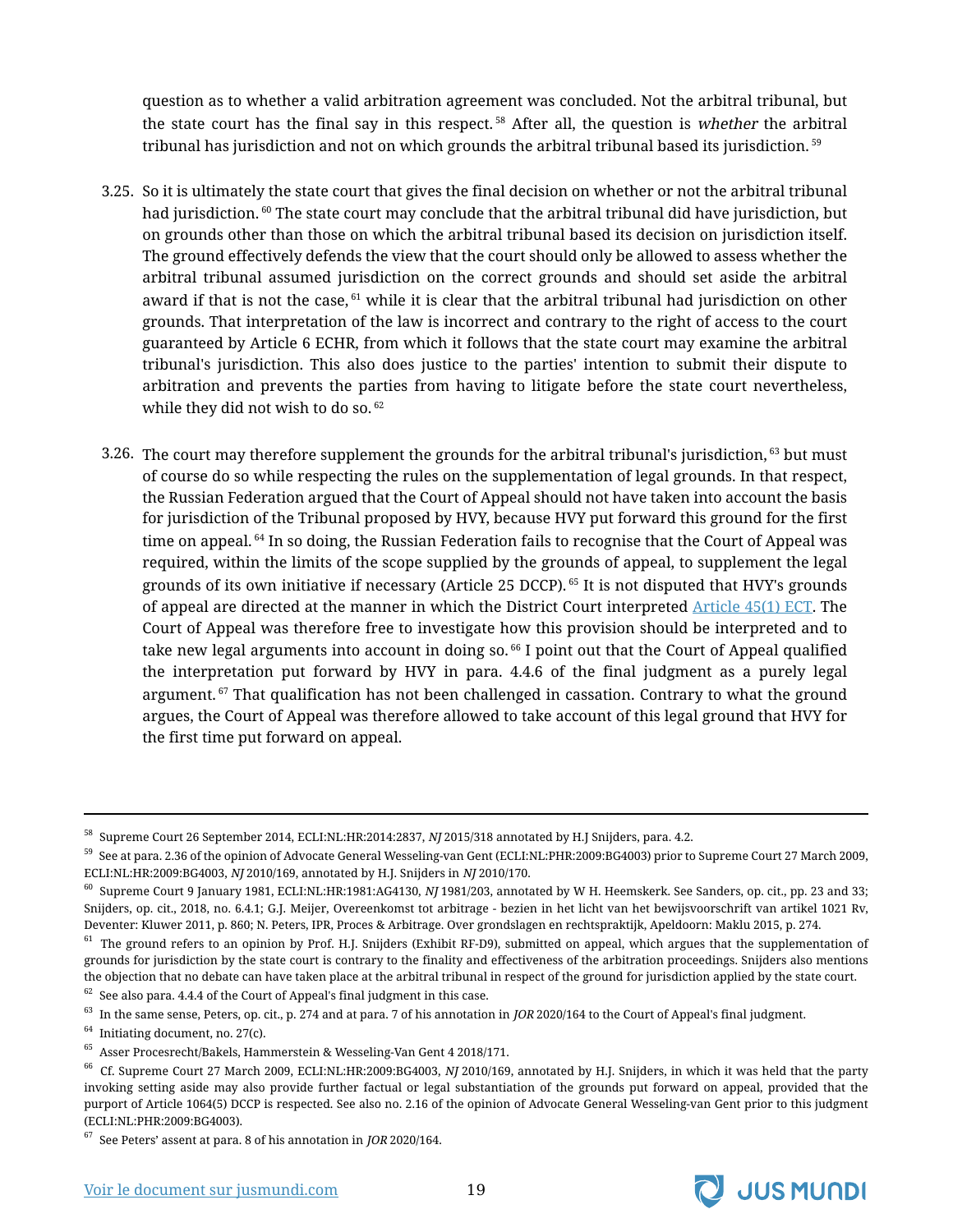3.27. Furthermore, it cannot be said that paragraphs 4 and 5 of Article 1052 DCCP preclude this supplementing of grounds for jurisdiction.<sup>68</sup> Article 1052(4) DCCP provides that the arbitral tribunal's decision on jurisdiction can only be challenged using the legal remedies of Article 1064(1) DCCP if this is done together with a challenge of the subsequent full or partial final award. Article 1052(5) DCCP pertains to the case in which the arbitral tribunal has declined jurisdiction, after which the ordinary court has jurisdiction to hear the case. It follows from Article 1052(5) DCCP that the arbitral tribunal's decision that it has no jurisdiction is a final decision that cannot be challenged before the state court. <sup>69</sup> The Supreme Court held that the combination of Articles 1052 and 1065 DCCP serves

"to ensure that, if a party wishes to contest the jurisdiction of the arbitral tribunal because of the absence of a valid arbitration agreement, the arbitral tribunal can make a decision on the matter at an early stage of the proceedings, thus avoiding as far as possible unnecessary procedural steps if a reliance made later (in the arbitral proceedings or before the ordinary courts) on the absence of a valid arbitration agreement would nevertheless lead to the decision that the arbitral tribunal has no jurisdiction." <sup>70</sup>

Whether new factual or legal statements may be put forward in the setting-aside proceedings will have to be assessed in each specific case, also in view of the requirements of due process.<sup>71</sup>

- 3.28. I would like to note as an aside that the explanatory notes to Article 1065a (new) DCCP, in so far as relevant, do not state that the court cannot correct an incorrect decision on jurisdiction (in the sense that it can refer the case back to the arbitral tribunal on that ground). The point is that the court will not refer the case back (remission) if it decides that there is no valid arbitration agreement.<sup>72</sup> as referring the case back would serve no purpose in that case.
- 3.29. The ground (no. 28) also argues that the Court of Appeal's decision in para. 4.4.6 of the final judgment, that HVY should have put forward its new position during the arbitration proceedings, or at least at first instance, is incomprehensible. It follows from the foregoing that this complaint fails.
- 3.30. The conclusion is that ground 2.3 fails in its entirety.

### <span id="page-22-0"></span>Ground 2.4: Limitation Clause

3.31. <u>Ground 2.4</u> complains that the Court of Appeal's interpretation of the Limitation Clause of <u>[Article](https://jusmundi.com/en/document/h/clljWVJHbGxISEg0VUZMdWNJazE2TnJ3Mmxwb2NlQ1R3cmNjQXR1UDFhaUg5bDhhczBqUjlmYmVtWWhITFNjK3dCV0JaSFlDK3BFbFIyL0xvSHhiR2sxdnZtV2R3TDJsQUR2Q0hoUUhPeWlwUFRXK0ZmSTJDNUVyTytCd1RRNTNjZ05Tdy9FMGVhb3p3Ky9uOE9DSXdBPT0=)</u> [45\(1\) ECT](https://jusmundi.com/en/document/h/clljWVJHbGxISEg0VUZMdWNJazE2TnJ3Mmxwb2NlQ1R3cmNjQXR1UDFhaUg5bDhhczBqUjlmYmVtWWhITFNjK3dCV0JaSFlDK3BFbFIyL0xvSHhiR2sxdnZtV2R3TDJsQUR2Q0hoUUhPeWlwUFRXK0ZmSTJDNUVyTytCd1RRNTNjZ05Tdy9FMGVhb3p3Ky9uOE9DSXdBPT0=) is legally incorrect. The ground (at 2.4.1) summarises this interpretation applied by the Court of Appeal and formulates a number of complaints (at 2.4.2).

 $68$  Initiating document, no. 27(a).

 $^{69}$  See Parliamentary Documents II 1983-84, 18 464, no. 3 (Explanatory Memorandum), p. 22; Meijer, op. cit., 2011, p. 860; Van den Berg et al., op. cit., p. 99.

 $^{70}$  See Supreme Court 27 March 2009, ECLI:NL:HR:2009:BG6443, NJ 2010/170, annotated by H.J. Snijders, para. 3.4.1.

 $71$  See para. 3.4.2 of the Supreme Court judgment cited in the previous note.

 $72$  G.J. Meijer et al., Parliamentary History of the Arbitration Act 2015/1.77.3.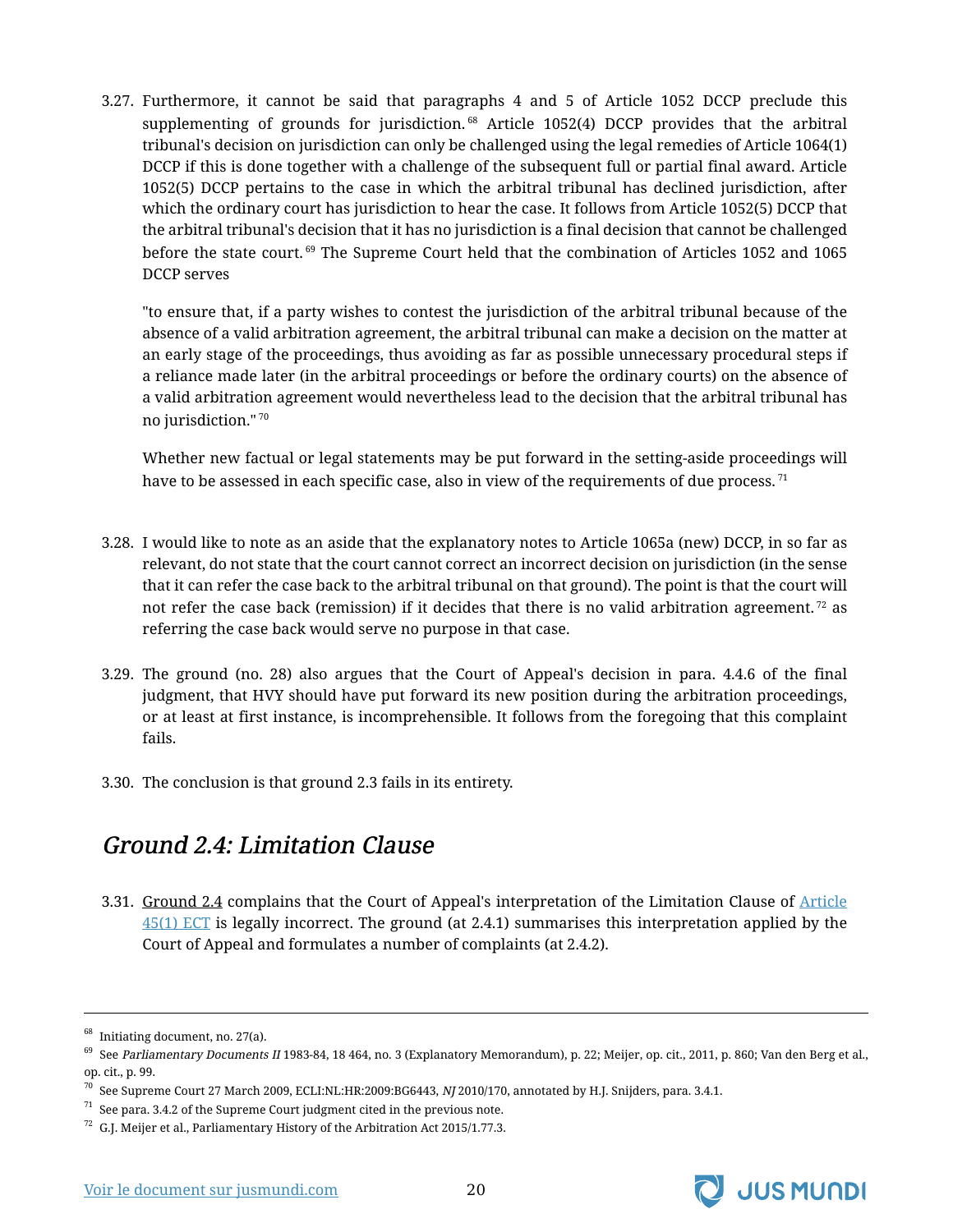- 3.32. In para. 4.2.1 et seq. of the final judgment, the Court of Appeal set out its preliminary assumption -which has not been challenged in cassation - regarding the manner in which treaties are interpreted. This may be briefly summarised as follows. [Articles 31 and 32 VCLT](https://jusmundi.com/en/document/h/NVFwR2lWbkFqaXdJRmhJT3hnNFo0NEhoLzFzTjdSbU9icGpNYlQ0N3hXUjByQUw3dW1hT1I5OW90REYzWjlFYW1iQm0xR2ZxcmE5MFIwL3EyeU1DWUVRbENBMnU5S3g1dERqLzZnTWNMRHc3U0YwLzlEK2VYZ1FOT1ZFUEszei8yM25adnZnUXlFS0VUZE44K1VxYnNNQWhnL25UaklhUkx3TnUyNUhIdlZvPQ==) provide guidelines for the interpretation of treaty provisions. Interpretation of a treaty is always aimed at discerning the contracting parties' intention. The text of the relevant treaty provision is guiding in that process (para. 4.2.2).<sup>73</sup> The text must be understood in its context as well as in light of the treaty's object and purpose. Pursuant to [Article 31\(1\) VCLT,](https://jusmundi.com/en/document/h/NVFwR2lWbkFqaXdJRmhJT3hnNFo0NEhoLzFzTjdSbU9icGpNYlQ0N3hXUjByQUw3dW1hT1I5OW90REYzWjlFYW1iQm0xR2ZxcmE5MFIwL3EyeU1DWUVRbENBMnU5S3g1dERqLzZnTWNMRHc3U0YwLzlEK2VYZ1FOT1ZFUEszei8yM25adnZnUXlFS0VUZE44K1VxYnNHZy8vTXhHVnpTL1p1WUpPMGFFYWNNPQ==) this interpretation must be performed in good faith (para. 4.2.3). According to **Article 31(3)(b) VCLT**, together with the context, any subsequent practice in the application of the treaty which establishes agreement on the interpretation of the treaty must be taken into account (para. 4.2.4). Finally, according to Article 32 VCLT, the treaty's preparatory works ("travaux préparatoires") can be considered. However, these are supplementary means, which can only be used to confirm the interpretation arrived at through the application of Article 31 VCLT or can be used if the interpretation leads to a result that is ambiguous or unreasonable (para. 4.2.5).
- 3.33. The ground (no. 34) complains that the Court of Appeal's interpretation is not in line with the ordinary meaning of the wording of [Article 45\(1\) ECT](https://jusmundi.com/en/document/h/clljWVJHbGxISEg0VUZMdWNJazE2TnJ3Mmxwb2NlQ1R3cmNjQXR1UDFhaUg5bDhhczBqUjlmYmVtWWhITFNjK3dCV0JaSFlDK3BFbFIyL0xvSHhiR2sxdnZtV2R3TDJsQUR2Q0hoUUhPeWlwUFRXK0ZmSTJDNUVyTytCd1RRNTNjZ05Tdy9FMGVhb3p3Ky9uOE9DSXdBPT0=). According to the Court of Appeal, assessment is required of whether the law of a signatory precludes provisional application of certain treaty provisions or categories of such provisions. According to the complaint, there is nothing in the wording of  $\Delta$ rticle 45(1) ECT that suggests this.
- 3.34. It is evident from para. 4.5.10 that the Court of Appeal based this interpretation on the ordinary meaning of the words "to the extent" in the text of  $\text{Article }45(1)$  ECT. As the Court of Appeal held, in first instance HVY defended the position that, pursuant to  $Article$   $45(1)$   $ECT, it$  must be assessed whether the principle of provisional application of a treaty as such is inconsistent with the law of the signatory. In para. 4.5.10 et seq., the Court of Appeal held that this interpretation does not do justice to the ordinary meaning of the words "to the extent" from that provision. That is because, according to the Court of Appeal, those words indicate that there are gradations possible to the extent that the ECT is not provisionally applicable on grounds of inconsistency with national law. Contrary to the argument put forward in the complaint, the ordinary meaning of the wording of [Article 45\(1\) ECT](https://jusmundi.com/en/document/h/clljWVJHbGxISEg0VUZMdWNJazE2TnJ3Mmxwb2NlQ1R3cmNjQXR1UDFhaUg5bDhhczBqUjlmYmVtWWhITFNjK3dCV0JaSFlDK3BFbFIyL0xvSHhiR2sxdnZtV2R3TDJsQUR2Q0hoUUhPeWlwUFRXK0ZmSTJDNUVyTytCd1RRNTNjZ05Tdy9FMGVhb3p3Ky9uOE9DSXdBPT0=) supports the Court of Appeal's interpretation. Since the complaint does not clarify why the ordinary meaning of this wording as established by the Court of Appeal would be incorrect, the complaint fails.
- 3.35. The ground also complains (no. 35) that the interpretation is inconsistent with the context in which the wording "to the extent" is used. The ground points out that  $Article\ 45(2)(c) ECT$  uses identical wording, which however pertains in that respect to specific parts of the ECT, as the Court of Appeal allegedly endorses in para. 4.5.19. Consequently, the interpretation of  $\text{Article }45(1)$  ECT would not be consistent, according to the complaint.
- 3.36. Contrary to the argument put forward in the complaint, there is no inconsistency. In para. 4.5.19, the Court of Appeal endorsed the District Court's decision that the wording "to the extent" of [Article](https://jusmundi.com/en/document/h/clljWVJHbGxISEg0VUZMdWNJazE2TnJ3Mmxwb2NlQ1R3cmNjQXR1UDFhaUg5bDhhczBqUjlmYmVtWWhITFNjK3dCV0JaSFlDK3BFbFIyL0xvSHhiR2sxdnZtV2R3TDJsQUR2Q0hoUUhPeWlwUFRXK0ZmSTJDNUVyTytCd1RRNTNjZ05Tdy9FMGVhb3p3Ky9uOE9DSXdBPT0=) 45(1) and [Article 45\(2\)\(c\) ECT](https://jusmundi.com/en/document/h/clljWVJHbGxISEg0VUZMdWNJazE2TnJ3Mmxwb2NlQ1R3cmNjQXR1UDFhaUg5bDhhczBqUjlmYmVtWWhITFNjK3dCV0JaSFlDK3BFbFIyL0xvSHhiR2sxdnZtV2R3TDJsQUR2Q0hoUUhPeWlwUFRXK0ZmSTJDNUVyTytCd1RRNTNjZ05Tdy9FMGVhb3p3Ky9uOE9DSXdBPT0=) argue against the "all or nothing" approach primarily defended by HVY. The Court of Appeal thus consistently interpreted the two provisions. In so far as the intention behind the complaint is to argue that the words "to the extent" in  $\text{Article }45(2)(c)$  ECT should be



 $^{73}$  See ICJ Territorial Dispute (Libya v. Chad), 3 February 1994, para. 41, where the International Court of Justice notes: "Interpretation must be based above all upon the text of the treaty"; see Oliver Dörr, in: Oliver Dörr, Kirsten Schmalenbach, Vienna Convention on the Law of Treaties. A Commentary, Berlin/Heidelberg: Springer 2018, p. 580.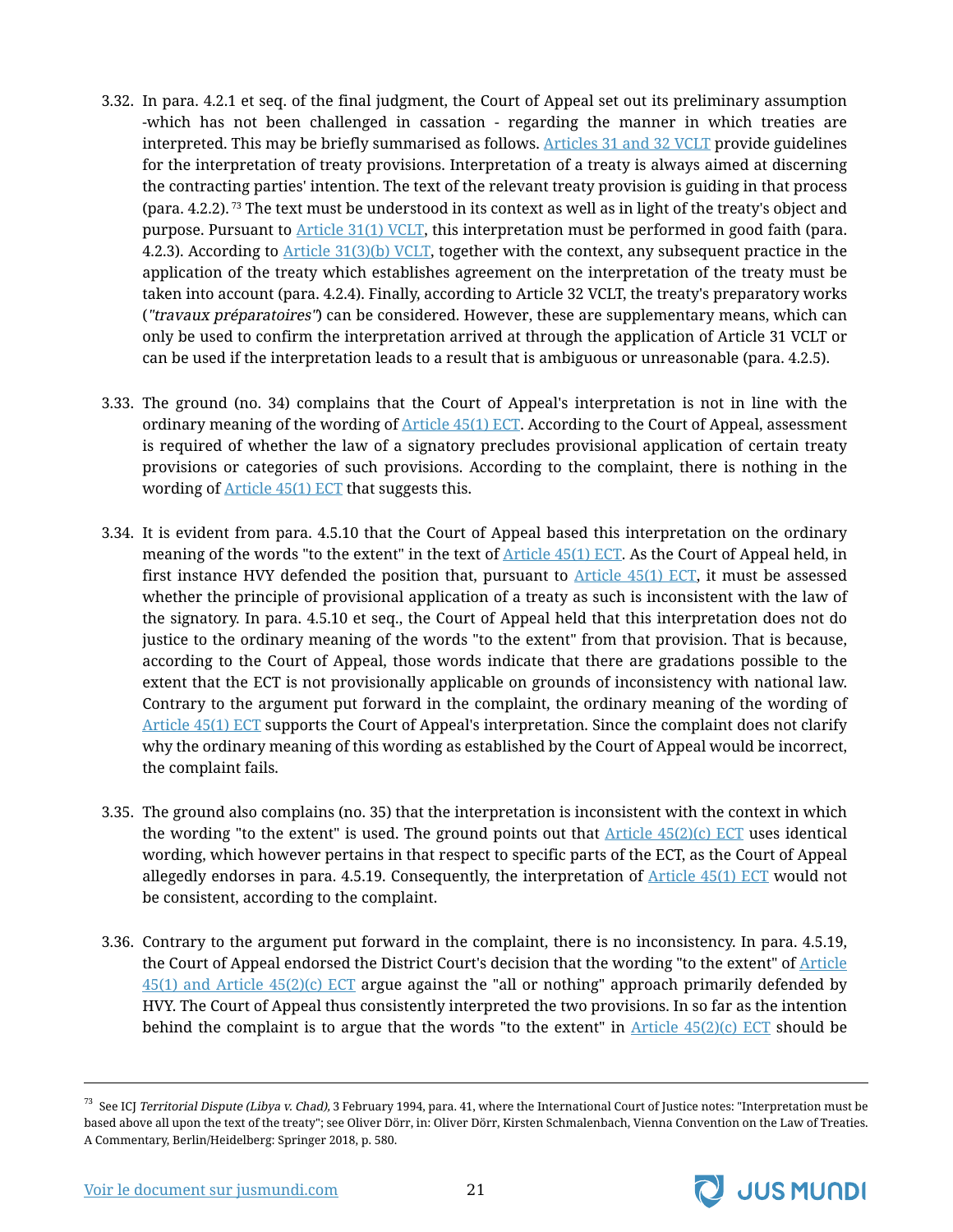interpreted such that they pertain to specific parts of the ECT, and that the Court of Appeal endorsed this, the complaint is based on an incorrect reading of the challenged decision.

- 3.37. The ground also complains (nos. 36-37) that the Court of Appeal failed to recognise the rationale for limiting the scope of provisional application. According to the ground, the rationale of the provisional application is to "provide a solution for government officials who wish to commence international cooperation and simultaneously wish to respect internal ratification procedures". Hence, [Article 45 ECT](https://jusmundi.com/en/document/h/clljWVJHbGxISEg0VUZMdWNJazE2TnJ3Mmxwb2NlQ1R3cmNjQXR1UDFhaUg5bDhhczBqUjlmYmVtWWhITFNjK3dCV0JaSFlDK3BFbFIyL0xvSHhiR2sxdnZtV2R3TDJsQUR2Q0hoUUhPeWlwUFRXK0ZmSTJDNUVyTytCd1RRNTNDQlhsK0drWUMvN3BMdmptc29leFJBPT0=) aligns with the ECT's purpose to shape and expand international cooperation based on the ECT as swiftly as possible and, on the other hand, to establish (in due time) a secure and binding international legal basis for such a cooperation, in which respect the ground refers to a passage from the Preamble to the ECT.
- 3.38. This complaint pertains to the manner in which the Court of Appeal interpreted  $\Delta$ rticle 45(1) ECT in light of the ECT's object and purpose. In para. 4.5.22 et seq., the Court of Appeal held as follows in this respect. The ECT has the objective of attracting investment through a stable and secure investment environment and by promoting transparency, legal certainty and investment protection. The purpose of the provisional application of the ECT is to ensure that the obligation to create the desired investment conditions would arise immediately upon signature (para. 4.5.26). According to the Court of Appeal, the interpretation defended by the Russian Federation is less compatible with this objective, because an investor would always have to take into account that the provisions of the ECT are impaired by national laws and regulations (para. 4.5.26). HVY's primary and alternative positions on the interpretation of  $\text{Article }45(1)$  ECT are not disadvantaged by such unclarity and unpredictability, according to the Court of Appeal (para. 4.5.27).
- 3.39. The complaint does not in itself challenge this description of the ECT's object and purpose, but in fact argues that the purpose of provisional application of the ECT should also have been taken into account, namely to enable government officials to sign the ECT and also to respect the national ratification procedures. The passage from the ECT's Preamble (4th paragraph) cited by the complaint reads as follows:

"Recalling that all signatories to the Concluding Document of the Hague Conference undertook to pursue the objectives and principles of the European Energy Charter and implement and broaden their cooperation as soon as possible by negotiating in good faith an Energy Charter Treaty and Protocols, and desiring to place the commitments contained in that Charter on a secure and binding international legal basis".

3.40. In itself, it is correct that the Preamble to a treaty is relevant for determining the object and purpose of that treaty. $^{74}$  In order to determine what purpose is expressed in the Preamble, the Preamble must be interpreted in accordance with the rules of Article 31 et seq. VCLT. The complaint apparently assumes that the cited passage from the Preamble expresses the notion that one of the ECT's objectives would be to allow governments the time to create a binding legal basis in their own legal system (by ratification). This view cannot be accepted. The final sentence of the fourth paragraph of the Preamble relates to the desire to place the commitments contained in the ECT "on a secure and binding international legal basis" (my italics, Advocate General). Those words refer to the ECT itself and not to its ratification by the signatories. This is confirmed by the context in which these words are used, as the ECT constitutes the binding legal basis for obligations already included



<sup>74</sup> Dörr, op.cit., p. 585.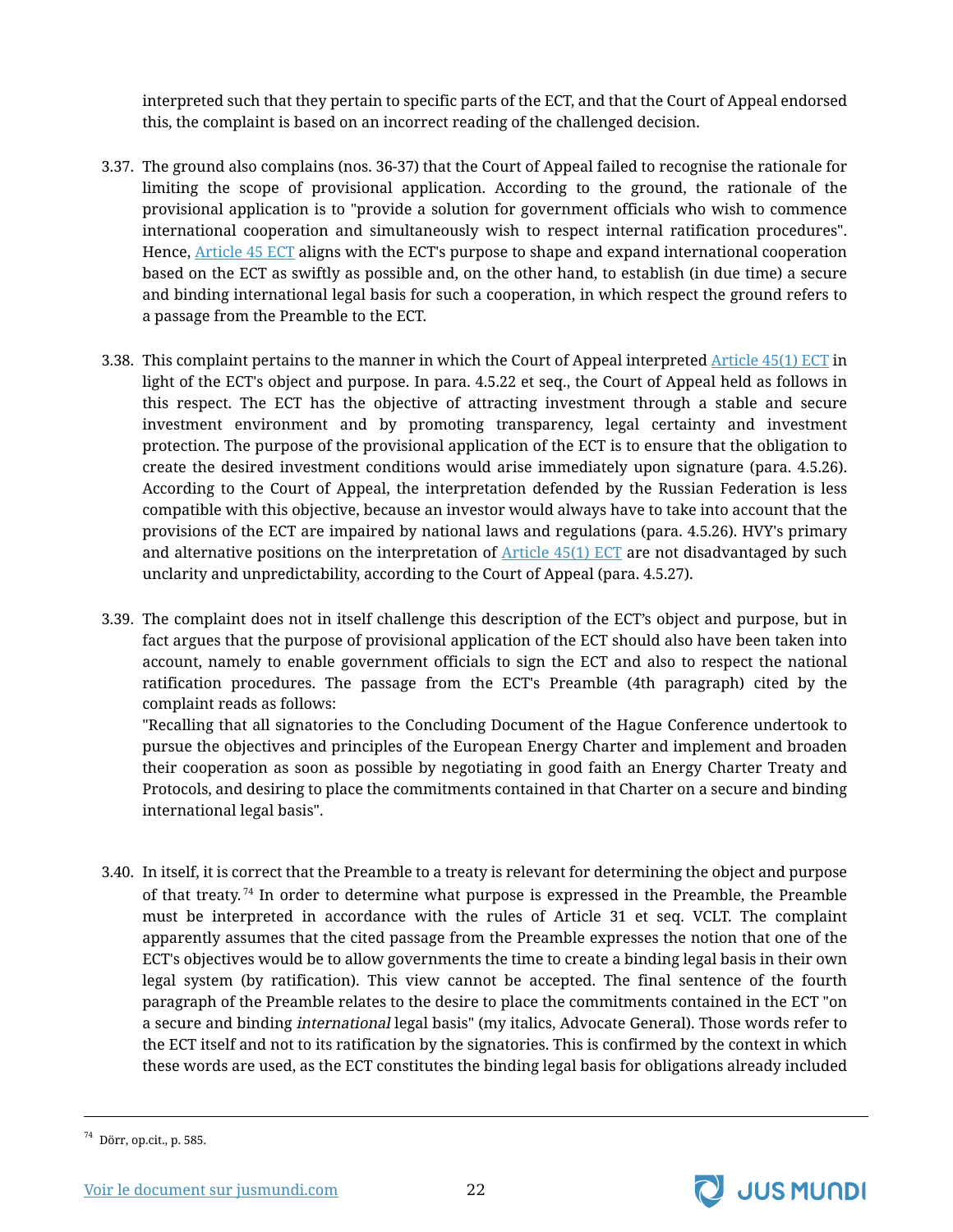in the non-binding European Energy Charter.<sup>75</sup> Neither the Preamble nor the provisions of the ECT show that an aspect of the ECT's object and purpose would be the desire to allow government officials the time to create a binding internal legal basis. Even if the Preamble did have to be interpreted in the manner defended by the complaint, the Court of Appeal took this possibility into account in para. 4.5.34 et seq, since, in those paragraphs, the Court of Appeal superfluously held, on the basis of the *travaux préparatoires*, that  $\text{Article } 45(1)$   $\text{ECT }$  aims to prevent signatories from being bound, through provisional application, by obligations for which ratification is required under their national law. On that basis, the Court of Appeal decided that [Article 45\(1\) ECT](https://jusmundi.com/en/document/h/clljWVJHbGxISEg0VUZMdWNJazE2TnJ3Mmxwb2NlQ1R3cmNjQXR1UDFhaUg5bDhhczBqUjlmYmVtWWhITFNjK3dCV0JaSFlDK3BFbFIyL0xvSHhiR2sxdnZtV2R3TDJsQUR2Q0hoUUhPeWlwUFRXK0ZmSTJDNUVyTytCd1RRNTNjZ05Tdy9FMGVhb3p3Ky9uOE9DSXdBPT0=) only precludes provisional application if that application is incompatible with national law for certain ECT provisions or categories of such provisions. Thus, the Court of Appeal took account of the objective of the ECT, or at least of Article 45(1), to give signatories scope to apply the ECT provisionally, with the exception of those provisions that, according to signatories' national law, can only bind them after ratification. The complaint fails due to the above.

- 3.41. The ground (no. 37) complains that the Court of Appeal wrongly mentioned "transparency" as one of the purposes of the ECT. According to the complaint,  $Article$  45(1) ECT says nothing about transparency and HVY's statements to that effect have already been rejected.<sup>76</sup>
- 3.42. The complaint fails to recognise that paras. 4.5.22-4.5.27 do not relate to the purpose of  $\Delta$ rticle  $45(1)$ [ECT](https://jusmundi.com/en/document/h/clljWVJHbGxISEg0VUZMdWNJazE2TnJ3Mmxwb2NlQ1R3cmNjQXR1UDFhaUg5bDhhczBqUjlmYmVtWWhITFNjK3dCV0JaSFlDK3BFbFIyL0xvSHhiR2sxdnZtV2R3TDJsQUR2Q0hoUUhPeWlwUFRXK0ZmSTJDNUVyTytCd1RRNTNjZ05Tdy9FMGVhb3p3Ky9uOE9DSXdBPT0=), but to the purpose of the ECT as a whole. In para. 4.5.23, the Court of Appeal substantiated with references to the treaty text that transparency of the ECT is one of the purposes. As  $Article\ 45(1) ECT$ must be interpreted in light of the ECT's purpose,  $77$  it cannot be said that it would be incorrect for the Court of Appeal to have included the purpose of transparency in the interpretation of that provision.
- 3.43. The ground (nos. 38-42) complains about the Court of Appeal's decision that there was insufficient evidence of (established) state practice from which an interpretation other than its own allegedly follows (paras. 4.5.28-4.5.33). The complaint refers to various statements, which the Court of Appeal failed to recognise, from which such state practice allegedly follows.
- 3.44.  $\text{Article 31(3)(b) VCLT}$  $\text{Article 31(3)(b) VCLT}$  $\text{Article 31(3)(b) VCLT}$  provides that, together with the context, "any subsequent practice in the application of the treaty which establishes the agreement of the parties regarding its interpretation" must be taken into account. This requires all contracting parties to have accepted that practice, either explicitly or implicitly, in the application of the relevant treaty. $^{78}$  Further, state practice is important if it developed after the conclusion of the treaty ('subsequent practice').
- 3.45. The complaint refers to various statements which allegedly imply a state practice that is incompatible with the interpretation of  $\Delta$ rticle  $45(1)$  ECT advocated by the Court of Appeal. For example, reference is made to a declaration by the European Council, the European Commission



<sup>&</sup>lt;sup>75</sup> See Rafael Leal-Arcas, Introduction, in: Rafael Leal-Arcas (ed.), Commentary on the Energy Charter Treaty, Cheltenham: Edward Elgar 2018, pp. 1 and 9.

 $^{76}$  Incidentally, the District Court's decision in para. 5.28 of its judgment, to which the complaint refers in no. 37, is rendered in a different setting. There, the District Court rejected HVY's position that [Article 45\(1\) ECT](https://jusmundi.com/en/document/h/clljWVJHbGxISEg0VUZMdWNJazE2TnJ3Mmxwb2NlQ1R3cmNjQXR1UDFhaUg5bDhhczBqUjlmYmVtWWhITFNjK3dCV0JaSFlDK3BFbFIyL0xvSHhiR2sxdnZtV2R3TDJsQUR2Q0hoUUhPeWlwUFRXK0ZmSTJDNUVyTytCd1RRNTNjZ05Tdy9FMGVhb3p3Ky9uOE9DSXdBPT0=) requires transparency in the sense that it would require signatories to clarify by means of a prior declaration or notification which treaty provisions cannot be provisionally applied under their national law.

 $^{77}$  According to [Article 31\(1\) and \(2\) VCLT](https://jusmundi.com/en/document/h/NVFwR2lWbkFqaXdJRmhJT3hnNFo0NEhoLzFzTjdSbU9icGpNYlQ0N3hXUjByQUw3dW1hT1I5OW90REYzWjlFYW1iQm0xR2ZxcmE5MFIwL3EyeU1DWUVRbENBMnU5S3g1dERqLzZnTWNMRHc3U0YwLzlEK2VYZ1FOT1ZFUEszei8yM25adnZnUXlFS0VUZE44K1VxYnNHZy8vTXhHVnpTL1p1WUpPMGFFYWNNPQ==), and the (rightly unchallenged) representation and discussion thereof by the Court of Appeal in para. 4.2.1 et seq.

<sup>78</sup> Nollkaemper, op. cit., no. 243; Dörr, op. cit., pp. 598-599.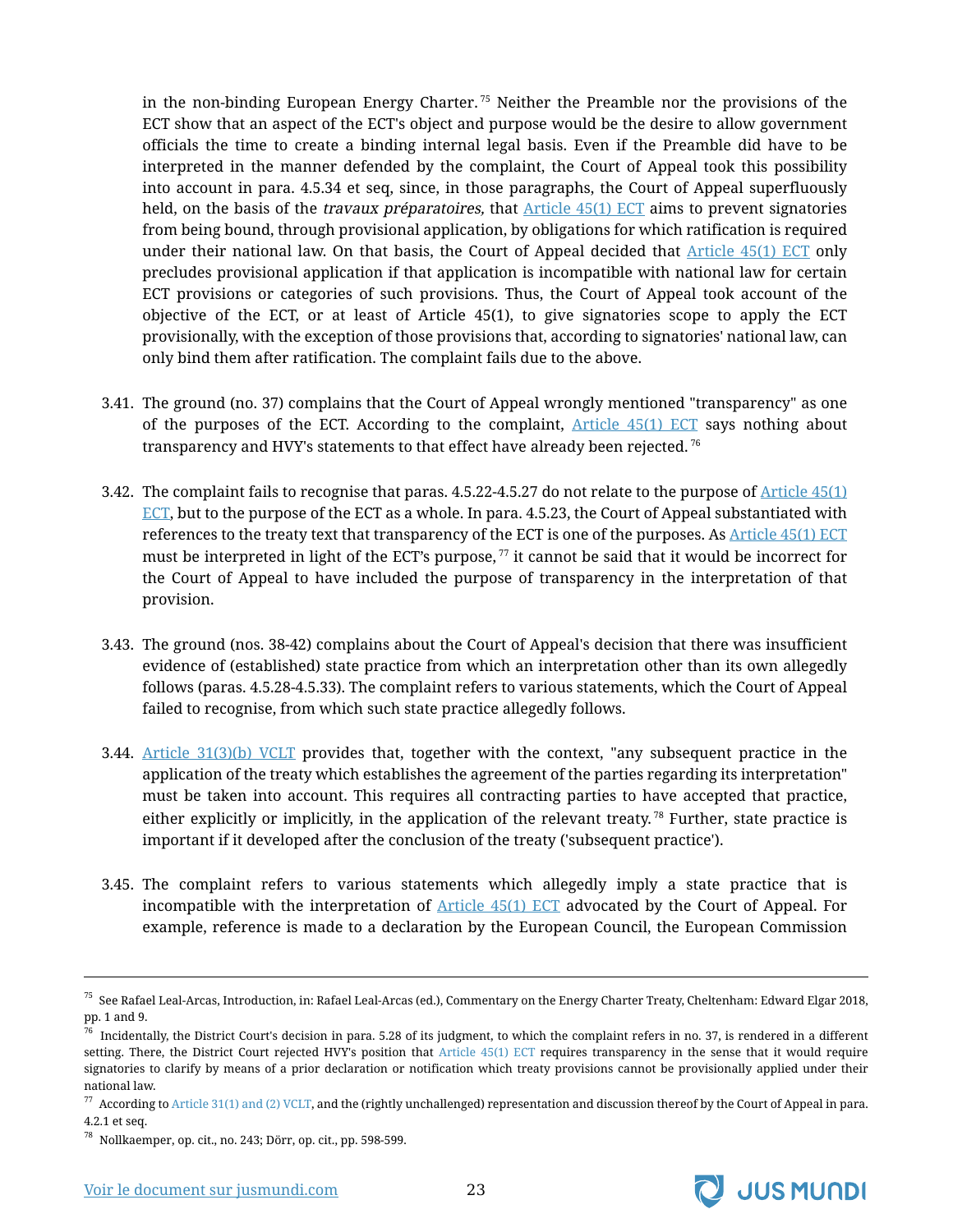and the then Member States from 1994 (the "1994 EU Joint Statement"), which states that [Article 45](https://jusmundi.com/en/document/h/clljWVJHbGxISEg0VUZMdWNJazE2TnJ3Mmxwb2NlQ1R3cmNjQXR1UDFhaUg5bDhhczBqUjlmYmVtWWhITFNjK3dCV0JaSFlDK3BFbFIyL0xvSHhiR2sxdnZtV2R3TDJsQUR2Q0hoUUhPeWlwUFRXK0ZmSTJDNUVyTytCd1RRNTNDQlhsK0drWUMvN3BMdmptc29leFJBPT0=) [ECT](https://jusmundi.com/en/document/h/clljWVJHbGxISEg0VUZMdWNJazE2TnJ3Mmxwb2NlQ1R3cmNjQXR1UDFhaUg5bDhhczBqUjlmYmVtWWhITFNjK3dCV0JaSFlDK3BFbFIyL0xvSHhiR2sxdnZtV2R3TDJsQUR2Q0hoUUhPeWlwUFRXK0ZmSTJDNUVyTytCd1RRNTNDQlhsK0drWUMvN3BMdmptc29leFJBPT0=) "(...) does not create any commitment beyond what is compatible with the existing order of the Signatories". The Court of Appeal discussed this declaration in para. 4.5.29 and held that it is not incompatible with HVY's alternative interpretation. The ground complains that this interpretation of the Court of Appeal is incorrect and that  $\text{Article }45(1)$  ECT must be interpreted in such a way that the Russian Federation's interpretation is the right one.

- 3.46. Contrary to what the Russian Federation argues, the Joint Statement can be read to mean that [Article 45\(1\) ECT](https://jusmundi.com/en/document/h/clljWVJHbGxISEg0VUZMdWNJazE2TnJ3Mmxwb2NlQ1R3cmNjQXR1UDFhaUg5bDhhczBqUjlmYmVtWWhITFNjK3dCV0JaSFlDK3BFbFIyL0xvSHhiR2sxdnZtV2R3TDJsQUR2Q0hoUUhPeWlwUFRXK0ZmSTJDNUVyTytCd1RRNTNjZ05Tdy9FMGVhb3p3Ky9uOE9DSXdBPT0=) does not create any commitment that is incompatible with the internal legal order of signatories, in the sense that there can be no provisional application of ECT provisions if this is incompatible with that internal legal order. Even if the Joint Statement should in fact be interpreted as advocated by the Russian Federation, the fact remains that this is merely a statement by the then EC Member States. It does not show that all (former, let alone current) ECT contracting parties endorse this interpretation. I would also point out that, strictly speaking, the Joint Statement was made *before* the date of the ECT's conclusion, for which reason alone it cannot be considered "subsequent practice". The complaint therefore fails.
- 3.47. The sub-ground complains (no. 41) that, in paras. 4.5.31 and 4.5.32, the Court of Appeal wrongly and/ or incomprehensibly found that - briefly stated - the interpretation of [Article 45 ECT](https://jusmundi.com/en/document/h/clljWVJHbGxISEg0VUZMdWNJazE2TnJ3Mmxwb2NlQ1R3cmNjQXR1UDFhaUg5bDhhczBqUjlmYmVtWWhITFNjK3dCV0JaSFlDK3BFbFIyL0xvSHhiR2sxdnZtV2R3TDJsQUR2Q0hoUUhPeWlwUFRXK0ZmSTJDNUVyTytCd1RRNTNDQlhsK0drWUMvN3BMdmptc29leFJBPT0=) applied by the Court of Appeal was compatible with declarations of Dutch officials, of the Finnish Government, and of the Minister for Foreign Affairs of the United Kingdom.
- 3.48. This complaint does not hold either. The Court of Appeal's finding on the declaration by the Finnish Government is correct in light of the aforementioned rule that state practice is only relevant if it is endorsed by all contracting parties. The same goes for the Court of Appeal's findings regarding comments by Dutch officials. Contrary to what the complaint argues,<sup>79</sup> the Court of Appeal did not decide that these statements are compatible with the interpretation of [Article 45\(1\) ECT](https://jusmundi.com/en/document/h/clljWVJHbGxISEg0VUZMdWNJazE2TnJ3Mmxwb2NlQ1R3cmNjQXR1UDFhaUg5bDhhczBqUjlmYmVtWWhITFNjK3dCV0JaSFlDK3BFbFIyL0xvSHhiR2sxdnZtV2R3TDJsQUR2Q0hoUUhPeWlwUFRXK0ZmSTJDNUVyTytCd1RRNTNjZ05Tdy9FMGVhb3p3Ky9uOE9DSXdBPT0=) endorsed by the Russian Federation, but (rightly) decided that they do not refer to state practice as referred to in [Article 31\(3\)\(b\) VCLT](https://jusmundi.com/en/document/h/NVFwR2lWbkFqaXdJRmhJT3hnNFo0NEhoLzFzTjdSbU9icGpNYlQ0N3hXUjByQUw3dW1hT1I5OW90REYzWjlFYW1iQm0xR2ZxcmE5MFIwL3EyeU1DWUVRbENBMnU5S3g1dERqLzZnTWNMRHc3U0YwLzlEK2VYZ1FOT1ZFUEszei8yM25adnZnUXlFS0VUZE44K1VxYnNIcDU1MDUvY1NwSTkrMG1pK0RXKzBrPQ==). The Court of Appeal rightly held that these statements (including those of the Minister of Foreign Affairs of the United Kingdom) do not fall under state practice, but under the travaux préparatoires, which was taken into account in that context.
- 3.49. The ground (no. 42) also argues that the interpretation accepted by the Court of Appeal essentially means that some EC Member States must provisionally apply the ECT in its entirety. According to that interpretation, argues the ground, representatives of those states therefore exceeded their internal powers.
- 3.50. The ground effectively argues that, for certain contracting parties, the interpretation of  $\Delta$ rticle 45(1) [ECT](https://jusmundi.com/en/document/h/clljWVJHbGxISEg0VUZMdWNJazE2TnJ3Mmxwb2NlQ1R3cmNjQXR1UDFhaUg5bDhhczBqUjlmYmVtWWhITFNjK3dCV0JaSFlDK3BFbFIyL0xvSHhiR2sxdnZtV2R3TDJsQUR2Q0hoUUhPeWlwUFRXK0ZmSTJDNUVyTytCd1RRNTNjZ05Tdy9FMGVhb3p3Ky9uOE9DSXdBPT0=) accepted by the Court of Appeal would have consequences that are incompatible with the internal law of those states. This argument cannot be accepted. In paras. 4.5.9-4.5.33, the Court of Appeal interpreted [Article 45\(1\) ECT](https://jusmundi.com/en/document/h/clljWVJHbGxISEg0VUZMdWNJazE2TnJ3Mmxwb2NlQ1R3cmNjQXR1UDFhaUg5bDhhczBqUjlmYmVtWWhITFNjK3dCV0JaSFlDK3BFbFIyL0xvSHhiR2sxdnZtV2R3TDJsQUR2Q0hoUUhPeWlwUFRXK0ZmSTJDNUVyTytCd1RRNTNjZ05Tdy9FMGVhb3p3Ky9uOE9DSXdBPT0=) on the basis of the standard of [Article 31 VCLT](https://jusmundi.com/en/document/h/NVFwR2lWbkFqaXdJRmhJT3hnNFo0NEhoLzFzTjdSbU9icGpNYlQ0N3hXUjByQUw3dW1hT1I5OW90REYzWjlFYW1iQm0xR2ZxcmE5MFIwL3EyeU1DWUVRbENBMnU5S3g1dERqLzZnTWNMRHc3U0YwLzlEK2VYZ1FOT1ZFUEszei8yM25adnZnUXlFS0VUZE44K1VxYnNNQWhnL25UaklhUkx3TnUyNUhIdlZvPQ==). Starting from the ordinary meaning of the text, the Court of Appeal considered that provision in its context and in the light of the object and purpose of the ECT. The question of whether the interpretation achieved through application of [Article 31 VCLT](https://jusmundi.com/en/document/h/NVFwR2lWbkFqaXdJRmhJT3hnNFo0NEhoLzFzTjdSbU9icGpNYlQ0N3hXUjByQUw3dW1hT1I5OW90REYzWjlFYW1iQm0xR2ZxcmE5MFIwL3EyeU1DWUVRbENBMnU5S3g1dERqLzZnTWNMRHc3U0YwLzlEK2VYZ1FOT1ZFUEszei8yM25adnZnUXlFS0VUZE44K1VxYnNNQWhnL25UaklhUkx3TnUyNUhIdlZvPQ==) is incompatible with the internal legal order of contracting parties is not part of the rule of interpretation of [Article 31 VCLT.](https://jusmundi.com/en/document/h/NVFwR2lWbkFqaXdJRmhJT3hnNFo0NEhoLzFzTjdSbU9icGpNYlQ0N3hXUjByQUw3dW1hT1I5OW90REYzWjlFYW1iQm0xR2ZxcmE5MFIwL3EyeU1DWUVRbENBMnU5S3g1dERqLzZnTWNMRHc3U0YwLzlEK2VYZ1FOT1ZFUEszei8yM25adnZnUXlFS0VUZE44K1VxYnNNQWhnL25UaklhUkx3TnUyNUhIdlZvPQ==) However. [Article 32\(b\) VCLT](https://jusmundi.com/en/document/h/NVFwR2lWbkFqaXdJRmhJT3hnNFo0NEhoLzFzTjdSbU9icGpNYlQ0N3hXUjByQUw3dW1hT1I5OW90REYzWjlFYW1iQm0xR2ZxcmE5MFIwL3EyeU1DWUVRbENBMnU5S3g1dERqLzZnTWNMRHc3U0YwLzlEK2VYZ1FOT1ZFUEszei8yM25adnZnUXlFS0VUZE44K1VxYnNLTks3YlZKY1dBWEpoMEQ1UEtwRkRVPQ==) does contain the possibility to interpret a treaty provision on the basis of the *travaux préparatoires* in

 $^{79}\,$  See no. 41 of the initiating document, footnote 92.



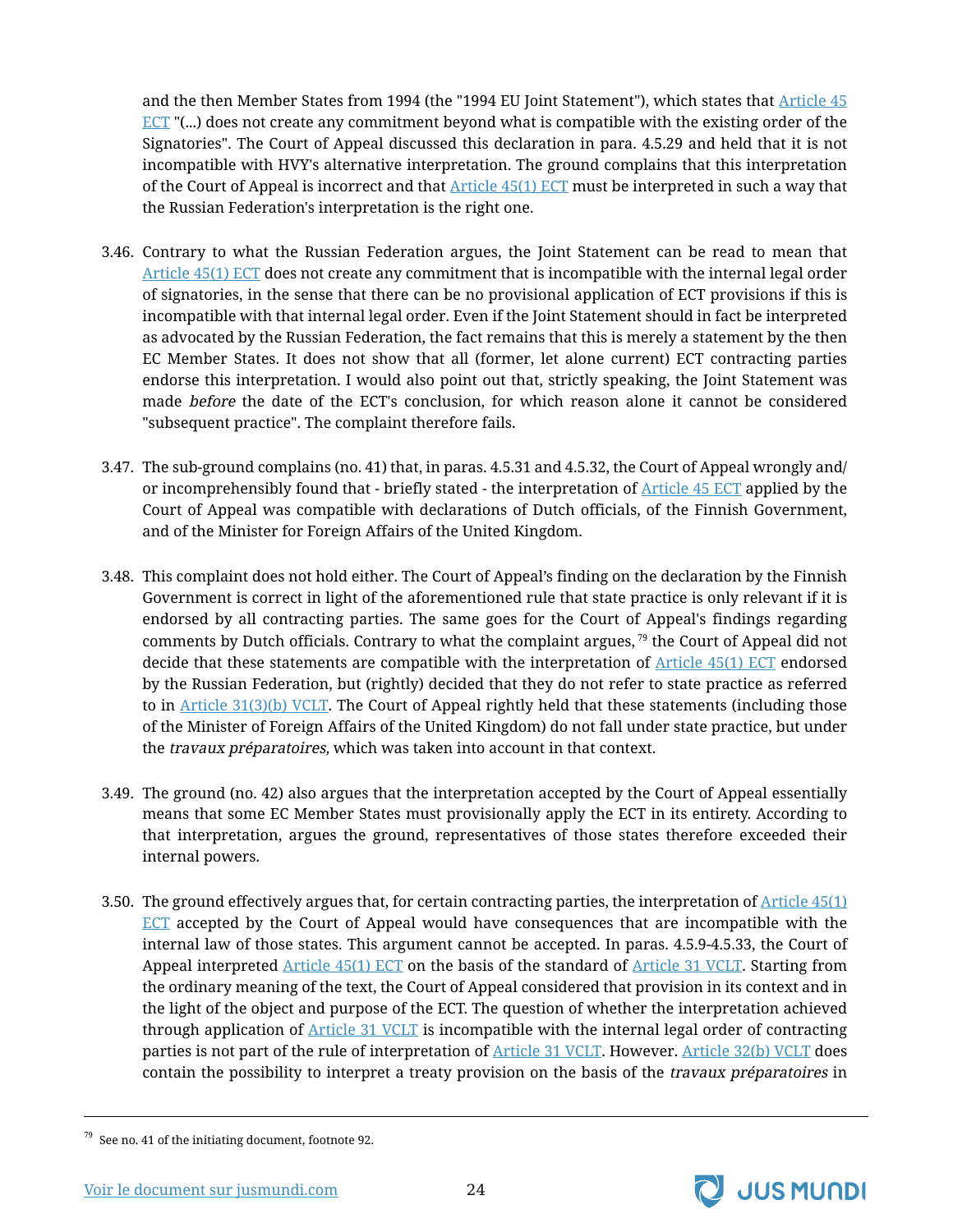the event that the application of **[Article 31 VCLT](https://jusmundi.com/en/document/h/NVFwR2lWbkFqaXdJRmhJT3hnNFo0NEhoLzFzTjdSbU9icGpNYlQ0N3hXUjByQUw3dW1hT1I5OW90REYzWjlFYW1iQm0xR2ZxcmE5MFIwL3EyeU1DWUVRbENBMnU5S3g1dERqLzZnTWNMRHc3U0YwLzlEK2VYZ1FOT1ZFUEszei8yM25adnZnUXlFS0VUZE44K1VxYnNNQWhnL25UaklhUkx3TnUyNUhIdlZvPQ==)** leads to a manifestly absurd or unreasonable result. In so far as the ground should be taken to mean that the Court of Appeal's interpretation is absurd or unreasonable, the Court of Appeal substantiated its interpretation in para. 4.5.34 et seq. with references to the travaux préparatoires.

- 3.51. The ground (nos. 43-49) complains about paras. 4.5.34-4.5.40, in which the Court of Appeal discussed the travaux préparatoires to the ECT.
- 3.52. In para. 4.5.35, the Court of Appeal superfluously decided that the *travaux préparatoires* confirm its decision regarding the interpretation of [Article 45\(1\) ECT.](https://jusmundi.com/en/document/h/clljWVJHbGxISEg0VUZMdWNJazE2TnJ3Mmxwb2NlQ1R3cmNjQXR1UDFhaUg5bDhhczBqUjlmYmVtWWhITFNjK3dCV0JaSFlDK3BFbFIyL0xvSHhiR2sxdnZtV2R3TDJsQUR2Q0hoUUhPeWlwUFRXK0ZmSTJDNUVyTytCd1RRNTNjZ05Tdy9FMGVhb3p3Ky9uOE9DSXdBPT0=) According to [Article 32 VCLT,](https://jusmundi.com/en/document/h/NVFwR2lWbkFqaXdJRmhJT3hnNFo0NEhoLzFzTjdSbU9icGpNYlQ0N3hXUjByQUw3dW1hT1I5OW90REYzWjlFYW1iQm0xR2ZxcmE5MFIwL3EyeU1DWUVRbENBMnU5S3g1dERqLzZnTWNMRHc3U0YwLzlEK2VYZ1FOT1ZFUEszei8yM25adnZnUXlFS0VUZE44K1VxYnNPZWxCWEN4MzFIRFRLN0Z4Z29jWVhzPQ==) the travaux préparatoires do not come into play unless the interpretation reached on the basis of [Article 31](https://jusmundi.com/en/document/h/NVFwR2lWbkFqaXdJRmhJT3hnNFo0NEhoLzFzTjdSbU9icGpNYlQ0N3hXUjByQUw3dW1hT1I5OW90REYzWjlFYW1iQm0xR2ZxcmE5MFIwL3EyeU1DWUVRbENBMnU5S3g1dERqLzZnTWNMRHc3U0YwLzlEK2VYZ1FOT1ZFUEszei8yM25adnZnUXlFS0VUZE44K1VxYnNNQWhnL25UaklhUkx3TnUyNUhIdlZvPQ==) [VCLT](https://jusmundi.com/en/document/h/NVFwR2lWbkFqaXdJRmhJT3hnNFo0NEhoLzFzTjdSbU9icGpNYlQ0N3hXUjByQUw3dW1hT1I5OW90REYzWjlFYW1iQm0xR2ZxcmE5MFIwL3EyeU1DWUVRbENBMnU5S3g1dERqLzZnTWNMRHc3U0YwLzlEK2VYZ1FOT1ZFUEszei8yM25adnZnUXlFS0VUZE44K1VxYnNNQWhnL25UaklhUkx3TnUyNUhIdlZvPQ==) is manifestly absurd or unreasonable. That is not the case, according to the Court of Appeal. As the complaints about the application of [Article 31 VCLT](https://jusmundi.com/en/document/h/NVFwR2lWbkFqaXdJRmhJT3hnNFo0NEhoLzFzTjdSbU9icGpNYlQ0N3hXUjByQUw3dW1hT1I5OW90REYzWjlFYW1iQm0xR2ZxcmE5MFIwL3EyeU1DWUVRbENBMnU5S3g1dERqLzZnTWNMRHc3U0YwLzlEK2VYZ1FOT1ZFUEszei8yM25adnZnUXlFS0VUZE44K1VxYnNNQWhnL25UaklhUkx3TnUyNUhIdlZvPQ==) fail, the Court of Appeal did not need to examine the *travaux préparatoires*, which means that the decision in that respect in para. 4.5.35 was rendered superfluously. Consequently, the complaints directed against this lack interest.
- 3.53. The conclusion is that all the complaints in ground 2.4 fail.

### <span id="page-27-0"></span>Ground 2.5: "not inconsistent" in Article 45(1) ECT

- 3.54. <u>Ground 2.5</u> pertains to the interpretation of the words "not inconsistent" in <u>Article 45(1) ECT</u>. The ground argues that, in addition to its own treaty interpretation, the Court of Appeal developed an alternative interpretation in paras. 4.5.41-4.5.47 and 4.7 of the final judgment. According to the ground, that alternative interpretation entails that (contrary to what the Court of Appeal found in paras. 4.5.1-4.5.40) within the context of  $\text{Article }45(1)$  ECT, an assessment should be made of whether ECT provisions are inconsistent with the internal legal order of the signatory, in which respect the ECT must already be considered part of that legal order. According to the ground, that interpretation is incorrect, because the Court of Appeal wrongly assumed that [Article 26 ECT](https://jusmundi.com/en/document/h/clljWVJHbGxISEg0VUZMdWNJazE2TnJ3Mmxwb2NlQ1R3cmNjQXR1UDFhaUg5bDhhczBqUjlmYmVtWWhITFNjK3dCV0JaSFlDK3BFbFIyL0xvSHhiR2sxdnZtV2R3TDJsQUR2Q0hoUUhPeWlwUFRXK0ZmSTJDNUVyTytCd1RRNTNDQmJGNXZZVGpGLzhUODVQMzdWbEl3PT0=) is applicable in the Russian legal order. By way of example, reference is made to para. 4.7.49, in which the Court of Appeal held that the question as to the Tribunal's jurisdiction should be assessed on the basis of [Article 26 ECT](https://jusmundi.com/en/document/h/clljWVJHbGxISEg0VUZMdWNJazE2TnJ3Mmxwb2NlQ1R3cmNjQXR1UDFhaUg5bDhhczBqUjlmYmVtWWhITFNjK3dCV0JaSFlDK3BFbFIyL0xvSHhiR2sxdnZtV2R3TDJsQUR2Q0hoUUhPeWlwUFRXK0ZmSTJDNUVyTytCd1RRNTNDQmJGNXZZVGpGLzhUODVQMzdWbEl3PT0=), rather than based on Russian law. In so holding, the Court of Appeal allegedly assumed that arbitration can be based on  $Article$   $26$   $ECT$  and that this provision is therefore applicable in the Russian legal order, which, however, still has to be proven.
- 3.55. The Court of Appeal held as follows in para. 4.5.41:

"The meaning of the words 'not inconsistent' follows from the Court of Appeal's interpretation of the Limitation Clause. This interpretation concerns whether national laws or regulations exist that exclude provisional application for certain treaty provisions or types or categories of such provisions. If the latter is the case, provisional application of those treaty provisions, or types or categories of such provisions, is 'inconsistent' with national law."

3.56. In para. 4.5.42 et seq., the Court of Appeal superfluously discussed the debate conducted by the parties on the question of how to interpret "(not) inconsistent", based on the Russian Federation's interpretation of **Article 45(1) ECT**, which requires an assessment of whether an ECT provision is



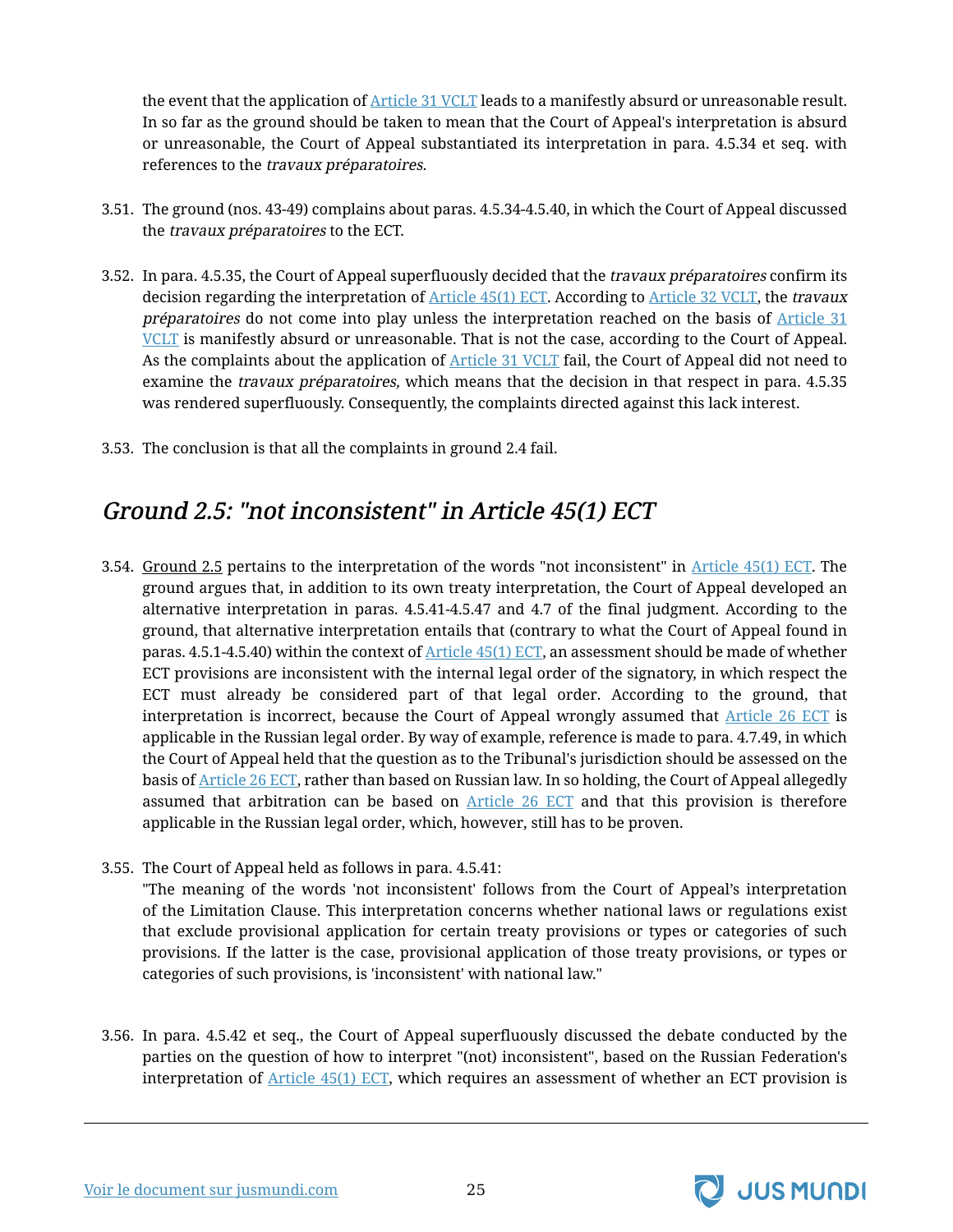inconsistent with the law of a signatory. In para. 4.5.48, the Court of Appeal concluded that [Article](https://jusmundi.com/en/document/h/clljWVJHbGxISEg0VUZMdWNJazE2TnJ3Mmxwb2NlQ1R3cmNjQXR1UDFhaUg5bDhhczBqUjlmYmVtWWhITFNjK3dCV0JaSFlDK3BFbFIyL0xvSHhiR2sxdnZtV2R3TDJsQUR2Q0hoUUhPeWlwUFRXK0ZmSTJDNUVyTytCd1RRNTNjZ05Tdy9FMGVhb3p3Ky9uOE9DSXdBPT0=) [45\(1\) ECT](https://jusmundi.com/en/document/h/clljWVJHbGxISEg0VUZMdWNJazE2TnJ3Mmxwb2NlQ1R3cmNjQXR1UDFhaUg5bDhhczBqUjlmYmVtWWhITFNjK3dCV0JaSFlDK3BFbFIyL0xvSHhiR2sxdnZtV2R3TDJsQUR2Q0hoUUhPeWlwUFRXK0ZmSTJDNUVyTytCd1RRNTNjZ05Tdy9FMGVhb3p3Ky9uOE9DSXdBPT0=) is to be interpreted as meaning that a signatory which has not made the declaration referred to in [Article 45\(2\)\(a\) ECT](https://jusmundi.com/en/document/h/clljWVJHbGxISEg0VUZMdWNJazE2TnJ3Mmxwb2NlQ1R3cmNjQXR1UDFhaUg5bDhhczBqUjlmYmVtWWhITFNjK3dCV0JaSFlDK3BFbFIyL0xvSHhiR2sxdnZtV2R3TDJsQUR2Q0hoUUhPeWlwUFRXK0ZmSTJDNUVyTytCd1RRNTNQM2ZOQU5pYWVGbUF1U1ZmMnNkYkdBPT0=) is obliged to apply the ECT provisionally except to the extent that provisional application of one or more provisions of the ECT is inconsistent with national law, in the sense that the laws or regulations of that state preclude provisional application of a treaty for certain treaty provisions or types or categories of such provisions. Based on this interpretation, the Court of Appeal decided that the provisional application of [Article 26 ECT](https://jusmundi.com/en/document/h/clljWVJHbGxISEg0VUZMdWNJazE2TnJ3Mmxwb2NlQ1R3cmNjQXR1UDFhaUg5bDhhczBqUjlmYmVtWWhITFNjK3dCV0JaSFlDK3BFbFIyL0xvSHhiR2sxdnZtV2R3TDJsQUR2Q0hoUUhPeWlwUFRXK0ZmSTJDNUVyTytCd1RRNTNDQmJGNXZZVGpGLzhUODVQMzdWbEl3PT0=) is not inconsistent with the "constitution, laws or regulations" of the Russian Federation (para. 4.6.1). Para. 4.6.2 shows that the Court of Appeal examined, superfluously, in para. 4.7 whether [Article 26 ECT](https://jusmundi.com/en/document/h/clljWVJHbGxISEg0VUZMdWNJazE2TnJ3Mmxwb2NlQ1R3cmNjQXR1UDFhaUg5bDhhczBqUjlmYmVtWWhITFNjK3dCV0JaSFlDK3BFbFIyL0xvSHhiR2sxdnZtV2R3TDJsQUR2Q0hoUUhPeWlwUFRXK0ZmSTJDNUVyTytCd1RRNTNDQmJGNXZZVGpGLzhUODVQMzdWbEl3PT0=) is inconsistent with the law of the Russian Federation, on the basis of the interpretation given by the Russian Federation to the Limitation Clause of [Article 45\(1\) ECT.](https://jusmundi.com/en/document/h/clljWVJHbGxISEg0VUZMdWNJazE2TnJ3Mmxwb2NlQ1R3cmNjQXR1UDFhaUg5bDhhczBqUjlmYmVtWWhITFNjK3dCV0JaSFlDK3BFbFIyL0xvSHhiR2sxdnZtV2R3TDJsQUR2Q0hoUUhPeWlwUFRXK0ZmSTJDNUVyTytCd1RRNTNjZ05Tdy9FMGVhb3p3Ky9uOE9DSXdBPT0=)

3.57. The Court of Appeal rendered paras. 4.5.42-4.5.47 superfluously, given that these paragraphs were only included for the purpose of para. 4.7. et seq. - also superfluously included. As a result, the complaints in ground 2.5 fail for lack of interest.

## <span id="page-28-0"></span>Ground 2.6: Article 26 ECT inconsistent with Russian law?

- 3.58. <u>Ground 2.6</u> is directed against para. 4.7, in which the Court of Appeal discussed the question of whether [Article 26 ECT](https://jusmundi.com/en/document/h/clljWVJHbGxISEg0VUZMdWNJazE2TnJ3Mmxwb2NlQ1R3cmNjQXR1UDFhaUg5bDhhczBqUjlmYmVtWWhITFNjK3dCV0JaSFlDK3BFbFIyL0xvSHhiR2sxdnZtV2R3TDJsQUR2Q0hoUUhPeWlwUFRXK0ZmSTJDNUVyTytCd1RRNTNDQmJGNXZZVGpGLzhUODVQMzdWbEl3PT0=) is inconsistent with the law of the Russian Federation.
- 3.59. In the discussion of ground 2.5, I already noted that para. 4.7 was included superfluously, as evident from para. 4.6.2. The complaints in the ground therefore lack interest and need not be discussed. Also, the complaints in part relate to the interpretation and application of Russian law and are barred by the provisions of Article 79(1) opening words and (b) of the Judiciary (Organisation) Act, as well as the complaints in respect of reasoning that cannot be assessed without also taking into account the correctness of the Court of Appeal's decision on the substance and interpretation of Russian law. 80

## <span id="page-28-1"></span>Ground 2.7: referral to the ECJ for a preliminary ruling?

- 3.60. <u>Ground 2.7</u> does not contain an independent complaint, but argues that the Supreme Court should refer questions to the ECJ for a preliminary ruling on the interpretation of  $\triangle$ rticle 45(1) ECT and [Article 26 ECT](https://jusmundi.com/en/document/h/clljWVJHbGxISEg0VUZMdWNJazE2TnJ3Mmxwb2NlQ1R3cmNjQXR1UDFhaUg5bDhhczBqUjlmYmVtWWhITFNjK3dCV0JaSFlDK3BFbFIyL0xvSHhiR2sxdnZtV2R3TDJsQUR2Q0hoUUhPeWlwUFRXK0ZmSTJDNUVyTytCd1RRNTNDQmJGNXZZVGpGLzhUODVQMzdWbEl3PT0=). According to the ground, the Court of Appeal should have concluded that the Russian Federation's clear and unambiguous consent to arbitration is lacking, for which reference is made to grounds 2.2, 2.4, 2.5 and 2.6. The ground also considers it contrary to EU law for a judicial body of a Member State to accept an interpretation of a mixed agreement (such as the ECT) that is inconsistent with the joint interpretation of the Commission, the Council and the Member States. As different interpretations of [Article 45\(1\) ECT](https://jusmundi.com/en/document/h/clljWVJHbGxISEg0VUZMdWNJazE2TnJ3Mmxwb2NlQ1R3cmNjQXR1UDFhaUg5bDhhczBqUjlmYmVtWWhITFNjK3dCV0JaSFlDK3BFbFIyL0xvSHhiR2sxdnZtV2R3TDJsQUR2Q0hoUUhPeWlwUFRXK0ZmSTJDNUVyTytCd1RRNTNjZ05Tdy9FMGVhb3p3Ky9uOE9DSXdBPT0=) are possible, there is no "acte clair" or "acte éclairé", according to the ground.
- 3.61. A mixed agreement is a treaty concluded by both the EU and the Member States on the basis of

[Voir le document sur jusmundi.com](https://jusmundi.com/fr/document/decision/en-yukos-universal-limited-isle-of-man-v-the-russian-federation-conclusion-of-the-attorney-general-at-the-supreme-court-of-the-netherlands-friday-23rd-april-2021) 26



 $80$  Cf. Supreme Court 4 December 2020. ECLI:NL:HR:2020:1952, RvdW 2021/2, para. 3.7.2.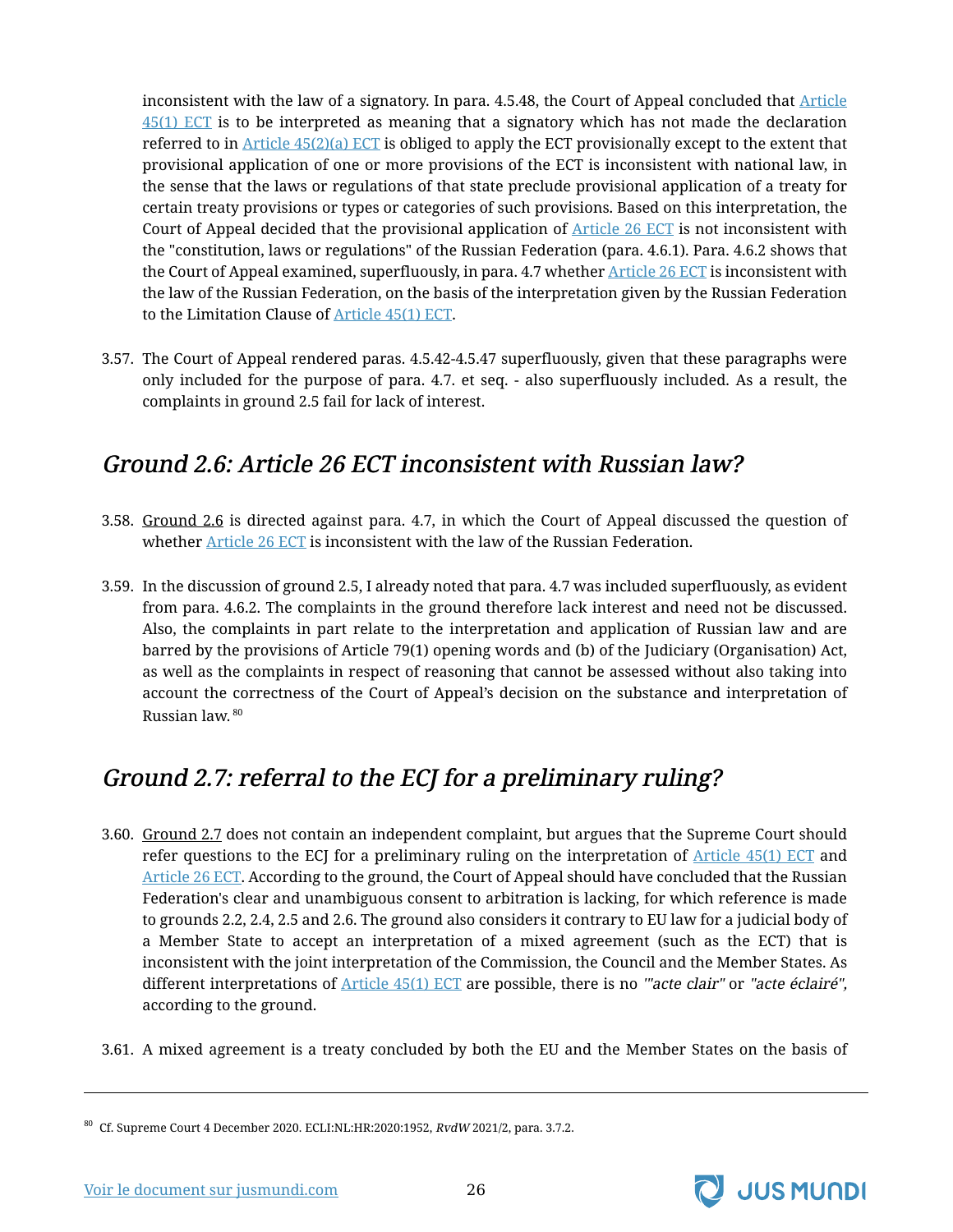shared competence (see Article 4 TFEU). Both the EU and the individual EU Member States are parties to the ECT, as some of the topics regulated in the ECT are subject to the competence of the Member States.<sup>81</sup> It is established case law that an international agreement concluded by the EU constitutes an act of one of the institutions of the EU within the meaning of Article 267, first paragraph, at b, TFEU, which means that the ECJ has jurisdiction to give a ruling on the interpretation of such an agreement. The provisions of such an agreement form an integral part of the Union's legal order. 82

- 3.62. The question arises whether the ECJ has jurisdiction to interpret a mixed agreement in its entirety or that jurisdiction is limited to certain subjects of that agreement, and if so, what the delineation criterion is. It can be derived from ECJ case law that a question referred about a mixed agreement must relate to a subject regarding which the EU has exercised its internal powers to a sufficient degree. I will explain this in more detail below.
- 3.63. The ECJ has deemed itself competent to interpret mixed agreements in various judgments. However, it was not always clear in which cases the Court of Justice's involvement was necessary. The Court of Justice clarified this in Merck Genéricos by finding that the Court of Justice's preliminary jurisdiction with regard to mixed agreements only concerns those areas in which the EU has exercised its internal powers to a sufficient degree. 83
- 3.64. The ECJ built on this case law in its judgment in  $\emph{Lesoochranarske VLK}.$   $^{84}$  This case concerned the question of whether a provision of the Aarhus Convention<sup>85</sup> had direct effect, which raised the question of whether the Court of Justice had jurisdiction to render a preliminary ruling on the relevant provision. The Court of Justice held as follows:

"30. The Aarhus Convention was signed by the Community and subsequently approved by Decision 2005/370. Therefore, according to settled case-law, the provisions of that convention now form an integral part of the legal order of the European Union (see, by analogy, Case C-344/04 IATA and ELFAA [2006] ECR I-403, paragraph 36, and Case C-459/03 Commission <sup>v</sup> Ireland [2006] ECR I-4635, paragraph 82). Within the framework of that legal order the Court therefore has jurisdiction to give preliminary rulings concerning the interpretation of such an agreement (see, inter alia, Case 181/73 Haegeman [1974] ECR 449, paragraphs 4 to 6, and Case 12/86 Demirel (1987] ECR 3719, paragraph 7).

31. Since the Aarhus Convention was concluded by the Community and all the Member States on



 $81$  See also 'Statement submitted by the European Communities to the Secretariat of the Energy Charter pursuant to [Article 26\(3\)\(b\)\(ii\) of the](https://jusmundi.com/en/document/h/clljWVJHbGxISEg0VUZMdWNJazE2TnJ3Mmxwb2NlQ1R3cmNjQXR1UDFhaUg5bDhhczBqUjlmYmVtWWhITFNjK3dCV0JaSFlDK3BFbFIyL0xvSHhiR2sxdnZtV2R3TDJsQUR2Q0hoUUhPeWlwUFRXK0ZmSTJDNUVyTytCd1RRNTNPNEU2VTZUYnBMa1ZkSHBQY2xJNFlBPT0=) [Energy Charter Treaty](https://jusmundi.com/en/document/h/clljWVJHbGxISEg0VUZMdWNJazE2TnJ3Mmxwb2NlQ1R3cmNjQXR1UDFhaUg5bDhhczBqUjlmYmVtWWhITFNjK3dCV0JaSFlDK3BFbFIyL0xvSHhiR2sxdnZtV2R3TDJsQUR2Q0hoUUhPeWlwUFRXK0ZmSTJDNUVyTytCd1RRNTNPNEU2VTZUYnBMa1ZkSHBQY2xJNFlBPT0=)', OJ L 69/115.

<sup>82</sup> See ECJ 30 April 1974, Case C-181/73, ECLI:EU:C:1974:41, Jur. 1974, p. 00449 (Haegemari), points 3-6; ECJ 11 September 2007, Case C-431/ 05, ECLI:EU:C:2007:496, Jur. 2007, p. 1-07001 (Merck Genéricos), point 31; ECJ 8 March 2011, Case C-240/09, ECLI:EU:C:2011:125, Jur. 2011, p. 1-01255 (Lesoochranarske VLK), point 30; ECJ 16 May 2017, Opinion 2/15, ECLI:EU:C:2017:376 (EU-Singapore Free Trade Agreement), point 29; ECJ 7 June 2018, Case C-83/17, ECLI:EU:C:2018:408 (KP), point 24. See also K. Lenaerts, P. van Nuffel, Europees Recht, Antwerpen: Intersentia 2017, p. 492, G. de Baere and J. Meeusen, Grondbeginselen van het recht van de Europese Unie, Antwerpen: Intersentia 2020, p. 345 et seq.

<sup>&</sup>lt;sup>83</sup> ECJ 11 September 2007, Case C-431/05, ECLI:EU:C:2007:496, Jur. 2007, p. 1-07001 (Merck Genéricos), point 46. This judgment builds on the previous judgments ECJ 16 June 1998. Case C-53/96, ECLI:EU:C: 1998:292, Jur. 1998, p. I-03603 (Hermes); ECJ 14 December 2000, joined Cases C-300/98 and C-392/98, ECLI:EU:C:2000:688, Jur. 2000, p. 1-11307 (Dior and Assco).

<sup>&</sup>lt;sup>84</sup> ECJ 8 March 2011, Case C-240/09, ECLI:EU:C:2011:125, Jur. 2011, p. I-01255 (Lesoochranarske VLK). See in this regard, inter alia. De Baere and Meeusen, op. cit., p. 347.

<sup>85</sup> Convention on Access to Information, Public Participation in Decision-making and Access to Justice in Environmental Matters, concluded in Aarhus on 25 June 1998.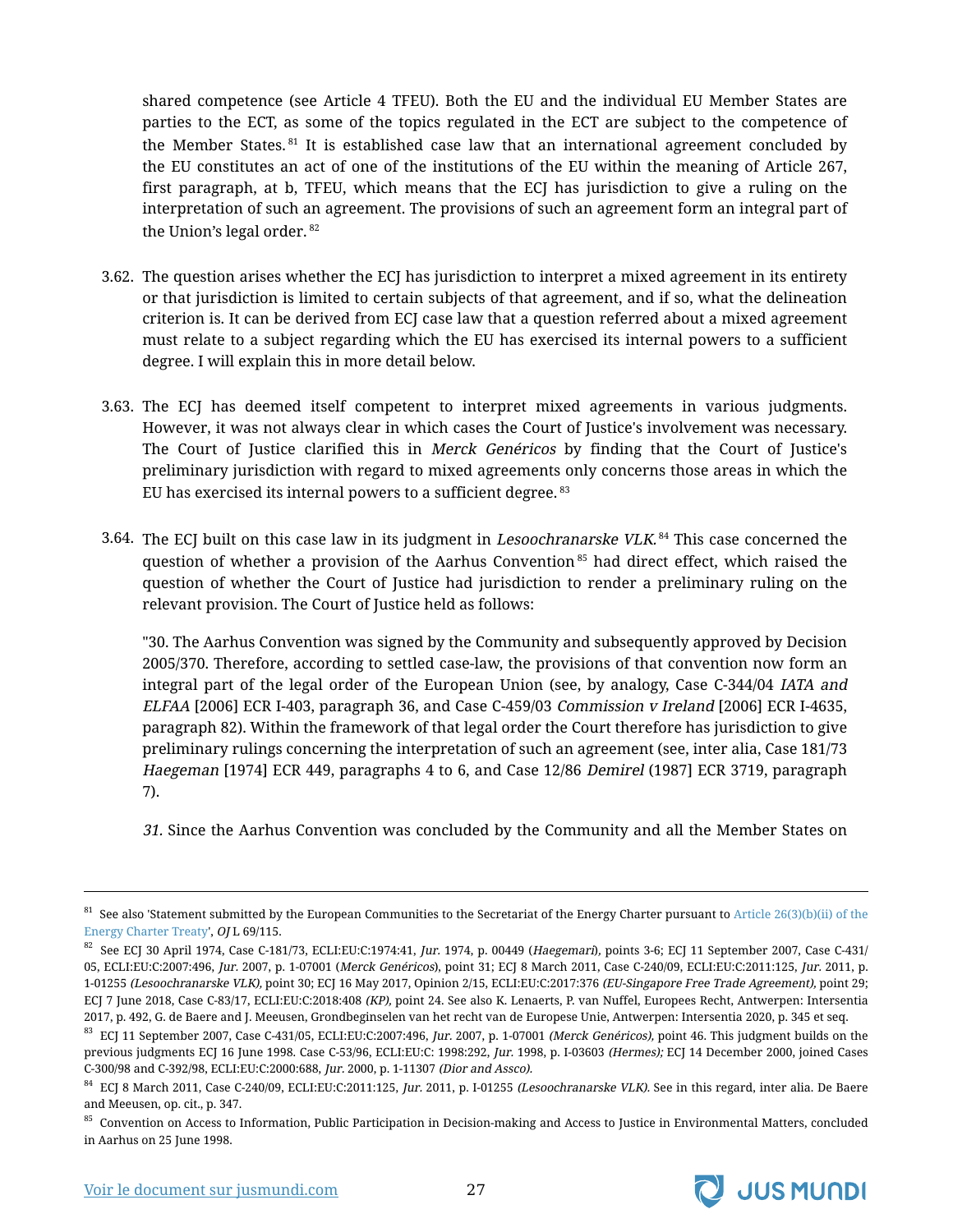the basis of joint competence, it follows that where a case is brought before the Court in accordance with the provisions of the EC Treaty, in particular Article 234 EC thereof, the Court has jurisdiction to define the obligations which the Community has assumed and those which remain the sole responsibility of the Member States in order to interpret the Aarhus Convention (see, by analogy, Joined Cases C-300/98 and C-392/98 Dior and Others [2000] ECR I-11307, paragraph 33, and Case C-431/05 Merck Genéricos -Produtos Farmacêuticos [2007] ECR I-7001, paragraph 33).

32. Next, it must be determined whether, in the field covered by Article 9(3) of the Aarhus Convention, the European Union has exercised its powers and adopted provisions to implement the obligations which derive from it. If that were not the case, the obligations deriving from Article 9(3) of the Aarhus Convention would continue to be covered by the national law of the Member States. In those circumstances, it would be for the courts of those Member States to determine, on the basis of national law, whether individuals could rely directly on the rules of that international agreement relevant to that field or whether the courts must apply those rules of their own motion. In that case, EU law does not require or forbid the legal order of a Member State to accord to individuals the right to rely directly on a rule laid down in the Aarhus Convention or to oblige the courts to apply that rule of their own motion (see, by analogy, Dior and Others, paragraph 48 and MerckGenéricos -Produtos Farmacêuticos, paragraph 34).

33. However, if it were to be held that the European Union has exercised its powers and adopted provisions in the field covered by Article 9(3) of the Aarhus Convention, EU law would apply and it would be for the Court of Justice to determine whether the provision of the international agreement in question has direct effect.

34. Therefore, it is appropriate to examine whether, in the particular field into which Article 9(3) of the Aarhus Convention falls, the European Union has exercised its powers and adopted provisions to implement obligations deriving from it (see, by analogy, MerckGenéhcos - Produtos Farmacéuticos. paragraph 39).

35. In that connection, it must be observed first of all, that, in the field of environmental protection, the European Union has explicit external competence pursuant to Article 175 EC, read in conjunction with Article 174(2) EC (see, Commission  $v$  Ireland, paragraphs 94 and 95).

36. Furthermore, the Court has held that a specific issue which has not yet been the subject of EU legislation is part of EU law. where that issue is regulated in agreements concluded by the European Union and the Member State and it concerns <sup>a</sup> field in large measure covered by it (see, by analogy, Case C-239/03 Commission v France [2004] ECR I-9325, paragraphs 29 to 31)."

(my italics, Advocate General)

3.65. It follows from this case law that if the EU has adopted provisions to implement a mixed agreement, the ECJ has jurisdiction to interpret the agreement.<sup>86</sup> In such a case, there apparently is a need for uniform interpretation of the relevant EU law and for clarity about the division of powers between the EU and the Member States. It is beyond dispute that the ECJ has jurisdiction to comment on its own jurisdiction.



<sup>86</sup> See also the opinion by Advocate General Tanchev of 2 July 2020, ECLI:EU:C:2020:512, points 130 et seq., before ECJ 8 September 2020, Case C-265/19, ECLI:EU:C:2020:677 (Recorded Artists Actors Performers).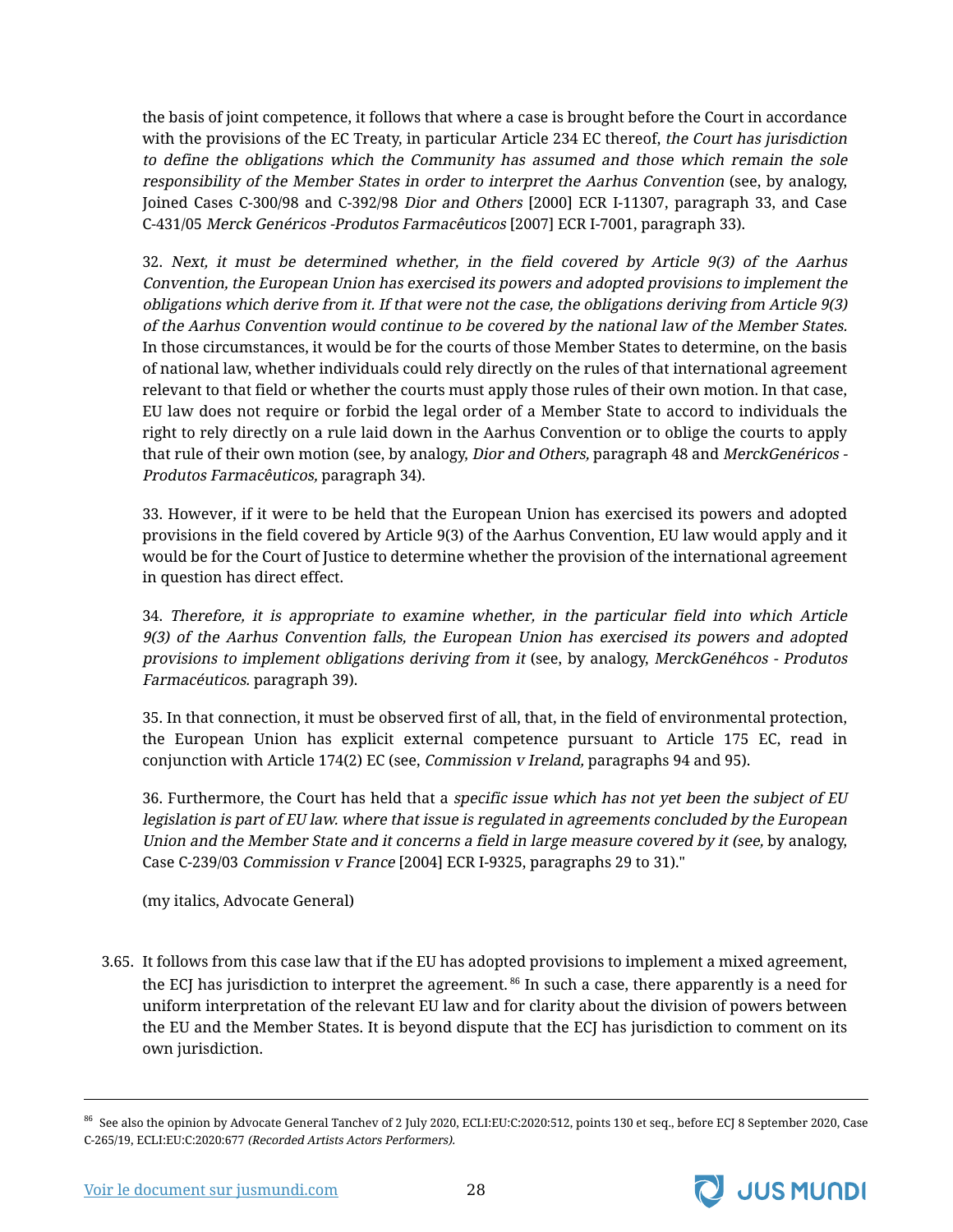- 3.66. For the case at issue in cassation, it is important to what extent EU legislation exists that implements the ECT or its specific provisions. Although there is extensive EU legislation in the field of energy that mainly provides for the organisation of the internal market for gas and electricity, networks and other infrastructure, energy efficiency and renewable energy, there is no EU legislation that intends to provide investment protection to companies in the energy sector, including oil companies. <sup>87</sup> As far as I know, only one instrument was adopted in response to the ECT, namely the now lapsed Council Regulation (EC) No 701/97 of 14 April 1997 amending a programme to promote international cooperation in the energy sector ('Synergy programme').<sup>88</sup> The purpose of this Regulation was to streamline the international cooperation of the EC with third countries in the field of energy. The Regulation did not contain any indications that this would implement substantive provisions from the ECT for (what is now) the EU.
- 3.67. In its judgment of 6 March 2018 *(Slovakia/Achmea),* the ECJ decided that Article 8 (the arbitration provision) of the bilateral investment treaty between the Netherlands and Slovakia is inconsistent with Articles 267 and 344 TFEU. 89 To that end, the Court of Justice held that arbitration proceedings on the basis of the BIT can also involve questions of interpretation or application of EU law. As EU law is part of the law applicable in the Member States, an arbitral tribunal established pursuant to Article 8 BIT will have to apply EU law. According to the Court of Justice, there is inconsistency with Articles 267 and 344 TFEU if such arbitral tribunals could not refer questions to the Court of Justice for a preliminary ruling because they are not part of the judicial organisation of the Member States. The Slovak/Achmea judgment only relates to investment arbitrations in which a Member State is a defendant. The outcome of the judgment is that Member States may no longer agree in advance to arbitration on the basis of a BIT and thus waive the jurisdiction of their own state courts. As a result of the Slovakia/Achmea judgment, the basis for intra-EU investment arbitration has ceased to exist. <sup>90</sup>
- 3.68. On 15 January 2019, 22 EU Member States issued a statement on the significance of the *Achmea* judgment for arbitration under the ECT. $^{\rm 91}$  In that statement, they stated, among other things, that arbitration between an EU Member State and an investor from another EU Member State is inconsistent with EU law as a result of this judgment.  $92$  In the context of the ongoing negotiations on the modernisation of the ECT, the European Commission made a proposal for amendment of [Articles 26 and 27 ECT](https://jusmundi.com/en/document/h/clljWVJHbGxISEg0VUZMdWNJazE2TnJ3Mmxwb2NlQ1R3cmNjQXR1UDFhaUg5bDhhczBqUjlmYmVtWWhITFNjK3dCV0JaSFlDK3BFbFIyL0xvSHhiR2sxdnZtV2R3TDJsQUR2Q0hoUUhPeWlwUFRXK0ZmSTJDNUVyTytCd1RRNTNDQmJGNXZZVGpGLzhUODVQMzdWbEl3PT0=). In response, Belgium requested an opinion from the ECJ pursuant to Article 218(11) TFEU on whether arbitration between Member States pursuant to Article 26 ECT is compatible with Union law.  $^{93}$  Both the January 2019 statement and Belgium's request for an opinion

 $93$  Request for an opinion 1/20, received by the ECJ on 2 December 2020. See also the press release 'Belgium requests an opinion on the intra-European application of the arbitration provisions of the future modernised Energy Charter Treaty', 3 December 2020, https://diplomatie.belgium be/en/newsroom/news/2020/belgium requests opinion intra european application arbitration provisions : 'By submitting this question, Belgium is seeking legal clarification from the Court on the compatibility under Union law of the dispute settlement mechanism provided for in the draft modernised Energy Charter Treaty, in view of the fact that this mechanism could be interpreted as allowing its application intra- European Union, i.e. between an investor who is a national of EU Member States only and an EU Member State'.





See Leigh Hancher, European Energy Law - From Market to Union?, in: Pieter Jan Kuijper et al. (eds)., The Law of the European Union, Alphen aan den Rijn: Wolters Kluwer 2018, p. 1097 et seq.

<sup>&</sup>lt;sup>88</sup> See OJ 1997, no. L 104/1.

 $89$  ECJ 6 March 2018, case C-284/16, ECLI:EU:C:2018:158 (Slovakia/Achmea), NJ 2019/353, annotated by H.J. Snijders; AA 2018, p. 527, annotated by P.J. Slot; AA 2018, p. 732, annotated by A S. Hartkamp.

<sup>90</sup> See also in this regard: B J. Drijber, Nous d'abord: Beleggingsarbitrage na 'Achmea', NJB 2019/473, pp. 588-595.

 $91$  Declaration of the representatives of the governments of the Member States of 15 January 2019 on the legal consequences of the judgment of the Court of Justice in Achmea and on investment protection in the European Union, available on https://ec.europa.eu/info/sites/info/files/ business economy euro/banking and finance/documents/190117-bilateral-investment-treaties en.pdf.

 $92$  See the aforementioned statement, p. 2.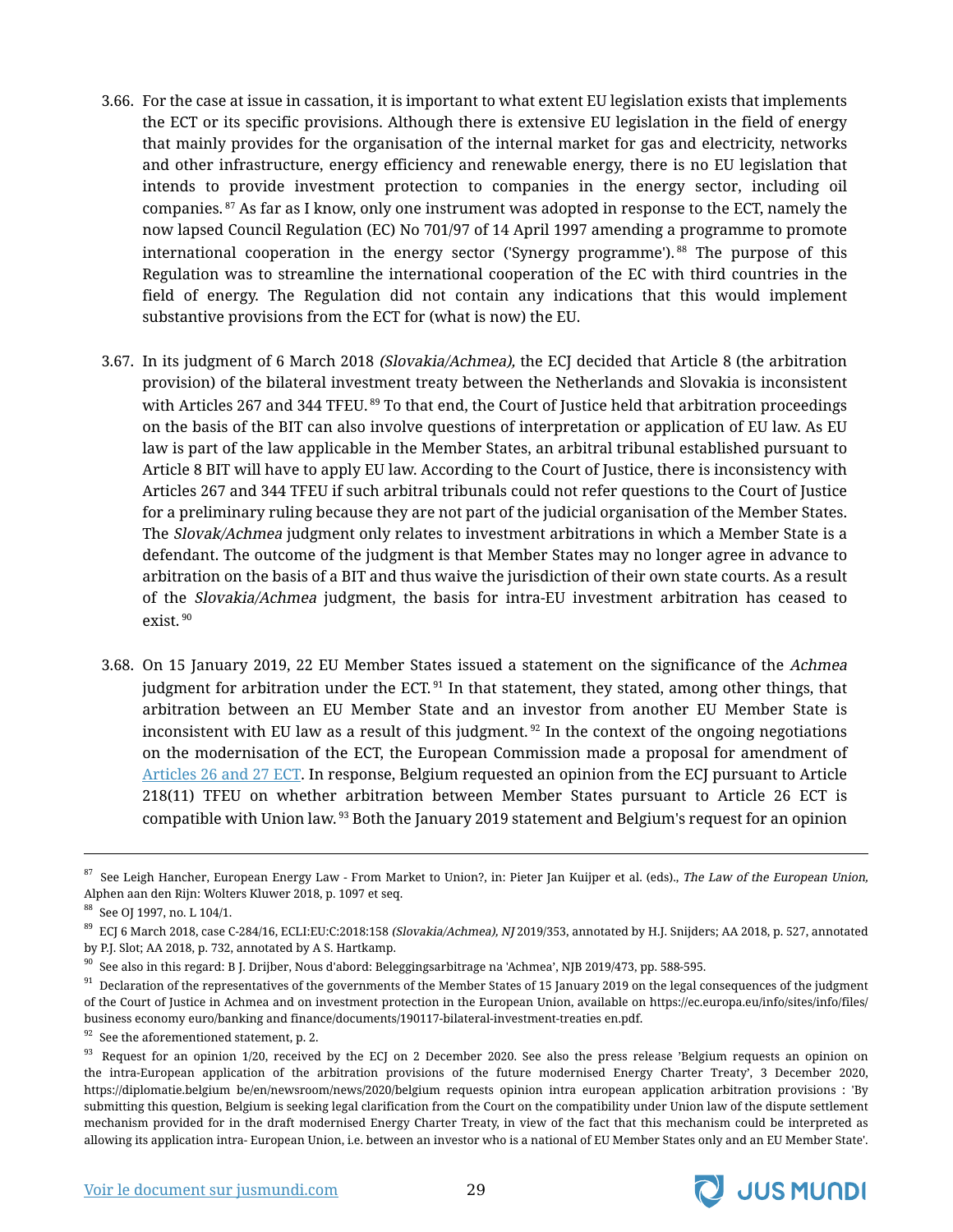relate to the proposals for a new. modernised ECT. In the present case, the ECT as adopted in December 1994 applies, and therefore neither the January 2019 statement nor the request for an opinion of December 2020 are presently relevant.

- 3.69. It is further worth noting that the Paris *Cour d'appel* in 2017 intended to submit questions to the ECJ on the interpretation of (inter alia Article 1(6) of) the ECT in a case related to the present arbitration.<sup>94</sup> With regard to the jurisdiction of the ECJ, the *Cour d'appel* in its judgment limited itself by finding that mixed treaties are part of the European legal order.<sup>95</sup> However, these proceedings before the Cour d'appel were withdrawn. 96
- 3.70. By order for reference of 24 September 2019, the Paris *Cour d'appel* in another case *(Republic of* Moldova/Komstroy) put questions to the ECJ about the interpretation of [Article 1\(6\)](https://jusmundi.com/en/document/h/clljWVJHbGxISEg0VUZMdWNJazE2TnJ3Mmxwb2NlQ1R3cmNjQXR1UDFhaUg5bDhhczBqUjlmYmVtWWhITFNjK3dCV0JaSFlDK3BFbFIyL0xvSHhiR2sxdnZtV2R3TDJsQUR2Q0hoUUhPeWlwUFRXK0ZmSTJDNUVyTytCd1RRNTNwN01Gb3dPWkZkKy8zeWpwclM0RlZBPT0=) and Article 26(1) ECT.  $\rm ^{97}$  These questions had arisen in connection with the question of whether an *ad hoc* arbitral tribunal established pursuant to  $Art. 26(3)$  ECT has jurisdiction to settle a financial dispute about payment of a claim in connection with an agreement regarding the sale of electricity. Briefly put, the facts of this case are the following. In 1999, a Ukrainian electricity producer (Ukrenergo) sold electricity to the company Energoalians, a Ukrainian electricity distributor, which then resold the electricity to Derimen, a company based in the British Virgin Islands. In turn, Derimen resold the electricity to Moldtranselectro, a Moldovan state-owned company. The electricity volumes to be supplied were determined on a monthly basis between Moldtranselectro and Ukrenergo and supply took place at the Ukrainian side of the Ukrainian-Moldovan border. Energoalians had to be paid for the supplied electricity by Derimen, which itself had to receive a payment from Moldtranselectro. Moldtranselectro's debt to Derimen on 1 January 2000 amounted to more than USD 18 million. Moldtranselectro only partially satisfied its payment obligation towards Derimen, so that a debt of more than USD 16 million remained. Derimen transferred its claim against Moldtranselectro to Energoalians, which attempted to collect the claim against Moldtranselectro and initiated proceedings to that end before the Moldovan court and later before the Ukrainian court. Energoalians took the position that Moldova had violated certain obligations of the ECT and therefore initiated arbitration proceedings pursuant to Article 26(3) ECT. The company Komstroy is the legal successor of Energoalians. The ad hoc arbitral tribunal in Paris ruled that Moldova had failed to fulfil its obligations under the ECT and ordered it to pay a certain amount. Moldova subsequently lodged an appeal before the French court to set aside the arbitral award on account of violation of public policy, namely the jurisdiction of the ad hoc arbitral tribunal. Finally, the Cour d'appel<sup>98</sup> put the following questions to the ECJ:

"Must [Article 1\(6\)o](https://jusmundi.com/en/document/h/clljWVJHbGxISEg0VUZMdWNJazE2TnJ3Mmxwb2NlQ1R3cmNjQXR1UDFhaUg5bDhhczBqUjlmYmVtWWhITFNjK3dCV0JaSFlDK3BFbFIyL0xvSHhiR2sxdnZtV2R3TDJsQUR2Q0hoUUhPeWlwUFRXK0ZmSTJDNUVyTytCd1RRNTNwN01Gb3dPWkZkKy8zeWpwclM0RlZBPT0=)f the Energy Charter Treaty be interpreted as meaning that a claim which arose from a contract for the sale of electricity and which did not involve any contribution on the part of the investor in the host State can constitute an 'investment' within the meaning of that article?



<sup>94</sup> Paris Cour d'appel 17 June 2017, Russian Federation/Hulley Enterprises Limited, available on https://www.italaw.com/sites/default/files/ case-documents/italaw9023 O.pdf.

<sup>&</sup>lt;sup>95</sup> "Considérant que les accords mixtes conclus par l'Union et les Etats membres avec des tiers sont au nombre des actes pris par les institutions, organes ou organismes de l'Union (CJCE 30 sept. 1987, aff. 12/86 Demirel; CJUE 18 juil 2013, aff. C 414/11 Sanofi-Aventis Deutschland) (...)."

<sup>&</sup>lt;sup>96</sup> Initiating document, no. 91.

 $97$  The case is registered with the ECJ under no. C-741/19.

 $98$  By judgment of 12 April 2016, the *Cour d'appel* set aside the arbitral award, which judgment was annulled by the *Cour de cassation* on 28 March 2018. After annulling the judgment, the Cour de cassation referred the case back to the Cour d'appel, which then by the aforementioned decision of 24 September 2019 referred the questions to the ECJ for a preliminary ruling.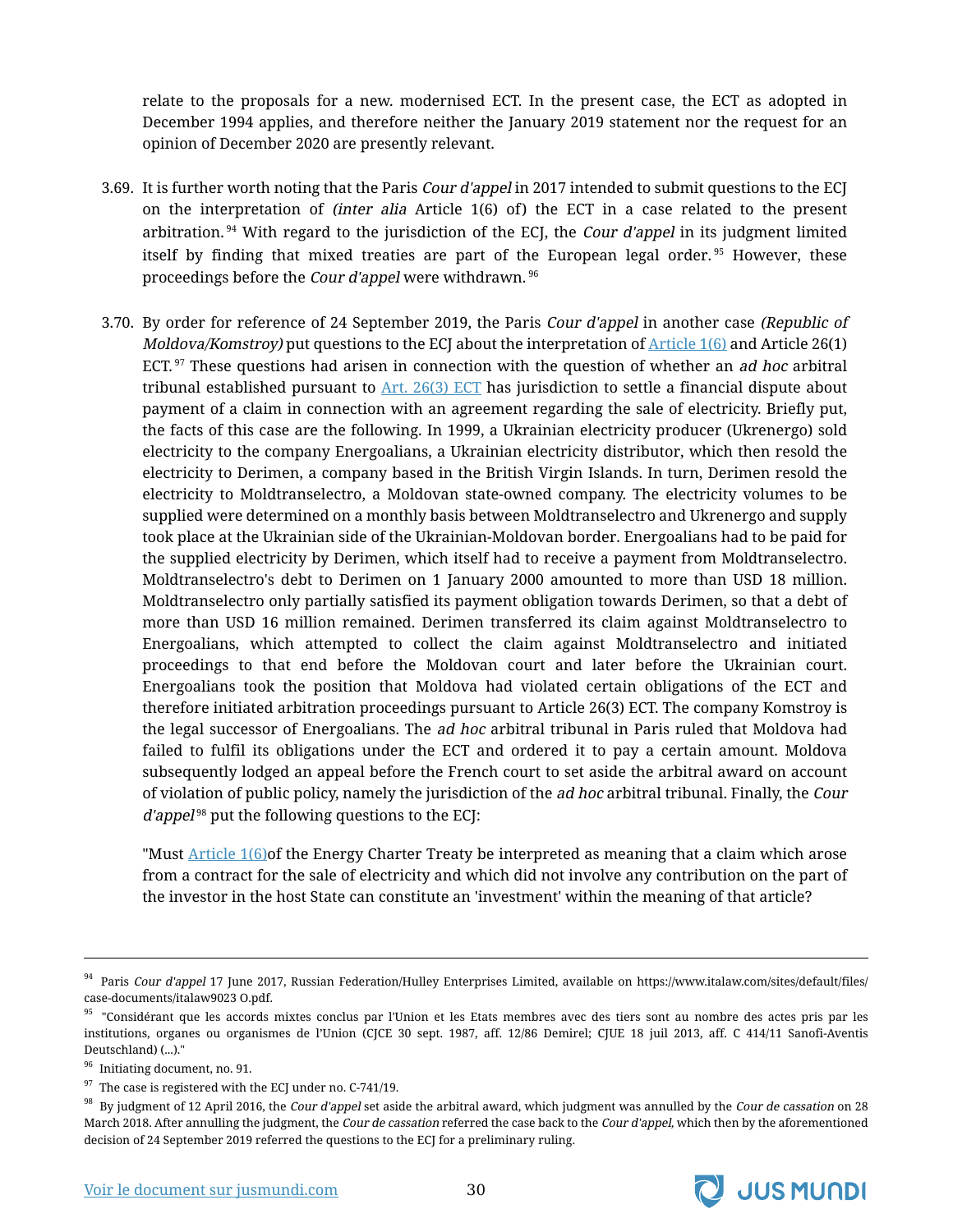Must [Article 26\(1\) of the Energy Charter Treaty](https://jusmundi.com/en/document/h/clljWVJHbGxISEg0VUZMdWNJazE2TnJ3Mmxwb2NlQ1R3cmNjQXR1UDFhaUg5bDhhczBqUjlmYmVtWWhITFNjK3dCV0JaSFlDK3BFbFIyL0xvSHhiR2sxdnZtV2R3TDJsQUR2Q0hoUUhPeWlwUFRXK0ZmSTJDNUVyTytCd1RRNTNJRVl1SUhwZG5jeEpYTHVXWjR0eCtnPT0=) be interpreted as meaning that the acquisition, by an investor of a Contracting Party, of a claim established by an economic operator which is not from one of the States that are Parties to that Treaty constitutes an investment?

Must [Article 26\(1\) of the Energy Charter Treaty](https://jusmundi.com/en/document/h/clljWVJHbGxISEg0VUZMdWNJazE2TnJ3Mmxwb2NlQ1R3cmNjQXR1UDFhaUg5bDhhczBqUjlmYmVtWWhITFNjK3dCV0JaSFlDK3BFbFIyL0xvSHhiR2sxdnZtV2R3TDJsQUR2Q0hoUUhPeWlwUFRXK0ZmSTJDNUVyTytCd1RRNTNJRVl1SUhwZG5jeEpYTHVXWjR0eCtnPT0=) be interpreted as meaning that a claim held by an investor, which arose from a contract for the sale of electricity supplied at the border of the host State, can constitute an investment made in the area of another Contracting Party, in the case where the investor does not carry out any economic activity in the territory of that latter Contracting Party?"

- 3.71. Advocate General Szpunar delivered his opinion in this case on 3 March 2021. <sup>99</sup> Firstly, the Advocate General addressed the jurisdiction of the ECJ and noted that it "could be the subject of discussion, as it concerns the interpretation of an international treaty within the context of a dispute that in any event at first glance has all the characteristics of a situation that can be designated 'purely external"'. Advocate General Szpunar concluded that the ECJ has jurisdiction to answer the preliminary questions, because the provisions of the ECT of which interpretation is requested may also apply in situations that fall within the legal order of the Union, and for that reason the Union has an interest in a uniform interpretation of the relevant provisions.<sup>100</sup> Incidentally, Advocate General Szpunar notes that he "must qualify this statement" (para. 46) and asks the Court of Justice to consider clarifying the consequences of the Achmea judgment on the applicability of [Article 26](https://jusmundi.com/en/document/h/clljWVJHbGxISEg0VUZMdWNJazE2TnJ3Mmxwb2NlQ1R3cmNjQXR1UDFhaUg5bDhhczBqUjlmYmVtWWhITFNjK3dCV0JaSFlDK3BFbFIyL0xvSHhiR2sxdnZtV2R3TDJsQUR2Q0hoUUhPeWlwUFRXK0ZmSTJDNUVyTytCd1RRNTNDQmJGNXZZVGpGLzhUODVQMzdWbEl3PT0=) [ECT](https://jusmundi.com/en/document/h/clljWVJHbGxISEg0VUZMdWNJazE2TnJ3Mmxwb2NlQ1R3cmNjQXR1UDFhaUg5bDhhczBqUjlmYmVtWWhITFNjK3dCV0JaSFlDK3BFbFIyL0xvSHhiR2sxdnZtV2R3TDJsQUR2Q0hoUUhPeWlwUFRXK0ZmSTJDNUVyTytCd1RRNTNDQmJGNXZZVGpGLzhUODVQMzdWbEl3PT0=) (para. 48). He considers that it is not an established fact that as a result of the Achmea judgment [Article 26 ECT](https://jusmundi.com/en/document/h/clljWVJHbGxISEg0VUZMdWNJazE2TnJ3Mmxwb2NlQ1R3cmNjQXR1UDFhaUg5bDhhczBqUjlmYmVtWWhITFNjK3dCV0JaSFlDK3BFbFIyL0xvSHhiR2sxdnZtV2R3TDJsQUR2Q0hoUUhPeWlwUFRXK0ZmSTJDNUVyTytCd1RRNTNDQmJGNXZZVGpGLzhUODVQMzdWbEl3PT0=) can never be applied within the EU, because questions about the compatibility of ECT provisions with Union law can also arise in national court proceedings (para. 90). Regarding the jurisdiction of the Court of Justice, Advocate General Szpunar concludes that [Article 26 ECT](https://jusmundi.com/en/document/h/clljWVJHbGxISEg0VUZMdWNJazE2TnJ3Mmxwb2NlQ1R3cmNjQXR1UDFhaUg5bDhhczBqUjlmYmVtWWhITFNjK3dCV0JaSFlDK3BFbFIyL0xvSHhiR2sxdnZtV2R3TDJsQUR2Q0hoUUhPeWlwUFRXK0ZmSTJDNUVyTytCd1RRNTNDQmJGNXZZVGpGLzhUODVQMzdWbEl3PT0=) is not compatible with Union law in so far as this provision provides for resort to an arbitral tribunal, as a result of which such a system for dispute resolution cannot be applied within the legal order of the Union (para. 98). The Advocate General considers that it cannot be ruled out that the substantive provisions of the ECT, including [Article 1\(6\) ECT](https://jusmundi.com/en/document/h/clljWVJHbGxISEg0VUZMdWNJazE2TnJ3Mmxwb2NlQ1R3cmNjQXR1UDFhaUg5bDhhczBqUjlmYmVtWWhITFNjK3dCV0JaSFlDK3BFbFIyL0xvSHhiR2sxdnZtV2R3TDJsQUR2Q0hoUUhPeWlwUFRXK0ZmSTJDNUVyTytCd1RRNTNwN01Gb3dPWkZkKy8zeWpwclM0RlZBPT0=) (the term "investment"), and [Article 26 ECT](https://jusmundi.com/en/document/h/clljWVJHbGxISEg0VUZMdWNJazE2TnJ3Mmxwb2NlQ1R3cmNjQXR1UDFhaUg5bDhhczBqUjlmYmVtWWhITFNjK3dCV0JaSFlDK3BFbFIyL0xvSHhiR2sxdnZtV2R3TDJsQUR2Q0hoUUhPeWlwUFRXK0ZmSTJDNUVyTytCd1RRNTNDQmJGNXZZVGpGLzhUODVQMzdWbEl3PT0=) may apply within the legal order of the Union (para. 99). It is otherwise striking, that Advocate General Szpunar has not paid attention to the case law of the ECJ, in which it was decided that the Court of Justice has jurisdiction to interpret a mixed agreement if the EU has adopted provisions for implementation.
- 3.72. In the remainder of his opinion. Advocate General Szpunar concentrated on the question of whether a claim arising from an agreement for the supply of electricity can be considered an investment within the meaning of  $\text{Article 1}(6)$  ECT, as that provision imposes further conditions for it. The Advocate General concluded that this is not the case in *Moldova/Komstroy.* <sup>101</sup> An electricity supply agreement is a simple commercial transaction that does not fall under the term 'investment' within the meaning of  $Article$   $1(6)$   $ECT$  and does not arise from an agreement related to an investment. <sup>102</sup>
- 3.73. Assuming that the ECJ adopts the opinion of Advocate General Szpunar and decides that it has



<sup>99</sup> ECLI:EU:C:2021:164.

<sup>100</sup> Opinion of Advocate General Szpunar, points 37-45.

 $^{101}\,$  Opinion of Advocate General Szpunar, point 101 et seq.

<sup>102</sup> Opinion of Advocate General Szpunar, points 110, 118.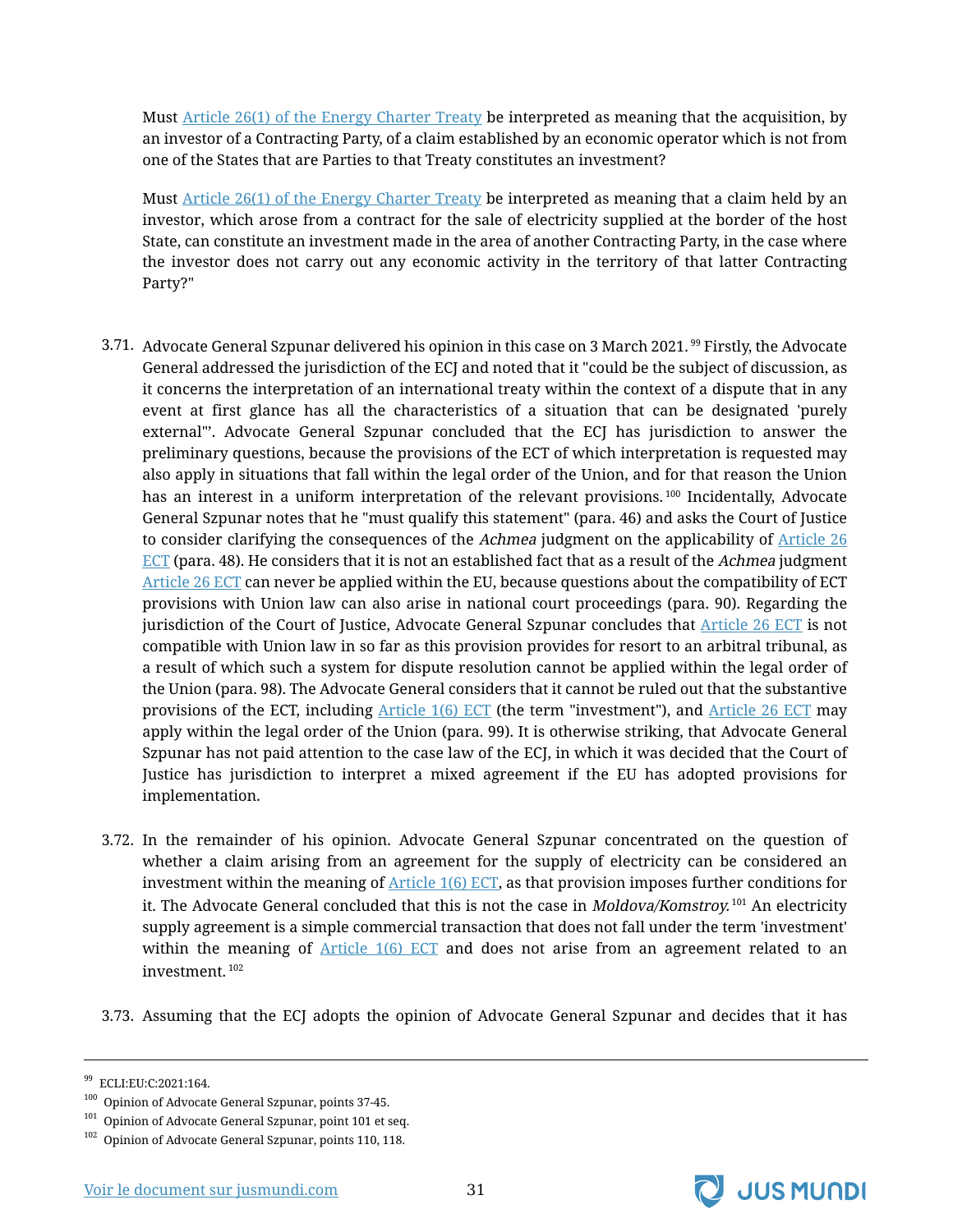jurisdiction to examine questions of interpretation of the ECT - and I repeat that it is up to the ECJ to decide on its own jurisdiction - what continues to apply in full is that referring questions for a preliminary ruling must also be necessary for the settlement of the complaints. For the present case, I am of the opinion that referring questions is not necessary to settle the complaints in ground 2. I will explain this as follows. Grounds 2.2 and 2.3 pertain to questions of Dutch arbitration law and civil procedural law. Grounds 2.5 and 2.6 are directed at findings by the Court of Appeal in the final judgment that were rendered superfluously, and fail for that reason alone. Ground 2.4 relates to the interpretation of  $Article 45(1) ECT$ . The ground contains complaints that, although formulated as complaints on an issue of law, are in fact complaints in respect of reasoning about the manner in which the Court of Appeal dealt with certain arguments. As I discussed in this opinion, these complaints fail because they are based on an incorrect interpretation of the challenged judgment (see the discussion of ground 2.4.2). I have also shown that the complaints in the ground relating to the failure to recognise state practice fail because no such state practice has become apparent. Complaints (see no. 42 et seq. of the initiating document) are also directed at a superfluous finding. It follows from all this that referring questions for a preliminary ruling is not necessary for the outcome of the decision on ground 2.4. I would add that in international law, a provision on provisional application of a treaty (such as  $Article$  45 ECT) is a regularly occurring provision, on which there is generally no EU legislation. Nor does the present dispute concern the provisional application of the ECT in (a Member State of) the EU, but in the Russian Federation.

- 3.74. The conclusion is that referring questions to the ECJ for a preliminary ruling is not necessary for the settlement of the Russian Federation's complaints in cassation.
- 3.75. <u>Ground 2.8</u> reiterates the position that the Russian Federation's clear and unambiguous consent to arbitration is lacking. The ground does not contain a separate complaint and builds on the preceding grounds, and therefore does not need to be discussed separately.

# <span id="page-34-0"></span>Ground 3: interpretation of Article 1(6) and (7) ECT (investment and investor)

3.76. <u>Ground 3</u> is directed against para. 5.1 of the final judgment, in which the Court of Appeal interpreted the terms 'investment' and 'investor' within the meaning of  $\text{Article 1}(6)$  and (7) ECT. According to the ground, this interpretation is incorrect. According to the Russian Federation, HVY are not genuine foreign investors and their investments do not qualify as foreign investments, but are socalled "U-turn constructions": investments made by investors who are in fact controlled by nationals of the host country, in this case the Russian Federation. The ground directs a large number of complaints against the Court of Appeal's rejection of the Russian Federation's position.

## <span id="page-34-1"></span>Introductory remarks

3.77. I would like to make a few introductory remarks before discussing the complaints in this ground. In so far as relevant,  $Article 1(6) and (7) ECT reads as follows in the authentic English text:$  $Article 1(6) and (7) ECT reads as follows in the authentic English text:$ 

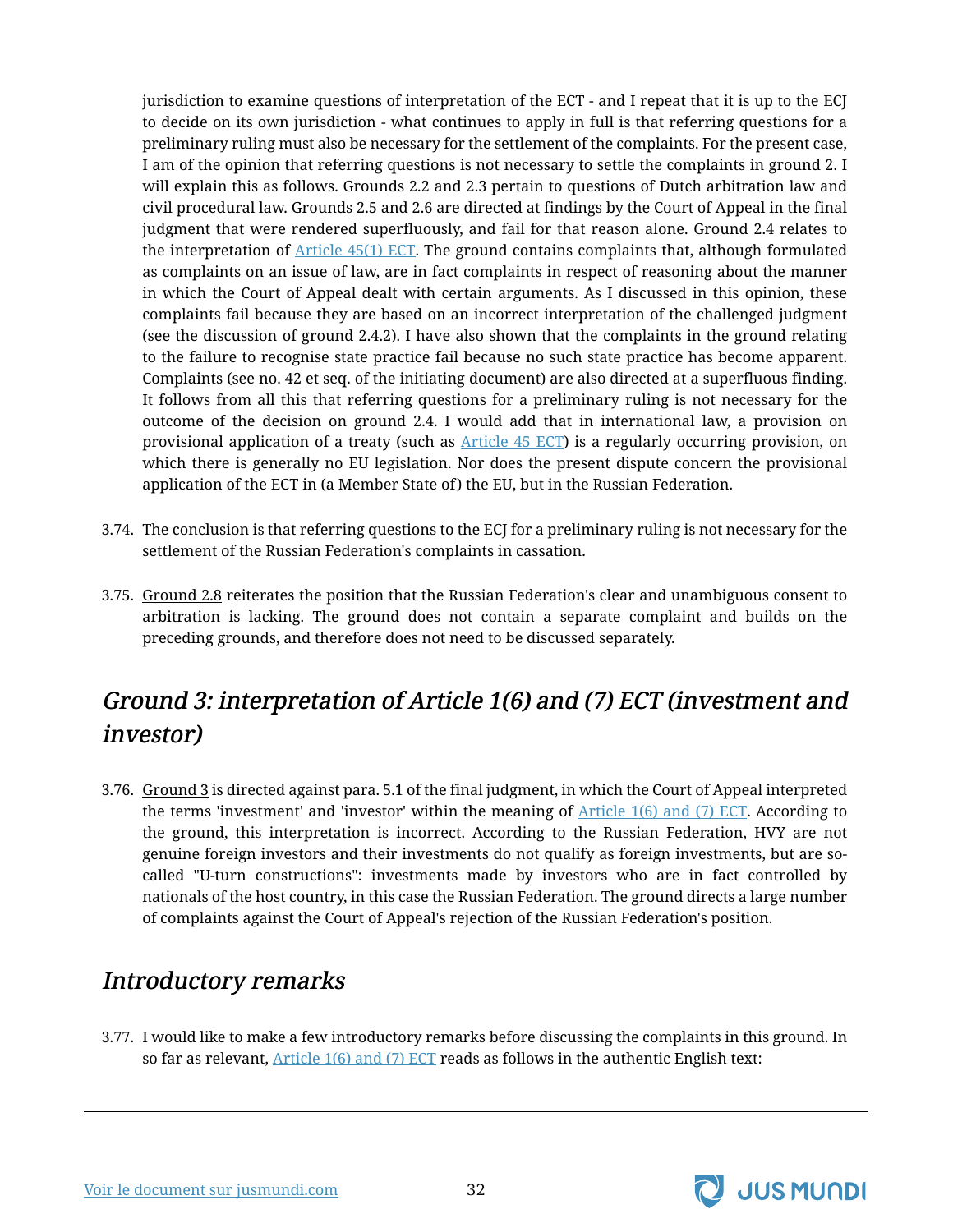#### Article 1 Definitions

As used in this Treaty:

(...)

6. "Investment" means every kind of asset, owned or controlled directly or indirectly by an Investor and includes:

a) tangible and intangible, and movable and immovable, property, and any property rights such as leases, mortgages, liens, and pledges;

b) a company or business enterprise, or shares, stock, or other forms of equity participation in a company or business enterprise, and bonds and other debt of a company or business enterprise:

c) claims to money and claims to performance pursuant to contract having an economic value and associated with an Investment;

d) Intellectual Property;

e) Returns;

f) any right conferred by law or contract or by virtue of any licences and permits granted pursuant to law to undertake any Economic Activity in the Energy Sector.

(...)

7. "Investor" means:

a) with respect to a Contracting Party:

(i) a natural person having the citizenship or nationality of or who is permanently residing in that Contracting Party in accordance with its applicable law;

(ii) company or other organization organized in accordance with the law applicable in that Contracting Party;

b) with respect to a "third state", a natural person, company or other organization which fulfils, mutatis mutandis, the conditions specified in subparagraph a) for a Contracting Party;

In the Dutch translation:

#### Artikel 1 Definities

In dit Verdrag wordt verstaan onder:

(...)

6. "investering": elke vorm van activa die een investeerder in eigendom heeft of waarover hij direct of indirect zeggenschap heeft, met inbegrip van:

a. lichamelijke en onlichamelijke en roerende en onroerende zaken alsook andere rechten, zoals

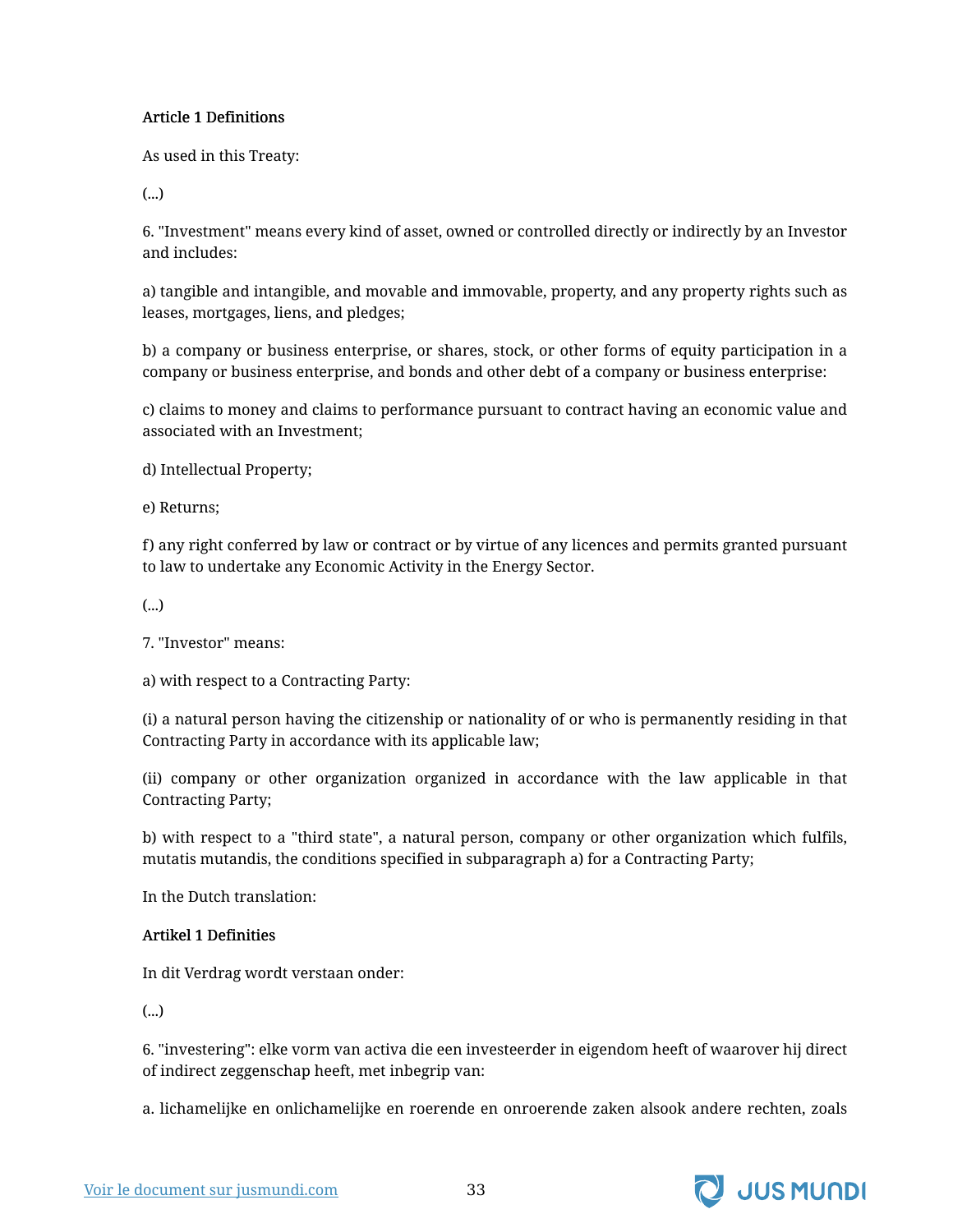huur-, hypotheek-, retentie- en pandrechten;

b. een vennootschap of onderneming, of aandelen of andere vormen van vermogensdeelneming in, en obligaties en andere schuldbewijzen van een vennootschap of onderneming;

c. aanspraken op geld en aanspraken op prestaties volgens een contract met een economische waarde en in verband met een investering;

d. intellectuele eigendom;

e. opbrengsten;

f. een bij wet of contract of uit hoofde van overeenkomstig de wet verleende licenties en vergunningen verleend recht een economische activiteit in de energiesector te ondernemen.

(...)

7. "investeerders":

a. van een Verdragsluitende Partij,

i. natuurlijke personen die het staatsburgerschap of de nationaliteit bezitten van of permanent verblijven op het grondgebied van die Verdragsluitende Partij conform haar toepasselijke wetgeving;

ii. vennootschappen of andere organisaties opgericht conform op het grondgebied van die Verdragsluitende Partij toepasselijke wetgeving;

b. uit een derde land, natuurlijke personen, vennootschappen of andere organisaties die mutatis mutandis voldoen aan de onder a. aan Verdragsluitende Partijen gestelde voorwaarden;

3.78. [Article 1\(6\) ECT](https://jusmundi.com/en/document/h/clljWVJHbGxISEg0VUZMdWNJazE2TnJ3Mmxwb2NlQ1R3cmNjQXR1UDFhaUg5bDhhczBqUjlmYmVtWWhITFNjK3dCV0JaSFlDK3BFbFIyL0xvSHhiR2sxdnZtV2R3TDJsQUR2Q0hoUUhPeWlwUFRXK0ZmSTJDNUVyTytCd1RRNTNwN01Gb3dPWkZkKy8zeWpwclM0RlZBPT0=) contains, strictly speaking, no definition of the term "investment", but provides that "every kind of asset" can be considered an investment, and sets out a non-exhaustive list of assets that are to be regarded as investments in any event.<sup>103</sup> The definition of "investor" in  $Article 1(7)$ [ECT](https://jusmundi.com/en/document/h/clljWVJHbGxISEg0VUZMdWNJazE2TnJ3Mmxwb2NlQ1R3cmNjQXR1UDFhaUg5bDhhczBqUjlmYmVtWWhITFNjK3dCV0JaSFlDK3BFbFIyL0xvSHhiR2sxdnZtV2R3TDJsQUR2Q0hoUUhPeWlwUFRXK0ZmSTJDNUVyTytCd1RRNTNQNGpLcDFlN0gyZ2tjejBrbVBPMGp3PT0=) is linked to that of "investment" 104; an investor is a natural person or legal entity that owns or controls such an investment.<sup>105</sup> Where the investor is a legal entity, that entity is required to be organized in accordance with the law of a contracting state.<sup>106</sup> This test is referred to as the "incorporation test", and is distinguished from other aspects supporting the "nationality" of a legal entity, such as the place where the board of the legal entity is incorporated, or the nationality of the shareholders.<sup>107</sup> As Article  $1(6)$  ECT qualifies shares as an investment, shareholders are also



<sup>&</sup>lt;sup>103</sup> See Dylan Geraets & Leonie Reins, in: Rafael Leal-Arcas (ed.), Commentary on the Energy Charter Treaty, 2018, pp. 25-29; Hobér, op. cit., pp. 73-78; Baltag, op. cit., pp, 167-183; Roe& Happold, op. cit., pp. 48-64; Jagusch & Sinclair, op. cit., pp. 74-87; Juliet Blanch, Andy Moody & Nicholas Lawn, 'Access to Dispute Resolution Mechanisms under [Article 26 of the Energy Charter Treaty](https://jusmundi.com/en/document/h/clljWVJHbGxISEg0VUZMdWNJazE2TnJ3Mmxwb2NlQ1R3cmNjQXR1UDFhaUg5bDhhczBqUjlmYmVtWWhITFNjK3dCV0JaSFlDK3BFbFIyL0xvSHhiR2sxdnZtV2R3TDJsQUR2Q0hoUUhPeWlwUFRXK0ZmSTJDNUVyTytCd1RRNTNDQmJGNXZZVGpGLzhUODVQMzdWbEl3PT0=)', in: Coop & Ribeiro (eds.), Investment Protection and the Energy Charter Treaty, New York: JurisNet 2008, p. 5; Emmanuel Gaillard, 'Investments and Investors Covered by the Energy Charter Treaty', in: Clarisse Ribeiro (ed.), Investment Arbitration and the Energy Charter Treaty, pp. 58-66.

<sup>104</sup> See Baltag, op. cit., p. 18.

<sup>105</sup> See Hobér, op. cit., pp. 78-84; Blanch. Moody & Lawn, op. cit., pp. 3-4.

 $^{106}$  Hobér, op. cit., pp. 116-119; Baltag, op. cit., pp. 103-107; Roe & Happold, op. cit., pp. 64-65; Jagusch & Sinclair, pp. 89-93; Blanch, Moody & Lawn, loc cit.; Gaillard, op. cit., pp. 67-73.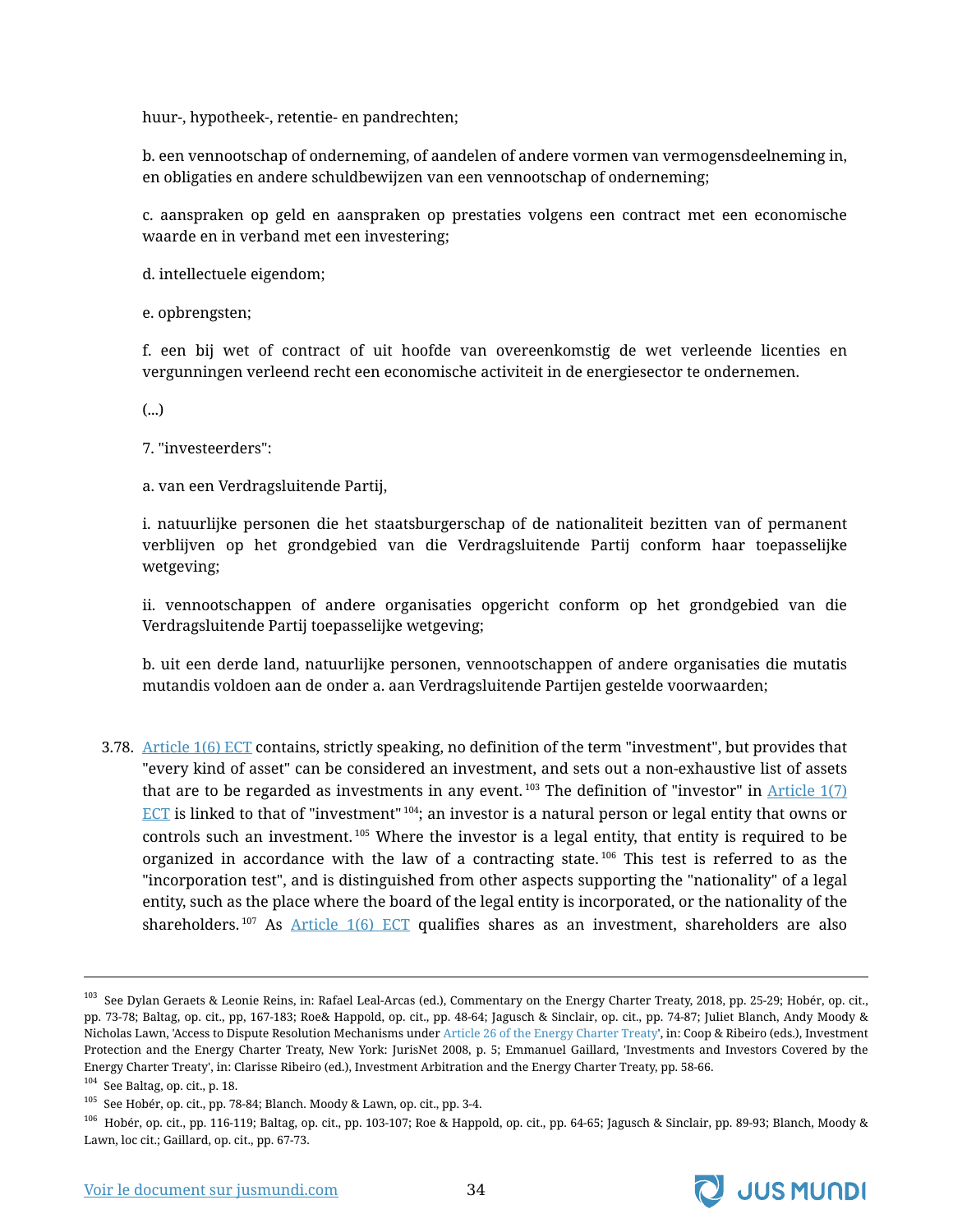protected by the ECT, even if the company in which they invested is not itself considered an investor. <sup>108</sup>

- 3.79.  $\rm Article$   $\rm 26$  ECT builds on the concepts of investment and investor.  $^{109}$  This article provides that arbitration is available in "disputes between a Contracting Party and an Investor in another Contracting Party relating to an Investment of the latter in the Area of the former (...)" ([Dutch translation:] "Geschillen tussen een Verdragsluitende Partij en een investeerder van een andere Verdragsluitende Partij over een investering van deze laatste op het grondgebied van eerstgenoemde Partij (...)"). [Article 26 ECT](https://jusmundi.com/en/document/h/clljWVJHbGxISEg0VUZMdWNJazE2TnJ3Mmxwb2NlQ1R3cmNjQXR1UDFhaUg5bDhhczBqUjlmYmVtWWhITFNjK3dCV0JaSFlDK3BFbFIyL0xvSHhiR2sxdnZtV2R3TDJsQUR2Q0hoUUhPeWlwUFRXK0ZmSTJDNUVyTytCd1RRNTNDQmJGNXZZVGpGLzhUODVQMzdWbEl3PT0=) therefore requires, first, that there is an investment, second, that it was made by an investor established in a contracting state, and third that said investment was made in the Area of a contracting state other than that in which the investor is established.
- 3.80. In essence, the question raised in ground 3 is whether the ECT contains even more requirements with regard to investments or their cross-border character than are evident from Article 1(6) and (7) and Article 26 ECT. For example, the ground (at 3.2.3) argues, inter alia, that the ECT only protects international investments and therefore does not protect "U-turn constructions" or investments made by investors with no substantial link with the state in which they have their place of incorporation ("letterbox companies"). Furthermore, not only should the investor's place of incorporation be assessed, but the party controlling the investor should also be identified (' piercing the corporate veil' ground 3.4). According to ground 3.3, one can only speak of an investment if the investor made an actual economic contribution to the host state.
- 3.81. The Court of Appeal's approach can be summarised as follows. According to the Court of Appeal, it is not in dispute that HVY are companies that are "organized in accordance with the law applicable in that Contracting Party". Thus, from a textual point of view, the requirements set out in [Article 1\(7\)](https://jusmundi.com/en/document/h/clljWVJHbGxISEg0VUZMdWNJazE2TnJ3Mmxwb2NlQ1R3cmNjQXR1UDFhaUg5bDhhczBqUjlmYmVtWWhITFNjK3dCV0JaSFlDK3BFbFIyL0xvSHhiR2sxdnZtV2R3TDJsQUR2Q0hoUUhPeWlwUFRXK0ZmSTJDNUVyTytCd1RRNTNQNGpLcDFlN0gyZ2tjejBrbVBPMGp3PT0=) [ECT](https://jusmundi.com/en/document/h/clljWVJHbGxISEg0VUZMdWNJazE2TnJ3Mmxwb2NlQ1R3cmNjQXR1UDFhaUg5bDhhczBqUjlmYmVtWWhITFNjK3dCV0JaSFlDK3BFbFIyL0xvSHhiR2sxdnZtV2R3TDJsQUR2Q0hoUUhPeWlwUFRXK0ZmSTJDNUVyTytCd1RRNTNQNGpLcDFlN0gyZ2tjejBrbVBPMGp3PT0=) for an investor within the meaning of the ECT have been met (para. 5.1 6). The shares in Yukos, which are owned by HVY, qualify as an 'investment' within the meaning of the ECT, as 'investment' is understood to mean "every kind of asset, owned or controlled directly or indirectly by an Investor", while shares are included in the non-exhaustive list of assets in [Article 1\(6\) ECT.](https://jusmundi.com/en/document/h/clljWVJHbGxISEg0VUZMdWNJazE2TnJ3Mmxwb2NlQ1R3cmNjQXR1UDFhaUg5bDhhczBqUjlmYmVtWWhITFNjK3dCV0JaSFlDK3BFbFIyL0xvSHhiR2sxdnZtV2R3TDJsQUR2Q0hoUUhPeWlwUFRXK0ZmSTJDNUVyTytCd1RRNTNwN01Gb3dPWkZkKy8zeWpwclM0RlZBPT0=) Finally, the Court of Appeal held that the requirement set out in  $\Delta$ rticle 26 ECT that there be a dispute between a Contracting Party (the Russian Federation) and investors from another Contracting Party (HVY, companies incorporated under the laws of Cyprus and the Isle of Man) "relating to an Investment of the latter in the Area of the Former" has, from a textual point of view, been satisfied (para. 5.1.6). According to the Court of Appeal, there is no reason to interpret these provisions as imposing further requirements on the international character of the investments. The object and purpose of the ECT do not result in a different ruling, according to the Court of Appeal (para. 5.1.7.3).
- 3.82. Following these introductory remarks, I will now resume discussion of the ground and the complaints included therein.
- 3.83. Ground 3.1 is an introduction and contains no complaints.



<sup>&</sup>lt;sup>107</sup> Inter alios Hobér, loc cit. See also Asser/Kramer & Verhagen 10-111 2015/1, as well as P. Vlas, Rechtspersonen, Praktijkreeks IPR, part 9, Maklu: Apeldoorn-Antwerpen, 2017, no. 126, with an overview of investment treaties and the description included therein for legal entities that fall under the protection of the relevant investment treaty.

<sup>108</sup> Hobér, op.cit., pp. 129-132.

<sup>109</sup> See Hobér, op. cit., pp. 78-84, 417-420; Roe & Happold, pp. 45-67.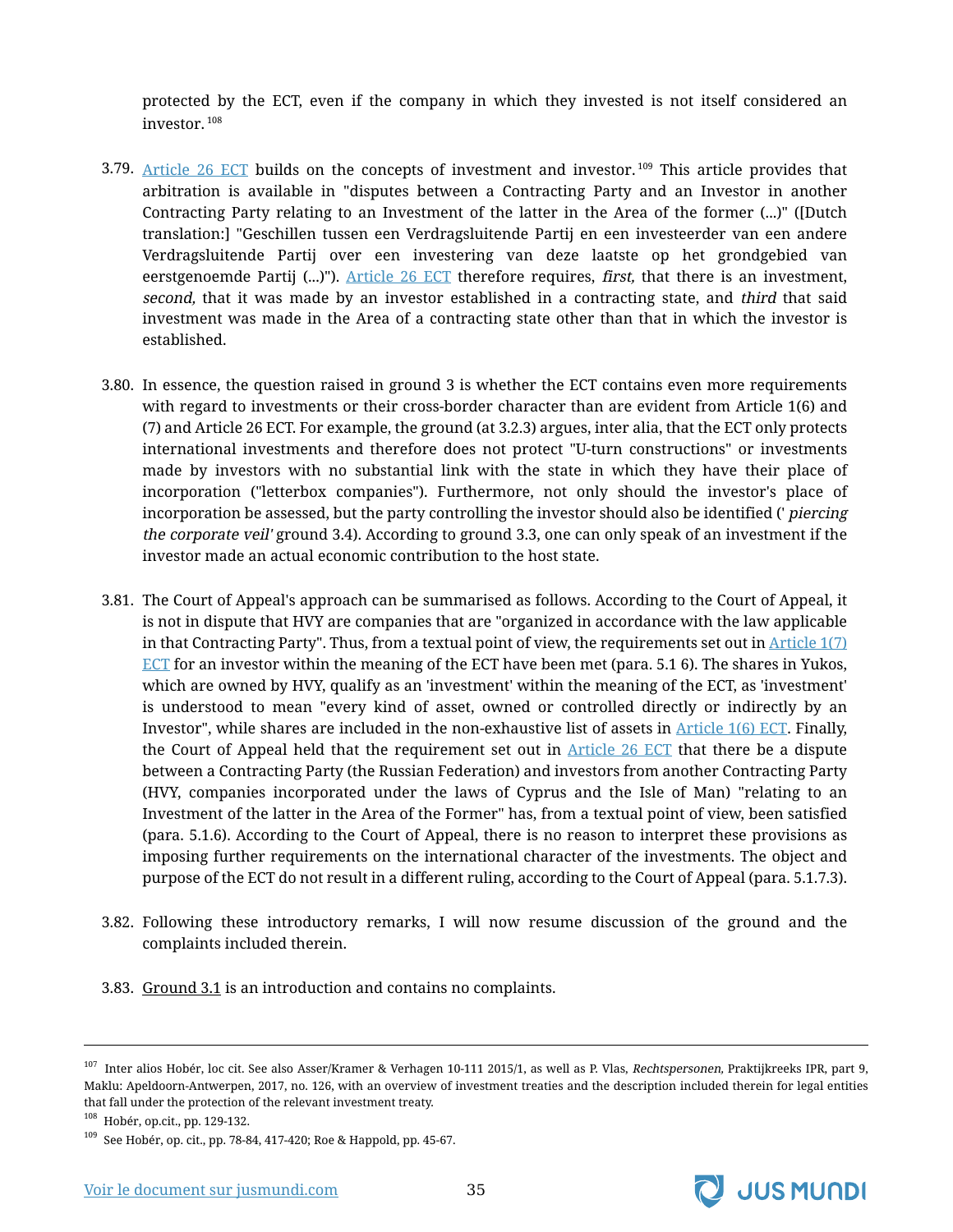## Ground 3.2: "U-turn construction"

- 3.84. <u>Ground 3.2</u> is directed against the Court of Appeal's decision in paras. 5.1.5-5.1.8 and argues that the ECT does not protect domestic investments, even if the investments in question were made by sham companies (via a "U-turn construction"). This ground is divided into four sub-grounds (3.2.1-3.2.4).
- 3.85. Ground 3.2.1 is a summary of the Court of Appeal's assessment and does not contain a complaint.
- 3.86. Ground 3.2.2 complains that the Court of Appeal wrongly interpreted the terms 'investment' and 'investor' based on a purely grammatical interpretation of only a part of the relevant text of the ECT, namely only on the definitions of Article 1(6) and (7) ECT. According to the ground, such an interpretation is in violation of [Article 31\(1\) VCLT.](https://jusmundi.com/en/document/h/NVFwR2lWbkFqaXdJRmhJT3hnNFo0NEhoLzFzTjdSbU9icGpNYlQ0N3hXUjByQUw3dW1hT1I5OW90REYzWjlFYW1iQm0xR2ZxcmE5MFIwL3EyeU1DWUVRbENBMnU5S3g1dERqLzZnTWNMRHc3U0YwLzlEK2VYZ1FOT1ZFUEszei8yM25adnZnUXlFS0VUZE44K1VxYnNHZy8vTXhHVnpTL1p1WUpPMGFFYWNNPQ==)
- 3.87. This complaint has no factual basis. The Court of Appeal did not interpret the terms 'investor' and 'investment' based on a purely grammatical interpretation of  $\Delta$ rticle 1(6) and (7) ECT. In para. 5.1.6, the Court of Appeal held that the text of these provisions, with the ordinary meaning that accrues to the wording, serves as the point of departure for the interpretation. In so doing, the Court of Appeal applied the correct standard in accordance with  $Article$  31(1) VCLT. In paras. 5.1.7.1-5.1.7.4, the Court of Appeal then discussed the Russian Federation's arguments on the context in which [Article](https://jusmundi.com/en/document/h/clljWVJHbGxISEg0VUZMdWNJazE2TnJ3Mmxwb2NlQ1R3cmNjQXR1UDFhaUg5bDhhczBqUjlmYmVtWWhITFNjK3dCV0JaSFlDK3BFbFIyL0xvSHhiR2sxdnZtV2R3TDJsQUR2Q0hoUUhPeWlwUFRXK0ZmSTJDNUVyTytCd1RRNTNwN01Gb3dPWkZkKy8zeWpwclM0RlZBPT0=) [1\(6\) and \(7\) ECT](https://jusmundi.com/en/document/h/clljWVJHbGxISEg0VUZMdWNJazE2TnJ3Mmxwb2NlQ1R3cmNjQXR1UDFhaUg5bDhhczBqUjlmYmVtWWhITFNjK3dCV0JaSFlDK3BFbFIyL0xvSHhiR2sxdnZtV2R3TDJsQUR2Q0hoUUhPeWlwUFRXK0ZmSTJDNUVyTytCd1RRNTNwN01Gb3dPWkZkKy8zeWpwclM0RlZBPT0=) should be considered, and on the object and purpose of the ECT. In so doing, the Court of Appeal likewise applied the correct standard in accordance with [Article 31 VCLT](https://jusmundi.com/en/document/h/NVFwR2lWbkFqaXdJRmhJT3hnNFo0NEhoLzFzTjdSbU9icGpNYlQ0N3hXUjByQUw3dW1hT1I5OW90REYzWjlFYW1iQm0xR2ZxcmE5MFIwL3EyeU1DWUVRbENBMnU5S3g1dERqLzZnTWNMRHc3U0YwLzlEK2VYZ1FOT1ZFUEszei8yM25adnZnUXlFS0VUZE44K1VxYnNNQWhnL25UaklhUkx3TnUyNUhIdlZvPQ==). The fact that the Court of Appeal applied the elements of context, object and purpose of the ECT on the basis of the arguments put forward by the Russian Federation is logical and does not indicate that the Court of Appeal did not regard these elements as equivalent to the textual interpretation.
- 3.88. The ground also complains that, in para. 5.1.8.11, the Court of Appeal attributed little weight to subsequent state practice, to wit the fact that a large number of ECT contracting parties have in subsequent investment treaties excluded investments via the U-turn construction from the scope of application.
- 3.89. The Court of Appeal's decision is correct because (as the Court of Appeal also held) the circumstances do not relate to the implementation or interpretation of the ECT, but to choices made by states in concluding new treaties. [Article 31 VCLT](https://jusmundi.com/en/document/h/NVFwR2lWbkFqaXdJRmhJT3hnNFo0NEhoLzFzTjdSbU9icGpNYlQ0N3hXUjByQUw3dW1hT1I5OW90REYzWjlFYW1iQm0xR2ZxcmE5MFIwL3EyeU1DWUVRbENBMnU5S3g1dERqLzZnTWNMRHc3U0YwLzlEK2VYZ1FOT1ZFUEszei8yM25adnZnUXlFS0VUZE44K1VxYnNNQWhnL25UaklhUkx3TnUyNUhIdlZvPQ==) does not pertain to such choices.<sup>110</sup> Consequently, this complaint also fails.
- 3.90. <u>Ground 3.2.3</u> directs a number of complaints against the Court of Appeal's interpretation of the terms 'investment' and 'investor'.

<sup>&</sup>lt;sup>110</sup> The reason being that the practice in question must occur in the context of the relevant treaty. Oliver Dörr, Vienna Convention on the Law of Treaties, op. cit., writes as follows on p. 598: "Practice of the parties is only relevant under lit b if it occurs "in the application" of the treaty, which plainly indicates that, just as for the development of international customary law, a subjective link is required under lit b: the parties whose practice is under consideration must regard their conduct to fall within the scope of application of the treaty concerned and in principle to be required under that treaty. They must act the way they do for the purpose of fulfilling their treaty obligations, *i.e.* their subsequent conduct must be motivated by the treaty obligation.' The sources mentioned in footnote 255 of the initiating document do not show that the choices made by contracting parties regarding other, subsequent treaties, are to be taken into account in the interpretation of an earlier treaty. These sources, too, always pertain to state practice in the implementation of the relevant treaty. See, for example, the cited decision in [Mobil](https://jusmundi.com/en/document/h/cGFyOFVLY0VSTnI2VE9qUUp5VGpmV0ZaNEJlZ0ZCSHhLaXkyK3dzbWdzc2lSNVc2Wm8wU2hMYk1QYXIzWWNlY0hZL3R3amdjYVA0REtkVTFZWFFmdWpLdVpPU3pScmJrZ2VSUWVXdzdDcFZGMFc3Sk9pdFovTWtvMlJ4bmlvd0RuanM5SjBnZGJOYWNNenN0clhMZXJnUUl4VXphZHc5Lys3U3JmUEM2M1pNckFBRThITVVmejNPOWYwdS9hWHFO) Investments Canada Inc. v. Canada, [ICSID Case No. ARB/15/6, Decision on Jurisdiction, para. 158](https://jusmundi.com/en/document/h/cGFyOFVLY0VSTnI2VE9qUUp5VGpmV0ZaNEJlZ0ZCSHhLaXkyK3dzbWdzc2lSNVc2Wm8wU2hMYk1QYXIzWWNlY0hZL3R3amdjYVA0REtkVTFZWFFmdWpLdVpPU3pScmJrZ2VSUWVXdzdDcFZGMFc3Sk9pdFovTWtvMlJ4bmlvd0RuanM5SjBnZGJOYWNNenN0clhMZXJnUUl4VXphZHc5Lys3U3JmUEM2M1pNckFBRThITVVmejNPOWYwdS9hWHFO): "such an approach has clearly been rejected by all three NAFTA Parties in their practice subsequent to the adoption of NAFTA".

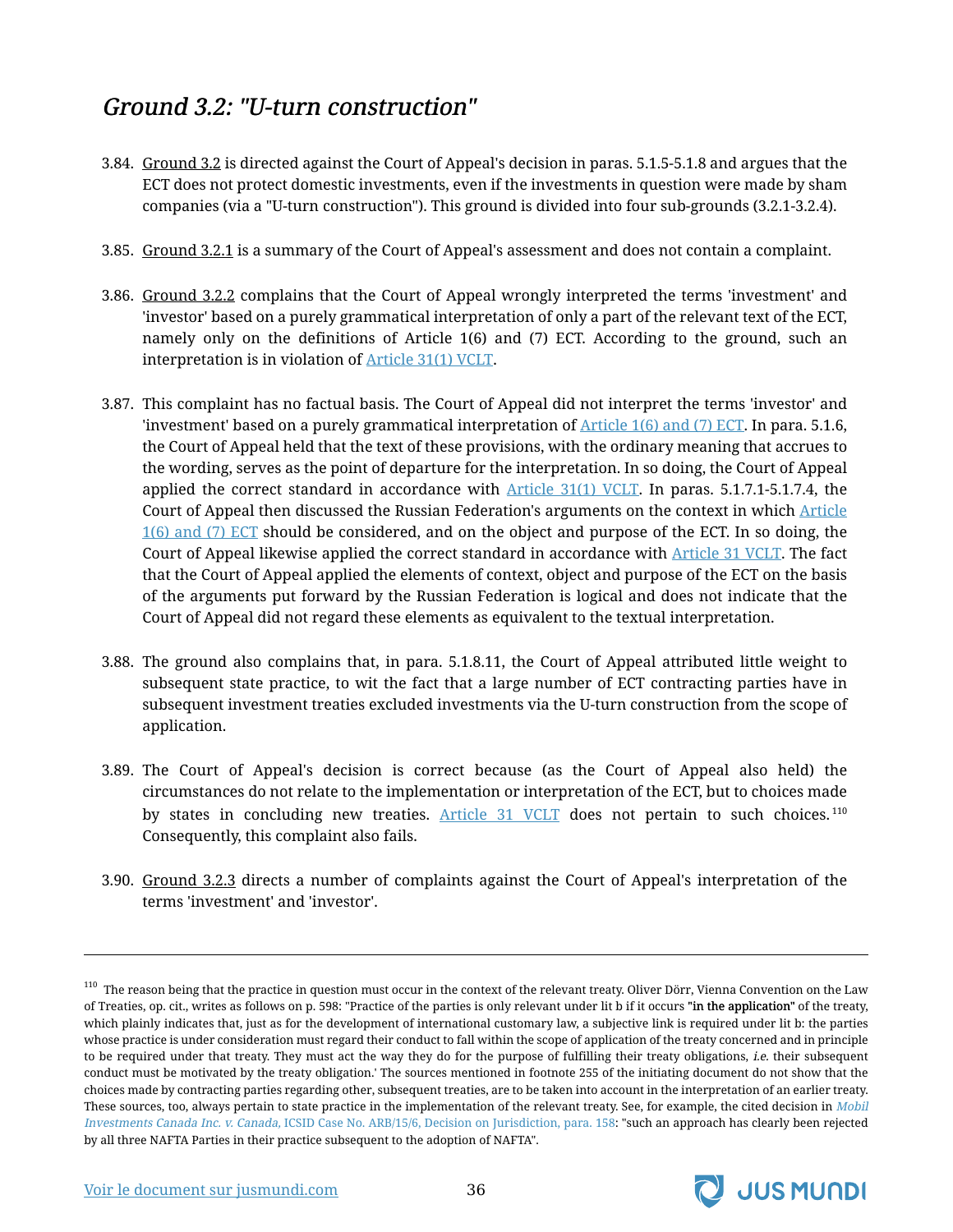- 3.91. The ground (at nos. 111-112) argues that, by assigning significance to the definition of the term 'investment' in [Article 1\(6\) ECT](https://jusmundi.com/en/document/h/clljWVJHbGxISEg0VUZMdWNJazE2TnJ3Mmxwb2NlQ1R3cmNjQXR1UDFhaUg5bDhhczBqUjlmYmVtWWhITFNjK3dCV0JaSFlDK3BFbFIyL0xvSHhiR2sxdnZtV2R3TDJsQUR2Q0hoUUhPeWlwUFRXK0ZmSTJDNUVyTytCd1RRNTNwN01Gb3dPWkZkKy8zeWpwclM0RlZBPT0=), the Court of Appeal failed to recognise the ordinary meaning of that term (and thus of the term 'investor'). According to that ordinary meaning, an investment only exists if a party makes an economic contribution (in the host country, in this case the Russian Federation) and runs a certain risk during a certain time period. That was not the case here, according to the ground. The Court of Appeal rejected this position in paras. 5.1.9.1-5.1.9.5. Ground 3.3 is also directed against this rejection (see below).
- 3.92. The complaint fails to recognise that, according to <u>Article 31(4) VCLT</u>, special meaning accrues to the definition of a term in a treaty for the purpose of interpreting that term. [Article 31\(4\) VCLT](https://jusmundi.com/en/document/h/NVFwR2lWbkFqaXdJRmhJT3hnNFo0NEhoLzFzTjdSbU9icGpNYlQ0N3hXUjByQUw3dW1hT1I5OW90REYzWjlFYW1iQm0xR2ZxcmE5MFIwL3EyeU1DWUVRbENBMnU5S3g1dERqLzZnTWNMRHc3U0YwLzlEK2VYZ1FOT1ZFUEszei8yM25adnZnUXlFS0VUZE44K1VxYnNFQXBHV3I2aXhIWldGUVZaUThydkxBPQ==) provides:

A special meaning shall be given to a term if it is established that the parties so intended.

A term from a treaty can therefore be understood as bearing a special (as opposed to an ordinary) meaning if it has been established that the contracting parties intended to give that term a special meaning. The most obvious evidence of such an intention is the inclusion of a definition. <sup>111</sup> It is therefore possible for a treaty to give a certain term a definition that differs from the term's ordinary meaning. In that case, interpretation must be based on that definition and not on the ordinary meaning, as evidenced by [Article 31\(4\) VCLT.](https://jusmundi.com/en/document/h/NVFwR2lWbkFqaXdJRmhJT3hnNFo0NEhoLzFzTjdSbU9icGpNYlQ0N3hXUjByQUw3dW1hT1I5OW90REYzWjlFYW1iQm0xR2ZxcmE5MFIwL3EyeU1DWUVRbENBMnU5S3g1dERqLzZnTWNMRHc3U0YwLzlEK2VYZ1FOT1ZFUEszei8yM25adnZnUXlFS0VUZE44K1VxYnNFQXBHV3I2aXhIWldGUVZaUThydkxBPQ==) The Court of Appeal was therefore right in this case to use the definition of the term 'investment' in  $Article 1(6) ECT$  as a basis. The case law referred to in the ground is not relevant, as it does not relate to the ECT but to other investment treaties and to the ICSID Treaty.<sup>112</sup> In so far as it would even be possible to derive any ordinary meaning of the term 'investment' from the case law in question, that meaning would not apply to the ECT, as that treaty has its own definition of the term 'investment'. The complaints fail for this reason.

- 3.93. The ground (at nos. 113-115) also complains that the Court of Appeal failed to recognise the object and purpose of the ECT when interpreting the terms 'investment' and 'investor'. The ground notes that the object and purpose of the ECT was to promote international investments. The Court of Appeal decided in para. 5.1.7.3, allegedly wrongly, that it cannot be inferred from this that the ECT imposes further requirements as to the foreign character of an investment.
- 3.94. In para. 5.1.7.3, the Court of Appeal held that the ECT's purpose does indeed (also) include the promotion of international cooperation in the field of energy and the protection of international investments. However, according to the Court of Appeal, this does not mean that further requirements must be imposed on the foreign nature of an investment, which requirements do not follow from the wording of [Article 26 ECT](https://jusmundi.com/en/document/h/clljWVJHbGxISEg0VUZMdWNJazE2TnJ3Mmxwb2NlQ1R3cmNjQXR1UDFhaUg5bDhhczBqUjlmYmVtWWhITFNjK3dCV0JaSFlDK3BFbFIyL0xvSHhiR2sxdnZtV2R3TDJsQUR2Q0hoUUhPeWlwUFRXK0ZmSTJDNUVyTytCd1RRNTNDQmJGNXZZVGpGLzhUODVQMzdWbEl3PT0=) and [Article 1\(6\) and \(7\) ECT.](https://jusmundi.com/en/document/h/clljWVJHbGxISEg0VUZMdWNJazE2TnJ3Mmxwb2NlQ1R3cmNjQXR1UDFhaUg5bDhhczBqUjlmYmVtWWhITFNjK3dCV0JaSFlDK3BFbFIyL0xvSHhiR2sxdnZtV2R3TDJsQUR2Q0hoUUhPeWlwUFRXK0ZmSTJDNUVyTytCd1RRNTNwN01Gb3dPWkZkKy8zeWpwclM0RlZBPT0=) According to the Court of Appeal, the wording of those provisions is sufficiently clear in itself: that wording implies that an investment falls within the scope of  $\Delta$ rticle 26 ECT if the legal person making the investment is incorporated under the law of one contracting state  $113$  and the investment referred to in Article 1(6)

 $^{113}\,$  The literature frequently endorses the position that, pursuant to [Article 1\(7\) ECT](https://jusmundi.com/en/document/h/clljWVJHbGxISEg0VUZMdWNJazE2TnJ3Mmxwb2NlQ1R3cmNjQXR1UDFhaUg5bDhhczBqUjlmYmVtWWhITFNjK3dCV0JaSFlDK3BFbFIyL0xvSHhiR2sxdnZtV2R3TDJsQUR2Q0hoUUhPeWlwUFRXK0ZmSTJDNUVyTytCd1RRNTNQNGpLcDFlN0gyZ2tjejBrbVBPMGp3PT0=), determination of the nationality of a legal entity, and thus



<sup>111</sup> Dörr, op. cit., p. 614; Richard K. Gardiner, Treaty Interpretation, Oxford: OUP 2008, p. 164.

<sup>&</sup>lt;sup>112</sup> Saba Fakes v. Republic of Turkey, [ICSID Case No. ARB/07/20, para. 107 et seq.](https://jusmundi.com/en/document/h/N0JKMlI3SFBSQVMvcW9aV2wvcjZxbjBHemRXVGpPUlpyRHlhSW1VYXlDekQwSENTL1R4T3ZUYkc2YmE3SmpxN1pWZ2dGNjR5Y2t5L2MxVGFkS2JEcFdCMUZXYzV4bDVLaVA4QmlMNytEU1FrMSs3a3FFd2sxUWw5U3ZSMXZxeEI=) (Netherlands-Turkey BIT); KT Asia [Investment](https://jusmundi.com/en/document/h/UCtiZW02cHBSdnpNY2ljemIwdEtCcVdPZU5KSkpyVkl1alZGRDZ5am5xQmtWZ2ZtQVhjN1VURWgweTFjMm9rTkdoMkdsbDRUWWVSTXkyd3JWWjJueEZ1YnZmQWRRVmFsaHpKYlpQc1pXeFB5Z0VMWGVFNnhPSHBYa2lJRjBzYnRyRlRXU0t5Q0FzMnlUS3BxcWV6Z2p3PT0=) Group B.V. v. Republic of Kazakhstan, [ICSID Case No. ARB/09/8, para. 161 et seq.](https://jusmundi.com/en/document/h/UCtiZW02cHBSdnpNY2ljemIwdEtCcVdPZU5KSkpyVkl1alZGRDZ5am5xQmtWZ2ZtQVhjN1VURWgweTFjMm9rTkdoMkdsbDRUWWVSTXkyd3JWWjJueEZ1YnZmQWRRVmFsaHpKYlpQc1pXeFB5Z0VMWGVFNnhPSHBYa2lJRjBzYnRyRlRXU0t5Q0FzMnlUS3BxcWV6Z2p3PT0=) (Netherlands-Kazakhstan BIT); MNSS B. V. and [Recupero](https://jusmundi.com/en/document/h/WkhCZ1VVUnRNNncxeGRuS1NrOFVuL1JjeXVGM1RFanhoek54VE9HTjU4LzZGQ1VyUjJiajl3bkpLNGpSR0oyRnU2eXoxVXM0QmFaek9CZnlOdVlhTi8vTmpsK2kyT25TOUZUbUJLWXd2R3o1L0FMWldJbEl4dXpGN25QMHNibGUyWEE0S1I4cVVBVG12d3VQS3R0bGhnPT0=) Credito Acciaio N. V. v. Montenegro, ICSID Case No. [ARB\(AF\)/12/8,](https://jusmundi.com/en/document/h/WkhCZ1VVUnRNNncxeGRuS1NrOFVuL1JjeXVGM1RFanhoek54VE9HTjU4LzZGQ1VyUjJiajl3bkpLNGpSR0oyRnU2eXoxVXM0QmFaek9CZnlOdVlhTi8vTmpsK2kyT25TOUZUbUJLWXd2R3o1L0FMWldJbEl4dXpGN25QMHNibGUyWEE0S1I4cVVBVG12d3VQS3R0bGhnPT0=) para. 189 (Montenegro-Netherlands BIT); Christian [Doutremepuich](https://jusmundi.com/en/document/h/R1BYdmpIang0ZEt3SElZQURFaUxXK3BpandYUXU2dXgyRDJMTG1xNzNGdDhNSmFKVVI0c0hVa0V6S3FnQVpoRU8yMVBnRmgyaTZtOVU2b2pTc2Q1eWV1Q0V5dUg3bDJCSlFSNlIrUy9PZkNvZFdBRm5XTFp4QStXa3JBMGlUdzd6WlIrdTFHYVMyelo5RVM4OEc4VlpyTzc1dmswQ0xTMnlOOVA4RUtmSlZvNXBIMm1IWXNSL2FGeTB2a1Z0RFVQ) and Antoine Doutremepuich v. Republic of Mauritius, [PCA Case No. 2018-37, Award on Jurisdiction, para. 111 et seq.](https://jusmundi.com/en/document/h/R1BYdmpIang0ZEt3SElZQURFaUxXK3BpandYUXU2dXgyRDJMTG1xNzNGdDhNSmFKVVI0c0hVa0V6S3FnQVpoRU8yMVBnRmgyaTZtOVU2b2pTc2Q1eWV1Q0V5dUg3bDJCSlFSNlIrUy9PZkNvZFdBRm5XTFp4QStXa3JBMGlUdzd6WlIrdTFHYVMyelo5RVM4OEc4VlpyTzc1dmswQ0xTMnlOOVA4RUtmSlZvNXBIMm1IWXNSL2FGeTB2a1Z0RFVQ) (France-Mauritius BIT); [Romak](https://jusmundi.com/en/document/h/NzMzQnJsS2RsZDZnc3J4RHlVZEMwZlkvUUl4RWVwVVMvSjV6eDRNWWRnMmRYUEdZVFMwNG9LSVFyMllWK2Z3WnpJbmdQZ2NTRjRsUzNkTk9mWWhiMy9jQUM1K1dTUXEvNTcwTHNWMVZkbUJKVGxvTmkyWnZrdnFLYkVwbzJDRjA=) S.A. (Switzerland) v. The Republic of Uzbekistan. [UNCITRAL, PCA Case No. AA280, Award, para. 173 et seq.](https://jusmundi.com/en/document/h/NzMzQnJsS2RsZDZnc3J4RHlVZEMwZlkvUUl4RWVwVVMvSjV6eDRNWWRnMmRYUEdZVFMwNG9LSVFyMllWK2Z3WnpJbmdQZ2NTRjRsUzNkTk9mWWhiMy9jQUM1K1dTUXEvNTcwTHNWMVZkbUJKVGxvTmkyWnZrdnFLYkVwbzJDRjA=) (Switzerland-Uzbekistan BIT); [GEA](https://jusmundi.com/en/document/h/VGRnYzQ1Z0xSV1o0U0txU0lEVHFhNHFOelJqWEVkaHBaQkwzOGtJRDBrcTVZWUd4SE1XVmFQVnhnQStqcmNpcU9QSVY1YXF4TkJtellSSW50SkFtVWI3eWdKeEY1UUpsaGpTdWwxK1oxbG9ZbVk5RmV4V0RQYVJWaWpVdWdpb3Y=) Group Aktiengesellschaft v. Ukraine. [ICSID Case No. ARB/08/16, para. 137 et seq.](https://jusmundi.com/en/document/h/VGRnYzQ1Z0xSV1o0U0txU0lEVHFhNHFOelJqWEVkaHBaQkwzOGtJRDBrcTVZWUd4SE1XVmFQVnhnQStqcmNpcU9QSVY1YXF4TkJtellSSW50SkFtVWI3eWdKeEY1UUpsaGpTdWwxK1oxbG9ZbVk5RmV4V0RQYVJWaWpVdWdpb3Y=) (Germany-Ukraine BIT).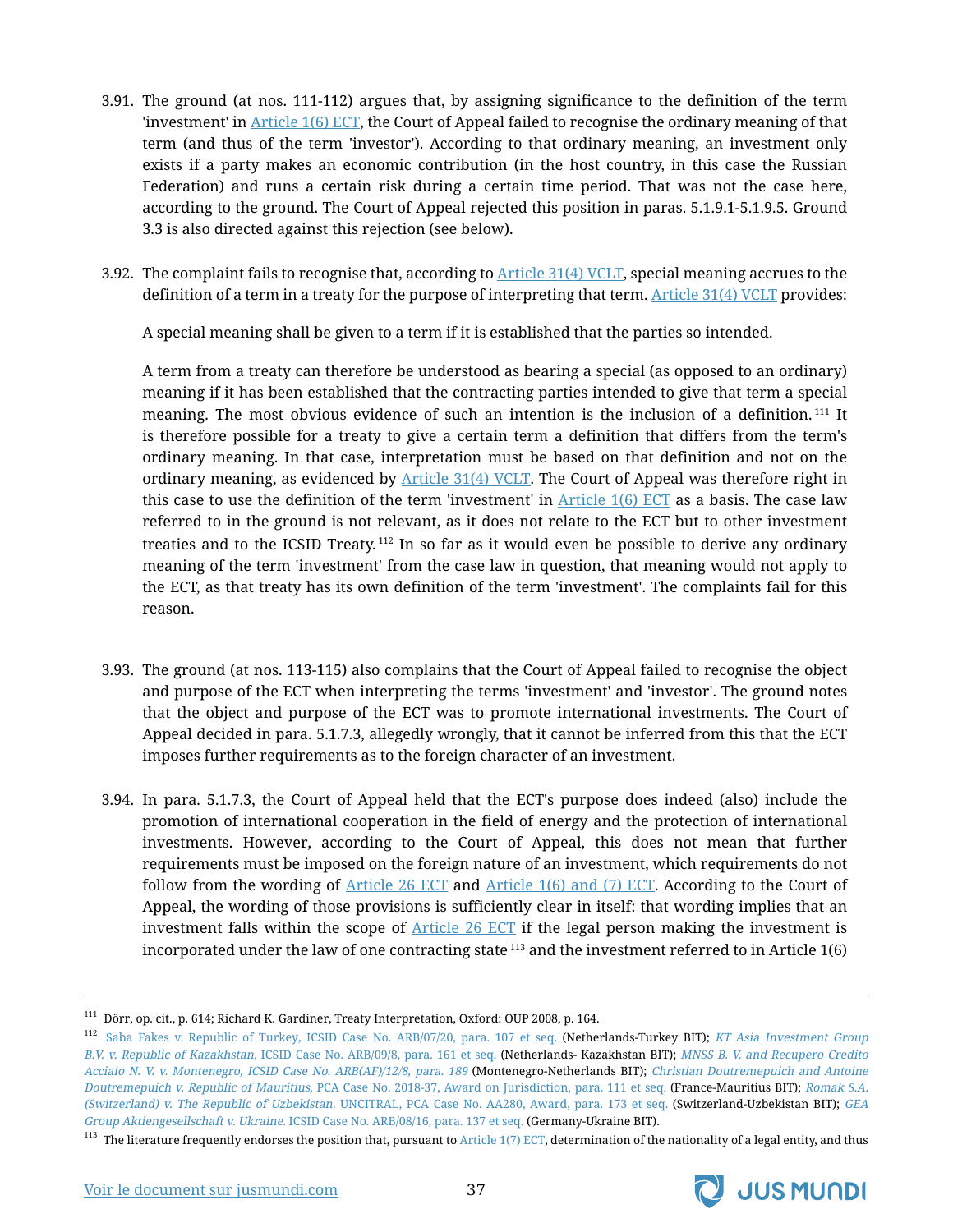ECT takes place in another contracting state. The decision of the Court of Appeal does not demonstrate an incorrect interpretation of the law, since the requirement to interpret a treaty provision taking into account the treaty's object and purpose does not mean that the object and purpose can serve as the basis for an interpretation that is not supported by the wording of the treaty provision. While the object and purpose serve as a means to determine the meaning of the wording of a provision (which wording is paramount), the object and purpose are not more important than that wording: they cannot negate it.<sup>114</sup> Consequently, the Court of Appeal could decide that, although the ECT's purpose is partly to protect international investments, the wording of the relevant provisions does not support the view that additional requirements are therefore imposed on the international character of the investments or the nationality of an investor. This complaint of the ground fails for that reason.

- 3.95. The ground (no. 114) complains that the Court of Appeal failed to take the context of <u>[Article 1\(6\) and](https://jusmundi.com/en/document/h/clljWVJHbGxISEg0VUZMdWNJazE2TnJ3Mmxwb2NlQ1R3cmNjQXR1UDFhaUg5bDhhczBqUjlmYmVtWWhITFNjK3dCV0JaSFlDK3BFbFIyL0xvSHhiR2sxdnZtV2R3TDJsQUR2Q0hoUUhPeWlwUFRXK0ZmSTJDNUVyTytCd1RRNTNwN01Gb3dPWkZkKy8zeWpwclM0RlZBPT0=)</u> [\(7\) ECT](https://jusmundi.com/en/document/h/clljWVJHbGxISEg0VUZMdWNJazE2TnJ3Mmxwb2NlQ1R3cmNjQXR1UDFhaUg5bDhhczBqUjlmYmVtWWhITFNjK3dCV0JaSFlDK3BFbFIyL0xvSHhiR2sxdnZtV2R3TDJsQUR2Q0hoUUhPeWlwUFRXK0ZmSTJDNUVyTytCd1RRNTNwN01Gb3dPWkZkKy8zeWpwclM0RlZBPT0=) into account correctly. According to the ground, [Articles 10, 13, 17 and 26 ECT](https://jusmundi.com/en/document/h/clljWVJHbGxISEg0VUZMdWNJazE2TnJ3Mmxwb2NlQ1R3cmNjQXR1UDFhaUg5bDhhczBqUjlmYmVtWWhITFNjK3dCV0JaSFlDK3BFbFIyL0xvSHhiR2sxdnZtV2R3TDJsQUR2Q0hoUUhPeWlwUFRXK0ZmSTJDNUVyTytCd1RRNTNwNkRVK2cyRTRPTEFRV3I2NVhkYlVnPT0=) and the Understanding with respect to Article 1(6) ECT show that letterbox companies without substantial activities (in the state in which they have their place of incorporation) are not entitled to protection under the ECT in the event that these letterbox companies are controlled by foreign investors from a third state. According to the complaint, a fortiori, investments made by a host country's own nationals must also fall outside the scope of the ECT.
- 3.96. The complaint refers to  $\overline{\text{Article 10(3)}$   $\text{ECT}}$  in support of the argument. In  $\overline{\text{Article 10(3)}$   $\text{ECT}}$ , a clear distinction is made between the foreign investors and a contracting party's 'own investors', according to the ground. I quote  $\text{Article } 10(3)$  ECT and, for a proper understanding thereof, paragraph 2 of that article as well, in the authentic English text and in the Dutch translation:

#### Article 10 Promotion, protection and treatment of investments

2. Each Contracting Party shall endeavour to accord to Investors of other Contracting Parties, as regards the Making of Investments in its Area, the Treatment described in paragraph 3.

3. For the purposes of this Article, "Treatment" means treatment accorded by a Contracting Party which is no less favourable than that which it accords to its own Investors or to Investors of any other Contracting Party or any third state, whichever is the most favourable.

#### Artikel 10 Bevordering, bescherming en behandeling van investeringen

2. Elke Verdragsluitende Partij streeft ernaar investeerders van andere Verdragsluitende Partijen wat betreft het doen van investeringen op haar grondgebied de in het derde lid omschreven behandeling toe te kennen.

3. In dit artikel wordt onder "behandeling" verstaan een behandeling toegekend door een Verdragsluitende Partij die niet minder gunstig is dan die welke zij toekent aan haar eigen investeerders of aan de investeerders van een andere Verdragsluitende Partij of een derde staat, al

<sup>114</sup> Gardiner, op. cit., p. 190; Dörr, op. cit., pp. 586-587.



determination of whether this entity can be considered an investor, is based exclusively on this formalistic test. See Blanch, Moody & Lawn, op. cit., p. 4 ("In including within the definition of an Investor "companies or other organizations organized in accordance with applicable law", it would appear to be clear that the "nationality" test for companies Is a purely formalistic one that looks to the company or other organisation's place of incorporation"); Baltag, op. cit., pp. 16-17, 106; Roe & Happold, op. cit., pp. 64-65; Hobér, op. cit., p. 116; Geraets & Reins, 'Definitions', in: Leal-Arcas (ed.), op. cit., p. 39; Jagusch & Sinclair, op. cit., p. 89 et seq.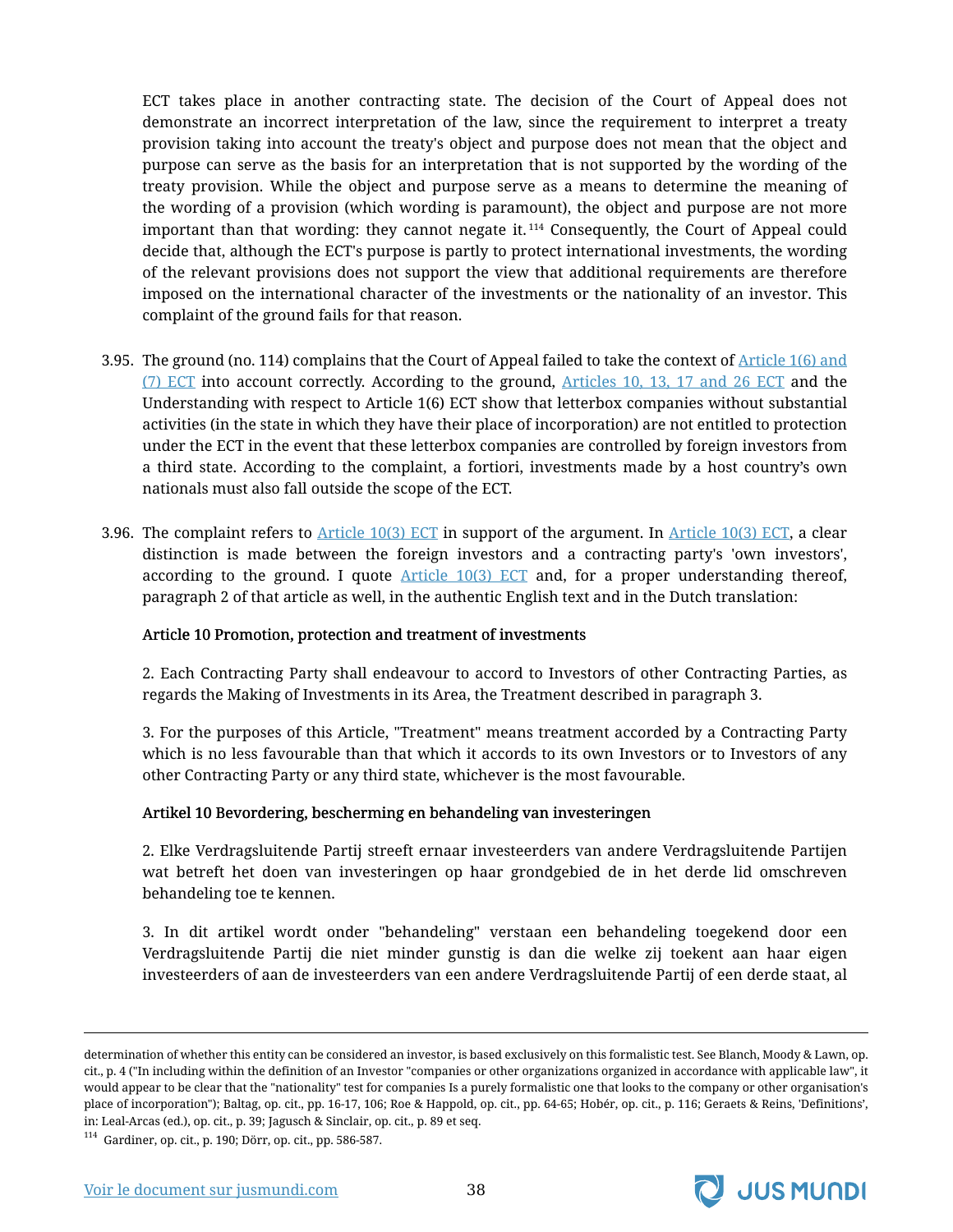naar gelang welke behandeling het gunstigst is.

As argued in the ground, this Article does indeed distinguish between a Contracting Party's own investors and investors of any other Contracting Party or any third country. In that sense, this provision only protects cross-border investments. However, it is not evident from the provision that different requirements should therefore be imposed on the international character of an investment or the nationality of an investor than the requirements ensuing from  $Article 1(6)$  and  $(7)$ [ECT](https://jusmundi.com/en/document/h/clljWVJHbGxISEg0VUZMdWNJazE2TnJ3Mmxwb2NlQ1R3cmNjQXR1UDFhaUg5bDhhczBqUjlmYmVtWWhITFNjK3dCV0JaSFlDK3BFbFIyL0xvSHhiR2sxdnZtV2R3TDJsQUR2Q0hoUUhPeWlwUFRXK0ZmSTJDNUVyTytCd1RRNTNwN01Gb3dPWkZkKy8zeWpwclM0RlZBPT0=). The ground does not explain this in greater detail either.

- 3.97. The complaint also refers to  $\overline{\text{Article 13 ECT}}$  $\overline{\text{Article 13 ECT}}$  $\overline{\text{Article 13 ECT}}$  in support of the statement that only cross-border investments are protected by the ECT. [Article 13 ECT](https://jusmundi.com/en/document/h/clljWVJHbGxISEg0VUZMdWNJazE2TnJ3Mmxwb2NlQ1R3cmNjQXR1UDFhaUg5bDhhczBqUjlmYmVtWWhITFNjK3dCV0JaSFlDK3BFbFIyL0xvSHhiR2sxdnZtV2R3TDJsQUR2Q0hoUUhPeWlwUFRXK0ZmSTJDNUVyTytCd1RRNTNSYXViUlpqUzFGenBGbnhsRUZWM3pRPT0=) protects investments against expropriation, except in specific cases where expropriation is justified. Like [Article 10 ECT](https://jusmundi.com/en/document/h/clljWVJHbGxISEg0VUZMdWNJazE2TnJ3Mmxwb2NlQ1R3cmNjQXR1UDFhaUg5bDhhczBqUjlmYmVtWWhITFNjK3dCV0JaSFlDK3BFbFIyL0xvSHhiR2sxdnZtV2R3TDJsQUR2Q0hoUUhPeWlwUFRXK0ZmSTJDNUVyTytCd1RRNTNwNkRVK2cyRTRPTEFRV3I2NVhkYlVnPT0=), [Article 13\(1\) ECT](https://jusmundi.com/en/document/h/clljWVJHbGxISEg0VUZMdWNJazE2TnJ3Mmxwb2NlQ1R3cmNjQXR1UDFhaUg5bDhhczBqUjlmYmVtWWhITFNjK3dCV0JaSFlDK3BFbFIyL0xvSHhiR2sxdnZtV2R3TDJsQUR2Q0hoUUhPeWlwUFRXK0ZmSTJDNUVyTytCd1RRNTNHYVNXaXJIVkc2VnF6T1l5UlhEYzd3PT0=) provides that this protection applies to "Investments of Investors of a Contracting Party in the Area of any other Contracting Party". While it is thus clear from the provision that the purpose is to protect cross-border investments, it does not contain any indications to the effect that additional requirements should therefore be imposed on the international character of an investment or an investor.
- 3.98. The complaint also refers to the Understanding with respect to  $\frac{\text{Article 1(6)} ECT}{15}$  This reads as follows:

"For greater clarity as to whether an Investment made in the Area of one Contracting Party is controlled, directly or indirectly, by an Investor of any other Contracting Party, control of an Investment means control in fact, determined after an examination of the actual circumstances in each situation. In any such examination, all relevant factors should be considered, including the Investor's

(a) financial interest, including equity interest, in the Investment;

(b) ability to exercise substantial influence over the management and operation of the Investment; and

(c) ability to exercise substantial influence over the selection of members of the board of directors or any other managing body.

Where there is doubt as to whether an Investor Controls, directly or indirectly, an Investment, an Investor claiming such control has the burden of proof that such control exists".

This Understanding builds on **[Article 1\(6\) ECT](https://jusmundi.com/en/document/h/clljWVJHbGxISEg0VUZMdWNJazE2TnJ3Mmxwb2NlQ1R3cmNjQXR1UDFhaUg5bDhhczBqUjlmYmVtWWhITFNjK3dCV0JaSFlDK3BFbFIyL0xvSHhiR2sxdnZtV2R3TDJsQUR2Q0hoUUhPeWlwUFRXK0ZmSTJDNUVyTytCd1RRNTNwN01Gb3dPWkZkKy8zeWpwclM0RlZBPT0=)**, which defines an investment as "every kind of asset, owned or controlled directly or indirectly by an Investor". The Understanding therefore offers the party applying the ECT further guidelines to determine who controls a certain investment. The Understanding plays no role when it Is clear that an asset is owned by an investor. As the Court



<sup>115</sup> See https://www.energychartertreaty.org/provisions/part-i-definitions-and-purpose/article-1-defmitions/. These "Understandings" are texts drawn up during the ECT negotiations on which the negotiators had reached agreement, but they do not form part of the text of the ECT. They can therefore be used to interpret the treaty text, according to the ECT Secretariat (Energy Charter Secretariat, The Energy Charter Treaty - A Reader's Guide, 2002, pp. 61-62). See, in a similar vein, Roe & Happold, op. cit., p. 20. According to Geraets & Reins, op. cit., p. 17, the Understandings cannot expand or change the text of the ECT, as they do not form part of the treaty text.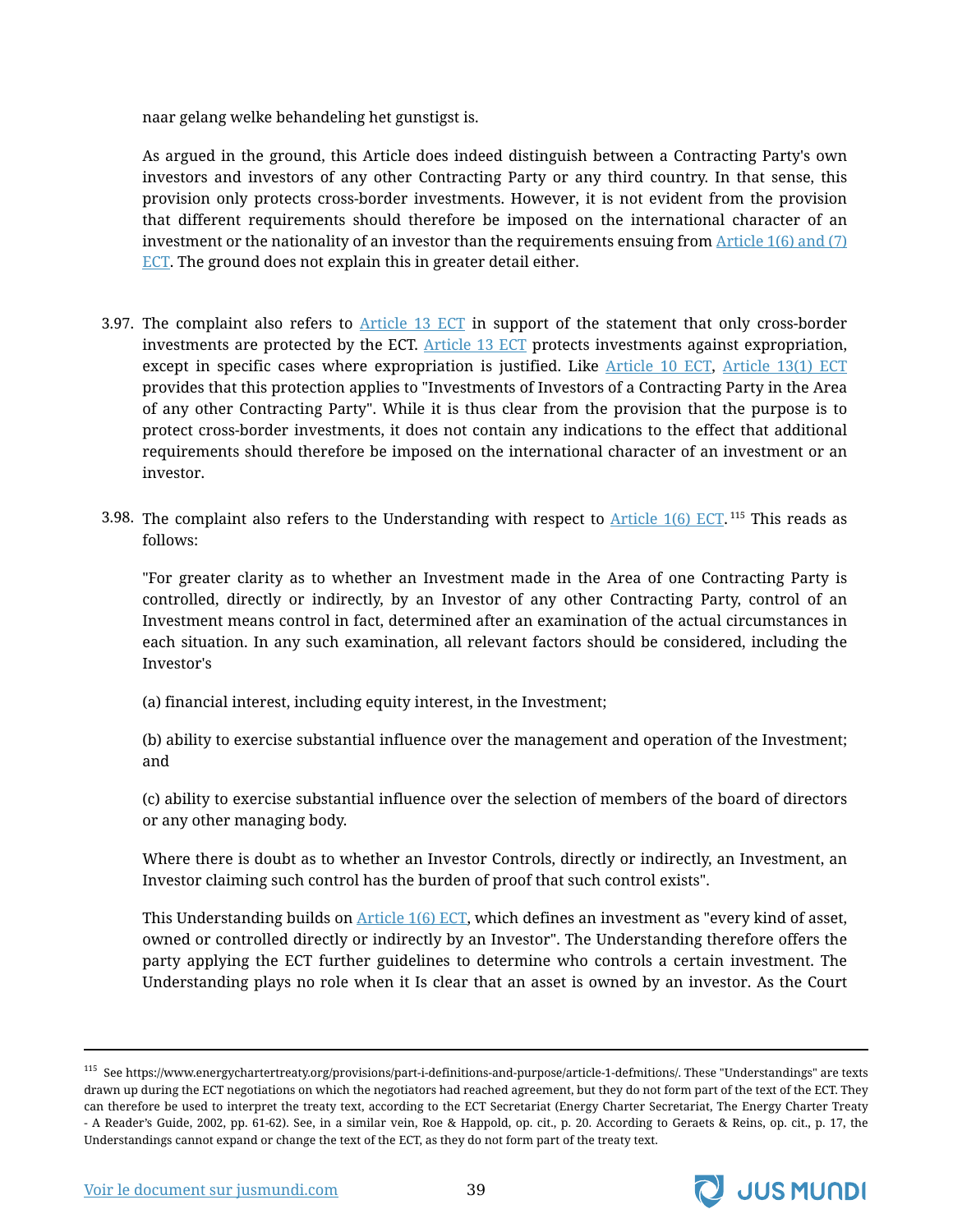of Appeal held in para. 5.1.7.4, it is established in this case that the Yukos shares are owned by HVY. There was therefore no reason to further investigate, on the basis of the Understanding, who controls the shares.

3.99. <u>[Article 17 ECT](https://jusmundi.com/en/document/h/clljWVJHbGxISEg0VUZMdWNJazE2TnJ3Mmxwb2NlQ1R3cmNjQXR1UDFhaUg5bDhhczBqUjlmYmVtWWhITFNjK3dCV0JaSFlDK3BFbFIyL0xvSHhiR2sxdnZtV2R3TDJsQUR2Q0hoUUhPeWlwUFRXK0ZmSTJDNUVyTytCd1RRNTNrTFNKdXRuc1d2YTVWckFIWE9rMld3PT0=)</u>, to which the complaint also refers, is what is known as the 'denial of benefits clause'. The clause provides for the non-application of Part III of the ECT (regarding the promotion of protection and the treatment of investments) under certain circumstances. In so far as relevant, Article 17 reads as follows in the authentic English text:

Each Contracting Party reserves the right to deny the advantages of this Part to:

1.a legal entity if citizens or nationals of a third state own or control such entity and if that entity has no substantial business activities in the Area of the Contracting Party in which it is organized;

(...).

In the Dutch translation:

Elke Verdragsluitende Partij behoudt zich het recht voor de voordelen van dit Deel te ontzeggen aan:

1. een rechtspersoon, indien staatsburgers of onderdanen van een derde staat eigenaar zijn van of zeggenschap hebben over een dergelijke rechtspersoon en indien die rechtspersoon geen wezenlijke zakelijke activiteiten heeft op het grondgebied van de Verdragsluitende Partij waar hij is opgericht, (...).

As the Court of Appeal held in para. 5.1.8.4, [Article 17 ECT](https://jusmundi.com/en/document/h/clljWVJHbGxISEg0VUZMdWNJazE2TnJ3Mmxwb2NlQ1R3cmNjQXR1UDFhaUg5bDhhczBqUjlmYmVtWWhITFNjK3dCV0JaSFlDK3BFbFIyL0xvSHhiR2sxdnZtV2R3TDJsQUR2Q0hoUUhPeWlwUFRXK0ZmSTJDNUVyTytCd1RRNTNrTFNKdXRuc1d2YTVWckFIWE9rMld3PT0=) gives contracting states the right to deny the protection of a large part of the treaty to a precisely defined category of investors, i.e. investors who are established in a contracting state only on formal grounds, but are to a large extent materially linked to a non-contracting state.<sup>116</sup> Contrary to the argument put forward in the complaint, [Article 17 ECT](https://jusmundi.com/en/document/h/clljWVJHbGxISEg0VUZMdWNJazE2TnJ3Mmxwb2NlQ1R3cmNjQXR1UDFhaUg5bDhhczBqUjlmYmVtWWhITFNjK3dCV0JaSFlDK3BFbFIyL0xvSHhiR2sxdnZtV2R3TDJsQUR2Q0hoUUhPeWlwUFRXK0ZmSTJDNUVyTytCd1RRNTNrTFNKdXRuc1d2YTVWckFIWE9rMld3PT0=) does not provide that the protection of the ECT must be denied to such investors, but rather entails that, in principle, those investors are protected by the ECT unless a contracting state decides otherwise.<sup>117</sup> Thus, [Article 17 ECT](https://jusmundi.com/en/document/h/clljWVJHbGxISEg0VUZMdWNJazE2TnJ3Mmxwb2NlQ1R3cmNjQXR1UDFhaUg5bDhhczBqUjlmYmVtWWhITFNjK3dCV0JaSFlDK3BFbFIyL0xvSHhiR2sxdnZtV2R3TDJsQUR2Q0hoUUhPeWlwUFRXK0ZmSTJDNUVyTytCd1RRNTNrTFNKdXRuc1d2YTVWckFIWE9rMld3PT0=) does not contain a rule entailing that investments that are not genuinely international, but only international in formal terms, are not entitled to ECT protection.

3.100. The ground also complains (at nos. 115-117) that the Court of Appeal wrongly decided that the state practice the Russian Federation had invoked carried "little weight", because that state practice does not concern the interpretation and application of the ECT, but the choices made afterwards, when concluding new treaties. The complaint argues that this decision is incorrect for various reasons: (i) the Court of Appeal's decision was based on an incorrect, merely grammatical interpretation of the ECT, (ii) meaning can indeed be attributed to the conclusion of treaties concluded after the ECT was signed, and (iii) the Court of Appeal ignored the desire of the contracting states to clarify the ECT.



<sup>116</sup> Regarding this definition, see: Hobér, op. cit., pp. 325-345; Jagusch & Sinclair, op. cit., pp. 17-20; Baltag, op. cit., pp. 147-149; Apurva Mudliar, in: Leal-Arcas, op. cit., p. 249 et seq.

<sup>117</sup> Baltag, op. cit., p. 153 et seq.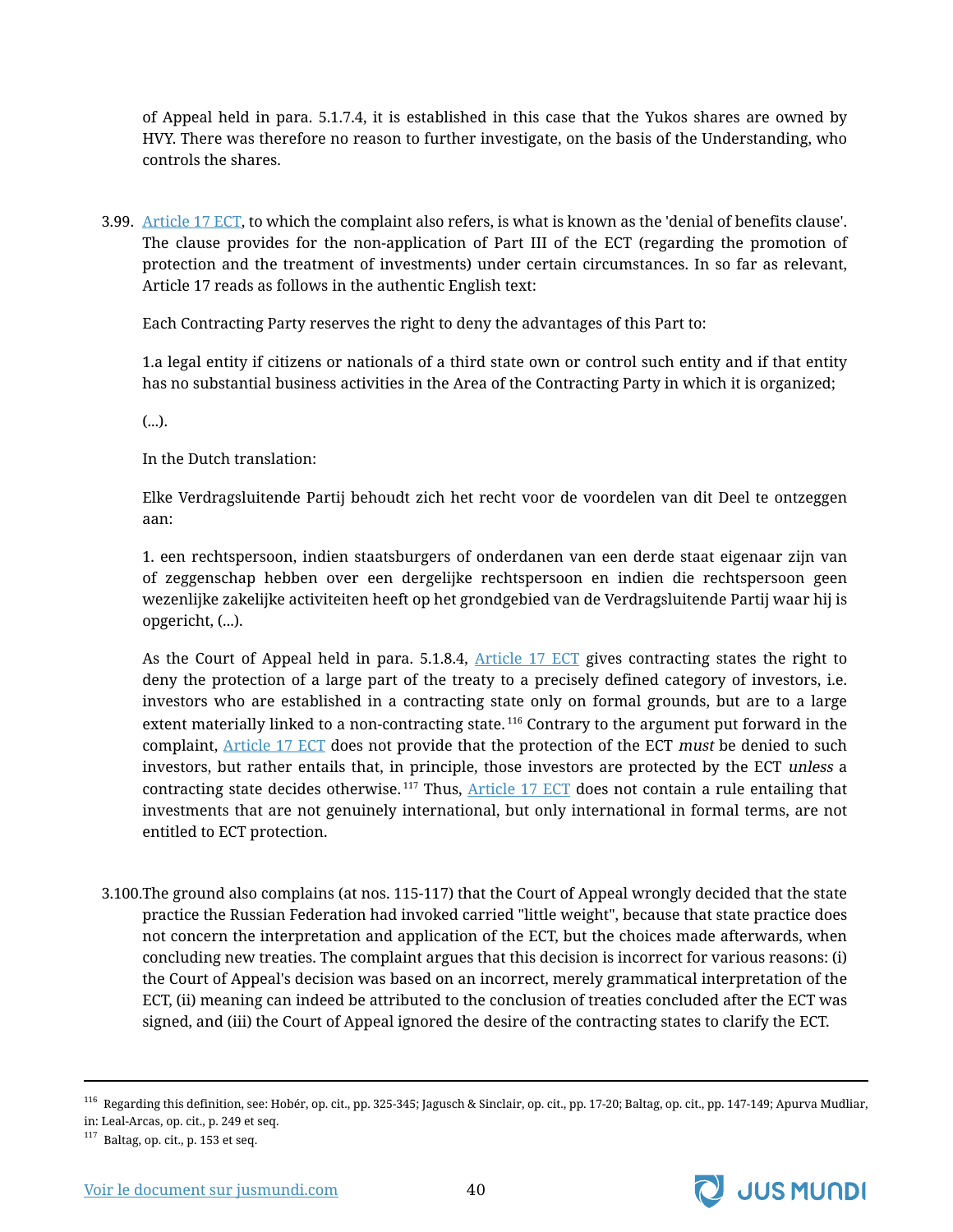- 3.101. The Court of Appeal rejected the Russian Federation's reliance on state practice, because the meaning of [Article 1\(6\) and \(7\) ECT](https://jusmundi.com/en/document/h/clljWVJHbGxISEg0VUZMdWNJazE2TnJ3Mmxwb2NlQ1R3cmNjQXR1UDFhaUg5bDhhczBqUjlmYmVtWWhITFNjK3dCV0JaSFlDK3BFbFIyL0xvSHhiR2sxdnZtV2R3TDJsQUR2Q0hoUUhPeWlwUFRXK0ZmSTJDNUVyTytCd1RRNTNwN01Gb3dPWkZkKy8zeWpwclM0RlZBPT0=) is already clear and does not exclude U-turn investments. This decision can independently support the Court of Appeal's conclusion. According to the VCLT's standard for interpretation, state practice is only at issue in the event that the treaty text and the context lead to an unclear outcome. As that was not the case here, the Court of Appeal did not need to address state practice. I note that the sources mentioned in the ground (at no. 116) to substantiate state practice are not examples thereof, since they concern arbitral case law, an investigation report and a motion by the Dutch House of Representatives to exclude letterbox companies from trade agreements.<sup>118</sup> These documents do not show that the contracting states structurally interpret the ECT in such a way that U-turn constructions are denied protection. In all other respects the complaint builds on earlier complaints, and fails for that reason.
- 3.102. The ground (at nos. 117-120) also invokes recent proposals by the ECT Secretariat and by the European Commission to clarify  $Article 1(6)$  and (7) ECT. According to the ground, these proposals are relevant for the interpretation of those provisions, because they concern clarifying those provisions rather than changing them. The ground reiterates that letterbox companies without substantive activities in their country of origin do not fall within the definition of 'investment'.
- 3.103. As already noted, a state practice can only be taken into account in the interpretation of a treaty if the practice in question developed in the context of the relevant treaty. <sup>119</sup> The proposals invoked by the ground pertain to a possible new treaty, and are therefore, in principle, irrelevant.  $120$ Furthermore, **[Article 31 VCLT](https://jusmundi.com/en/document/h/NVFwR2lWbkFqaXdJRmhJT3hnNFo0NEhoLzFzTjdSbU9icGpNYlQ0N3hXUjByQUw3dW1hT1I5OW90REYzWjlFYW1iQm0xR2ZxcmE5MFIwL3EyeU1DWUVRbENBMnU5S3g1dERqLzZnTWNMRHc3U0YwLzlEK2VYZ1FOT1ZFUEszei8yM25adnZnUXlFS0VUZE44K1VxYnNNQWhnL25UaklhUkx3TnUyNUhIdlZvPQ==)** requires, in any event, a state practice to have been implicitly accepted by all contracting states. That is not the case here either, as the relevant proposals were made by the European Commission and the European Council, which do not represent all of the parties to the ECT. Against that backdrop, the observations in the documents referred to in the ground cannot be considered an indication that the terms 'investment' and 'investor' are already interpreted in said (proposed) manner at this time such that the documents would merely amount to a codification of that interpretation.<sup>121</sup> The documents more readily show that the European Commission and the European Council are of the opinion that the current ECT no longer suffices, and warrants modernisation to bring it into line with changed principles of investment protection. For example, the European Commission states in its Recommendation:

"Since the 1990s (most of) the ECT provisions have not been revised. This became particularly problematic in the context of the ECT provisions on the protection of investment, which do not correspond to modern standards as reflected in the EU's reformed approach on investment protection. Those outdated provisions are no longer sustainable or adequate for the current challenges; yet it is today the most litigated investment agreement in the world."<sup>122</sup>

In the European Council's negotiating directives the following can be read:

"The negotiations should bring the ECT provisions on investment protection in line with the modern standards of recently concluded agreements by the EU and its Member States and adjust the ECT to



 $118$  See footnotes 270, 271 and 272 of the initiating document (pp. 63-64).

<sup>119</sup> Dörr, op. cit., p. 598.

<sup>120</sup> Dörr, op. cit., pp. 598-599.

 $121$  The comment at the end of the passage from the European Council's negotiating directives cited below is particularly relevant.

 $122$  Recommendation for a Council Decision authorising the entering into negotiations on the modernisation of the Energy Charter Treaty, COM(2019) 231 final, available at http://trade ec.europa eu/doclib/docs/2019/mav/tradoc 157884 pdf.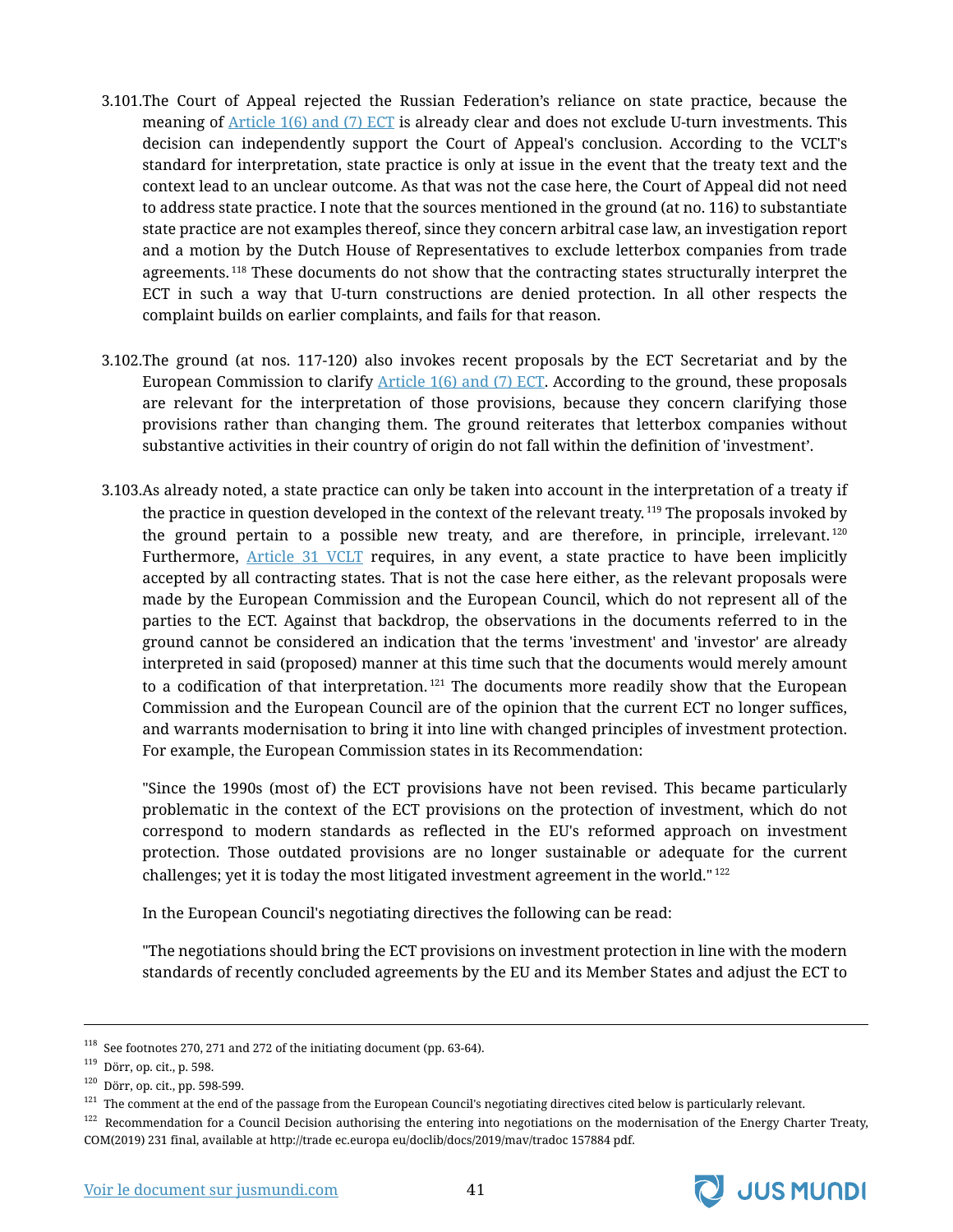new political and economic global changes (including in the energy sector).

The Investment Protection standards under the Modernised ECT should continue to aim at a high level of investment protection, with provisions affording legal certainty for investors and investments of Parties in each other's market.

The modernised ECT should provide clear definitions of covered investments and investors. The definition of investor should explicitly exclude investors and businesses that are lacking substantive business activities in their country of origin, in order to clarify that mailbox companies cannot bring disputes under the ECT." <sup>123</sup>

A Working Document dated 20 April 2020 includes the following proposal to amend [Article 1\(7\) ECT:](https://jusmundi.com/en/document/h/clljWVJHbGxISEg0VUZMdWNJazE2TnJ3Mmxwb2NlQ1R3cmNjQXR1UDFhaUg5bDhhczBqUjlmYmVtWWhITFNjK3dCV0JaSFlDK3BFbFIyL0xvSHhiR2sxdnZtV2R3TDJsQUR2Q0hoUUhPeWlwUFRXK0ZmSTJDNUVyTytCd1RRNTNQNGpLcDFlN0gyZ2tjejBrbVBPMGp3PT0=)

(7) "Investor" means:

(a) with respect to a Contracting Party:

(i) a natural person having the citizenship or nationality of or who is permanently residing in that Contracting Party in accordance with its applicable law [Footnote 1] ;

(ii) a company or other organisation organised in accordance with the law applicable in that Contracting Party and engaged in substantive business activities [Footnote 2] in the territory of that Contracting Party;

[Footnote 1: (...)]

[Footnote 2: In line with its notification of the Treaty establishing the European Community to the WTO (WT/REG39/1), the European Union understands that the concept of "effective and continuous link" with the economy of a Member State of the European Union enshrined in Article 54 of the TFEU is equivalent to the concept of "substantive business activities"]'.<sup>124</sup>

- 3.104. These documents do not indicate an established state practice entailing that additional requirements are imposed on 'investors' and 'investments' within the meaning of the ECT. They rather point in the direction that such requirements currently do not yet apply, but according to the EU Member States should be imposed in the future.
- 3.105. The ground (no. 121) complains that the Court of Appeal failed to appreciate clear rules and fundamental principles of international law. According to the ground, this concerns a principle of investment law entailing that international investment treaties are intended to (i) protect international investments and (ii) offer protection to actual investors and not to those who are only investors "on paper". This is the case if the actual economic investor is a national of a host state, so that it is essentially a domestic investment. The Russian Federation has substantiated the existence of this principle with references to arbitral case law. In paras. 5.1.8.6-5.1.8.10, the Court of Appeal discussed the arbitral awards invoked by the Russian Federation and decided that no principle of



<sup>&</sup>lt;sup>123</sup> Negotiating Directives for the Modernisation of the Energy Charter Treaty, doc. 10745/19, p. 3, see https://data.consilium.europa.eu/doc/ document/ST-10745-2019-ADD-1/en/pdf.

 $124$  Working Document of the European Council entitled "ECT Modernisation: Revised Draft EU proposal" (WK 3937/2020 UNIT), see https://www.euractiv.com/wp-content/uploads/sites/2/2020/04/EU-Proposal-for-ECT- Modernisation-V2.pdf.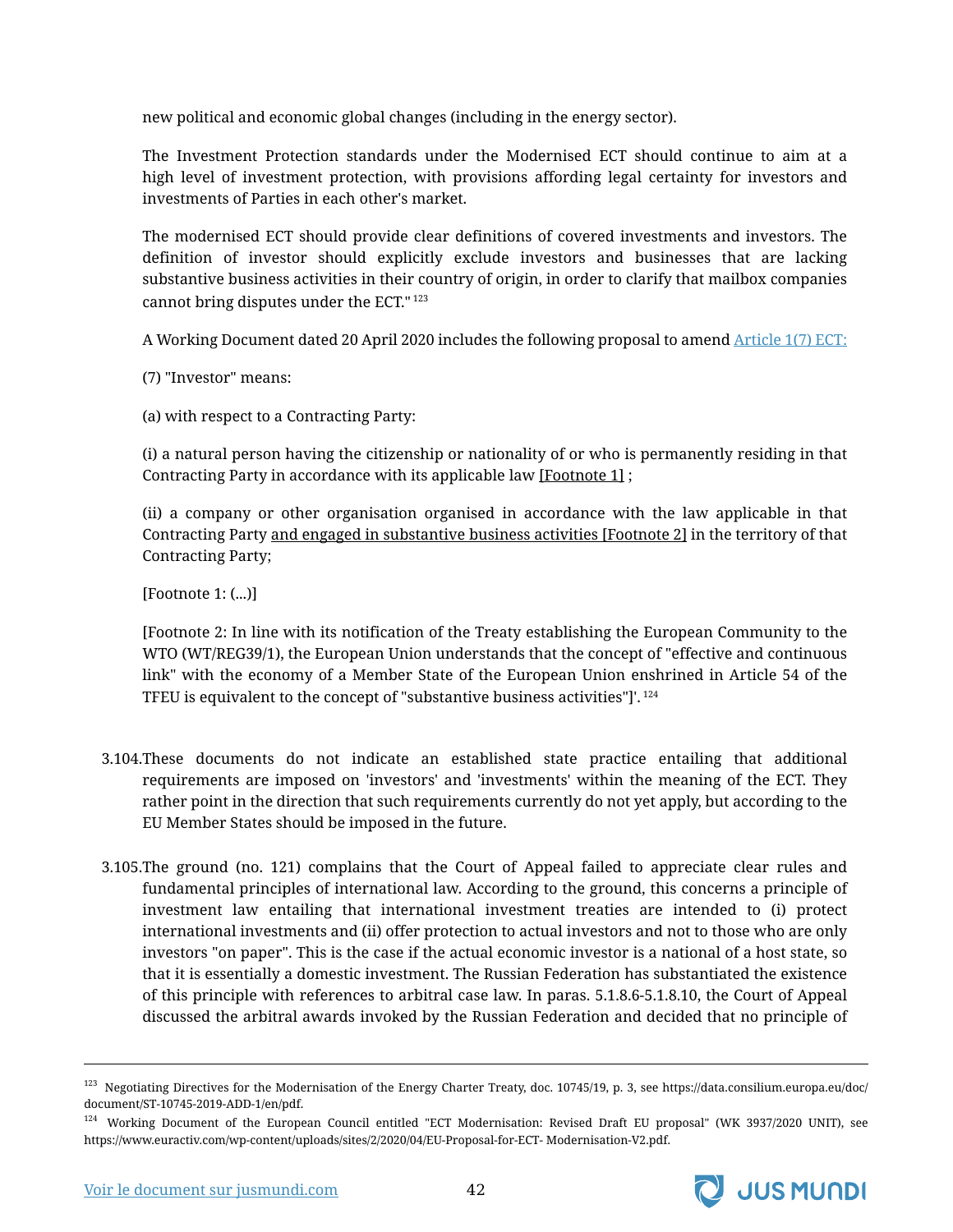investment law can be derived from them, as defended by ground (no. 122).

- 3.106.It is correct that, pursuant to <u>[Article 31\(3\)\(c\) VCLT](https://jusmundi.com/en/document/h/NVFwR2lWbkFqaXdJRmhJT3hnNFo0NEhoLzFzTjdSbU9icGpNYlQ0N3hXUjByQUw3dW1hT1I5OW90REYzWjlFYW1iQm0xR2ZxcmE5MFIwL3EyeU1DWUVRbENBMnU5S3g1dERqLzZnTWNMRHc3U0YwLzlEK2VYZ1FOT1ZFUEszei8yM25adnZnUXlFS0VUZE44K1VxYnNKZmJoVlowS2c4TGRVVGxIYnNJWU9JPQ==)</u>, principles of international law can play a role in treaty interpretation. The purpose of this provision is to be able to interpret the treaty against the backdrop of the system of international law of which it forms part.<sup>125</sup> This may involve rules from other treaties or customary international law. $^{126}$  Of course, the rule must be relevant to the interpretation of the relevant treaty. This may be the case, for example, if the rule to be considered originates from a treaty to which all states that are parties to the treaty to be interpreted are also parties or if that rule can be considered customary international law.<sup>127</sup> General principles of law ("general principles of law recognized by civilized nations") as referred to in Article 38(1)(c) of the Statute of the International Court of Justice may also be relevant. An example in this respect is the principle of good faith. <sup>128</sup> The wording used may have a meaning that has been accepted in customary international law or according to general principles of law. 129
- 3.107. The Russian Federation substantiated the position that the Court of Appeal failed to appreciate international law by invoking a principle of international investment law, the existence of which was allegedly evident from the aforementioned arbitral case law. This principle allegedly entails that only truly international investments deserve protection, and that it is therefore insufficient that the investor is formally established in a state other than the state where the investment was made (the host state), and it must be determined instead whether the "actual, economic investor" is a national of that host state (in which case there is a U-turn investment). It follows from this that this principle (to the extent it exists) can only be relevant if a principle of customary international law is involved, or a rule of treaty law that is relevant to the interpretation of the ECT. In my opinion, neither is the case. I will elaborate this below.
- 3.108. As the Court of Appeal held, part of the arbitral case law was rendered on the basis of the ICSID Convention. As I wrote in my introduction (no. 1.10), the ICSID Convention has its own scope of application. The ICSID Convention explicitly pertains to international investments, leaving it to the ICSID tribunals to flesh out this term in more detail. In practice, ICSID tribunals sometimes impose stricter requirements than the underlying investment treaties themselves, in particular with regard to the term 'investment' (see the discussion of ground  $3.3$ ).<sup>130</sup> These requirements may also be

<sup>125</sup> Dörr, op. cit., pp. 603-604.

<sup>126</sup> Dörr, op. cit., pp. 605-609; Gardiner, op. cit., pp. 266-267.

<sup>&</sup>lt;sup>127</sup> See International Law Commission (ILC), Yearbook of the International Law Commission, Vol. II: Report of the Commission to the General Assembly on the work of its fifty-eighth session (Document A/61/10), 2006, p. 180 (at no. 21): "Article 31, paragraph (3)(c) also requires the interpreter to consider other treaty-based rules so as to arrive at a consistent meaning. Such rules are of particular relevance where parties to the treaty under interpretation are also parties to the other treaty, where the treaty rule has passed into or expresses customary international law or where they provide evidence of the common understanding of the parties as to the object and purpose of the treaty under interpretation or as to the meaning of a particular term".

<sup>128</sup> Dörr, op. cit., p. 609.

<sup>129</sup> ILC, op. cit., pr. 180 (at no. 20): "Customary international law and general principles of law are of particular relevance to the interpretation of a treaty under article 31, paragraph 3(c), especially where (...) the terms used in the treaty have a recognized meaning under customary international law or under general principles of law (...)".

<sup>&</sup>lt;sup>130</sup> This approach was worded as follows in *Phoenix Action, Ltd v. The Czech Republic*, [ICSID Case No. ARB/06/5, 15 April 2009, para. 96](https://jusmundi.com/en/document/h/YU5kbXRLQ3FoUlVCUkd3aytHdkJLdmNWWjBYVWFVdm9EMy8xWkVTLzV5ZHluWWFZMlM0THBROGFaSUhuM0sxaFg3T1cwWlNxUTMvK0YxQnJIVTlPUm5TaGhJZHRTbmhsNE4rUUtYY2FxcjlzR29WdXU5MktYTVJGRW1hWlZUUzg=): "At the outset, it should be noted that BITs, which are bilateral arrangements between two States parties, cannot contradict the definition of the ICSID Convention. In other words, they can confirm the ICSID notion or restrict it, but they cannot expand it in order to have access to ICSID. A definition included in a BIT being based on a test agreed between two States cannot set aside the definition of the ICSID Convention, which is a multilateral agreement. As long as it fits within the ICSID notion, the BIT definition is acceptable, it is not if it falls outside of such definition. (...)".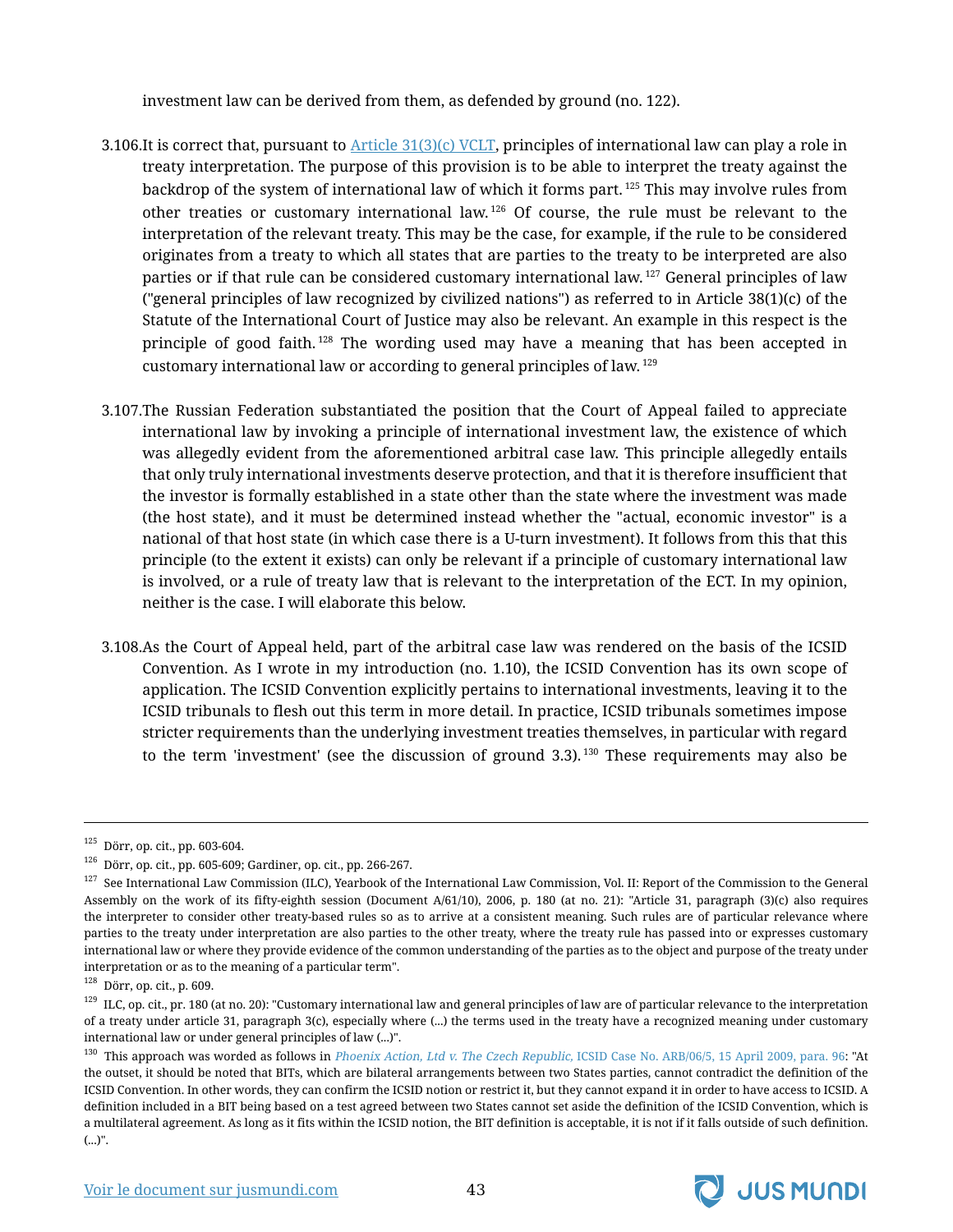stricter than those of other (commercial) arbitral tribunals, which do not base their jurisdiction on the ICSID Convention. <sup>131</sup> All this means that to the extent that in certain cases ICSID tribunals have imposed stricter requirements on the international nature of an investment than the ECT, this does not mean that the ECT should therefore also be interpreted more strictly. After all, those stricter requirements ensue from the ICSID Convention and/or from the underlying bilateral investment treaty. It also follows from the fact that all these treaties impose different requirements on the international nature of an investment<sup>132</sup> that it is not possible to speak of a rule of customary international law.  $^{\rm 133}$  Nor is it clear therefore that the ECT should be interpreted in accordance with the rules from the ICSID Convention or from other investment treaties. On the contrary, the various treaties have their own definitions, which in practice may also give rise to different outcomes. Incidentally, in the award in [Plama/Bulgaria](https://jusmundi.com/en/document/h/SUNrSHhXMXZEcUpzbHFPaStiWElMZEVYVzQxTVM3SkYwdnNoNnNwVVpPRTMxQzlWdzNiYWhlZ3lJNExTQy9zK1FQYzlZd0tvVW1xSGtUVnlvZnJiL1k2NWx5YkdOaEpqYnhFcHVwNGFmUjJhMldaeWRvaWg3dGNrTnF3SGwvb0JvbFRuRWUvWXNMdGkvYnJCWHd4NWxRPT0=) rendered on the basis of the ECT, the ICSID tribunal decided in line with [Article 1\(7\) ECT](https://jusmundi.com/en/document/h/clljWVJHbGxISEg0VUZMdWNJazE2TnJ3Mmxwb2NlQ1R3cmNjQXR1UDFhaUg5bDhhczBqUjlmYmVtWWhITFNjK3dCV0JaSFlDK3BFbFIyL0xvSHhiR2sxdnZtV2R3TDJsQUR2Q0hoUUhPeWlwUFRXK0ZmSTJDNUVyTytCd1RRNTNQNGpLcDFlN0gyZ2tjejBrbVBPMGp3PT0=) (see no. 3.110 below).

- 3.109. In so far as stricter requirements with regard to the international nature of an investment can be derived from the various arbitral awards (the Court of Appeal consistently rejected that argument), those requirements are not relevant to the ECT because the relevant case law pertains to other treaties. That is the case with most of the awards referred to in the ground. For example, the Loewen/United States of America judgment pertains to the NAFTA treaty<sup>134</sup>, and Phoenix/Czech Republic<sup>135</sup>, Occidental/Ecuador<sup>136</sup>, TSA Spectrum de Argentina S.A./Argentina<sup>137</sup> and ST-AD GmbH/ Bulgaria<sup>138</sup> on the ICSID Treaty and various bilateral investment treaties. *Lemire/Ukraine* relates to the BIT between the United States and Ukraine. <sup>139</sup> These arbitral awards are not relevant to the interpretation of the ECT.
- 3.110. Incidentally, in para. 5.1.8.10 the Court of Appeal took into account arbitration case law (put forward by HVY) that has in fact been rendered pursuant to the ECT. In *Plama/Bulgaria*, the ICSID tribunal decided that, in accordance with the definition of  $\text{Article 1(7)} ECT$ , it is irrelevant who is the owner of the investing company and/or by whom it is controlled. According to the tribunal, it was only relevant that the investing company (Plama Consortium) was incorporated under the laws of Cyprus.  $^{140}$  According to the Court of Appeal, the arbitral awards in *Charanne/Spain*  $^{141}$  *and Isolux/ Spain* $^{142}$  are in line with that (see paras. 5.1.8.8 and 5.1.8.10). Although according to the Court of Appeal the award in Alapli/Turkey indicates that U-turn constructions do not deserve protection,

<sup>142</sup> SCC [Isolux Infrastructure Netherlands. B.V. v. Kingdom of Spain,](https://jusmundi.com/en/document/h/UFdXREg5SDd1UTBJVEFoQ1pldlV3QVRQcGM4L2l2UWEyVlJqRWRNUkFLU1ZmR29PbUMyaDBqZnc3dE1xNzU0MWY4ajNRUVJwL1RBQjUxZUQ4VUFCQmJkZTFPVG1vMVpydWZ1dENZbTNNVVB0NUJnc3FSQUNKVXpvU0NYT3dMNDRqeW9HY2JKZm11OGV5RGhNb3BHcERnPT0=) Arbitration Case No. V2013/153, 12 July 2016.



 $131$  Turinov, op. cit., p. 6.

<sup>132</sup> For an overview of the requirements, see Turinov, op. cit., pp. 12-13; Jagusch & Sinclair, op. cit., 2006, pp. 90-93.

<sup>&</sup>lt;sup>133</sup> See Nollkaemper, op. cit., pp. 127-134.

<sup>134</sup> The Loewen Group Inc. v. United States of America, [ICSID Case No. ARB\(AF\)/98/3, 26 June 2003, para. 223 et seq](https://jusmundi.com/en/document/h/L3FOa2NpQlZNYUdWcVdTcjN6VVl4d2hRdVRic1dxUHNqbFNkaDM0aHdXT0s1YzR6bFdONkQ4MEtCbDkvSkY2VnN3NU1vaWJrU0hiQlNrMkY3eWJvVW1DZHhCUWtpaEMveEFmNnBNTmVZRFJVN3h0L1JpaG9EY0FIeDlmaldPOVVoYVlNOS8xdFdxdHdkK2xMdlRrVFlDQUtKK0lJOHlWZ2g3VWVhVHZ1SHdVPQ==).

<sup>135</sup> Phoenix Action, Ltd v. The Czech Republic, [cited above, in particular para. 135 et seq.](https://jusmundi.com/en/document/h/YU5kbXRLQ3FoUlVCUkd3aytHdkJLdmNWWjBYVWFVdm9EMy8xWkVTLzV5ZHluWWFZMlM0THBROGFaSUhuM0sxaFg3T1cwWlNxUTMvK0YxQnJIVTlPUm5TaGhJZHRTbmhsNE4rUUtYY2FxcitBTkZtNU56ODJFVUY3NHpSQzhBSmM=)

<sup>136</sup> [Occidental Petroleum Corporation v. The Republic of Ecuador \(Decision on Annulment\), ICSID Case No. ARB/06/11, 2 November 2015, para.](https://jusmundi.com/en/document/h/bUU3eVJybGhTdWlUWjRsaEFiMkl0ZWp5SDBkM3RlTWFldFUwQTBxY0dKaHJ3RHhDbWVxRjBRUndFWUNrR1JaL0pqTHdSRWo4QnFhdmdpclJsMU85eDloZEtsU0tCdG15djEvZnI0ZnlhclRjWjYrUk1NV2ZTK2luWEhBeUJob0FocUdvaGVBd21BNWdGM3hjMnc1SlFUMWhRUTJ5aUY2a2Z1WjA0WG5RZ3dkRmFYUmQzdVZMYnBoMWtUVmpPcGIxNjR5NmlHWGdlM2wzZ3JDSFhDU2tsRDQzYU4zNk5WZnNNa3NLMlpVVWNoNkh4Z3FmL09kUXFRNEtGVEpWVDVpMg==) [259 et seq.](https://jusmundi.com/en/document/h/bUU3eVJybGhTdWlUWjRsaEFiMkl0ZWp5SDBkM3RlTWFldFUwQTBxY0dKaHJ3RHhDbWVxRjBRUndFWUNrR1JaL0pqTHdSRWo4QnFhdmdpclJsMU85eDloZEtsU0tCdG15djEvZnI0ZnlhclRjWjYrUk1NV2ZTK2luWEhBeUJob0FocUdvaGVBd21BNWdGM3hjMnc1SlFUMWhRUTJ5aUY2a2Z1WjA0WG5RZ3dkRmFYUmQzdVZMYnBoMWtUVmpPcGIxNjR5NmlHWGdlM2wzZ3JDSFhDU2tsRDQzYU4zNk5WZnNNa3NLMlpVVWNoNkh4Z3FmL09kUXFRNEtGVEpWVDVpMg==)

<sup>137</sup> [TSA Spectrum de Argentina S.A. v. Argentine Republic](https://jusmundi.com/en/document/h/bTJGWHVUeFM4b0ZZY2hLYjFHaUIxa3NEbkJJc0F0N1RYWWFlZEVuSFlqYVlqR3BnUm5WekxiWVpoclJMK2prOHlCbUdGdHdIcE5nSU83MWZZN2Q5cnpXb08rUlBGNGJqdkh2NnJ5UENoUDY3SnhqdHRsT0wyS1N2TGE3Vms4YW4=), ICSID Case No. ARB/05/5, 19 December 2008; ICSID [National](https://jusmundi.com/en/document/h/Z2c0ZkpxU3lSb1NBYURtREtuZjloQjhqMG5IQzV5VjlRRWNzN0NJWktXMm13TDR5L3o4Y1dueis1eWw2T1ZhQkE1QzE5SmgvQ0U5cmZKQzhmeUNMSGg3QUdGQzVHelJvV28vT0NBeDB1TlltS1ZtSm14WnE4UDVVc3hVRWVDNVo=) Gas S.A.E. v. Arab Republic of Egypt, [ICSID Case No. ARB/11/7, 3 April 2014, para 136.](https://jusmundi.com/en/document/h/Z2c0ZkpxU3lSb1NBYURtREtuZjloQjhqMG5IQzV5VjlRRWNzN0NJWktXMm13TDR5L3o4Y1dueis1eWw2T1ZhQkE1QzE5SmgvQ0U5cmZKQzhmeUNMSGg3QUdGQzVHelJvV28vT0NBeDB1TlltS1ZtSm14WnE4UDVVc3hVRWVDNVo=) See also para. 5.1.8.9 of the Final Judgment, unchallenged in cassation.

<sup>138</sup> [ST-AD GmbH v. The Republic of Bulgaria \(Award on Jurisdiction\), UNCITRAL, PCA Case No. 2011-06, 18 July 2013, para. 408 et seq.](https://jusmundi.com/en/document/h/Q2VNTDRpSXlneXptN1FpSEc3R25NbXdQcjZuWENtNU5wS01YbUV2QVZ0MTBjTHM0SVpGUk9MdVJIdTFIR052ei9ZZU1kQ2JxNURwVU5HaUtkRzFQd2FnOTNiV1NzOW1nZUNrN3ZyUXNmU0tNeWx4M3ZJK21JbW9EaTdPYWRkNUhXeFFtVDBFWkxVVWZRcTZiYi9rSDZRPT0=)

<sup>139</sup> Lemire v. Ukraine, [ICSID Case No. ARB/06/18, 28 March 2011, para. 55 et seq.](https://jusmundi.com/en/document/h/YWtBUmhSY295N3FLMWEwVElWdFFLOVI5K0VvU0JKaWRRaW1oL2VueC80VUR0RXZRdVV1YzVwa3hJSTcyZ2hFWi9sVTdvWDBoQVVzMEZHYnZyV25QOTFHU0Q1ZEJrK1g2eVdnNENnYW5zb1Z3bitKQ3RlTWx0Tk1panArYnYwNjQ=)

<sup>140</sup> Plama Consortium Limited v. Republic of Bulgaria [\(Decision on Jurisdiction\), ICSID Case No. ARB/03/24, 8 February 2005, para. 128, in](https://jusmundi.com/en/document/h/SUNrSHhXMXZEcUpzbHFPaStiWElMZEVYVzQxTVM3SkYwdnNoNnNwVVpPRTMxQzlWdzNiYWhlZ3lJNExTQy9zK1FQYzlZd0tvVW1xSGtUVnlvZnJiL1k2NWx5YkdOaEpqYnhFcHVwNGFmUjJhMldaeWRvaWg3dGNrTnF3SGwvb0JXeE5VRmdzU3g3MW1kc204ZEs1L3dmTGxmYnpGY1p5Vkx3WWJGdUpOaE9JPQ==) which the tribunal held: "it remains the case that the Claimant (Plama Consortium, Advocate General] was an "Investor" under [Article 1 \(7\)](https://jusmundi.com/en/document/h/clljWVJHbGxISEg0VUZMdWNJazE2TnJ3Mmxwb2NlQ1R3cmNjQXR1UDFhaUg5bDhhczBqUjlmYmVtWWhITFNjK3dCV0JaSFlDK3BFbFIyL0xvSHhiR2sxdnZtV2R3TDJsQUR2Q0hoUUhPeWlwUFRXK0ZmSTJDNUVyTytCd1RRNTNQNGpLcDFlN0gyZ2tjejBrbVBPMGp3PT0=) [ECT:](https://jusmundi.com/en/document/h/clljWVJHbGxISEg0VUZMdWNJazE2TnJ3Mmxwb2NlQ1R3cmNjQXR1UDFhaUg5bDhhczBqUjlmYmVtWWhITFNjK3dCV0JaSFlDK3BFbFIyL0xvSHhiR2sxdnZtV2R3TDJsQUR2Q0hoUUhPeWlwUFRXK0ZmSTJDNUVyTytCd1RRNTNQNGpLcDFlN0gyZ2tjejBrbVBPMGp3PT0=) it is here irrelevant who owns or controls the Claimant at any material time. The definition of "Investment" under Article 1 (6) refers to the Investor's investment, in other words it is again here irrelevant who owns or controls the Claimant at any material time; (...)". See also Turinov, op. cit., p. 16.

<sup>141</sup> Charanne B.V. v. The Kingdom of Spain [\(Final Award\), Stockholm Chamber of Commerce \(SCC\) Arbitration No. 062/2012, 21 January 2016](https://jusmundi.com/en/document/h/RWxYSHRhVko4UXRzU3dnclU5emJUWVJ1cW5uWDNTYVdQZHUzYTI0VG5QWmRoT09wY0dFby9SNGdBMFJKSitRMVp6VXlLNjJuaWlHNXUrVWVjTHlmN2lycWc1a243Sk43Q08xbGh5eHpkM0Y0SFBzWG5MV0R0UjhZbUlnZHlLYjhXbHlSSUMxcitsc05uN1N0UjVaSlV3PT0=).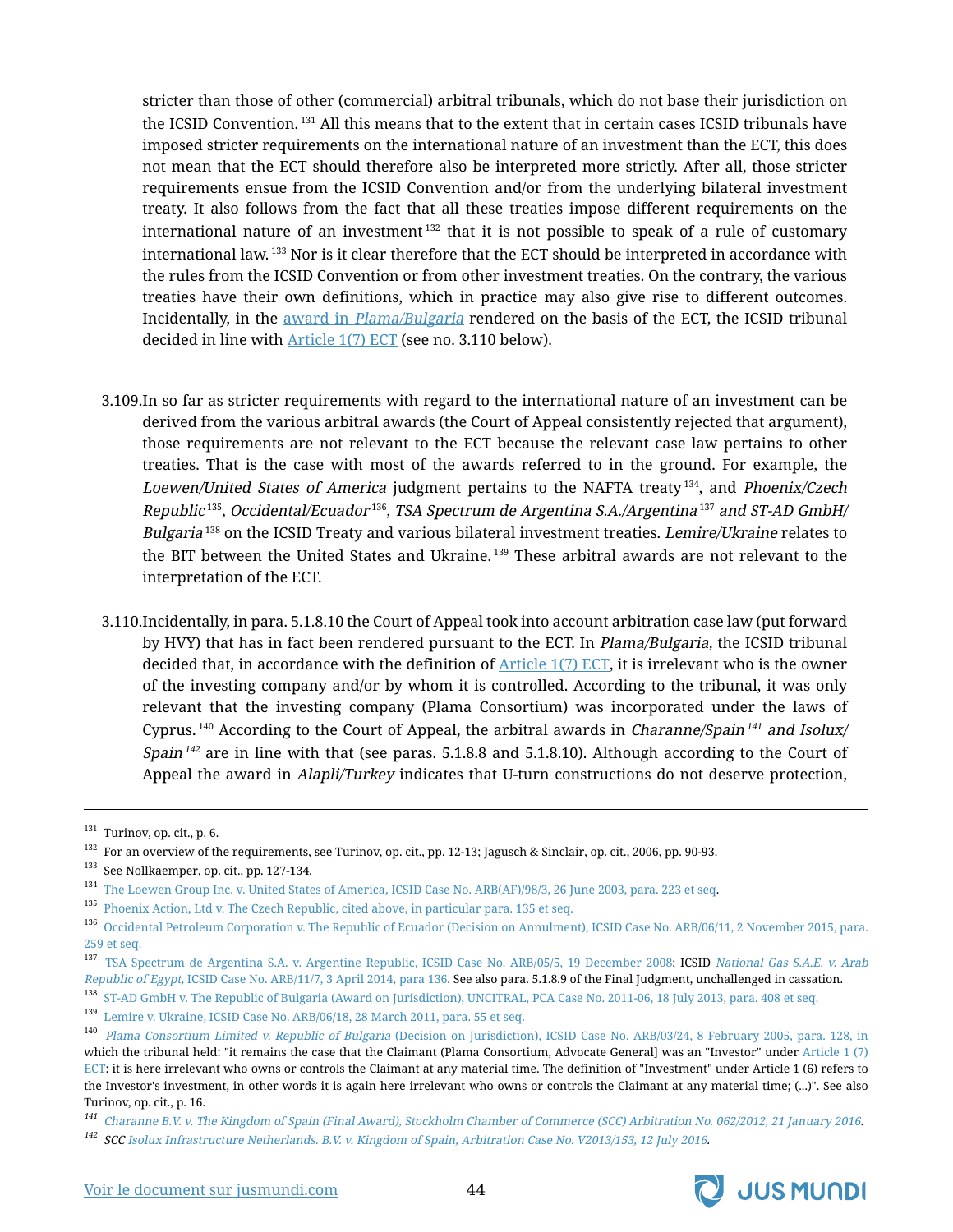given the dissent between the arbitrators on this point it does not evidence a generally accepted principle to that effect. <sup>143</sup> This interpretation of the various arbitral awards is not challenged by the ground for cassation.

- 3.111. It follows from the foregoing that the complaint that the Court of Appeal failed to appreciate international law fails. I note, superfluously, that the literature on the ECT I consulted also does not support the Russian Federation's view that additional requirements should be set for the international nature of the investments.<sup>144</sup> The ICSID tribunal also decided in the *Plama/Bulgaria* award referred to above that no such further requirements are imposed. It was pointed out in the literature that although the consequence of that judgment is that letterbox companies can claim protection under the ECT, contracting states can on the other hand limit that protection on the basis of [Article 17 ECT](https://jusmundi.com/en/document/h/clljWVJHbGxISEg0VUZMdWNJazE2TnJ3Mmxwb2NlQ1R3cmNjQXR1UDFhaUg5bDhhczBqUjlmYmVtWWhITFNjK3dCV0JaSFlDK3BFbFIyL0xvSHhiR2sxdnZtV2R3TDJsQUR2Q0hoUUhPeWlwUFRXK0ZmSTJDNUVyTytCd1RRNTNrTFNKdXRuc1d2YTVWckFIWE9rMld3PT0=) (the 'denial of benefits' clause,) to investors that have a substantial connection with the country where they are established, and can thus exclude letterbox companies from that protection. <sup>145</sup> As long as contracting states have not made use of this possibility, letterbox companies also fall within the scope of the ECT. 146
- 3.112.<u>Ground 3.2.4</u> complains about para. 5.1.8.8, in which the Court of Appeal held that it has been insufficiently explained why Khodorkovsky et al. should be deemed 'beneficial owners' of the Yukos shares and why HVY only hold the shares on behalf of Khodorkovsky et al. The ground argues that, in light of Articles 149 and 154 DCCP, this decision is erroneous, or at least incomprehensible, because the parties allegedly agree on this.
- 3.113. The complaint fails for a lack of interest. This is because the challenged legal finding does not exclusively pertain to the question of whether Khodorkovsky et al. are the 'beneficial owners' of the Yukos shares and of HVY, but primarily relates to the question of whether this is relevant for the application of the ECT. In this finding, the Court of Appeal rejected the Russian Federation's statement that the ECT makes a distinction between the formal and material owner, in the sense that only the latter has legal standing (see para. 5.1.8.7). The Court of Appeal concluded that such a rule does not exist, and substantiated that conclusion by referring to *[Charanne/Spain](https://jusmundi.com/en/document/h/RWxYSHRhVko4UXRzU3dnclU5emJUWVJ1cW5uWDNTYVdQZHUzYTI0VG5QWmRoT09wY0dFby9SNGdBMFJKSitRMVp6VXlLNjJuaWlHNXUrVWVjTHlmN2lycWc1a243Sk43Q08xbGh5eHpkM0Y0SFBzWG5MV0R0UjhZbUlnZHlLYjhXbHlSSUMxcitsc05uN1N0UjVaSlV3PT0=)*. Incidentally, the ground does not challenge that conclusion.

3.114. I conclude that all complaints in ground 3.2 fail.

### Ground 3.3: actual economic contribution to economy of host



<sup>143</sup> [Alapli Elektrik B.V. v. Republic of Turkey](https://jusmundi.com/en/document/h/bGtsTldrN1RQVWljN2ZXRlhxNDBtREk3K0pFK01KaTZXY1B0NVdtanZyMUNoamZpN2tQdWY0SkU1RUJOUDZBNzlFZUNKZjFoNk5CRDdmeWR1QkpFQjZqS0RMUXNyZ2dmbGxVbFBZWENNYTdKTTE0a1JhWDQydVF2V3ZCc3dWSTc=). ICSID Case No. ARB/08/13, 16 July 2012.

<sup>&</sup>lt;sup>144</sup> In addition to the contributions mentioned in the following footnotes, the following sources have been consulted: Turinov, op. cit., pp. 12-13; Hobér, op. cit., p. 116; Baltag. op. cit., pp. 141-146; Roe & Happold, op. cit., pp. 64-65; Jagusch & Sinclair, op. cit., p. 93; Blanch, Moody & Lawn, op. cit., pp. 3-4; Engela C. Schlemmer, 'Investment, Investor, Nationality, and Shareholders', in: Peter T. Muchlinski et al. (eds.), The Oxford Handbook of International Investment Law, Oxford: OUP 2015, pp. 77-78.

<sup>&</sup>lt;sup>145</sup> See Wälde, op. cit., p. 274, who states that 'incorporating just for the sake of Treaty protection' is not sufficient, referring to [Article 17 ECT.](https://jusmundi.com/en/document/h/clljWVJHbGxISEg0VUZMdWNJazE2TnJ3Mmxwb2NlQ1R3cmNjQXR1UDFhaUg5bDhhczBqUjlmYmVtWWhITFNjK3dCV0JaSFlDK3BFbFIyL0xvSHhiR2sxdnZtV2R3TDJsQUR2Q0hoUUhPeWlwUFRXK0ZmSTJDNUVyTytCd1RRNTNrTFNKdXRuc1d2YTVWckFIWE9rMld3PT0=) <sup>146</sup> Anthony C. Sinclair, 'The substance of nationality requirements in investment treaty arbitration', ICSID Review - Foreign Investment Law Journal 2005, p. 378 et seq. (in a similar sense the same author in 'Investment Protection for "Mailbox Companies" under the 1994 Energy Charter Treaty', Transnational Dispute Management 2005). In [Plama/Bulgaria](https://jusmundi.com/en/document/h/SUNrSHhXMXZEcUpzbHFPaStiWElMZEVYVzQxTVM3SkYwdnNoNnNwVVpPRTMxQzlWdzNiYWhlZ3lJNExTQy9zK1FQYzlZd0tvVW1xSGtUVnlvZnJiL1k2NWx5YkdOaEpqYnhFcHVwNGFmUjJhMldaeWRvaWg3dGNrTnF3SGwvb0JXeE5VRmdzU3g3MW1kc204ZEs1L3daV0ZmdzZTbXlKRXRDZGN0MmFhbjZVPQ==) (cited above, para. 147 et seq.), the ICSID tribunal decided that contracting states will have to inform investors in advance of a decision pursuant to [Article 17 ECT](https://jusmundi.com/en/document/h/clljWVJHbGxISEg0VUZMdWNJazE2TnJ3Mmxwb2NlQ1R3cmNjQXR1UDFhaUg5bDhhczBqUjlmYmVtWWhITFNjK3dCV0JaSFlDK3BFbFIyL0xvSHhiR2sxdnZtV2R3TDJsQUR2Q0hoUUhPeWlwUFRXK0ZmSTJDNUVyTytCd1RRNTNrTFNKdXRuc1d2YTVWckFIWE9rMld3PT0=), and that states may not resort to this as late as in arbitration proceedings in order to achieve inadmissibility of the investor's claim. See also Sinclair, op. cit., ICSID Review 2005, p. 387: "The decision in Plama on the right-to-deny-benefits provision has practical consequences. It follows that ECT Article 17 can offer a good defence for host States to claims brought by 'mailbox' companies, but a State must exercise its right prior to the time the investment is made."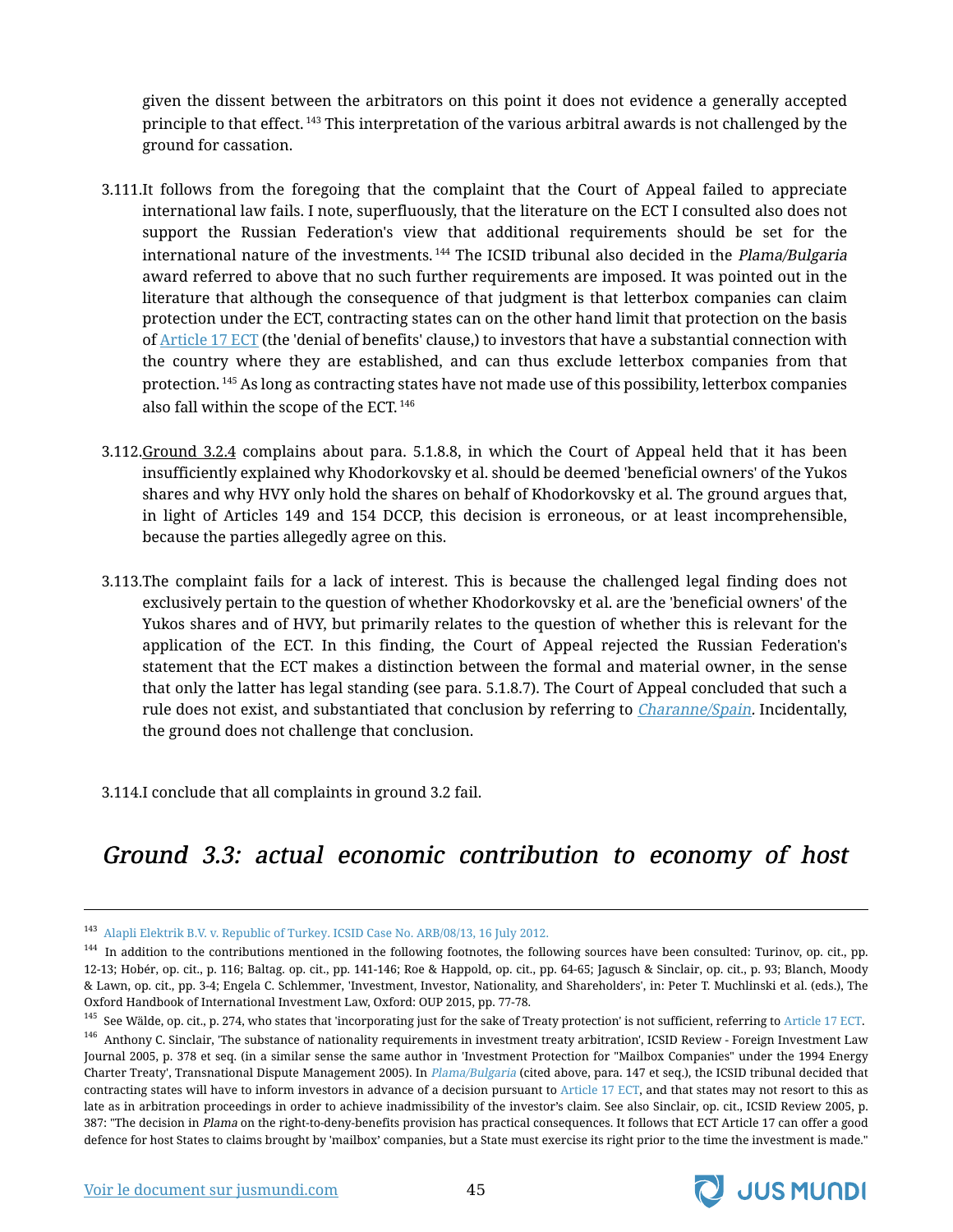### country

- 3.115.<u>Ground 3.3</u> is directed against paras. 5.1.9.1-5.1.9.5 and complains that the Court of Appeal wrongly rejected the Russian Federation's position that HVY's shares in Yukos cannot be considered an 'investment' under the ECT because HVY did not make an actual economic contribution to the Russian Federation. The ground complains that the Court of Appeal wrongly ruled that the Russian Federation failed to demonstrate the existence of such an internationally recognised principle of investment law (no. 126) and that the Court of Appeal wrongly based its ruling on a merely grammatical interpretation of the terms 'investment' and 'investor' from the ECT (no. 127). According to the ground, the Court of Appeal wrongly ruled that the requirement of the economic contribution only applies to an investment within the meaning of the ICSID Convention and not to the ECT (no. 129).
- 3.116. In so far as the complaints build on earlier grounds, they share the same fate. As regards the complaint in no. 129, I repeat that the ICSID Convention has its own scope of application, which led to the ICSID tribunal formulating criteria in the *Salini Costruttori SpA/Morocco<sup>147</sup>* award for determining whether an investment is involved. These Salini criteria are stricter than those of the ECT. <sup>148</sup> One of those criteria is that the investment makes a contribution to the economic development of the host state (see para. 5.1.9.2 et seq. of the Final Judgment). Given the existence of the differences between the *Salini* criteria and the ECT criteria, investors who believe that their rights under the ECT have been violated should carefully consider whether they wish to submit their claim to the ICSID, because there is a risk that the ICSID will decline jurisdiction. <sup>149</sup> It is therefore clear and accepted in practice that the ICSID Convention is interpreted differently to the ECT. There are also no indications in the text of the ECT that the definition of 'investor' (or other terms) of the ECT should be interpreted in conformity with that of the ICSID Treaty.
- 3.117. As I have already noted, the ECT does not offer a real definition of the term, 'investment', but instead offers a non-exhaustive list of assets designated as such. This raises the question of how to assess whether assets that are not included in the list of Article  $1(6)$  ECT should be considered an investment. In this respect, it has been noted in the literature that interpretations of the term 'investment' that developed outside the ECT, as in the context of the ICSID Treaty, could be of use. <sup>150</sup> There are also a number of decisions in ECT cases in which the definition of 'investor' was had been aligned with the <u>[Salini](https://jusmundi.com/en/document/h/OUlQMVpYSTdSS2xIT0R1ejdIcFdxaWpUdVFMaW51RnFOTEV3Zm5rQjh3VnZCY1hEMWhLNVlqUzUxNmRVK2dtRFVERDUwL0dmS0YvUUFka2htRHd2TnhDbFJOM1VlaTZjRWhzdlM0Q2xYaUsvdGhETSt2dS84UnJlZERZYi9rdWhxRkl5cEd4R01QYlhoU2lzSnAxYjQ1TkwremVlMW5zSHRPZ3NLWmFsNXBlUndvd3hVcGo3cFg5WUt2K1RQUXNL)</u> case law under the ICSID Treaty.<sup>151</sup> For example, the majority of the arbitrators in *Alapli/Turkey* decided that the ECT requires "a meaningful contribution" by the investor in the host state. This was not the case in their opinion, because the claimant had not invested its own money, but had only acted as a "conduit". <sup>152</sup> One of the other arbitrators challenged

<sup>147</sup> Salini Costruttori S.p.A. and Italstrade S.p.A. v. Kingdom of Morocco (Decision on [Jurisdiction\),](https://jusmundi.com/en/document/h/OUlQMVpYSTdSS2xIT0R1ejdIcFdxaWpUdVFMaW51RnFOTEV3Zm5rQjh3VnZCY1hEMWhLNVlqUzUxNmRVK2dtRFVERDUwL0dmS0YvUUFka2htRHd2TnhDbFJOM1VlaTZjRWhzdlM0Q2xYaUsvdGhETSt2dS84UnJlZERZYi9rdWhxRkl5cEd4R01QYlhoU2lzSnAxYjQ1TkwremVlMW5zSHRPZ3NLWmFsNXBlUndvd3hVcGo3cFg5WUt2K1RQUXNL) ICSID Case No. ARB/00/4, 23 July 2001, International Legal Materials 2003, pp. 609-624.

<sup>&</sup>lt;sup>148</sup> See in this regard Baltag, op. cit., pp. 211-219; Jagusch & Sinclair, op. cit., p. 75 et seq.; Turinov, op. cit., p.5 et seq.; Roe & Happold, op. cit., pp. 57-63; Hobér, op. cit., pp. 69-73.

 $^{149}$  Baltag, op. cit., p. 219: "A diligent Investor will have to take into consideration all relevant criteria, including the chances for an ECT dispute to be dismissed by an ICSID tribunal because of failure to fulfil the investment requirement under [Article 25\(1\) of the ICSID Convention"](https://jusmundi.com/en/document/h/S2VVN09EOGhRRHg0SlZ3SS9qUjlwSUhxOWpSbTk0ZGxsOTFuVUV3TlRXRzdrWGQyOWVoOUU0WjNBM2sxaGo0NWZ1RWpXU01heVNtdmxZZGJZRnc1dFJFMHlTYlBrTzFZbHFsK1Q5aHljTlowZUFWeHp6d1NxU0JqVXlid0dDQUo2TFlxOXJvenRhU1lvRHdFSXdtclVZdWozWS81bXZUL2JnelpFa0krdzRFRjBOUmZiRzFmb2h4d0NjWVdyN2lmejIwdEViUGRSSTY3c0JBMWRCNGExOEY5U0hON2lOM0FKQlAzNE9Fd2s4QT0=); Jagusch & Sinclair, op. cit., p. 87; Turinov, op. cit., pp. 19-22; Roe & Happold, op. cit., p. 49. The latter point out that it is generally accepted that the Salini criteria 'are not jurisdictional hurdles which must each be surmounted but, rather, typical characteristics of investments' (p. 57).

<sup>150</sup> Roe & Happold, op. cit., p. 57 et seq.

<sup>&</sup>lt;sup>151</sup> See the aforementioned judgments  $Alapli/Turkey$  and  $Isolux/Spain$ ; Hobér, pp. 73-78 (in particular p. 75).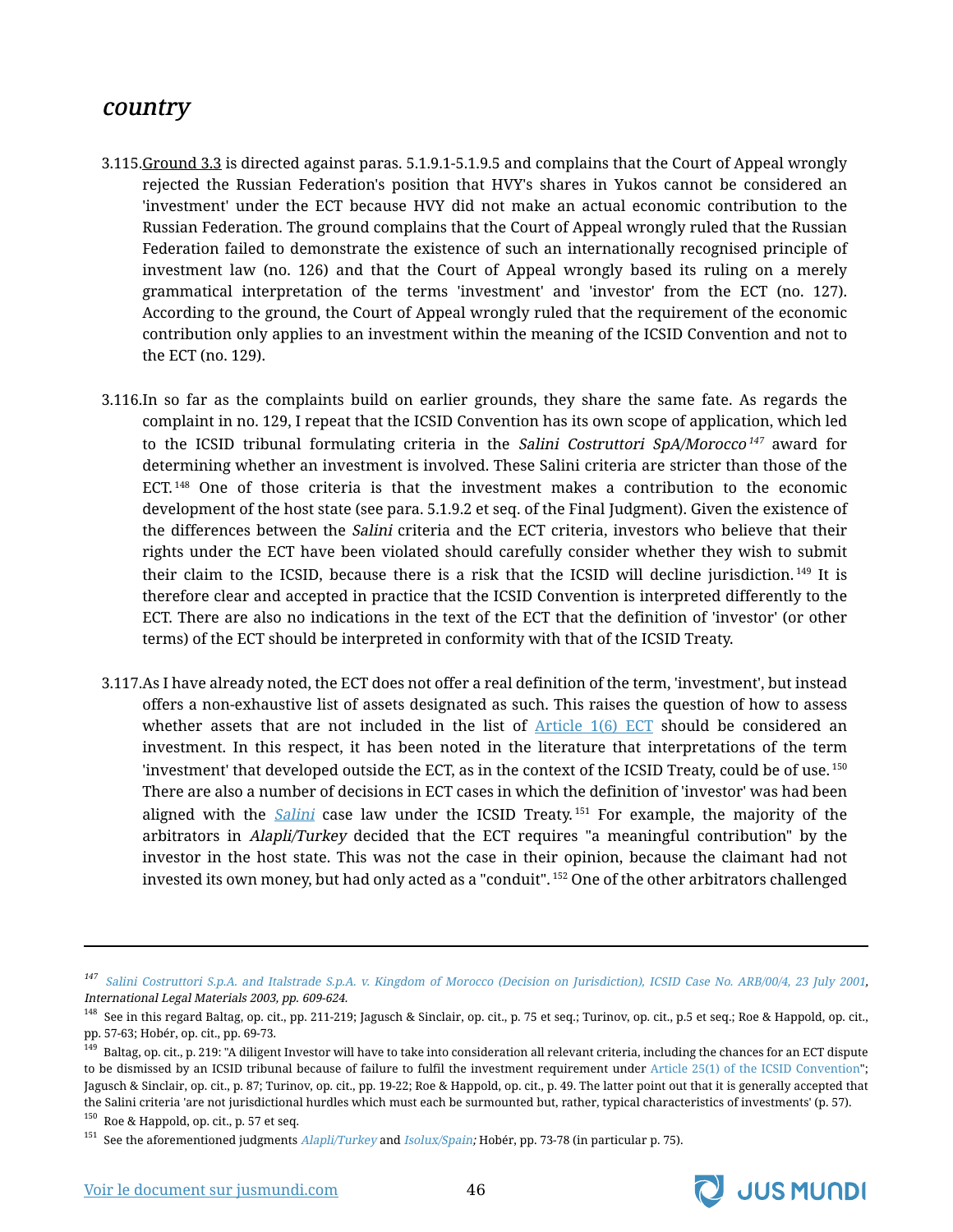this view in a dissenting opinion on the ground that no such a criterion can be found in the ECT.  $^{\rm 153}$ In other case law, it was explicitly decided that the *[Salini](https://jusmundi.com/en/document/h/OUlQMVpYSTdSS2xIT0R1ejdIcFdxaWpUdVFMaW51RnFOTEV3Zm5rQjh3VnZCY1hEMWhLNVlqUzUxNmRVK2dtRFVERDUwL0dmS0YvUUFka2htRHd2TnhDbFJOM1VlaTZjRWhzdlM0Q2xYaUsvdGhETSt2dS84UnJlZERZYi9rdWhxRkl5cEd4R01QYlhoU2lzSnAxYjQ1TkwremVlMW5zSHRPZ3NLWmFsNXBlUndvd3hVcGo3cFg5WUt2K1RQUXNL)* criteria cannot play a role in the context of the ECT. In Anatolie Stati and Others/Kazakhstan, the tribunal held that the ECT has an "extremely broad definition" of the term 'investment' and that if an asset is covered by [Article 1\(6\) ECT,](https://jusmundi.com/en/document/h/clljWVJHbGxISEg0VUZMdWNJazE2TnJ3Mmxwb2NlQ1R3cmNjQXR1UDFhaUg5bDhhczBqUjlmYmVtWWhITFNjK3dCV0JaSFlDK3BFbFIyL0xvSHhiR2sxdnZtV2R3TDJsQUR2Q0hoUUhPeWlwUFRXK0ZmSTJDNUVyTytCd1RRNTNwN01Gb3dPWkZkKy8zeWpwclM0RlZBPT0=) criteria developed in the context of another treaty no longer have any significance:

"806. (...) Guidelines and tests of criteria developed in this jurisprudence on the ICSID Convention and similar treaties, therefore, cannot be used as long as any right or activity is clearly covered by the wording of the above definition in ECT cases. Therefore, the so-called *[Salini](https://jusmundi.com/en/document/h/OUlQMVpYSTdSS2xIT0R1ejdIcFdxaWpUdVFMaW51RnFOTEV3Zm5rQjh3VnZCY1hEMWhLNVlqUzUxNmRVK2dtRFVERDUwL0dmS0YvUUFka2htRHd2TnhDbFJOM1VlaTZjRWhzdlM0Q2xYaUsvdGhETSt2dS84UnJlZERZYi9rdWhxRkl5cEd4R01QYlhoU2lzSnAxYjQ1TkwremVlMW5zSHRPZ3NLWmFsNXBlUndvd3hVcGo3cFg5WUt2K1RQUXNL)* test, controversial and much discussed both by the Parties in this case and otherwise in ICSID and similar arbitrations, even if applied as a flexible guideline rather than as a strict jurisdictional requirement, cannot be used for the definition of investment under the ECT or, likewise, in the present case. The Tribunal, thus, sees no need to examine the various criteria discussed for the *[Salini](https://jusmundi.com/en/document/h/OUlQMVpYSTdSS2xIT0R1ejdIcFdxaWpUdVFMaW51RnFOTEV3Zm5rQjh3VnZCY1hEMWhLNVlqUzUxNmRVK2dtRFVERDUwL0dmS0YvUUFka2htRHd2TnhDbFJOM1VlaTZjRWhzdlM0Q2xYaUsvdGhETSt2dS84UnJlZERZYi9rdWhxRkl5cEd4R01QYlhoU2lzSnAxYjQ1TkwremVlMW5zSHRPZ3NLWmFsNXBlUndvd3hVcGo3cFg5WUt2K1RQUXNL)* test."<sup>154</sup>

- 3.118.The conclusion is that ICSID case law, in particular regarding *Salini,* does not indicate the existence of a principle of international investment law that should also be taken into account when interpreting the ECT. Arbitration case law is too divergent for that. Moreover, this position was taken only in a few decisions (one of which is non-unanimous), and therefore no decisive significance can be assigned to it. I also refer to what I noted at 1.8 of this opinion regarding the significance of arbitral case law in the context of the interpretation of treaties.
- 3.119. I conclude that the complaints in ground 3.3 fail.

## Ground 3.4: piercing the corporate veil

- 3.120.<u>Ground 3.4</u> is directed against paras. 5.1.8-5.1.11 and complains that the Court of Appeal and the Tribunal should have looked "past the mere formal corporate structure" of HVY, because these companies were only incorporated for the purpose of committing and concealing illegal acts, including tax evasion. It is a principle of international law that if companies have been abused in such a way, it is necessary to look past their corporate structure *(piercing/lifting the corporate veil).* According to the ground, the consequence in this case is that HVY cannot be considered an investor within the meaning of the ECT because they cannot be considered to have been incorporated under the laws of Cyprus and the Isle of Man, respectively, as is required by [Article 1\(7\) ECT](https://jusmundi.com/en/document/h/clljWVJHbGxISEg0VUZMdWNJazE2TnJ3Mmxwb2NlQ1R3cmNjQXR1UDFhaUg5bDhhczBqUjlmYmVtWWhITFNjK3dCV0JaSFlDK3BFbFIyL0xvSHhiR2sxdnZtV2R3TDJsQUR2Q0hoUUhPeWlwUFRXK0ZmSTJDNUVyTytCd1RRNTNQNGpLcDFlN0gyZ2tjejBrbVBPMGp3PT0=).
- 3.121. The Court of Appeal rejected this argument by the Russian Federation on three grounds. First, according to the Court of Appeal, there is no evidence of such a principle (paras. 5.1.10.1-5.1.10.2). Second, there are no indications that [Article 1\(7\) ECT](https://jusmundi.com/en/document/h/clljWVJHbGxISEg0VUZMdWNJazE2TnJ3Mmxwb2NlQ1R3cmNjQXR1UDFhaUg5bDhhczBqUjlmYmVtWWhITFNjK3dCV0JaSFlDK3BFbFIyL0xvSHhiR2sxdnZtV2R3TDJsQUR2Q0hoUUhPeWlwUFRXK0ZmSTJDNUVyTytCd1RRNTNQNGpLcDFlN0gyZ2tjejBrbVBPMGp3PT0=) provides a basis for applying this doctrine in the sense advocated by the Russian Federation. Third, the doctrine of piercing the corporate veil

<sup>154</sup> Anatolie Stati, Gabriel Stati, Ascom Group SA and Terra Raf Trans Traiding Ltd v. Kazakhstan, [SCC \(Stockholm Chamber of Commerce\) Case](https://jusmundi.com/en/document/h/S3pSSUlVam1JclpRQkRpdkJXRlpQMXNjYXNVUy9Vc1dNTVB2c3l1RjExZmZ4dVdOZUxhSzBFSHhEeXR3RS9ualpUR21XT0s3NDA2WU0yWXJPblprLzZrSXl2SzgramMvQTdIMkUvNlMrNnh0TDhOZlQwMGU4MFlpV3A4Zlh3alpKRVg1VTNoYndmWEtjWkovRTExaGtZa0RPRFJ1ZGpaZmlKVElBNlFjbTI2WkYxb2FjZlZhc3A4YjdEbmNyUy90MWtrQmJPaWw2ZDhsZG5Id0VsVGxOUT09) [No. V 116/2010, 19 December 2013, para. 806](https://jusmundi.com/en/document/h/S3pSSUlVam1JclpRQkRpdkJXRlpQMXNjYXNVUy9Vc1dNTVB2c3l1RjExZmZ4dVdOZUxhSzBFSHhEeXR3RS9ualpUR21XT0s3NDA2WU0yWXJPblprLzZrSXl2SzgramMvQTdIMkUvNlMrNnh0TDhOZlQwMGU4MFlpV3A4Zlh3alpKRVg1VTNoYndmWEtjWkovRTExaGtZa0RPRFJ1ZGpaZmlKVElBNlFjbTI2WkYxb2FjZlZhc3A4YjdEbmNyUy90MWtrQmJPaWw2ZDhsZG5Id0VsVGxOUT09). In a similar sense, RREEF Infrastructure (G.P.) Limited and RREEF [Pan-European](https://jusmundi.com/en/document/h/bVNhaG1HM1ZHT1d0S0hpb2EzYUFDWVRoeG4vdzR3OXR3U1czZ2tJS3VaS2tiV21pWlB6UUlWMlExb2s0Mm11SVZ6YXowdW4rVGpLSXcweXpEa2x5ckdMYnVMNWVZdEs2UUJKekJDdnVnaGpwekMwems2T1VJVjhjaTNWTXQxSThuSDNrYSt3cXpybStZTzg4bWhKOERXdDY2OEU4MWtibC9aaXVaSzZubzJuN0EyY0xUWXFUbDBYcWZwZjNOdEJDN3NIRDJkdHdpV0JQc09yZjlMRFRjUE1yWEZNdENTeXd1OTFDbDhUK3g2WT0=) Infrastructure Two Lux S.à r.l. v. Kingdom of Spain, [ICSID Case No. ARB/13/30, Decision on Jurisdiction, para. 157](https://jusmundi.com/en/document/h/bVNhaG1HM1ZHT1d0S0hpb2EzYUFDWVRoeG4vdzR3OXR3U1czZ2tJS3VaS2tiV21pWlB6UUlWMlExb2s0Mm11SVZ6YXowdW4rVGpLSXcweXpEa2x5ckdMYnVMNWVZdEs2UUJKekJDdnVnaGpwekMwems2T1VJVjhjaTNWTXQxSThuSDNrYSt3cXpybStZTzg4bWhKOERXdDY2OEU4MWtibC9aaXVaSzZubzJuN0EyY0xUWXFUbDBYcWZwZjNOdEJDN3NIRDJkdHdpV0JQc09yZjlMRFRjUE1yWEZNdENTeXd1OTFDbDhUK3g2WT0=): "The definition of investment must be interpreted according to [article 31 of the Vienna Convention on the Law of Treaties](https://jusmundi.com/en/document/h/NVFwR2lWbkFqaXdJRmhJT3hnNFo0NEhoLzFzTjdSbU9icGpNYlQ0N3hXUjByQUw3dW1hT1I5OW90REYzWjlFYW1iQm0xR2ZxcmE5MFIwL3EyeU1DWUVRbENBMnU5S3g1dERqLzZnTWNMRHc3U0YwLzlEK2VYZ1FOT1ZFUEszei8yM25adnZnUXlFS0VUZE44K1VxYnNNQWhnL25UaklhUkx3TnUyNUhIdlZvPQ==) and not in accordance with tests, criteria or guidelines beyond the terms, the context or the object and purpose of the ECT. There is no test, set of criteria or guidelines that can or should be relied upon in international law to restrict or replace the definition that exists in the ECT".





<sup>152</sup> Alapli/Turkey, [cited above, paras. 337-350](https://jusmundi.com/en/document/h/bGtsTldrN1RQVWljN2ZXRlhxNDBtREk3K0pFK01KaTZXY1B0NVdtanZyMUNoamZpN2tQdWY0SkU1RUJOUDZBNzlFZUNKZjFoNk5CRDdmeWR1QkpFQjZqS0RMUXNyZ2dmbGxVbFBZWENNYTZ3aU9STGVpNXlyeEtlWTEzTC9OZkc=). See Geraets & Reins, op. cit., pp. 35-36.

<sup>153</sup> [Alapli/Turkey, Dissenting Opinion of Marc Lalonde, para. 9.](https://jusmundi.com/en/document/h/aEc2UTdnR0p4U3FHY1JQNHlnT1RtZFgyN3B5VnpUaERzb1RpV3ltcEd4aGFYdXp1RjRaSzV2QS80ZVA2Vks3NkphZys3TWVwR1hJWWE2TWpydVQ1SE5YN0hMTjZBSG5UdW9CdTNVekFROHJvcElNcGQ3NC80dWpWNnY5dFpJOERBRGpOVGVaZFFrZVZhRk9rVDJCZDlncWFubEdTdUhaOVdPKzlhZmZUUVFvPQ==)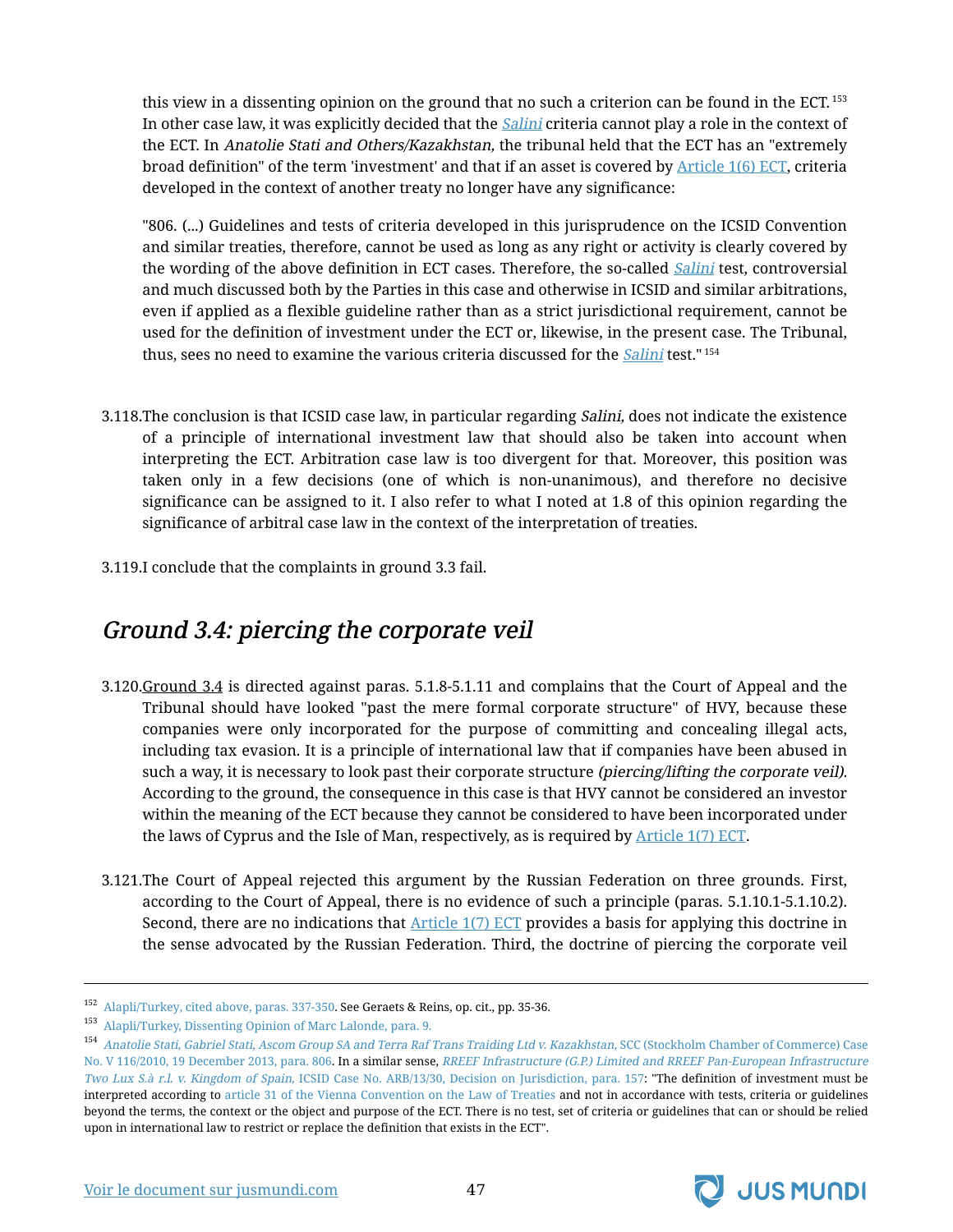pertains to the determination of liability and cannot be used to challenge the jurisdiction of the Tribunal (para. 5.1.10.4).

- 3.122. The complaints take as a factual starting point that HVY were established solely to conceal illegal activities. This has not been established.<sup>155</sup> Therefore, as a hypothetical factual basis, the starting point in cassation will be that HVY were indeed incorporated to conceal said illegal activities.
- 3.123.The complaints of the ground are based on the doctrine of *piercing/lifting the corporate veil.* As the Court of Appeal considered, this term is indeed primarily significant in the context of liability of legal entities. Piercing the corporate veil means that it is necessary to 'pierce through' the legal entity so that the shareholders can be held liable instead of only the legal entity itself.<sup>156</sup> The term sometimes acquires a broader meaning and is used to denote other situations in which the legal entity is disregarded and those who control it are considered instead.<sup>157</sup> For example, the ECT includes the principle of piercing the corporate veil in this broad sense: [Article 26\(7\) ECT](https://jusmundi.com/en/document/h/clljWVJHbGxISEg0VUZMdWNJazE2TnJ3Mmxwb2NlQ1R3cmNjQXR1UDFhaUg5bDhhczBqUjlmYmVtWWhITFNjK3dCV0JaSFlDK3BFbFIyL0xvSHhiR2sxdnZtV2R3TDJsQUR2Q0hoUUhPeWlwUFRXK0ZmSTJDNUVyTytCd1RRNTNIaldOUmt5dGIzR0dyNWZMT3IwTGlBPT0=) allows the legal protection of [Article 26 ECT](https://jusmundi.com/en/document/h/clljWVJHbGxISEg0VUZMdWNJazE2TnJ3Mmxwb2NlQ1R3cmNjQXR1UDFhaUg5bDhhczBqUjlmYmVtWWhITFNjK3dCV0JaSFlDK3BFbFIyL0xvSHhiR2sxdnZtV2R3TDJsQUR2Q0hoUUhPeWlwUFRXK0ZmSTJDNUVyTytCd1RRNTNDQmJGNXZZVGpGLzhUODVQMzdWbEl3PT0=) to be extended to investors established in the country where the investment was made, provided that they are controlled by investors from another contracting state. In that case, therefore, the decisive factor is not who the investor is and where it is established, but under whose control the investor actually is. <sup>158</sup> In this manner we look past the investor/ company, but this time - unlike in the view just described - in favour of those who control it.
- 3.124.The ground relies on an interpretation of the term *piercing the corporate veil* in international law allegedly entailing that courts and arbitral tribunals must look past corporate entities that have been abused for illegal conduct. Those entities should allegedly be denied protection under investment treaties for that reason. Strictly speaking, there is no piercing the corporate veil in that case, because according to that view, we are not looking past the company at the shareholders; rather, the company is deemed not to exist at all, without it being further relevant who controls it. However, the part invokes a principle of international law to that effect.
- 3.125. In support of the existence of such a principle, the ground refers to the judgment of the International Court of Justice (ICJ) in *Barcelona Traction.<sup>159</sup>* At issue in that case was whether Belgium could institute proceedings at the ICJ against Spain for the benefit of Belgian shareholders of Barcelona Traction, a Canadian company. The ICJ therefore had to assess, inter alia, whether the shareholders of a company could engage in litigation on the basis of alleged unlawful acts against the company. The ICJ took the company's independence vis-à-vis its shareholders as a starting point, but also held that exceptions could be made to this under certain circumstances, in particular in the event that the company has proved unable to defend the interests of those who have entrusted their financial resources to it.  $160$  In such situations, according to the ICJ, an exception is made to the



<sup>&</sup>lt;sup>155</sup> In para. 5.1.11.6, on the basis of the Tribunal's award, the Court of Appeal rejected the statement that there was illegal conduct at the time of the making of the investment by HVY (in other words, HVY's acquisition of shares in Yukos). Ground 3.4 pertains to other alleged illegal activities, which took place later, including the evasion of dividend tax, the payment of bribes, money laundering and the diversion of Yukos' assets from Russia (no. 131).

<sup>156</sup> See, for example, Karen Vandekerckhove, Piercing the corporate veil, Alphen aan den Rijn: Kluwer Law International 2007, pp. 1 and 11; Asser/Maeijer/Van Solinge & Nieuwe Weme 2-II\* 2009, no. 834 et seq,. with further references.

<sup>&</sup>lt;sup>157</sup> Baltag, op. cit., p. 115. See also regarding the various forms: R.C. van Dongen, Identificatie in het rechtspersonenrecht. Uitgaven vanwege het Instituut voor Ondernemingsrecht, no. 22, Deventer: Kluwer, 1995.

<sup>158</sup> Baltag. loc. cit.

<sup>&</sup>lt;sup>159</sup> ICJ, Case concerning the Barcelona Traction, Light and Power Company, Limited (new [application:](https://jusmundi.com/en/document/h/UllFQnZrMkd4VWRFZjFtT1VDQk5uWHY2a3BpVnE1d0dmOHpEQjRDUEt1TFo3T2Q2MWJ2R0ZmMlY4Rm1zdk5STmRDMU1QNVdiMFdUc3duY3lFNG9mdVZTVVJMcmp1cUdSZXIrTE5UaTE1VEFVOFlVYWJacnkySVNETnpqV1JYbXphTmtKa043M0FpVm5POWFvK2FJSGFzSFA3RzJyQjdVcmdENkR1NHA2T083TkE4ZTg4V0g0RFRPS2xYNW5YRXVpVlVoS1dwVFlYM3JkaThNVTNhZTJNQT09) 1962) (Belgium v. Spain), 5 February [1970.](https://jusmundi.com/en/document/h/UllFQnZrMkd4VWRFZjFtT1VDQk5uWHY2a3BpVnE1d0dmOHpEQjRDUEt1TFo3T2Q2MWJ2R0ZmMlY4Rm1zdk5STmRDMU1QNVdiMFdUc3duY3lFNG9mdVZTVVJMcmp1cUdSZXIrTE5UaTE1VEFVOFlVYWJacnkySVNETnpqV1JYbXphTmtKa043M0FpVm5POWFvK2FJSGFzSFA3RzJyQjdVcmdENkR1NHA2T083TkE4ZTg4V0g0RFRPS2xYNW5YRXVpVlVoS1dwVFlYM3JkaThNVTNhZTJNQT09)

<sup>&</sup>lt;sup>160</sup> ICJ [Barcelona Traction](https://jusmundi.com/en/document/h/UllFQnZrMkd4VWRFZjFtT1VDQk5uWHY2a3BpVnE1d0dmOHpEQjRDUEt1TFo3T2Q2MWJ2R0ZmMlY4Rm1zdk5STmRDMU1QNVdiMFdUc3duY3lFNG9mdVZTVVJMcmp1cUdSZXIrTE5UaTE1VEFVOFlVYWJacnkySVNETnpqV1JYbXphTmtKa043M0FpVm5POWFvK2FJSGFzSFA3RzJyQjdVcmdENkR1NHA2T083TkE4ZTg4V0g0RFRPS2xYNW5YRXVpR2kzK2tlL2FhNDRKOVZrbXlMdUZvUT09), paras. 37 et seq.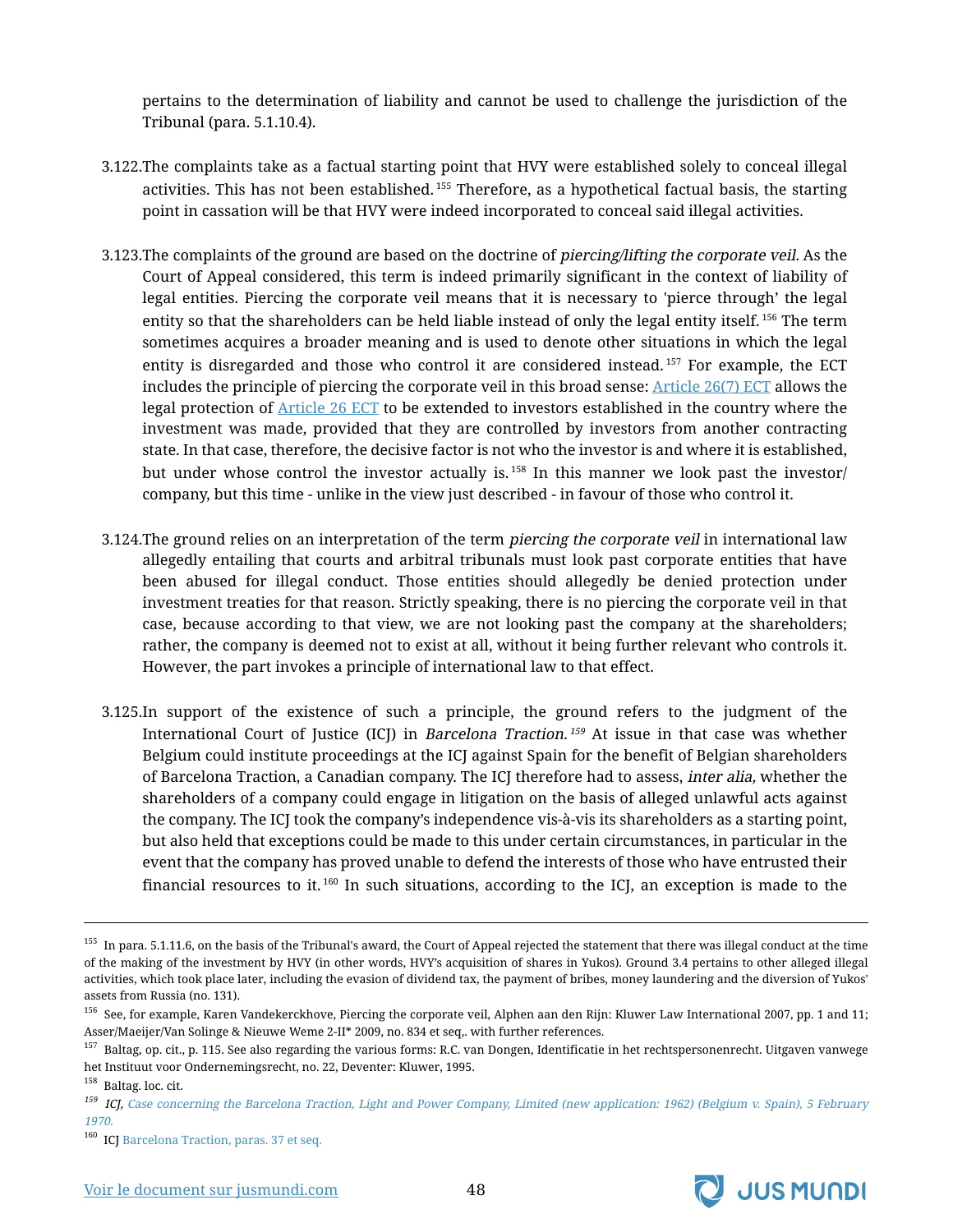principle of independence of the company:

"56. (...) Here, then, as elsewhere, the law, confronted with economic realities, has had to provide protective measures and remedies in the interests of those within the corporate entity as well as of those outside who have dealings with it: the law has recognized that the independent existence of the legal entity cannot be treated as an absolute. It is in this context that the process of "lifting the corporate veil" or "disregarding the legal entity" has been found justified and equitable in certain circumstances or for certain purposes. The wealth of practice already accumulated on the subject in municipal law indicates that the veil is lifted, for instance, to prevent the misuse of the privileges of legal personality, as in certain cases of fraud or malfeasance, to protect third persons such as a creditor or purchaser, or to prevent the evasion of legal requirements or of obligations."

The ICJ held that such an exception could also play a role under international law. The ICJ did however emphasise the exceptional nature of the process involved in lifting the veil.

"58. In accordance with the principle expounded above, the process of lifting the veil, being an exceptional one admitted by municipal law in respect of an institution of its own making, is equally admissible to play a similar role in international law. It follows that on the international plane also there may in principle be special circumstances which justify the lifting of the veil in the interest of shareholders."

- 3.126. The ICJ has acknowledged the existence under international law of the possibility of piercing the corporate veil, among other reasons "to prevent the misuse of the privileges of legal personality, as in certain cases of fraud or malfeasance", but also held that there is room for this only in exceptional circumstances. The ICJ did not therefore go as far as the ground (no. 132) argues, given that the decision does not state that courts and arbitral tribunals are "obligated" to lift the corporate veil of companies that have been misused for purposes of "fraud or malfeasance". Moreover, the decision does not indicate that a company could also be disregarded in its entirety, as the ground argues.
- 3.127. From the ICSID arbitral awards to which the ground (and the Court of Appeal) refer (in the cases Cementownia v. Turkey<sup>161</sup>, Phoenix v. Czech Republic and Alapli v. Turkey), no rule emerges either by which arbitral tribunals are obligated to lift the corporate veil of companies in the event that they have been misused for illegal activities. Those decisions have more limited implications. They imply that, under certain circumstances, the protections offered by the ECT can be denied to claimants who have acquired shares in companies for the sole purpose of gaining access to the arbitration procedure. In that case, the claimant company is not "disregarded" because it was allegedly not incorporated under the laws of a contracting state, but there is no investment within the meaning of <u>Article 1(6) ECT</u>. <sup>162</sup>

In addition, although the ICSID tribunal held in these cases that acquiring shares in a foreign company in order to gain access to investment arbitration can be unacceptable, it also held that a distinction should be made between *bona fide* transactions, and that this is highly dependent on the



<sup>161</sup> [Cementownia "Nowa Huta" S.A. v. Republic of Turkey, ICSID Case No. ARB\(AF\)06/2, 17 September 2009.](https://jusmundi.com/en/document/h/TmVtQW5Ta29aUWg3cUE3VG5OejdoMERTR3c4MUFkSERPdlpKb2premN4SVJkamxBMldGcVBMRTV0RlRnR08yVmR6S1JSZkNrL0lHd1FvVUphL0s5UGFFZFdxMUUvdm93UVRSVVI4NWFSUkswUkVKbkVsdGNISDkwZkZWMmJJUzkzeEtIR1Y1MGJ5RmJWbTQrWW9iY0JRPT0=)

<sup>&</sup>lt;sup>162</sup> See *Phoenix v. Czech Republic*, [para. 143](https://jusmundi.com/en/document/h/YU5kbXRLQ3FoUlVCUkd3aytHdkJLdmNWWjBYVWFVdm9EMy8xWkVTLzV5ZHluWWFZMlM0THBROGFaSUhuM0sxaFg3T1cwWlNxUTMvK0YxQnJIVTlPUm5TaGhJZHRTbmhsNE4rUUtYY2Fxcit5ZFk3M0lEcHc3K3hnUm56K0xvUm4=): "Although, at first sight, the operation by Phoenix looks like an investment, numerous factors converge to demonstrate that the apparent investment is not a protected investment. (...). It is the conclusion of the Tribunal that the whole "investment" was an artificial transaction to gain access to ICSID", and Alapli v. Turkey, [para. 404:](https://jusmundi.com/en/document/h/bGtsTldrN1RQVWljN2ZXRlhxNDBtREk3K0pFK01KaTZXY1B0NVdtanZyMUNoamZpN2tQdWY0SkU1RUJOUDZBNzlFZUNKZjFoNk5CRDdmeWR1QkpFQjZqS0RMUXNyZ2dmbGxVbFBZWENNYTd3NXFnVkxHYXloMnBNVVhWUWhnN0M=) "All the elements of the file and the particular circumstances of the case prove the investment was manipulated to appear as a foreign investment".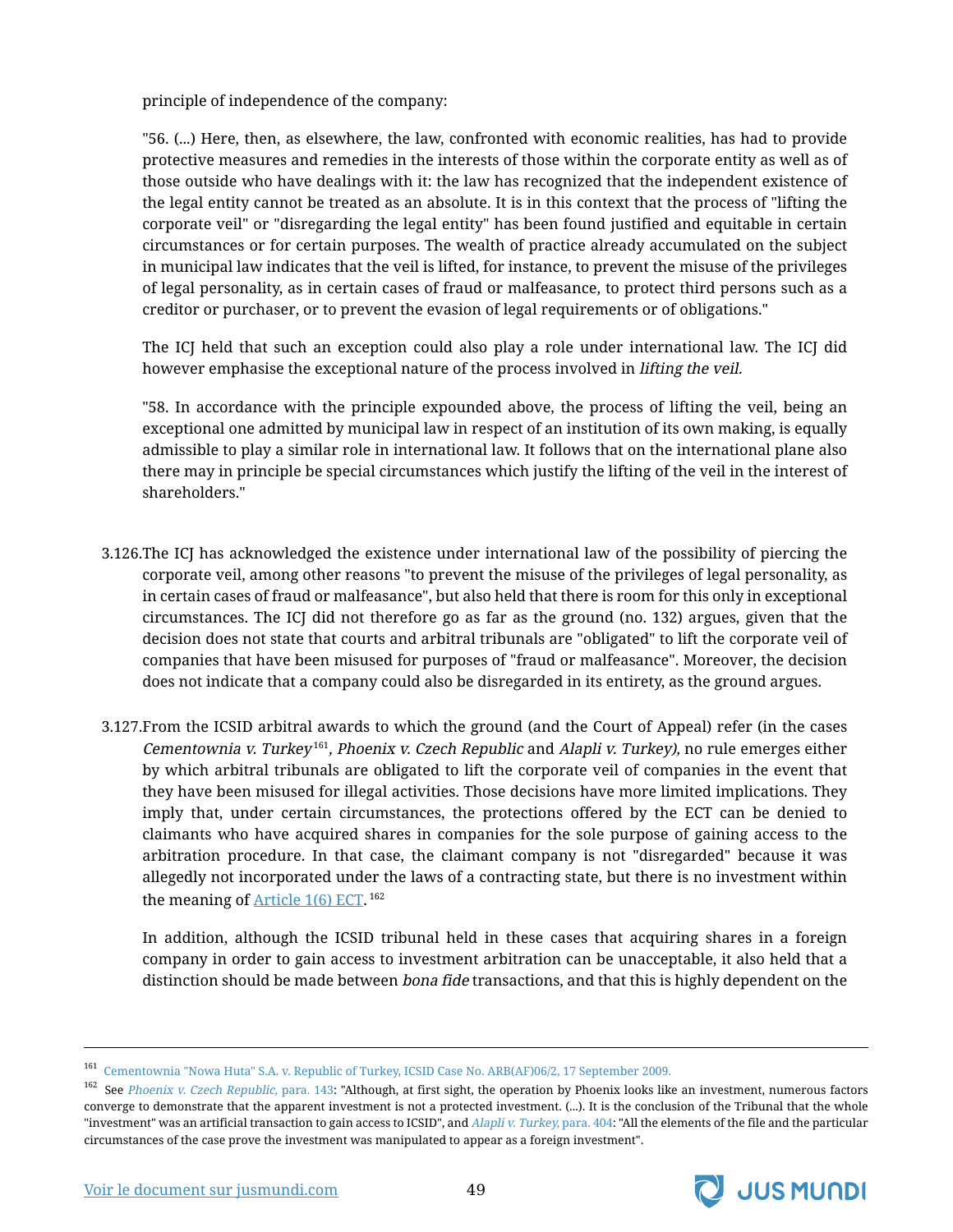circumstances of the case. <sup>163</sup> This ICSID case law therefore acknowledges, to a certain extent, the doctrine of piercing the corporate veil, although it has only applied it to date in a specific situation that does not appear in the case at issue in cassation.  $164$ 

- 3.128.As the Court of Appeal rightly held,  $\Delta$ rticle 1(7) ECT provides no basis to "lift the corporate veil" in the manner that the ground contends. I reiterate that  $Article 1(7) ECT$  merely imposes the formal requirement that a company must be incorporated under the laws of a contracting state. This wording provides no basis to "disregard" a company incorporated under the laws of a contracting state by not qualifying it as an investor (because it was incorporated for illegal purposes or for any other reason). <sup>165</sup> The ground (no. 137) goes on to argue that  $Article$  1(7) ECT provides an explicit basis for the application of the doctrine of piercing the corporate veil that exists under the law of Cyprus and the Isle of Man (where HVY have their registered office), but does not argue that this doctrine is, under the law of those States, fleshed out in the manner that the ground contends. In so far as the ground intends to complain that the Court of Appeal applied foreign law incorrectly on this point, the complaint fails based on the provisions of Article 79(1)(b) of the Judiciary (Organisation) Act or due to a lack of factual basis, given that this matter was apparently not brought up at the fact-finding instances (the ground does not refer to sources in the procedural documents where positions were allegedly taken in that respect).
- 3.129. The conclusion is that the complaints in ground 3.4 fail.

# Ground 3.5: referral of questions about Article 1(6) and (7) and Article 26 ECT for a preliminary ruling?

- 3.130.<u>Ground 3.5</u> argues that the Court of Appeal's interpretation is incompatible with EU law. According to the ground, the Court of Appeal should have submitted questions to the ECJ for a preliminary ruling on the interpretation of  $\text{Article 1}(6)$  and (7) and Article 26 ECT, addressing, in this respect, all the issues that have been raised in this case.
- 3.131. I refer to what I noted in the discussion of ground 2.7. There is no reason to submit questions for a preliminary ruling if the answer to those questions is not necessary to the assessment of the dispute. This is also the case with ground 3. The various complaints contained in this ground fail for a variety of reasons: partly due to the lack of a factual basis, partly because they rely on sources that, according to the VCLT's rules of interpretation, are not relevant to the interpretation of the ECT, and partly because the complaints are complaints in respect of reasoning, for which reason they fail.



<sup>&</sup>lt;sup>163</sup> Alapli v. Turkey, [paras. 401 et seq.](https://jusmundi.com/en/document/h/bGtsTldrN1RQVWljN2ZXRlhxNDBtREk3K0pFK01KaTZXY1B0NVdtanZyMUNoamZpN2tQdWY0SkU1RUJOUDZBNzlFZUNKZjFoNk5CRDdmeWR1QkpFQjZqS0RMUXNyZ2dmbGxVbFBZWENNYTZzdjYwTi9icFo5NzlFN3FUKzdKU1I=); Phoenix v. Czech Republic, [paras. 142-143;](https://jusmundi.com/en/document/h/YU5kbXRLQ3FoUlVCUkd3aytHdkJLdmNWWjBYVWFVdm9EMy8xWkVTLzV5ZHluWWFZMlM0THBROGFaSUhuM0sxaFg3T1cwWlNxUTMvK0YxQnJIVTlPUm5TaGhJZHRTbmhsNE4rUUtYY2Fxci9YYnJhdXJQaHl3UWxWd0VqWTdqRnc=) Cementownia v. Turkey, [paras. 154-156](https://jusmundi.com/en/document/h/TmVtQW5Ta29aUWg3cUE3VG5OejdoMERTR3c4MUFkSERPdlpKb2premN4SVJkamxBMldGcVBMRTV0RlRnR08yVmR6S1JSZkNrL0lHd1FvVUphL0s5UGFFZFdxMUUvdm93UVRSVVI4NWFSUkswUkVKbkVsdGNISDkwZkZWMmJJUzlwY1JBK0R3REJrQlBNK0NTUVU2OWFBPT0=), with reference to Tokios Tokeles v. Ukraine, [ICSID Case No. ARB/02/18 \(Decision on Jurisdiction\), paras. 53-56.](https://jusmundi.com/en/document/h/c2NzQWVDaXhreWExRlFqSjJsWkw2NW5wSUtuR3dEOEttZ0pWckV2NUdERVh5aFB0WUN5V1gzTUFhTE5XMEtTUk4rVk1Dang5bytNQUJrOHlIM2JnZUwxK1dNWC9qR2xidFdMTnByNE9FY2R4TnFrTWJnV0FaYXg5MEhGeUtuMVA4YVg2QUtzSXNRYVRPOFhNQ3E5NWVRPT0=)

<sup>&</sup>lt;sup>164</sup> This also applies to the other judgments cited on appeal (see Defence on Appeal, no. 712). These decisions acknowledge the existence of the doctrine of piercing the corporate veil, but place it in the context of liability. They give no indication that the doctrine should be applied in the way that the ground contends. See ADC Affiliate Ltd v. Hungary, [ICSID Case No. ARB/03/16, 6 October 2006, para. 358](https://jusmundi.com/en/document/h/bFlPVkJCZ3J3MGxLWTFqdXMyWjgvc3hvcElzK1hGcktyZmhmT0tMYVJhYXR6c1A0VmYxTE1MMWgvSWR4VkdxRmN0SytVRWt1cGdjc2xzOW8rbms4a1dZREM5TGZHbmU3bGpmaE4vQmM4TC9uNnozR1R4R2lqMktreFhTZ04vYTJuYWhmOXdxOUt1YmpYU2xka0s1MVl2YUNtQ0lxZDBmaWVPVlkyNjliVVowPQ==); Rumeli [Telekom](https://jusmundi.com/en/document/h/TytTcjNuYWVtTXdMay9nUUx0SCtFeElyVEY3OEV4ZFNtWVArdWFFR1lOZ1FxbUxOYkd0dlRKU3NrcFQ3RmUrWTdDS0pkeUtyQzBHUWx6S0Y1a2xKVHFzUmVJNW9ma3FqNk9GMjZ2cXlhcENmbWF5QzlZMnJwNlVOVEdIVDhhd1VoNDRabTFOOUJOUklmbVZSN1JrRi9PTlk3eGJKdmdwK2JLTTJJZDNGR0VVSUdSZUQzR0dnTFFVZTdqaWtGMzVv) AS et al. v. Kazakhstan, [ICSID Case No. ARB/05/1, 29 July 2008, para. 328](https://jusmundi.com/en/document/h/TytTcjNuYWVtTXdMay9nUUx0SCtFeElyVEY3OEV4ZFNtWVArdWFFR1lOZ1FxbUxOYkd0dlRKU3NrcFQ3RmUrWTdDS0pkeUtyQzBHUWx6S0Y1a2xKVHFzUmVJNW9ma3FqNk9GMjZ2cXlhcENmbWF5QzlZMnJwNlVOVEdIVDhhd1VoNDRabTFOOUJOUklmbVZSN1JrRi9PTlk3eGJKdmdwK2JLTTJJZDNGR0VVSUdSZUQzR0dnTFFVZTdqaWtGMzVv); Saluka Investments v. Czech Republic, [Partial Award, UNCITRAL, 17 March](https://jusmundi.com/en/document/h/OUlQMVpYSTdSS2xIT0R1ejdIcFdxa0JDSWVBUFhGSEdiMEMzRmRCQUVrNUg1S1M3L0hDTDA3andFSlR1cEtjaktzc1VyRzM5eHIzaDgwYjNwd2pVZWRuN0VxOVpkNGROT094NFFHaG1DZEswV25maWIvcWh6SmlWUk5KelU0c2xiTUZqeWVMVlI0RnJGZnZVYk1wdE9BPT0=) [2006, para. 230](https://jusmundi.com/en/document/h/OUlQMVpYSTdSS2xIT0R1ejdIcFdxa0JDSWVBUFhGSEdiMEMzRmRCQUVrNUg1S1M3L0hDTDA3andFSlR1cEtjaktzc1VyRzM5eHIzaDgwYjNwd2pVZWRuN0VxOVpkNGROT094NFFHaG1DZEswV25maWIvcWh6SmlWUk5KelU0c2xiTUZqeWVMVlI0RnJGZnZVYk1wdE9BPT0=).

<sup>165</sup> See, specifically, Baltag, op. cit., pp. 141-146.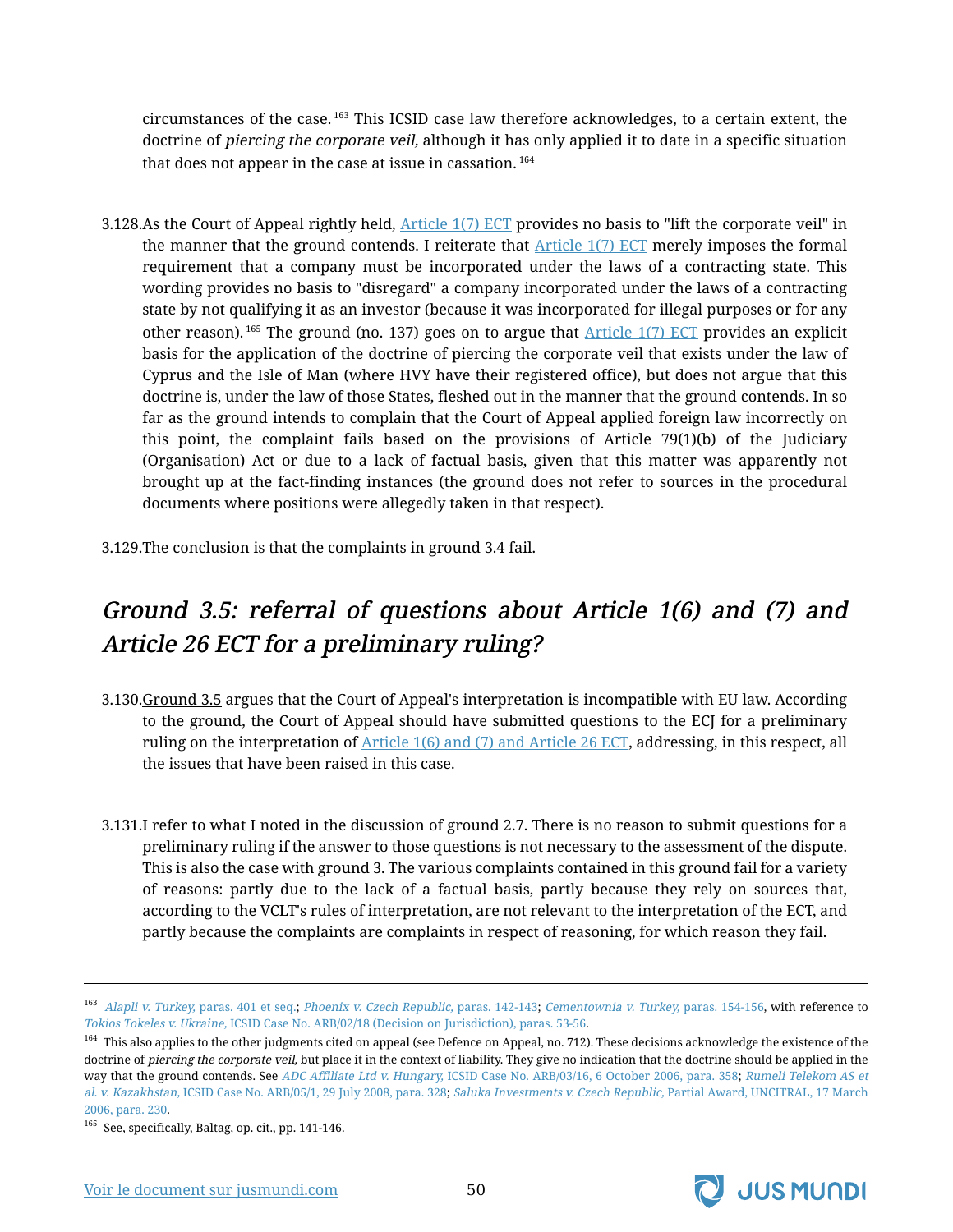# Ground 4: interpretation of Article 1(6) and (7) ECT (the legality of the investments)

- 3.132.<u>Ground 4</u> also refers to the interpretation of the terms 'investment' and 'investor' in <u>[Article 1\(6\) and](https://jusmundi.com/en/document/h/clljWVJHbGxISEg0VUZMdWNJazE2TnJ3Mmxwb2NlQ1R3cmNjQXR1UDFhaUg5bDhhczBqUjlmYmVtWWhITFNjK3dCV0JaSFlDK3BFbFIyL0xvSHhiR2sxdnZtV2R3TDJsQUR2Q0hoUUhPeWlwUFRXK0ZmSTJDNUVyTytCd1RRNTNwN01Gb3dPWkZkKy8zeWpwclM0RlZBPT0=)</u> [\(7\) ECT](https://jusmundi.com/en/document/h/clljWVJHbGxISEg0VUZMdWNJazE2TnJ3Mmxwb2NlQ1R3cmNjQXR1UDFhaUg5bDhhczBqUjlmYmVtWWhITFNjK3dCV0JaSFlDK3BFbFIyL0xvSHhiR2sxdnZtV2R3TDJsQUR2Q0hoUUhPeWlwUFRXK0ZmSTJDNUVyTytCd1RRNTNwN01Gb3dPWkZkKy8zeWpwclM0RlZBPT0=), arguing that they do not cover illegal investments, and that the Tribunal therefore lacked jurisdiction to take cognisance of HVY's claims. In addition, the ground argues that the Tribunal's decision is contrary to public policy, as it ensures that HVY will be able to benefit from illegal conduct. The ground is divided into four sub-grounds.
- 3.133.<u>Ground 4.1</u> contains no complaints, but gives an overview of the illegal acts allegedly committed by HVY. The Russian Federation has stated the following in that regard:

1) HVY acquired the shares in Yukos illegally, namely by manipulating auctions and paying bribes (ground 4.1.2);

2) Hulley and VPL were incorporated for the evasion of dividend tax, in which YUL also participated (ground 4.1.3);

3) Yukos evaded tax in the Russian Federation by using sham companies in free tax regions (ground 4.1.4);

4) HVY impeded the course of justice in response to this illegal conduct by destroying evidence and channelling funds abroad (ground 4.1.5).

- 3.134. The Russian Federation has argued that the Tribunal should have declined jurisdiction because of the illegality of HVY's investments. In investment arbitration, according to the Russian Federation, it is generally accepted that the protection under the treaty does not extend to investments made in breach of the law of the host state, even if the treaty in question does not contain a provision expressly excluding such investments from the scope of the EOT. 166
- 3.135. The Court of Appeal held, in summary, that there is indeed a principle of international investment law which entails that international investments made in breach of the law of the host state do not deserve protection. This applies, however, only to cases in which illegal acts were committed when initiating the investment, not afterwards (para. 5.1.11.2). Where this can be established, according to the Court of Appeal a distinction should be made between the consequences of (a) investment treaties in which the definition of the term 'investment' includes a phrase to the effect that the investment must have been made "in accordance with the law" or words of a similar nature, and (b) investment treaties in which this is not the case. In the first category of treaties, illegal investment falls entirely outside the scope of the treaty: in that case, there is no investment. The ECT contains no such explicit legality requirement. For such treaties, there is no generally accepted principle of law which implies that an arbitral tribunal should decline jurisdiction in the case of an illegal investment (paras. 5.1.11.4-5.1.11.5). According to the Court of Appeal, the wording of Article 1(6) and Article 26 ECT is decisive. Given that no explicit legality requirement is to be found there, it cannot be decided that if an investment turns out to be illegal, the arbitral tribunal lacks

 $^{166}\,$  This characterisation of the Russian Federation's position is derived from para. 5 1.11.1 of the final judgment.

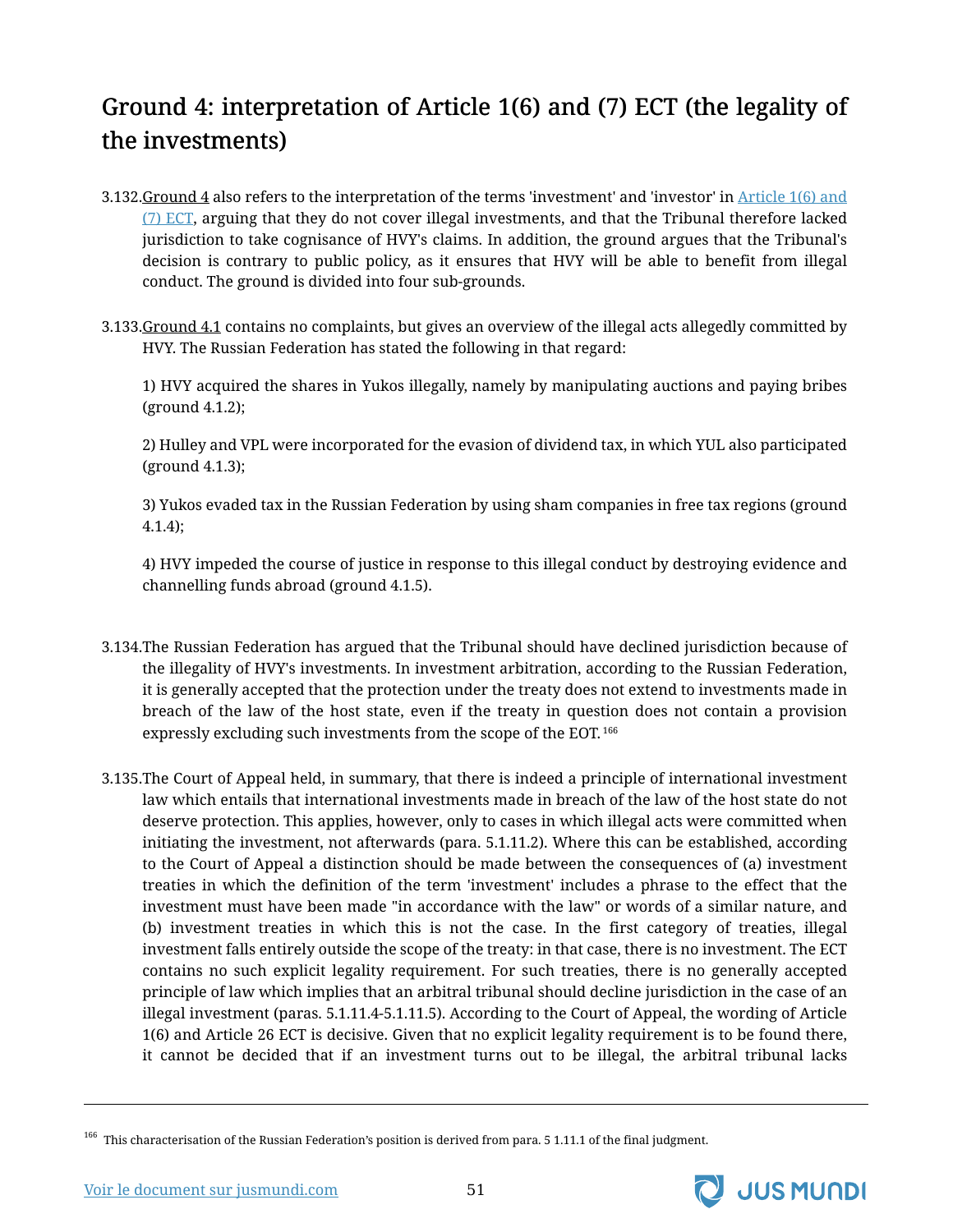jurisdiction. It could be decided that the investment cannot be allowed to benefit from the material protection of the ECT, but that is a separate matter. The Court of Appeal referred superfluously to the Tribunal's decision entailing that the unlawful conduct in the privatisation of Yukos is too far removed from the acquisition of the shares in Yukos by HVY. Therefore, according to the Court of Appeal, it cannot be established that there was an illegal investment.

### Ground 4.2: existence of legality requirement

- 3.136.<u>Ground 4.2</u> complains that the Court of Appeal failed to recognise that (the definition of investment in) the ECT contains an implied legality requirement given that the ECT does not protect investments that are illegally obtained and held. The ground relies on the ordinary meaning of the term 'investment' as well as on the context, object and purpose of the ECT and arbitral case law
- 3.137. The Court of Appeal held in para. 5.1.11.5 that the ECT does not include an explicit legality requirement, such as a phrase to the effect that the investment must have been made "in accordance with the law" or words of a similar nature. The ground does not argue that such words are to be found in the ECT,  $^{167}$  but defends the position that they are implied there, referring (in no. 154) to, *inter alia*, an introduction to the ECT by the ECT Secretariat. <sup>168</sup> In para. 5.1.11.2, the Court of Appeal held that there is a principle of international investment law which entails that illegal investments made in violation of the laws of the host country do not deserve protection. In para. 5.1.11.3 (read in conjunction with para. 5.1.11.5), the Court of Appeal decided that the definition of 'investment' in the ECT does not include a phrase to the effect that the investment must have been made "in accordance with the law". According to the Court of Appeal, this is of no consequence to the Tribunal's jurisdiction to hear claims based on the ECT due to the distinction made earlier between treaties that do and treaties that do not contain an explicit legality requirement. The ground does not dispute that such a distinction must be made, and the ground therefore fails to that extent.
- 3.138. Nor does arbitration case law give any indication that the Court of Appeal's decision is incorrect. It can be inferred from arbitral case law that the ECT contains an implicit legality requirement, but not that this should lead to a lack of jurisdiction on the part of the arbitral tribunal. <sup>169</sup> Relevant in this context are, inter alia, the decisions of the ICSID tribunal in the aforementioned case Plama v. Bulgaria, which the Court of Appeal discussed in para. 5.1.11.4. In those proceedings, Bulgaria argued that there was no investment within the meaning of the ECT because the investor had concealed who was controlling it. The tribunal rejected this argument in the context of the assessment of its jurisdiction, and decided that the definition in **[Article 1\(6\) ECT](https://jusmundi.com/en/document/h/clljWVJHbGxISEg0VUZMdWNJazE2TnJ3Mmxwb2NlQ1R3cmNjQXR1UDFhaUg5bDhhczBqUjlmYmVtWWhITFNjK3dCV0JaSFlDK3BFbFIyL0xvSHhiR2sxdnZtV2R3TDJsQUR2Q0hoUUhPeWlwUFRXK0ZmSTJDNUVyTytCd1RRNTNwN01Gb3dPWkZkKy8zeWpwclM0RlZBPT0=)** has been met if there is <sup>a</sup> right of ownership or a contractual claim, even if this right or entitlement is "defeasible".<sup>170</sup> The tribunal then went on to address this argument anyway in the assessment of the



 $167$  See e.g. Hobér, op. cit., p. 99: "(...) the ECT does not have any provision requiring that an investment be in conformity with a particular law, neither municipal law nor international law."

<sup>&</sup>lt;sup>168</sup> Baltag, op. cit., pp. 197-198, writes that this introduction cannot play any role in interpreting the ECT, *inter alia*, because it does not fall under the sources that are deemed relevant under [Articles 31 and 32 VCLT.](https://jusmundi.com/en/document/h/NVFwR2lWbkFqaXdJRmhJT3hnNFo0NEhoLzFzTjdSbU9icGpNYlQ0N3hXUjByQUw3dW1hT1I5OW90REYzWjlFYW1iQm0xR2ZxcmE5MFIwL3EyeU1DWUVRbENBMnU5S3g1dERqLzZnTWNMRHc3U0YwLzlEK2VYZ1FOT1ZFUEszei8yM25adnZnUXlFS0VUZE44K1VxYnNNQWhnL25UaklhUkx3TnUyNUhIdlZvPQ==)

<sup>169</sup> Regarding this case law, see also Hobér, op. cit., pp. 99-105.

 $170$  Plama v. Bulgaria [\(Jurisdiction\), para. 128:](https://jusmundi.com/en/document/h/SUNrSHhXMXZEcUpzbHFPaStiWElMZEVYVzQxTVM3SkYwdnNoNnNwVVpPRTMxQzlWdzNiYWhlZ3lJNExTQy9zK1FQYzlZd0tvVW1xSGtUVnlvZnJiL1k2NWx5YkdOaEpqYnhFcHVwNGFmUjJhMldaeWRvaWg3dGNrTnF3SGwvb0JXeE5VRmdzU3g3MW1kc204ZEs1L3dmTGxmYnpGY1p5Vkx3WWJGdUpOaE9JPQ==) "The definition of "Investment" under Article 1 (6) refers to the Investor's investment, in other words it is again here irrelevant who owns or controls the Claimant at any material time; and as already noted above, the definition is broad,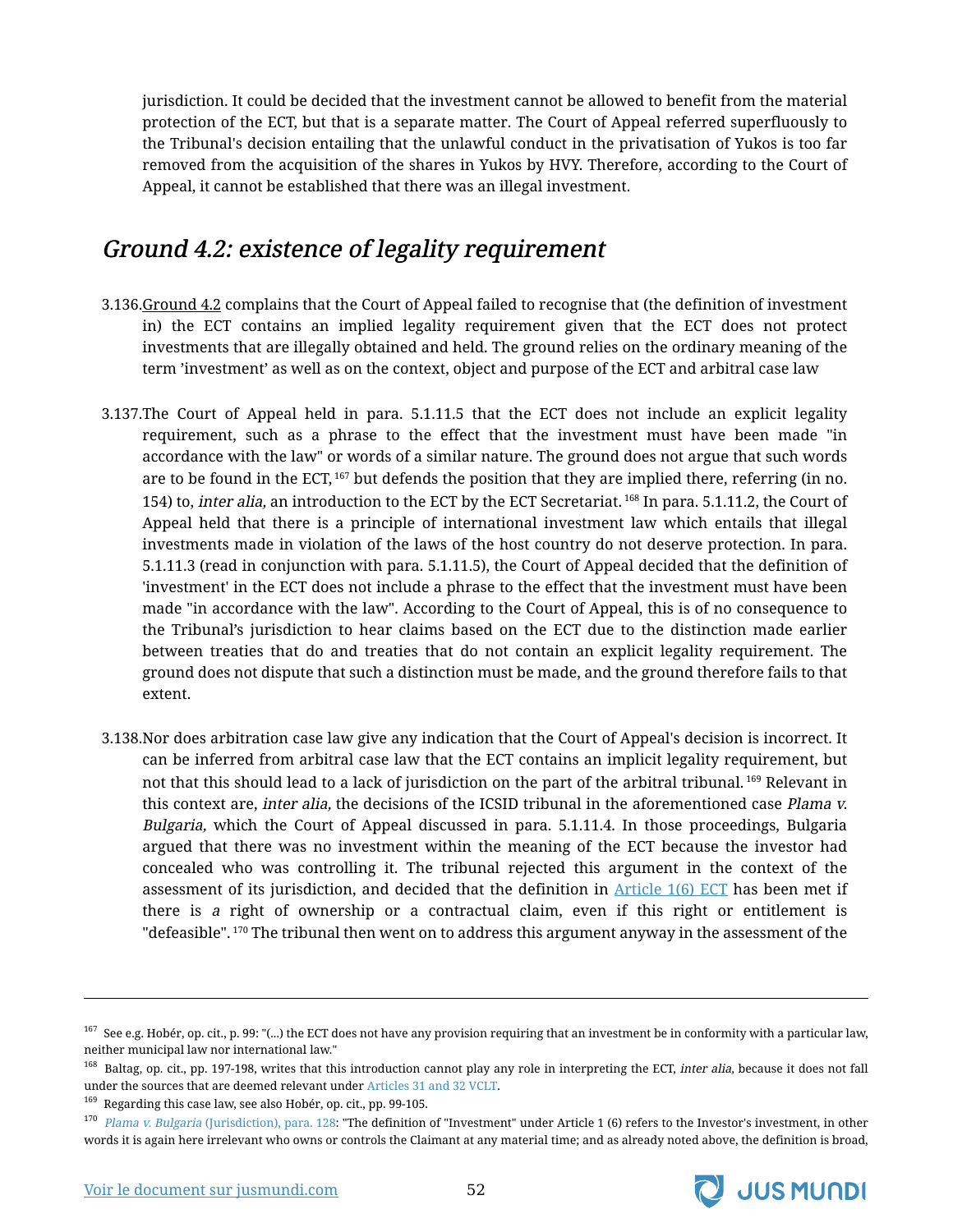claim on the merits. There, the tribunal held, inter alia, that the ECT does not protect investments made in breach of the law. The claim was thereupon denied.<sup>171</sup> This approach was also taken in the decision of the arbitral tribunal in the case  $Blusun v. Italy$  $Blusun v. Italy$ , which also involved the ECT (see para. 5.1.11.4), as well as in the decision of the arbitral tribunal in the case Anatolie Stati and others v. Kazakhstan. 172

- 3.139. There are also arbitral decisions in which a different approach was taken, but those cases do not pertain to the ECT. Moreover, some of those decisions pertain to treaties that contain an explicit legality requirement.<sup>173</sup> Therefore, no general rule can be inferred from this case law entailing that an arbitral tribunal should always decline jurisdiction in the event of an illegal investment, even if the treaty in question does not contain an explicit legality requirement. It is true that some arbitral decisions have held without further ado that illegality implies a lack of jurisdiction on the part of the arbitral tribunal  $174$ , but it is required in that case that illegal acts must have been committed in the making of the investment, for example because of fraud when submitting a tender.<sup>175</sup> According to the arbitral tribunal in *Phoenix v. Czech Republic*, however, only evident illegality results in a lack of jurisdiction. <sup>176</sup> In *Mamidoil Jetoil v. Albania*, the arbitral tribunal held that, in principle, states do not have to accept the jurisdiction of an arbitral tribunal in the case of illegal investments, but that this is otherwise if the state in question has expressed its willingness to legalise the investments.<sup>177</sup> It was also held in SAUR International v. Argentina that illegal investments are not protected, but that the consequences thereof are not a lack of jurisdiction.<sup>178</sup>
- 3.140. It follows from the above that there are conflicting answers to the question of whether the illegality of an investment should lead to the arbitral tribunal's lack of jurisdiction (in cases in which there is no legality requirement in the relevant treaty). Some arbitral tribunals answer this question in the affirmative, while others take a more nuanced approach. However, it is decisive that there are no decisions where the ECT was interpreted in such a way that the illegality of an investment led to a lack of jurisdiction. It has also been emphasised in the literature that the ECT does not have a legality requirement with potential consequences for the jurisdiction of an arbitral tribunal to assess claims based on the ECT.  $^{179}$  Therefore, in my opinion, there is no generally accepted principle

- <sup>177</sup> [Mamidoil Jetoil Greek Petroleum Products Société S.A. v. Republic of Albania,](https://jusmundi.com/en/document/h/ZjNKMENKcTR5TzEvWnhQb2lOSUxBVzV4c1dZL2RiMW95TmxLeG1tWkduaWFvRXdDL28rVVdkazZ3R2hsMTZTZC93Syt4ZkxWU3dsUk83N2d3SjZwWEZ1MnZ0WVh3cWZmZHJkSTVCOHd6ajFQT0VnakRHb3RiaTNwSytXelBCcmNvK01EWlZST0FRYit4aWRNYmlNdlNFU1JBYkVRZ1RVTUpmYlp6TjNQQ0M0dHhyQTZBRWw4WUQzYUtDcUJVNXdJ) ICSID Case No. ARB/11/24, 30 March 2015, paras. 492-495. <sup>178</sup> SAUR International S.A. v. Argentine Republic, [ICSID Case No. ARB/04/4, 6 June 2012, para. 308](https://jusmundi.com/en/document/h/U3ViNlVmbUluaUtiUkpxSHB6T0JqNzcyOWhzaXpZTHpaSjF1bThRUURRTVRCd1A4cGtMK0Jsb2ZiMStTWjlUNU42SWwyeTd2dC9COGs3Vlg2NVRhRWNaTkkyZ09xWlFsOCtFbTREQ1pjVEV1MW9JQ3k2WHdYUjk2cVBWbVg1WEV3MkhxWTFDTEl4RnorK05sdWlLRzNkbE9uSURkSmpWSnhYc1kyZkRaYVJvPQ==).
- 





extending to "any right conferred by law or contract". That definition would be satisfied by a contractual or property right even if it were defeasible." See also Plama v. Bulgaria [\(Award\), 27 August 2008, para. 112](https://jusmundi.com/en/document/h/SUNrSHhXMXZEcUpzbHFPaStiWElMZEVYVzQxTVM3SkYwdnNoNnNwVVpPRTMxQzlWdzNiYWhlZ3lJNExTQy9zK0pSd2o1RWM1c2Z5QUZYOXBXVmN5TVdCbHV0aVpTRjlsUW8xRkpVYTNtdGpoN1hzMU1jL2pOeEZyd1ZqMVBrRGt6WGFrUGRQNklhT2NEMVZyY3JqenJnPT0=).

<sup>&</sup>lt;sup>171</sup> Plama v. Bulgaria [\(Award\), para. 139.](https://jusmundi.com/en/document/h/SUNrSHhXMXZEcUpzbHFPaStiWElMZEVYVzQxTVM3SkYwdnNoNnNwVVpPRTMxQzlWdzNiYWhlZ3lJNExTQy9zK0pSd2o1RWM1c2Z5QUZYOXBXVmN5TVdCbHV0aVpTRjlsUW8xRkpVYTNtdGpoN1hzMU1jL2pOeEZyd1ZqMVBrRGtieEpZazhFby9Oa2FkLzBmS3pvMlV3PT0=)

<sup>172</sup> [Anatolie Stati v. Kazakhstan,](https://jusmundi.com/en/document/h/S3pSSUlVam1JclpRQkRpdkJXRlpQMXNjYXNVUy9Vc1dNTVB2c3l1RjExZmZ4dVdOZUxhSzBFSHhEeXR3RS9ualpUR21XT0s3NDA2WU0yWXJPblprLzZrSXl2SzgramMvQTdIMkUvNlMrNnh0TDhOZlQwMGU4MFlpV3A4Zlh3alpKRVg1VTNoYndmWEtjWkovRTExaGtZa0RPRFJ1ZGpaZmlKVElBNlFjbTI2WkYxb2FjZlZhc3A4YjdEbmNyUy90aUE3Z2VYSDBKdWVFWGlQbHpRVzNsdz09) cited above, para. 812.

<sup>&</sup>lt;sup>173</sup> See the following cases: Fraport AG Frankfurt Airport Services Worldwide v. The Republic of the Philippines, [ICSID Case No. ARB/11/12, 10](https://jusmundi.com/en/document/h/VG9IQWpkcUdjZVNRYVlIOVRGY3g4ZzhSNVlOeVdrRnhXVDFTOC9GTXZNb21UVGM5VEUrb2JWSVRPNWNhUG5pdy8zYWN2VGFHY1BianVPeE5YUmhCUHMrZzRseGRDbENZWXJsdnRrUFIwdGNxNE50dVkrZnhCeWV3b1EybHlKSFFYZVJoeG9CcVh0RzFURGFOU280SEFwckRWOXVUeXo2T1ExMm5UbWhQWlJkYVJ1ZTFGRjlzMmF0MnMzSnB2eE9M) [December 2014, paras. 322 et seq.](https://jusmundi.com/en/document/h/VG9IQWpkcUdjZVNRYVlIOVRGY3g4ZzhSNVlOeVdrRnhXVDFTOC9GTXZNb21UVGM5VEUrb2JWSVRPNWNhUG5pdy8zYWN2VGFHY1BianVPeE5YUmhCUHMrZzRseGRDbENZWXJsdnRrUFIwdGNxNE50dVkrZnhCeWV3b1EybHlKSFFYZVJoeG9CcVh0RzFURGFOU280SEFwckRWOXVUeXo2T1ExMm5UbWhQWlJkYVJ1ZTFGRjlzMmF0MnMzSnB2eE9M) (BIT Germany-Philippines); Inceysa Vallisoletana, S.L. v. Republic of El Salvador, [ICSID Case No. ARB/03/26,](https://jusmundi.com/en/document/h/Mm1YaDB0cXM0SUwwb1NtQU9TeVhWTWNPd2JZLzVtRThmUmx4dGtlQVAzWkVPN1MrRTVNa2N4cW5NWVp2QXBUNjFpRVQrY1Z2eFZPQXdTazlMZExRTFpRUzJCL1FmS1dITzI2OFViU2Q4ZW44T0FIT3R1Zys5SnRmS2xJYSt6UkZ0czI5MkxMdnJVTytmUlhZR0NQWlBnPT0=) [2 August 2006, paras. 195 et seq.](https://jusmundi.com/en/document/h/Mm1YaDB0cXM0SUwwb1NtQU9TeVhWTWNPd2JZLzVtRThmUmx4dGtlQVAzWkVPN1MrRTVNa2N4cW5NWVp2QXBUNjFpRVQrY1Z2eFZPQXdTazlMZExRTFpRUzJCL1FmS1dITzI2OFViU2Q4ZW44T0FIT3R1Zys5SnRmS2xJYSt6UkZ0czI5MkxMdnJVTytmUlhZR0NQWlBnPT0=) (BIT El Salvador-Spain); Gustav <sup>F</sup> <sup>W</sup> Harvester GmbH & Co KG v. Republic of Ghana, [ICSID Case No. ARB/07/](https://jusmundi.com/en/document/h/NzUralc2dFlTOE8xTXoxOG5Sb2ZIK2F1a1V6bFBNU1FiODQ0YUpVRzI0MlQzdUgyQ3FnTm9OclVTOThkUTVYdSttdzVwejQ2MVlVVVZONC9ObmZtTlNLbUlqeVhBU3pWT1VhUzhod2FUSkZzZWNXcTMxT3R4RmcwdHY4RFpHdzNBRm5OakFwVCt5THJiNW5Wclc0WXlRPT0=) [24, 18 June 2010, para. 126](https://jusmundi.com/en/document/h/NzUralc2dFlTOE8xTXoxOG5Sb2ZIK2F1a1V6bFBNU1FiODQ0YUpVRzI0MlQzdUgyQ3FnTm9OclVTOThkUTVYdSttdzVwejQ2MVlVVVZONC9ObmZtTlNLbUlqeVhBU3pWT1VhUzhod2FUSkZzZWNXcTMxT3R4RmcwdHY4RFpHdzNBRm5OakFwVCt5THJiNW5Wclc0WXlRPT0=) (BIT Germany-Ghana); Phoenix v. Czech Republic, [cited above, paras. 56 and 101](https://jusmundi.com/en/document/h/YU5kbXRLQ3FoUlVCUkd3aytHdkJLdmNWWjBYVWFVdm9EMy8xWkVTLzV5ZHluWWFZMlM0THBROGFaSUhuM0sxaFg3T1cwWlNxUTMvK0YxQnJIVTlPUm5TaGhJZHRTbmhsNE4rUUtYY2FxcjlFczZHYkxnRzJrT1VzNjdvSkNDb04=) (BIT Czech Republic-lsrael).

<sup>174</sup> [Ampal-American Israel Corporation and others v. Arab Republic of Egypt](https://jusmundi.com/en/document/h/U3IxMlBxUDRBUDFnb05UREg2Vm1TRy96MGErdUNUcm8zcmF2d0JEb2JkOVhOcHB1RjdRbzBVSm0xaFFwbVVXVDFLNUR1cWV5REZUQ042Y1hMM041N0RVTnZIVThqUFZyUk5OajlvemtibVNCalJET0ltZnY5TSswYlNuWUcyeDJGQmVJU0hvZDQzc09rQjV2eEpXYkJqTTVHS0RyVkgwWEcrODFFeFVFUDA1bUJBMjd0N2xPQ0tLTGVKMFFxV0pBc1VQNWg4eTFVYnJXRkZSalVOUHdzNTlzRXQrbnFxM2dVem1GVk9pYkpWYVZQUDhkcXV5MCtJVkc2OUc4S0NMWFNJQldMSjh3cmpEalZNU2J5RzRTemJrSEZ4RER1QXZSajJVYnJYRmt1SU09), ICSID Case No. ARB/12/11, 1 February 2016 (Decision on [Jurisdiction\), paras. 301 et seq.](https://jusmundi.com/en/document/h/U3IxMlBxUDRBUDFnb05UREg2Vm1TRy96MGErdUNUcm8zcmF2d0JEb2JkOVhOcHB1RjdRbzBVSm0xaFFwbVVXVDFLNUR1cWV5REZUQ042Y1hMM041N0RVTnZIVThqUFZyUk5OajlvemtibVNCalJET0ltZnY5TSswYlNuWUcyeDJGQmVJU0hvZDQzc09rQjV2eEpXYkJqTTVHS0RyVkgwWEcrODFFeFVFUDA1bUJBMjd0N2xPQ0tLTGVKMFFxV0pBc1VQNWg4eTFVYnJXRkZSalVOUHdzNTlzRXQrbnFxM2dVem1GVk9pYkpWYVZQUDhkcXV5MCtJVkc2OUc4S0NMWFNJQldMSjh3cmpEalZNU2J5RzRTemJrSEZ4RER1QXZSajJVYnJYRmt1SU09) See also Alasdair Ross Anderson v. Republic of Costa Rica, [ICSID Case No. ARB\(AF\)/07/3, 19 May 2010, paras. 55](https://jusmundi.com/en/document/h/bGtsTldrN1RQVWljN2ZXRlhxNDBtQjFQMXhTQmE5dGd0RFlEbFdtUnRjRUN0eVA0Nk5rSlIwcG5iUnJPSkdGTnplMTVYbEZkY29tMVFiMjE4bVppTjFTdy9JN1FrNm9HU0xSOFRWOUZZd2Y1QTVDcnZEQ3l4SG1HZ1FFanZmbWpFZmxvQmZTWnlpbGpQbHRDN3BCdjZ3PT0=) [et seq.](https://jusmundi.com/en/document/h/bGtsTldrN1RQVWljN2ZXRlhxNDBtQjFQMXhTQmE5dGd0RFlEbFdtUnRjRUN0eVA0Nk5rSlIwcG5iUnJPSkdGTnplMTVYbEZkY29tMVFiMjE4bVppTjFTdy9JN1FrNm9HU0xSOFRWOUZZd2Y1QTVDcnZEQ3l4SG1HZ1FFanZmbWpFZmxvQmZTWnlpbGpQbHRDN3BCdjZ3PT0=), UNCITRAL, Oxus Gold pic v. The Republic of Uzbekistan, [17 December 2015 \(Award\), paras. 706 et seq.](https://jusmundi.com/en/document/h/cFlXR3o4UTY5THgxMkFQaG1qM3NwV2I0K3ZBMjNPQkRWVURnOURDeDA2K2xJaDE1QlJjOWppZ3A2Wm5yTUFSNjVCSFpJQXpxYThoVmF2WlhIcDJoY0pzRVRLdkpXSy9sbmxyenpGSzRNY3FSTGlJZmtIYlFsSTNyYW9leFEyNXZmMDdwVk5lSUVkcW5LVGJFZmJGSFF0OWIxK2pCWmRhZ1BMalB3SW5pNUo4b2FzbzhPOEJPY3dpWjlWYzlBTTQ0cXVTQmlOK2NLT3F2RzZiRW8vM1hwL3o2Q0tQVnFCWko3Q0F1ZDRJNXJub3llQ08wRUozajJEazFtbFNoVXhpOGtpY1o5alVtUEdlaEVjTWplbU5MN3c9PQ==)

<sup>&</sup>lt;sup>175</sup> As in, for example, the case *Inceysa Vallisoletana. S.L. v. Republic of El Salvador*, cited above, paras. 235-237, in particular.

<sup>&</sup>lt;sup>176</sup> Phoenix v. Czech Republic, [paras. 102-104.](https://jusmundi.com/en/document/h/YU5kbXRLQ3FoUlVCUkd3aytHdkJLdmNWWjBYVWFVdm9EMy8xWkVTLzV5ZHluWWFZMlM0THBROGFaSUhuM0sxaFg3T1cwWlNxUTMvK0YxQnJIVTlPUm5TaGhJZHRTbmhsNE4rUUtYY2FxcjlLWnQ1bFVTS2l3UXg3R0pUWmdFNUI=) Similarly: David Minnotte and Robert Lewis v. Republic of Poland, [ICSID Case No. ARB\(AF\)/10/1,](https://jusmundi.com/en/document/h/SjNTOW12QzAvU0RaMHRvRld5N1hQNWtxbDJRMk9MZG4vcTVHME80aE5aYWpTWkVSV29VTkZ0T2lWb3VXUkdvWHZLaVZ0NGJkR1NyU0JQbUFJbG9KZEZYalhBZlk1T0V6WFpxanJlZ3pWb1NPaFY3Mk56dTI4K1k4N0FzeXN3RUt6OHJ1MGhYM1ZieTh5WmQ3RzhLQzhBPT0=) [16 May 2014, paras. 131-132](https://jusmundi.com/en/document/h/SjNTOW12QzAvU0RaMHRvRld5N1hQNWtxbDJRMk9MZG4vcTVHME80aE5aYWpTWkVSV29VTkZ0T2lWb3VXUkdvWHZLaVZ0NGJkR1NyU0JQbUFJbG9KZEZYalhBZlk1T0V6WFpxanJlZ3pWb1NPaFY3Mk56dTI4K1k4N0FzeXN3RUt6OHJ1MGhYM1ZieTh5WmQ3RzhLQzhBPT0=).

<sup>&</sup>lt;sup>179</sup> Baltag, op. cit., pp. 196-199; Roe & Happold, pp. 87-88; Gaillard, in: Ribeiro (ed.), Investment Arbitration and the Energy Charter Treaty, op. cit., p. 62, which in fact points out the following: "In line with the existing case law and the clear language of the ECT, it is fair to assume that (...) there would be no jurisdictional restriction with respect to a contract or license terminated on the basis of an alleged non-compliance: the termination of a contract or a license, the validity of which is challenged by the host State and thus constitutes precisely the issue to be decided on the merits by the arbitral tribunal, cannot provide sufficient ground for a host State to deny the benefit of access to dispute resolution to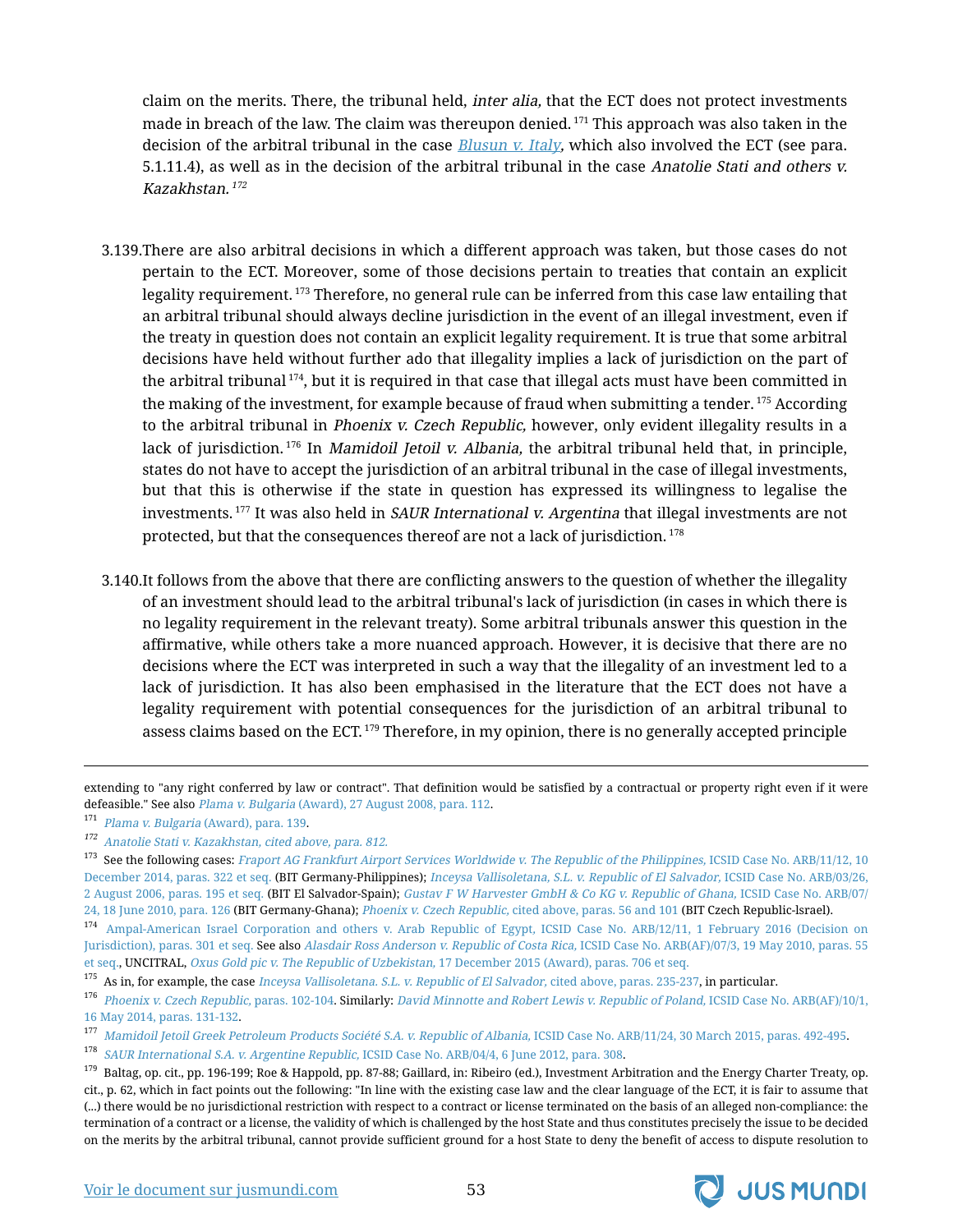of law which implies that an arbitral tribunal should decline jurisdiction in the case of an illegal investment. In the context of the ECT, it has been consistently held that the illegality of an investment can, at best, play a role in the assessment of the case on the merits.

3.141. It follows from the above that ground 4.2 fails.

## Ground 4.3: illegal conduct

- 3.142.<u>Ground 4.3</u> is divided into two grounds, and it contends that illegal conduct has to be taken into account.
- 3.143. Ground 4,3.1 is directed against paras. 5.1.11.7-5.1.11.9 and paras. 9.8.5-9.8.10, in which the Court of Appeal rendered decisions on fraud and corruption in the acquisition of a majority interest in Yukos. Briefly stated, the ground complains that the Court of Appeal proceeded on the basis of an incorrect interpretation of the law or rendered an incomprehensible decision, having considered only the transactions by which HVY acquired the shares in Yukos. According to the ground, when answering the question of whether an investment had been obtained legally, the Court of Appeal should not have limited itself to an assessment of the last transaction in a chain of transactions, but should have also considered the events that preceded HVY's acquisition of the shares. According to the ground, it is of importance, amongst other things, that bribes were paid to Yukos' directors before it was privatised (the so-called Red Directors), and that the illegally acquired Yukos shares were transferred from one (sham) company to the other in order to conceal their illegal acquisition.
- 3.144. The ground lacks interest, given that it follows from para. 5.1.11.6 that paras. 5.1.11.7-5.1.11.9 were rendered superfluously. The complaint also fails in all other respects, given that the circumstance that an investment was made in breach of the law of the host country is only relevant if that breach pertains to the making of the investment.<sup>180</sup> The Court of Appeal therefore rightly adopted this as a starting point in para. 5.1.11.2. The Court of Appeal was therefore right to assess whether there was evidence of illegal conduct by HVY at the time they made their investment (para. 5.1.11.8) and not, in addition, the actions of others in acquiring the shares in Yukos in 1995/1996. The Court of Appeal's decision is, moreover, not incomprehensible. For the record, I would note that the Court of Appeal did assess the statement that YUL had been involved in the payment of bribes to the Red Directors, rejecting it as irrelevant. The Court of Appeal's decision that only the acquisition of the shares in Yukos by HVY, and not any earlier transactions, need be considered, implies a rejection of the statement that HVY helped conceal the earlier illegal acquisition of those shares. The ground thus fails.
- 3.145. Ground 4.3.2 is directed against the Court of Appeal's decision that illegal conduct by HVY after having made the investment is not relevant to the Tribunal's jurisdiction.
- 3.146. This ground, too, fails, given that the Court of Appeal's starting point, i.e. that only illegal conduct at



an otherwise covered investment"; Blanch, Moody & Lawn, op. cit., p, 5.

<sup>&</sup>lt;sup>180</sup> See, inter alia, Oxus Gold plc v. Uzbekistan, [cited above, para. 707](https://jusmundi.com/en/document/h/cFlXR3o4UTY5THgxMkFQaG1qM3NwV2I0K3ZBMjNPQkRWVURnOURDeDA2K2xJaDE1QlJjOWppZ3A2Wm5yTUFSNjVCSFpJQXpxYThoVmF2WlhIcDJoY0pzRVRLdkpXSy9sbmxyenpGSzRNY3FSTGlJZmtIYlFsSTNyYW9leFEyNXZmMDdwVk5lSUVkcW5LVGJFZmJGSFF0OWIxK2pCWmRhZ1BMalB3SW5pNUo4b2FzbzhPOEJPY3dpWjlWYzlBTTQ0cXVTQmlOK2NLT3F2RzZiRW8vM1hwL3o2Q0tQVnFCWko3Q0F1ZDRJNXJub3llQ08wRUozajJEazFtbFNoVXhpOGxGOCs2ZDdqYk1aVDZYT3dWTXlPMEE9PQ==) (with references to Gustav F W [Harvester](https://jusmundi.com/en/document/h/NzUralc2dFlTOE8xTXoxOG5Sb2ZIK2F1a1V6bFBNU1FiODQ0YUpVRzI0MlQzdUgyQ3FnTm9OclVTOThkUTVYdSttdzVwejQ2MVlVVVZONC9ObmZtTlNLbUlqeVhBU3pWT1VhUzhod2FUSkhSV3RCK3JhUmZxTXVSS2tkd3R3VEQ=) v. Ghana and [Inceysa](https://jusmundi.com/en/document/h/Mm1YaDB0cXM0SUwwb1NtQU9TeVhWTWNPd2JZLzVtRThmUmx4dGtlQVAzWkVPN1MrRTVNa2N4cW5NWVp2QXBUNjFpRVQrY1Z2eFZPQXdTazlMZExRTFpRUzJCL1FmS1dITzI2OFViU2Q4ZW44T0FIT3R1Zys5SnRmS2xJYSt6UkYzSUxlY2ZwSFZzcktrTDRVNVJEZjZBPT0=) [Vallisoletana](https://jusmundi.com/en/document/h/Mm1YaDB0cXM0SUwwb1NtQU9TeVhWTWNPd2JZLzVtRThmUmx4dGtlQVAzWkVPN1MrRTVNa2N4cW5NWVp2QXBUNjFpRVQrY1Z2eFZPQXdTazlMZExRTFpRUzJCL1FmS1dITzI2OFViU2Q4ZW44T0FIT3R1Zys5SnRmS2xJYSt6UkYzSUxlY2ZwSFZzcktrTDRVNVJEZjZBPT0=) v. El Salvador, cited above). The judgment of the ECJ, 14 March 2019, case C-724/17, ECLI:EU:C:2019:204 (Vantaan kaupunki v Skanska Industrial Solutions Oy and others), para. 46, that the ground cites (no. 159, footnote 337), is irrelevant in this respect because the judgment pertains to the specific context of corporate liability for violations of EU competition rules.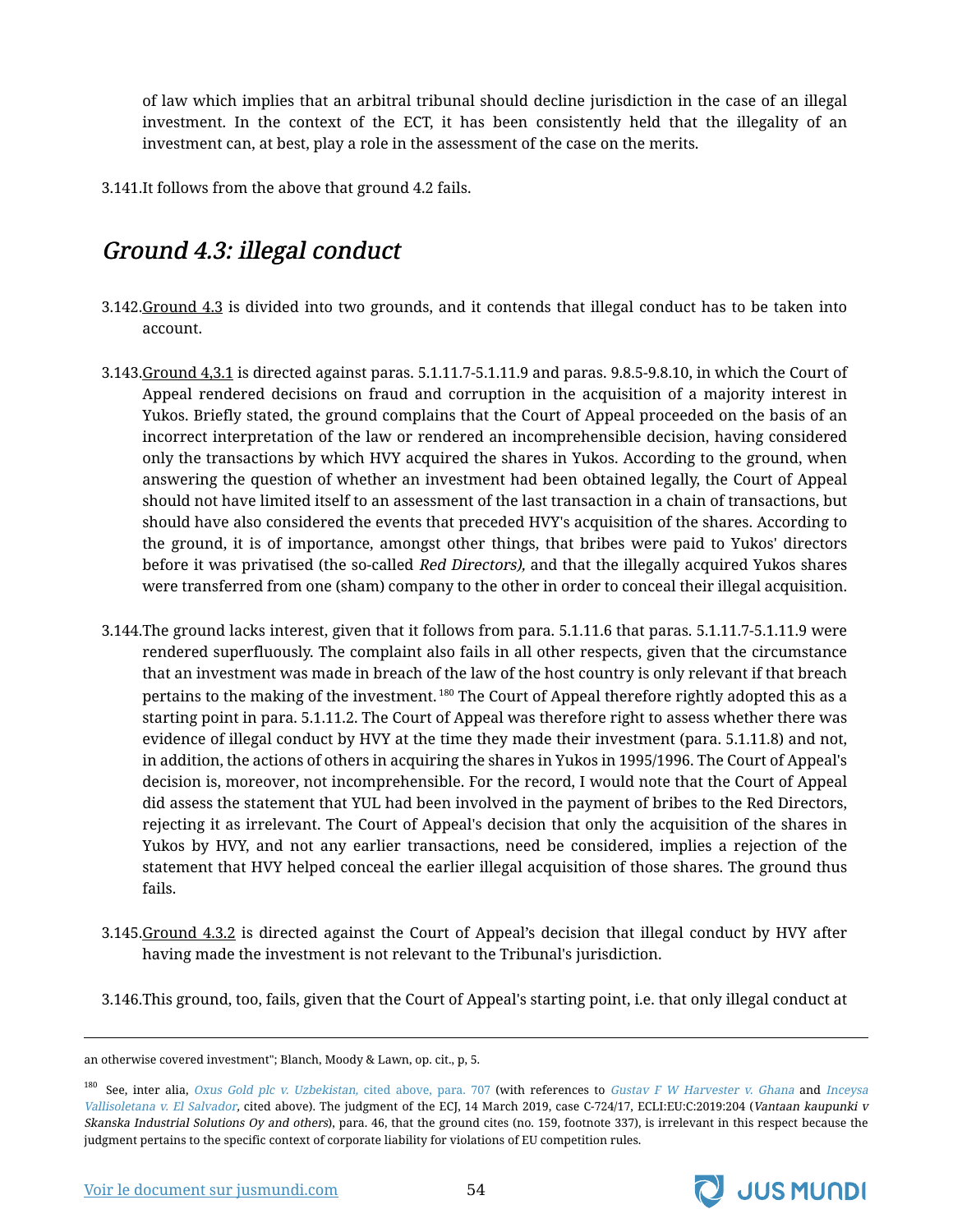the time the investment was made can lead to a lack of jurisdiction on the part of the Tribunal, is correct. The arbitral decision in the case Hesham Talaat M. Al-Warraq v. Indonesia to which the ground refers (no. 164 and footnote 341) does not lead to another conclusion. That judgment concerns an investment treaty that, unlike most investment treaties, contains an explicit provision that requires investors to respect the laws of the host country. <sup>181</sup> Consequently, no general rule can be inferred from this to imply that illegal conduct after the investment is made can also lead to a lack of jurisdiction on the part of an arbitral tribunal.

## Ground 4.4: violation of public policy

- 3.147.<u>Ground 4.4</u> is directed against paras. 9.8.5-9.8.10, in which the Court of Appeal rejected the Russian Federation's argument that the [Final Awards](https://jusmundi.com/en/document/h/WUZmZ2Vxcm9ndzJhVW44NThxNzZRZnNTeHpSMDBLRTQ5dURoNEozQ3BqbDZxSzBnTmdsY3N0UjNPaVlFUVNvZ1NWNDErcTFNYUcxamFIVW91aG1zdHdEeDQ1K0NWOE5seURVOTY2QmZDaWNlVnR2a0g5V3k5T0w1NjcxSTZzdVE=) were contrary to public policy because in consequence thereof, the aforementioned illegal acts are protected. After an introduction (in 4.4.1), the ground complains (in 4.4.2) that the Court of Appeal failed to recognise that it is contrary to national and international public policy to offer protection to treaty claims which concern investments that have been illegally acquired or exploited, or that the Court of Appeal's decision is at any rate insufficiently substantiated.
- 3.148. According to established case law, it is only possible to set aside an arbitral award on the basis of Article 1065(1)(e) DCCP if the content or execution of the award would be contrary to mandatory law of such a fundamental nature that compliance with it may not be obstructed by limitations of a procedural nature. <sup>182</sup> In essence, the ground argues that the Final Award violated a fundamental rule of mandatory law which entails that no protection is due to goods or rights obtained as a result of illegal acts. The Russian Federation put forward this argument in the arbitral proceedings under the heading of "unclean hands". In support of this, the ground refers to (arbitral) case law, including the ruling by the Paris Cour d'appel in the case Kyrgyzstan v. Belokon, in which enforcement of an arbitral award was refused because the alleged investor was guilty of money laundering. <sup>183</sup> The ground also refers to various anti-corruption and money laundering treaties and to literature in which it is argued that corruption is contrary to international public policy. 184
- 3.149. The ground disregards the essence of the Court of Appeal's decision in para. 9.8.5 et seq. and likewise the essence of the Tribunal's decision as summarised by the Court of Appeal. <sup>185</sup> The Court of Appeal did not fail to recognise that the protection of goods or rights obtained as a result of illegal conduct (such as corruption) can constitute a violation of international public policy. The essence of the Court of Appeal's decision is that, in so far as such illegal acts took place, they cannot be attributed to HVY, or they are not at any rate related to their investments. The illegal acts had, after all, taken place in part after HVY made the investment, and were committed in part by others before



<sup>181</sup> Hesham Talaat M. Al-Warraq v. Republic of Indonesia, [UNCITRAL, 15 December 2014 \(Final Award\), paras. 631 et seq.](https://jusmundi.com/en/document/h/VFFFa1kyZ094OGVnQS90eFIxSTFjeHBIUHBqNzBJKzczdTlkVk9JMS9GcTlLbS9vN01oMmpZZmFOc3pVZkZ4MEszUlNDczBQbHNPbUJrUXNrbXgzNGxBcU9tMEE5dE1JdG9EUkRmMXlqYlRvK0xVT1JpSzZ6M2h2TCswbEFISW9hUklDTEQzYzRHeFd5cVBTL25iaElqVkg5OSs3Yzc5WnJyOVhxVHYycHpzPQ==) The ground mistakenly refers to the award on jurisdiction of 21 June 2012 in that case, sub-chapters 634-637, although that award does not have subchapters 634-637, which means that the probable intention was to refer to the Final Award of 15 December 2014.

<sup>182</sup> Supreme Court 21 March 1997, ECLI:NL:HR:1997:AA4945, NJ 1998/207, annotated by H.J. Snijders, para. 4.2.

<sup>183</sup> Cour d'appel de Paris, [République du Kirghizistan c. M. Valeriy Belokon,](https://jusmundi.com/en/document/h/QVlhZlBIdSsraEtScXRvMEEvU3ExcEhMeGhOQTd4UDdzVEo2Qmd5SGhrREpIMlo3cmlFNmJWNXZTMmtzYldMbTlZakNkM2tsTnl2bm02OEFzYXFlOC9zSXp0ejhTcnZYdWtWaFY2U3BlcnlwWHhwb29lMVJ0c1YybzcwSlI0MzVJNHJHdExURjBxVEd4QTFlRlhDem9RPT0=) 21 February 2017.

<sup>184</sup> Emmanuel Gaillard, The emergence of transnational responses to corruption in international arbitration, Arbitration International 2019/ 35, pp. 1-19.

<sup>185</sup> [Hulley Enterprises Limited \(Cyprus\) v. The Russian Federation, Final Award,](https://jusmundi.com/en/document/h/WUZmZ2Vxcm9ndzJhVW44NThxNzZRZnNTeHpSMDBLRTQ5dURoNEozQ3BqbDZxSzBnTmdsY3N0UjNPaVlFUVNvZ1NWNDErcTFNYUcxamFIVW91aG1zdHdEeDQ1K0NWOE5seURVOTY2QmZDaWVJNDZQajFrREhVdUl1NURIeHBXTXNZb3pCbnZZTUw2dXdnYVlzZTRSWTRBPT0=) para. 1370 (identical to the other Final Awards).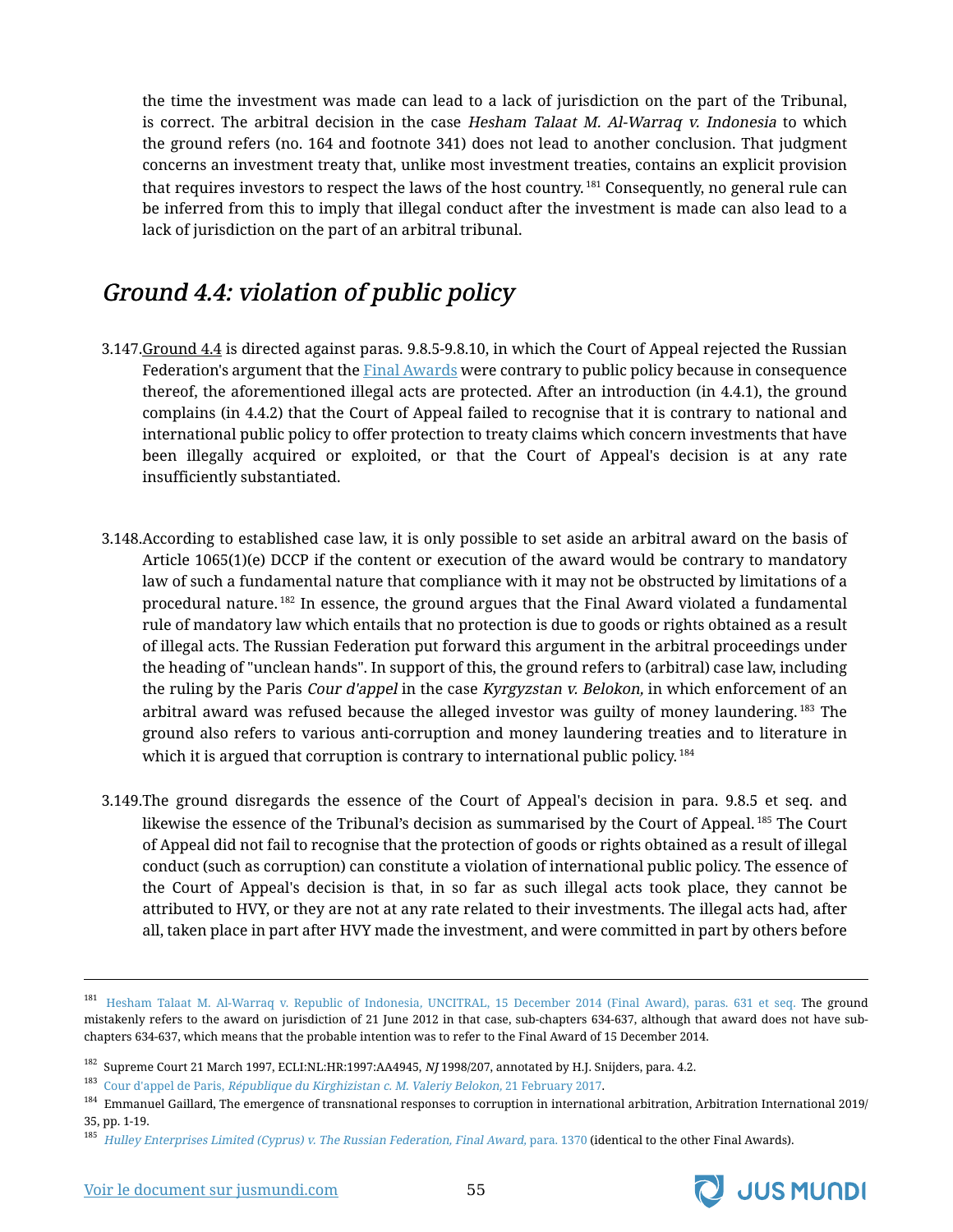HVY became a Yukos shareholder. In addition, there is no evidence whatsoever of a connection between HVY's illegal conduct and HVY's investment, according to the Tribunal and the Court of Appeal. According to this decision, therefore, there was no illegal conduct, such as corruption or money laundering, on the part of HVY itself when the investment was made. It cannot be inferred from the sources to which the ground refers that illegal conduct is relevant even if the investor was not involved or it was not committed at the time of the making of the investment. For example, the judgment in the case World Duty Free v. Kenya to which the ground refers (no. 166) involved the bribery of the Kenyan president by the investor's chief executive officer <sup>186</sup>, and the decision in Kyrgyzstan v. Acquisition involving alleged money laundering on the part of the investor. The ground's complaints fail on the basis of the foregoing.

- 3.150. Ground 4.4.3 is directed against para. 9.8.8, in which the Court of Appeal discussed sub-chapter 1370 [Final Awards](https://jusmundi.com/en/document/h/WUZmZ2Vxcm9ndzJhVW44NThxNzZRZnNTeHpSMDBLRTQ5dURoNEozQ3BqbDZxSzBnTmdsY3N0UjNPaVlFUVNvZ1NWNDErcTFNYUcxamFIVW91aG1zdHdEeDQ1K0NWOE5seURVOTY2QmZDaWNlVnR2a0g5V3k5T0w1NjcxSTZzdVE=). The Court of Appeal held that the Tribunal had decided that a number of the alleged illegal actions took place before HVY became a shareholder and that, as a result, they had been carried out by other parties, such as Bank Menatep and Khodorkovsky et al. According to the Court of Appeal, the Tribunal had thus decided nothing more than that Bank Menatep and Khodorkovsky et al. were other legal entities or persons than HVY, and that HVY could not be held liable for actions carried out by others before HVY became a shareholder. According to the Court of Appeal, this decision is correct and it has not been challenged by the Russian Federation, or at least not with sufficient substantiation. The ground complains that this decision is incomprehensible because the Russian Federation did indeed dispute the Tribunal's decision with substantiation. The ground argues, furthermore, that the Court of Appeal should have investigated this issue ex officio because it concerns a possible violation of international public policy.
- 3.151. In discussing this complaint, I note that the Court of Appeal did not render its own decision in para. 9.8.8, but established what the Tribunal had held. The Court of Appeal was thus responding to a complaint by the Russian Federation about the Tribunal's decision. According to the Court of Appeal, that complaint lacks a factual basis because the Tribunal's decision needs to be interpreted differently. The Court of Appeal's finding that the Tribunal's decision is correct and has not been challenged was therefore rendered superfluously, which is what the Court of Appeal also held ("in so far as it could even be tested in the present setting-aside proceedings"). The ground already fails entirely for this reason. I note that the substance of the complaints also fails in all other respects. The Tribunal's decision, with which the Court of Appeal concurs (in the uncontested view of the Court of Appeal), merely implies that a number of the alleged illegal actions took place before HVY became a shareholder and that, as a result, these actions had been carried out by other parties, such as Bank Menatep and Khodorkovsky et al. The statements that the ground enumerates basically imply that HVY were controlled by Khodorkovsky et al. These statements do not themselves do anything to detract from the Tribunal's factual determination. The Court of Appeal was therefore able to decide that the Russian Federation had not challenged the decision, or at least not with sufficient substantiation. The ground (nos. 177 and 178) also points out certain alleged inconsistencies in the [Final Awards](https://jusmundi.com/en/document/h/WUZmZ2Vxcm9ndzJhVW44NThxNzZRZnNTeHpSMDBLRTQ5dURoNEozQ3BqbDZxSzBnTmdsY3N0UjNPaVlFUVNvZ1NWNDErcTFNYUcxamFIVW91aG1zdHdEeDQ1K0NWOE5seURVOTY2QmZDaWNlVnR2a0g5V3k5T0w1NjcxSTZzdVE=). The Tribunal had allegedly taken into consideration at various places that Khodorkovsky et al. owned the shares in Yukos indirectly. In para. 9.8.9, the Court of Appeal has given an explanation for this, which entails that this was not incompatible with the determination that HVY and Khodorkovsky et al. are separate legal entities. That decision is not incomprehensible because the Court of Appeal was thus expressing that HVY need to be



<sup>186</sup> [World Duty Free Company v Republic of Kenya](https://jusmundi.com/en/document/h/bjZxNkx6dFBqTEJSalR1RGltNVErRmFKY1V6N2VuMHIwY21DU3JmV2xCNW0yRmJTbnB1WFhRR2xnYVErM1gxRjdDZWFlZk8rclBKWUd0LzErcUtkeDVYbzVnN1hxZW1UZ3ZtM1J4end5Zmo5a2xLRUZqTlV2dVh1K3llTE9lVWQ=), ICSID Case No. ARB/00/7, 4 October 2006.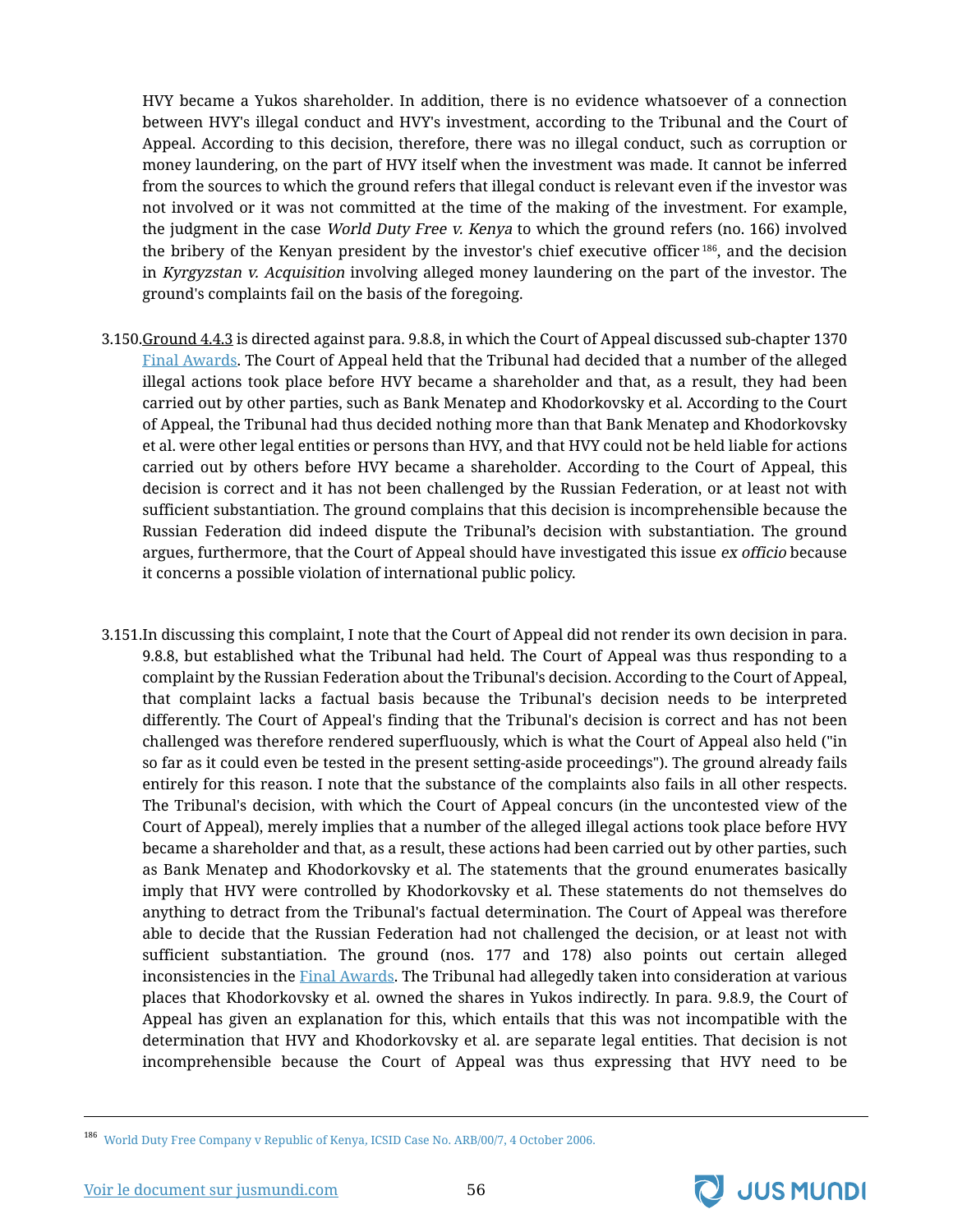distinguished, as companies, from those who control them.

# Ground 4.5: referral of questions about Article 1(6) and Article 26 ECT for a preliminary ruling?

- 3.152.<u>Ground 4.5</u> argues that the Court of Appeal's interpretation of <u>[Articles 1\(6\) and 26 ECT](https://jusmundi.com/en/document/h/clljWVJHbGxISEg0VUZMdWNJazE2TnJ3Mmxwb2NlQ1R3cmNjQXR1UDFhaUg5bDhhczBqUjlmYmVtWWhITFNjK3dCV0JaSFlDK3BFbFIyL0xvSHhiR2sxdnZtV2R3TDJsQUR2Q0hoUUhPeWlwUFRXK0ZmSTJDNUVyTytCd1RRNTNwN01Gb3dPWkZkKy8zeWpwclM0RlZBPT0=)</u> is contrary to EU law, and that the Supreme Court should refer questions to the ECJ for a preliminary ruling on the issues raised in grounds 4.2, 4.3, and 4.4.
- 3.153. Referring to what I noted with regard to ground 2.7, I believe, also with regard to ground 4, that referring questions for a preliminary ruling is not essential to the outcome of the cassation proceedings. Ground 4.2 fails, after all, because it essentially fails to challenge the Court of Appeal's decision and because it relies on a generally accepted legal principle, the existence of which has not been demonstrated. Ground 4.3 merely comprises complaints in respect of reasoning. Ground 4.4 pertains to Dutch arbitration law, i.e. Article 1065(1)(e) DCCP, and it is based, moreover, on an incorrect reading of the Court of Appeal's decision.
- 3.154. The conclusion is that ground 4 fails entirely.

# Ground 5: Article 21(5) ECT

- 3.155.<u>Ground 5</u> is divided into four sub-grounds and complains about para. 6.3 of the final judgment, in which the Court of Appeal held that it does not attach any consequences to the fact that the Tribunal did not consult the relevant (Russian) tax authorities. According to the ground, the Tribunal was required to do so under [Article 21\(5\) ECT.](https://jusmundi.com/en/document/h/clljWVJHbGxISEg0VUZMdWNJazE2TnJ3Mmxwb2NlQ1R3cmNjQXR1UDFhaUg5bDhhczBqUjlmYmVtWWhITFNjK3dCV0JaSFlDK3BFbFIyL0xvSHhiR2sxdnZtV2R3TDJsQUR2Q0hoUUhPeWlwUFRXK0ZmSTJDNUVyTytCd1RRNTNZN0M0T1JTOUIwMThFQmczaHpXcTNRPT0=) By not consulting the tax authorities, the Tribunal violated its mandate and the arbitral awards must therefore be set aside on the basis of Article 1065(1)(c) DCCP. This too causes the arbitral awards to be contrary to public policy (Article 1065(1)(e) DCCP), according to the ground.
- 3.156. The Tribunal held that referral of the case to the Russian tax authorities would be "an exercise in futility" because the parties had already been given a very extensive opportunity to submit their views, on whether the taxation measures entailed an expropriation, to the Tribunal.<sup>187</sup> In para. 6.3, the Court of Appeal held that, in principle. [Article 21\(5\) ECT](https://jusmundi.com/en/document/h/clljWVJHbGxISEg0VUZMdWNJazE2TnJ3Mmxwb2NlQ1R3cmNjQXR1UDFhaUg5bDhhczBqUjlmYmVtWWhITFNjK3dCV0JaSFlDK3BFbFIyL0xvSHhiR2sxdnZtV2R3TDJsQUR2Q0hoUUhPeWlwUFRXK0ZmSTJDNUVyTytCd1RRNTNZN0M0T1JTOUIwMThFQmczaHpXcTNRPT0=) mandatorily prescribes that the tax authorities must be consulted, but that the Tribunal's failure was insufficiently grievous to warrant setting aside the Final Awards because the Russian Federation did not suffer any disadvantage, given that it was able to present, at length, all relevant information.

## Introductory remarks



<sup>187</sup> Final Awards, [paras. 1421-1422.](https://jusmundi.com/en/document/h/WUZmZ2Vxcm9ndzJhVW44NThxNzZRZnNTeHpSMDBLRTQ5dURoNEozQ3BqbDZxSzBnTmdsY3N0UjNPaVlFUVNvZ1NWNDErcTFNYUcxamFIVW91aG1zdHdEeDQ1K0NWOE5seURVOTY2QmZDaWVJNDZQajFrREhVdUl1NURIeHBXTXNTNGYxZi94bFI3TGN5YjZlNE50eWF3PT0=)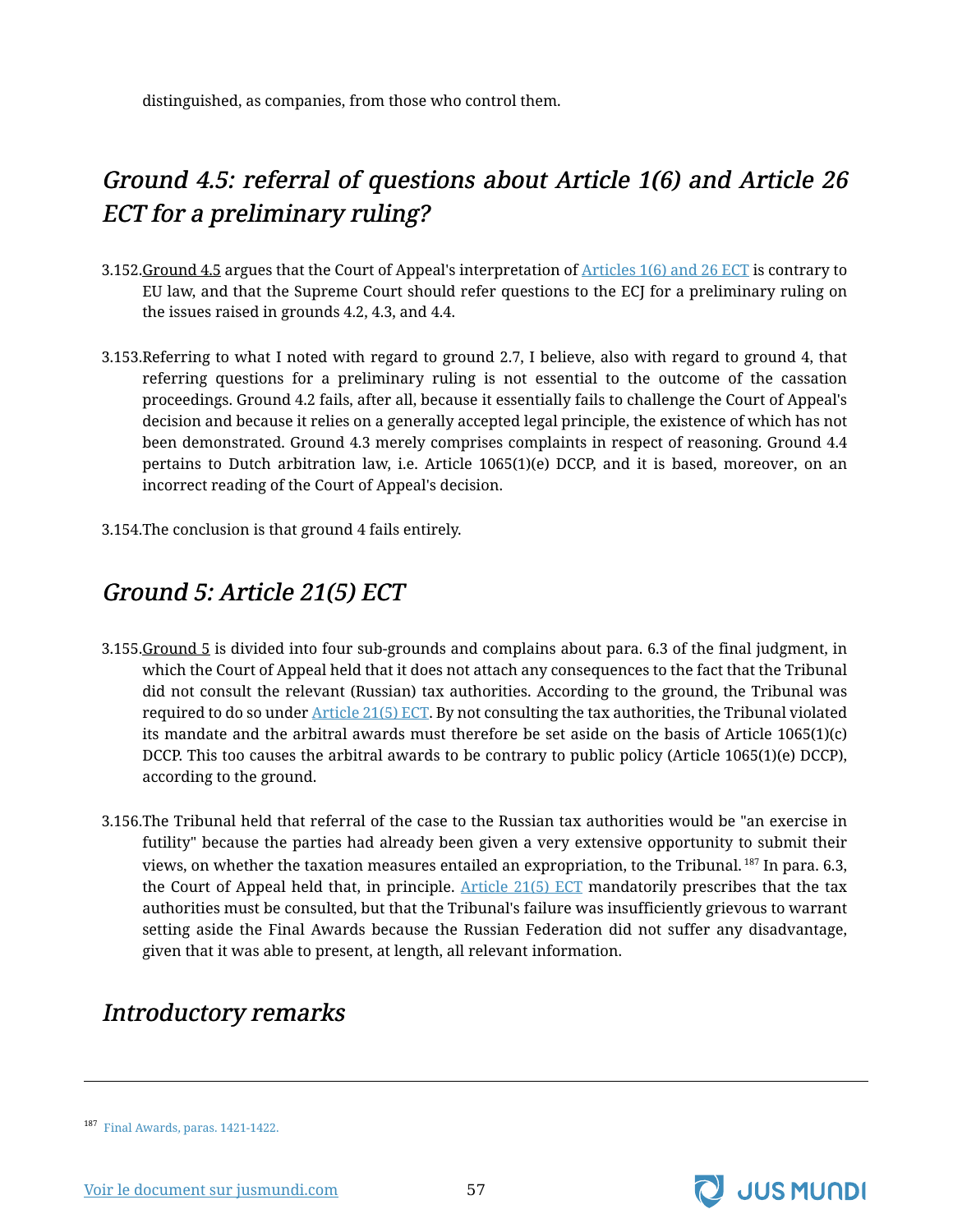- 3.157. HVY have argued in their written pleadings that the complaints in ground 5 lack interest. They have pointed out that the Court of Appeal decided in paras. 5.2.11 et seq., without challenge, that [Article](https://jusmundi.com/en/document/h/clljWVJHbGxISEg0VUZMdWNJazE2TnJ3Mmxwb2NlQ1R3cmNjQXR1UDFhaUg5bDhhczBqUjlmYmVtWWhITFNjK3dCV0JaSFlDK3BFbFIyL0xvSHhiR2sxdnZtV2R3TDJsQUR2Q0hoUUhPeWlwUFRXK0ZmSTJDNUVyTytCd1RRNTN1Q1N5b1ZkSFFxMjRaOGlnb2hPZHR3PT0=)  $21$  ECT does not at all apply the measures raised by HVY in the arbitration proceedings. According to the Court of Appeal in paras. 5.2.16 et seq., the taxation measures cannot be considered bona fide, whereas  $Article 21(1) ECT$  pertains only to *bona fide* measures. Given that the rule of Article  $21(1)$ (the "carve-out" for taxation measures) does not apply, the exception thereto in  $\text{Article 21}(5)$  ECT (the "claw-back") is also irrelevant, according to HVY. <sup>188</sup> Although HVY rightly point to the Court of Appeal's decision on  $\text{Article 21(1)} ECT$ , it cannot be said that the complaints about the interpretation of [Article 21\(5\) ECT](https://jusmundi.com/en/document/h/clljWVJHbGxISEg0VUZMdWNJazE2TnJ3Mmxwb2NlQ1R3cmNjQXR1UDFhaUg5bDhhczBqUjlmYmVtWWhITFNjK3dCV0JaSFlDK3BFbFIyL0xvSHhiR2sxdnZtV2R3TDJsQUR2Q0hoUUhPeWlwUFRXK0ZmSTJDNUVyTytCd1RRNTNZN0M0T1JTOUIwMThFQmczaHpXcTNRPT0=) lack interest. This is because the findings on the applicability of [Article 21\(1\) ECT](https://jusmundi.com/en/document/h/clljWVJHbGxISEg0VUZMdWNJazE2TnJ3Mmxwb2NlQ1R3cmNjQXR1UDFhaUg5bDhhczBqUjlmYmVtWWhITFNjK3dCV0JaSFlDK3BFbFIyL0xvSHhiR2sxdnZtV2R3TDJsQUR2Q0hoUUhPeWlwUFRXK0ZmSTJDNUVyTytCd1RRNTNld0Z0ZE9qV3FZeHI2NDZCNG1LMFZRPT0=) do not form the basis of the decision as to whether the Tribunal violated its mandate by failing to comply with the obligation arising from Article  $21(5)$  ECT. The findings on Article  $21(1)$  ECT are situated in a different context, namely the question of whether  $Article 21(1) ECT$  has consequences for the jurisdiction of the Tribunal (which the Court of Appeal answered in the negative in paras. 5.2.4 et seq.). For this reason, the complaints in ground 5 will be discussed.
- 3.158.On the basis of Article 1065(1)(c) DCCP, there can be a violation of the mandate, *inter alia,* if the Tribunal has acted in violation of the agreed procedural rules or statutory arbitration rules.<sup>189</sup> The violation of mandate must be serious enough to justify setting aside, as is implied by the general requirement of reticence. <sup>190</sup> The decisive question is whether the decision would have turned out otherwise if the arbitrators had complied with their mandate.<sup>191</sup> The court enjoys discretion when assessing whether the violation of mandate is serious enough to justify the setting aside of the arbitral award.
- 3.159. With regard to the setting-aside ground of Article 1065(1)(e) DCCP (violation of public policy), the following applies.  $192$  Public policy has a substantive and a procedural side. A violation of substantive public policy occurs where the content of the arbitral award violates rules of mandatory law of such a fundamental nature that compliance with such rules may not be obstructed by restrictions of a procedural nature. <sup>193</sup> This standard already shows that this ground for setting aside must be applied with reticence. A violation of procedural public policy occurs where the manner in which the award has come into being is contrary to fundamental principles of procedural law, for example in the event that the principle of the right to be heard has been violated  $194$ , or if it turns out that (one of) the arbitrators has/have not been impartial or independent.<sup>195</sup> On this point as well, the court, of necessity, has discretion.

3.160.<u>Grounds 5.1. and 5.1.1</u> contain an introduction and no complaint.



<sup>&</sup>lt;sup>188</sup> Written pleadings HVY, nos. 690 et seq.

<sup>&</sup>lt;sup>189</sup> Snijders, op. cit., 2018, nos. 9.3.4.2.4 and 9.3.4.2.7 (= Groene Serie Burgerlijke Rechtsvordering, Article 1065 DCCP, notes 4 2.4 and 4.2.7). See also Supreme Court 17 January 2003, ECLI:NL:HR:2003:AE9395, NJ 2004/384, annotated by H.J. Snijders.

<sup>&</sup>lt;sup>190</sup> This is currently laid down in Article 1065(4) DCCP (see Parliamentary History of the Arbitration Act 2015/1.76.3) but already applied to old law: see Van den Berg et al., op. cit., p. 134 and Snijders, op. cit., no. 9.3 4.3 (= Groene Serie Burgerlijke Rechtsvordering, Article 1065 DCCP, note 4.3).

<sup>&</sup>lt;sup>191</sup> T&C Burgerlijke Rechtsvordering, Article 1065 DCCP, note 4 (G.J Meijer); Snijders, op. cit., no. 9.3.1.2 (= Groene Serie Burgerlijke Rechtsvordering, Article 1065 DCCP, note 1.2).

<sup>&</sup>lt;sup>192</sup> See also no. 3.18 of my opinion prior to Supreme Court 4 December 2020, ECLI:NL:HR:2020:1952, RvdW 2021/2.

<sup>193</sup> Supreme Court 21 March 1997, ECLI:NL:HR:1997:AA4945, NJ 1998/207, annotated by H.J. Snijders, para. 4.2.

<sup>194</sup> For example Supreme Court 18 June 1993, ECLI:NL:HR:1993:ZC1003, NJ 1994/449, annotated by H.J. Snijders, para. 3.3.

<sup>195</sup> Inter alia Supreme Court 18 February 1994, ECLI:NL:HR:1994ZC1266, NJ 1994/765, annotated by H.J Snijders, para. 3.8.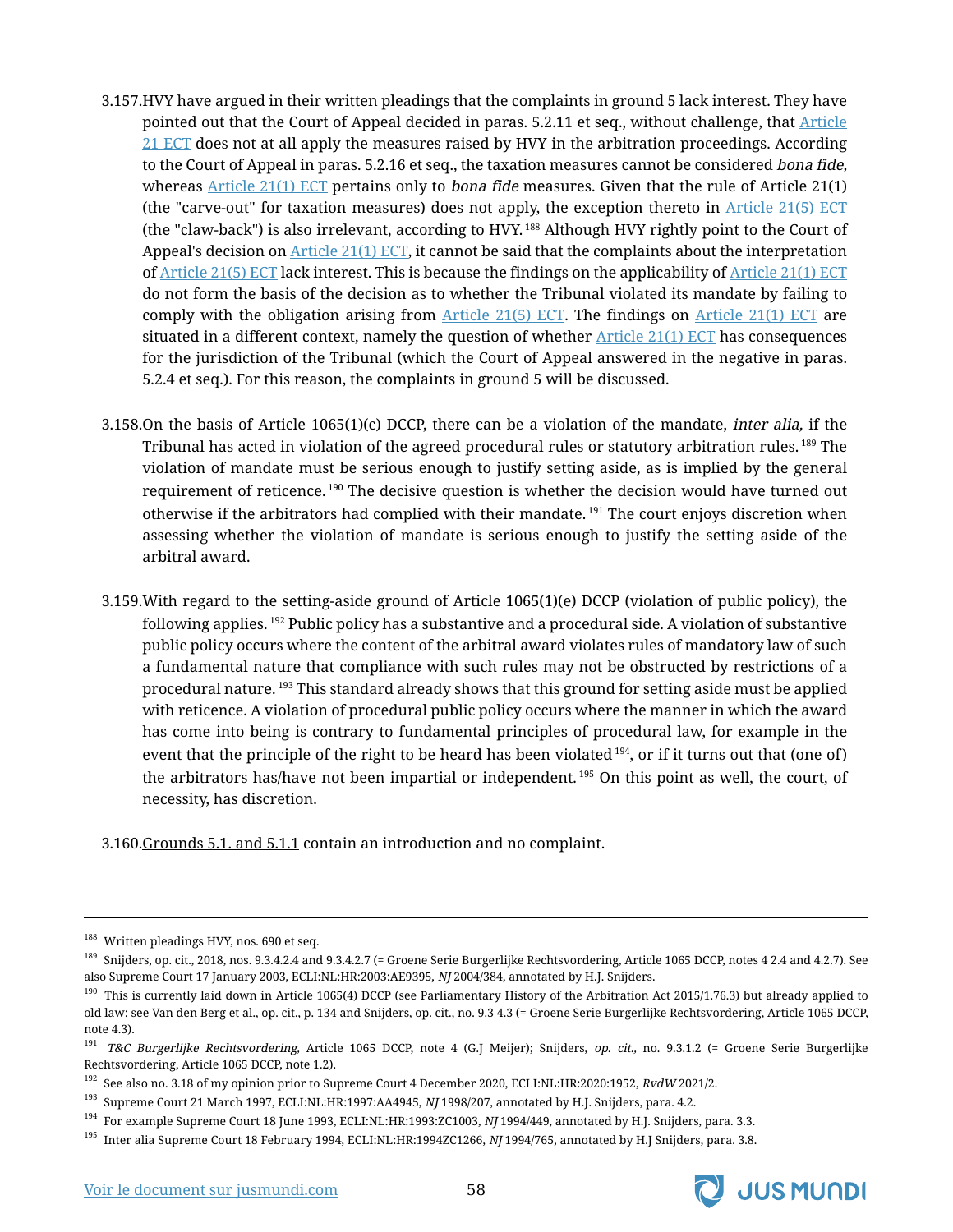# Ground 5.2: mandatory nature of Article 21(5) ECT

- 3.161.<u>Ground 5.2</u> raises various complaints against para. 6.3 and is broken down into six grounds (grounds 5.2.1-5.2.6)
- 3.162. Ground 5.2.1 complains that in para. 6.3, the Court of Appeal wrongly disregarded the mandatory nature of the referral obligation in  $Article$  21 (5)(b) ECT or failed to recognise that no "futility exception" applies to it. The Court of Appeal thus failed, *inter alia*, to properly apply the rules of interpretation of [Articles 31 and 32 VCLT.](https://jusmundi.com/en/document/h/NVFwR2lWbkFqaXdJRmhJT3hnNFo0NEhoLzFzTjdSbU9icGpNYlQ0N3hXUjByQUw3dW1hT1I5OW90REYzWjlFYW1iQm0xR2ZxcmE5MFIwL3EyeU1DWUVRbENBMnU5S3g1dERqLzZnTWNMRHc3U0YwLzlEK2VYZ1FOT1ZFUEszei8yM25adnZnUXlFS0VUZE44K1VxYnNNQWhnL25UaklhUkx3TnUyNUhIdlZvPQ==)
- 3.163.Regarding this ground, I note the following.  $\overline{\text{Article 21 ECT}}$  $\overline{\text{Article 21 ECT}}$  $\overline{\text{Article 21 ECT}}$  pertains to taxation measures.  $^{196}$   $\overline{\text{Article }}$  $\overline{\text{Article }}$  $\overline{\text{Article }}$ [21 ECT](https://jusmundi.com/en/document/h/clljWVJHbGxISEg0VUZMdWNJazE2TnJ3Mmxwb2NlQ1R3cmNjQXR1UDFhaUg5bDhhczBqUjlmYmVtWWhITFNjK3dCV0JaSFlDK3BFbFIyL0xvSHhiR2sxdnZtV2R3TDJsQUR2Q0hoUUhPeWlwUFRXK0ZmSTJDNUVyTytCd1RRNTN1Q1N5b1ZkSFFxMjRaOGlnb2hPZHR3PT0=) reads as follows in the authentic English text and the Dutch translation:

#### Article 21 Taxation

1. Except as otherwise provided in this Article, nothing in this Treaty shall create rights or impose obligations with respect to Taxation Measures of the Contracting Parties. In the event of any inconsistency between this Article and any other provision of the Treaty, this Article shall prevail to the extent of the inconsistency.

2. Article 7(3) shall apply to Taxation Measures other than those on income or on capital, except that such provision shall not apply to:

a) an advantage accorded by a Contracting Party pursuant to the tax provisions of any convention, agreement or arrangement described in subparagraph (7)(a)(ii); or

b) any Taxation Measure aimed at ensuring the effective collection of taxes, except where the measure of a Contracting Party arbitrarily discriminates against Energy Materials and Products originating in, or destined for the Area of another Contracting Party or arbitrarily restricts benefits accorded under Article 7(3).

3. Article 10(2) and (7) shall apply to Taxation Measures of the Contracting Parties other than those on income or on capital, except that such provisions shall not apply to:

a) impose most favoured nation obligations with respect to advantages accorded by a Contracting Party pursuant to the tax provisions of any convention, agreement or arrangement described in subparagraph (7)(a)(ii) or resulting from membership of any Regional Economic Integration Organization; or

b) any Taxation Measure aimed at ensuring the effective collection of taxes, except where the measure arbitrarily discriminates against an Investor of another Contracting Party or arbitrarily restricts benefits accorded under the Investment provisions of this Treaty.

4. Article 29(2) to (6) shall apply to Taxation Measures other than those on income or on capital.



<sup>&</sup>lt;sup>196</sup> Regarding this provision, see Hobér, op. cit., p. 354 et seq.; Gloria Alvarez, Article 21. Taxation, in Leal-Arcas (ed.), op. cit., pp. 288-298; William W. Park, Tax arbitration and investor protection, in Coop & Ribeiro (eds.), Investment Protection and the Energy Charter Treaty, op. cit., p. 115-145.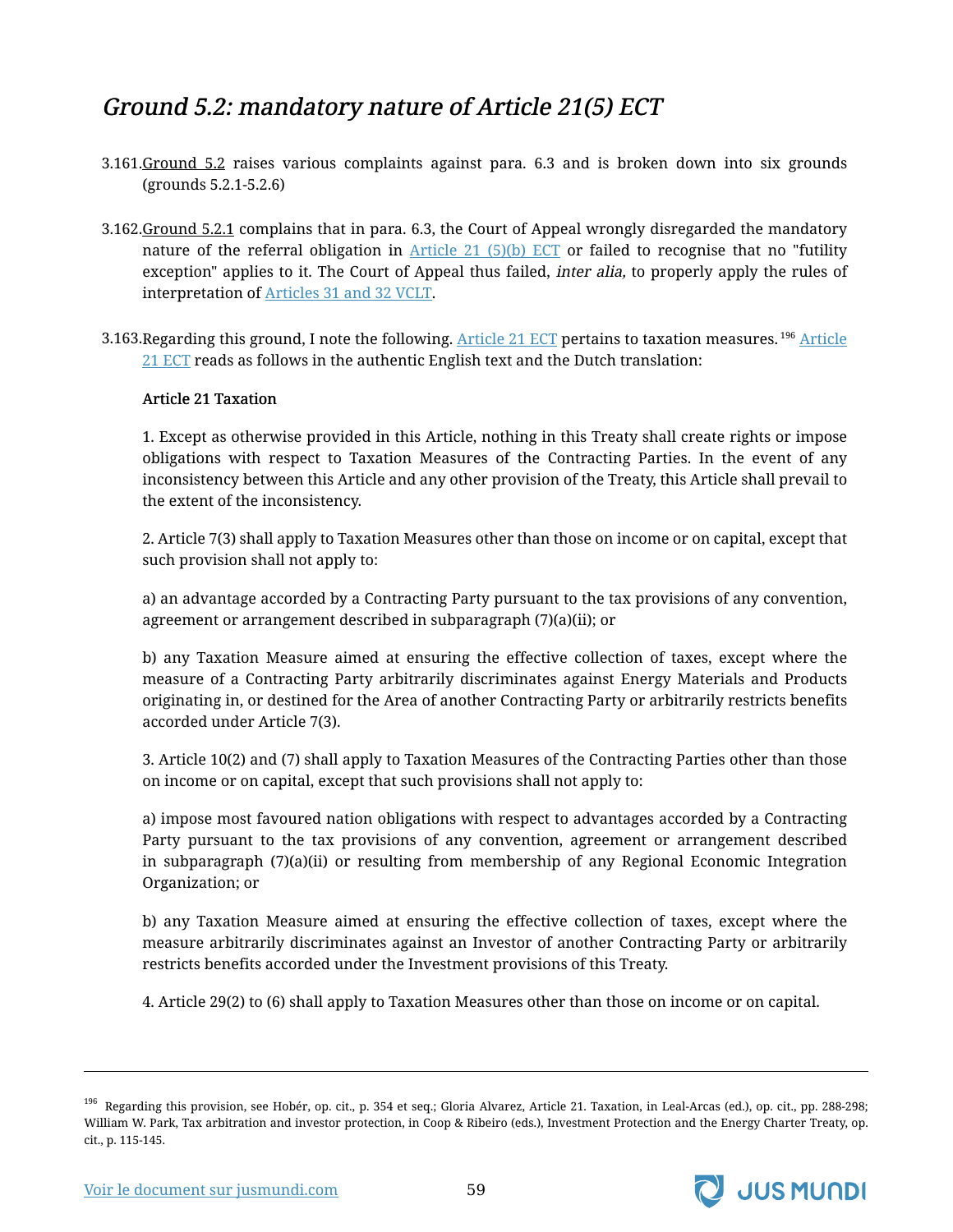5. a) Article 13 shall apply to taxes.

b) Whenever an issue arises under Article 13, to the extent it pertains to whether a tax constitutes an expropriation or whether a tax alleged to constitute an expropriation is discriminatory, the following provisions shall apply:

(i) The Investor or the Contracting Party alleging expropriation shall refer the issue of whether the tax is an expropriation or whether the tax is discriminatory to the relevant Competent Tax Authority. Failing such referral by the Investor or the Contracting Party, bodies called upon to settle disputes pursuant to Article 26(2)(c) or 27(2) shall make a referral to the relevant Competent Tax Authorities;

(ii) The Competent Tax Authorities shall, within a period of six months of such referral, strive to resolve the issues so referred. Where non-discrimination issues are concerned, the Competent Tax Authorities shall apply the non-discrimination provisions of the relevant tax convention or, if there is no non-discrimination provision in the relevant tax convention applicable to the tax or no such tax convention is in force between the Contracting Parties concerned, they shall apply the non-discrimination principles under the Model Tax Convention on Income and Capital of the Organisation for Economic Cooperation and Development;

(iii) Bodies called upon to settle disputes pursuant to Article 26(2)(c) or 27(2) may take into account any conclusions arrived at by the Competent Tax Authorities regarding whether the tax is an expropriation. Such bodies shall take into account any conclusions arrived at within the six-month period prescribed in subparagraph (b)(ii) by the Competent Tax Authorities regarding whether the tax is discriminatory. Such bodies may also take into account any conclusions arrived at by the Competent Tax Authorities after the expiry of the six-month period;

(iv) Under no circumstances shall involvement of the Competent Tax Authorities, beyond the end of the six-month period referred to in subparagraph (b)(ii), lead to a delay of proceedings under Articles 26 and 27.

6. For the avoidance of doubt, Article 14 shall not limit the right of a Contracting Party to impose or collect a tax by withholding or other means.

7. For the purposes of this Article:

a) The term "Taxation Measure" includes:

(i) any provision relating to taxes of the domestic law of the Contracting Party or of a political subdivision thereof or a local authority therein; and

(ii) any provision relating to taxes of any convention for the avoidance of double taxation or of any other international agreement or arrangement by which the Contracting Party is bound.

b) There shall be regarded as taxes on income or on capital all taxes imposed on total income, on total capital or on elements of income or of capital, including taxes on gains from the alienation of property, taxes on estates, inheritances and gifts, or substantially similar taxes, taxes on the total amounts of wages or salaries paid by enterprises, as well as taxes on capital appreciation.

c) A "Competent Tax Authority" means the competent authority pursuant to a double taxation

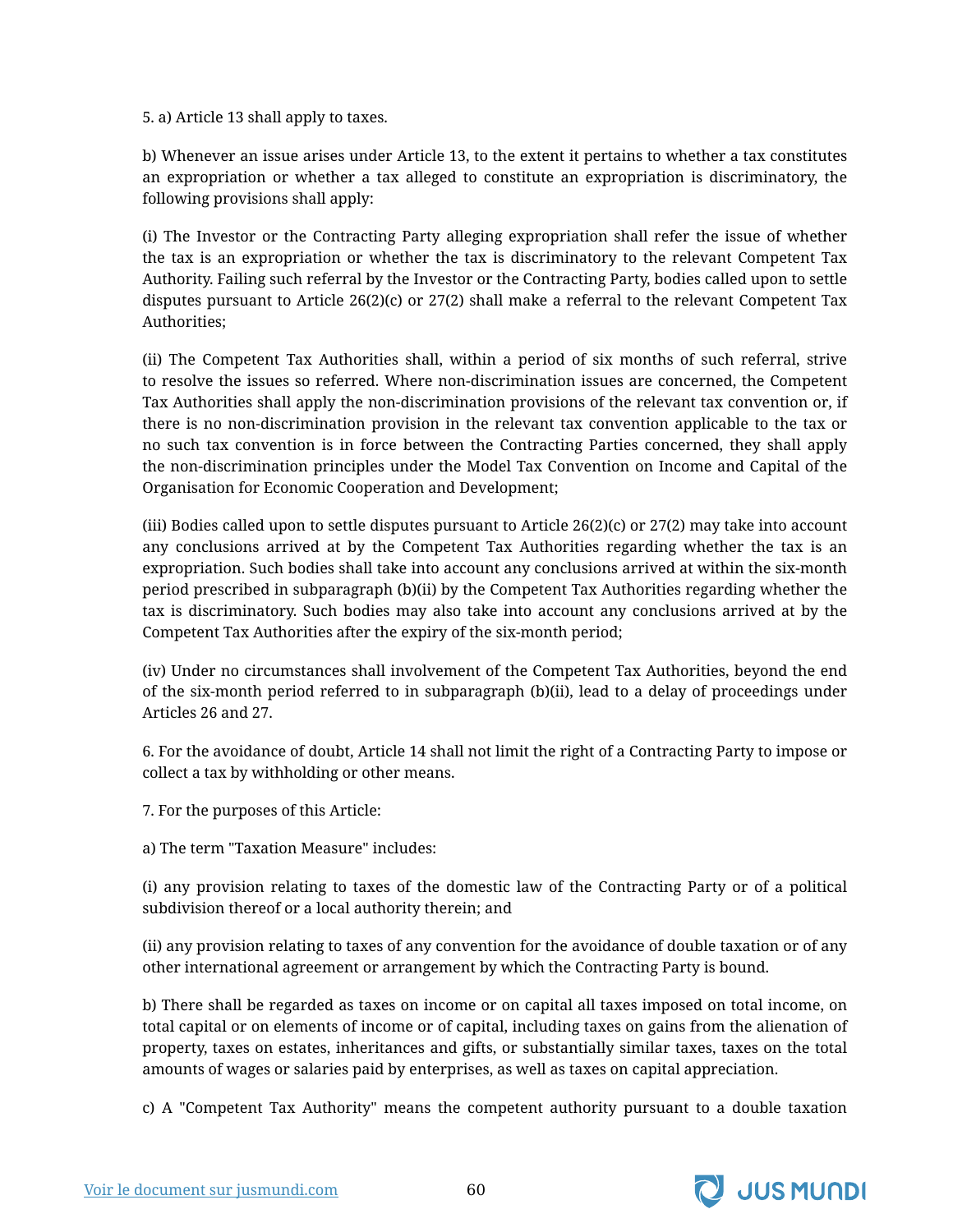agreement in force between the Contracting Parties or, when no such agreement is in force, the minister or ministry responsible for taxes or their authorized representatives.

d) For the avoidance of doubt, the terms "tax provisions" and "taxes" do not include customs duties.

In the Dutch translation:

#### Artikel 21 Belastingen

1. Behalve als bepaald in dit artikel worden door geen enkele bepaling van dit Verdrag rechten verleend of verplichtingen opgelegd met betrekking tot belastingmaatregelen van de Verdragsluitende Partijen. In geval van onverenigbaarheid van dit artikel met andere bepalingen van dit Verdrag heeft dit artikel, wat de onverenigbaarheid betreft, de voorrang.

2. Artikel 7, derde lid, is van toepassing op andere belastingmaatregelen dan belastingen op inkomen of kapitaal, met dien verstande dat de bepalingen van die artikelen niet van toepassing zijn op:

a. een voordeel dat een Verdragsluitende Partij heeft toegekend overeenkomstig de belastingbepalingen van een verdrag, overeenkomst of regeling als bedoeld in het zesde lid, letter a), onder ii), van dit artikel; of

b. een belastingmaatregel die ten doel heeft de doeltreffende inning van belastingen te waarborgen, behalve indien die maatregel van een Verdragsluitende Partij een willekeurige discriminatie tussen energiegrondstoffen en energieprodukten van een andere Verdragsluitende Partij of een willekeurige beperking van de krachtens de betreffende bepalingen van artikel 7, derde lid, toegekende voordelen inhoudt.

3. Artikel 10, tweede en zevende lid, zijn van toepassing op andere belastingmaatregelen van de Verdragsluitende Partijen dan belastingen op inkomen of kapitaal, met dien verstande dat geen van deze bepalingen:

a. ertoe strekt dat verplichtingen tot toepassing van het meestbegunstigingsbeginsel worden opgelegd met betrekking tot voordelen die een Verdragsluitende Partij heeft toegekend overeenkomstig de belastingbepalingen van een verdrag, overeenkomst of regeling als bedoeld in het zevende lid, letter a), onder ii), van dit artikel of als uitvloeisel van het lidmaatschap van een regionale organisatie voor economische integratie; of

b. van toepassing is op een belastingmaatregel die ten doel heeft de doeltreffende inning van belastingen te waarborgen, behalve indien de maatregel een willekeurige discriminatie tussen investeerders van de Verdragsluitende Partijen of een willekeurige beperking van de krachtens de investeringsbepalingen van dit Verdrag toegekende voordelen inhoudt.

4. Artikel 29, tweede tot en met zesde lid, is van toepassing op andere belastingmaatregelen dan belastingen op inkomen of kapitaal.

5. a. Artikel 13 is van toepassing op belastingen.

b. Wanneer in het kader van artikel 13 een geschil rijst, voor zover het betrekking heeft op de vraag of een belasting een onteigening vormt, dan wel of een belasting waarvan wordt beweerd dat deze

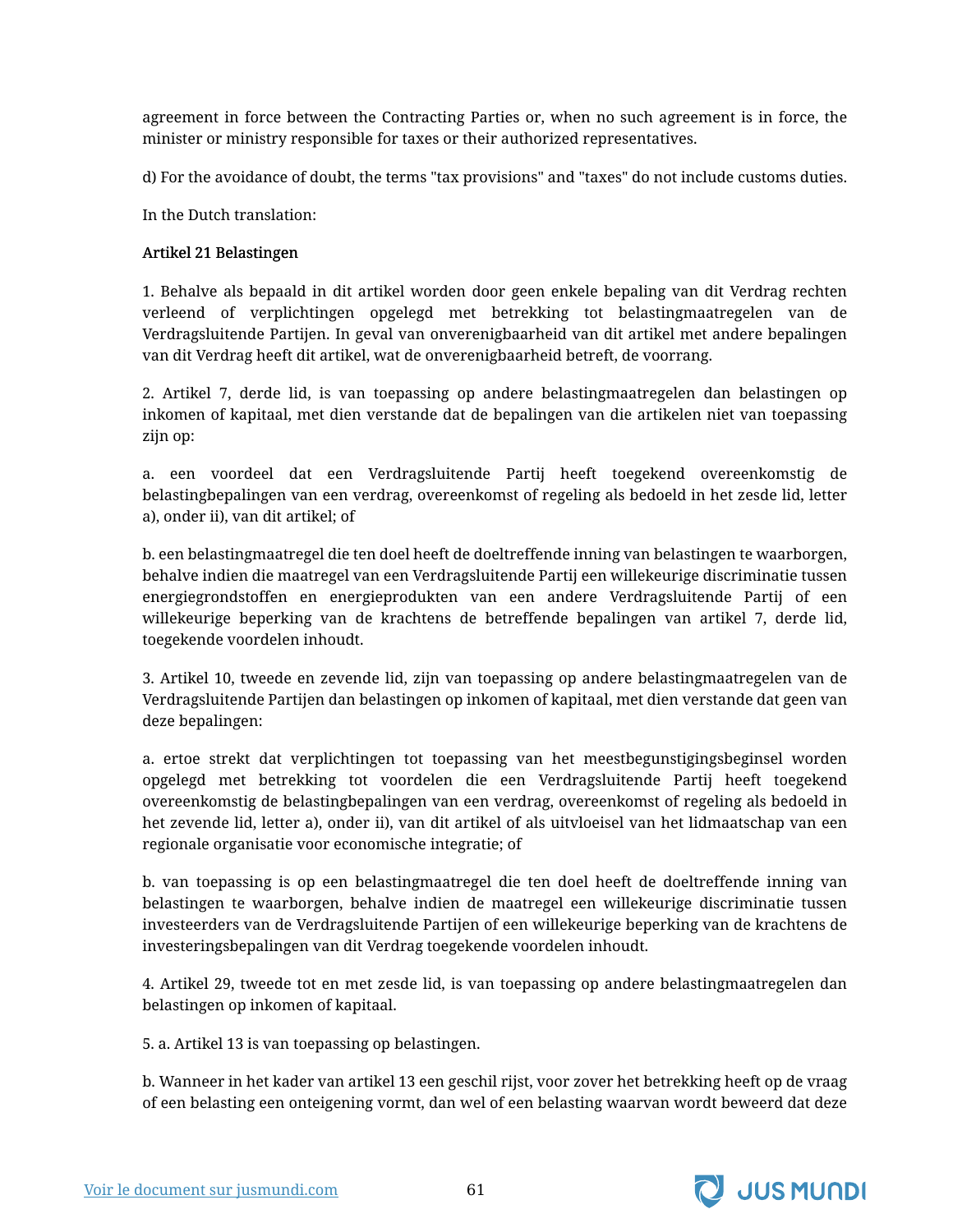een onteigening vormt, discriminerend is, geldt het volgende:

i. De investeerder of de Verdragsluitende Partij die aanvoert dat er sprake is van onteigening legt het geschil over de vraag of de maatregel een onteigening dan wel discriminerend is, voor aan de bevoegde belastingautoriteiten. Laat de investeerder of de Verdragsluitende Partij dit na, dan leggen de instanties die worden verzocht geschillen te beslechten overeenkomstig artikel 26, tweede lid, letter c), of artikel 27, tweede lid, het geschil voor aan de bevoegde belastingautoriteiten.

ii. De bevoegde belastingautoriteiten streven ernaar om het aldus voorgelegde geschil binnen een periode van zes maanden te regelen. Indien het gaat om een geschil inzake non-discriminatie, passen de bevoegde belastingautoriteiten de bepalingen inzake non- discriminatie van het relevante belastingverdrag toe, of passen zij, indien er geen non- discriminatiebepaling voorkomt in het op de belasting van toepassing zijnde relevante belastingverdrag of indien er geen belastingverdrag tussen de betrokken Verdragsluitende Partijen van kracht is, de nondiscriminatiebeginselen overeenkomstig het modelverdrag van de OESO betreffende belastingen op inkomen en kapitaal toe.

iii. De instanties die worden verzocht geschillen te regelen overeenkomstig artikel 26, tweede lid, letter c), of artikel 27, tweede lid, kunnen rekening houden met eventuele conclusies van de bevoegde belastingautoriteiten over de vraag of de belasting een onteigening is. Die instanties houden rekening met eventuele binnen de bij letter b), onder ii), voorgeschreven termijn van zes maanden door de bevoegde belastingautoriteiten getrokken conclusies over de vraag of de belasting discriminerend is. Deze instanties kunnen ook rekening houden met eventuele na het verstrijken van de voorgeschreven periode van zes maanden door de bevoegde belastingautoriteiten getrokken conclusies.

iv. In geen geval mag de betrokkenheid van de bevoegde belastingautoriteiten na het einde van de bij letter b), onder ii), bedoelde periode van zes maanden leiden tot een vertraging van de procedures ingevolge de artikelen 26 en 27.

6. Voor alle duidelijkheid wordt bepaald dat artikel 14 het recht van een Verdragsluitende Partij om een belasting op te leggen of te innen via bronheffing of andere middelen niet beperkt.

7. Voor de toepassing van dit artikel:

a. omvat de term "belastingmaatregel":

i. de bepalingen betreffende belastingen van de interne wetgeving van de Verdragsluitende Partij of van een staatsrechtelijke onderverdeling of een plaatselijke autoriteit ervan; en

ii. de bepalingen betreffende belastingen van verdragen ter voorkoming van dubbele belasting en van internationale overeenkomsten of regelingen waaraan de Verdragsluitende Partij gebonden is.

b. worden als belastingen op het inkomen en het vermogen beschouwd alle belastingen die worden geheven op het gehele inkomen, op het gehele vermogen of op bestanddelen van het inkomen of vermogen, met inbegrip van belastingen op winsten uit de vervreemding van eigendom, onroerend-zaakbelasting, successierechten, belastingen op schenkingen of in wezen soortgelijke belastingen, belastingen op het totaalbedrag van de door ondernemingen betaalde lonen of salarissen, alsmede belastingen op de waardevermeerdering van vermogen.

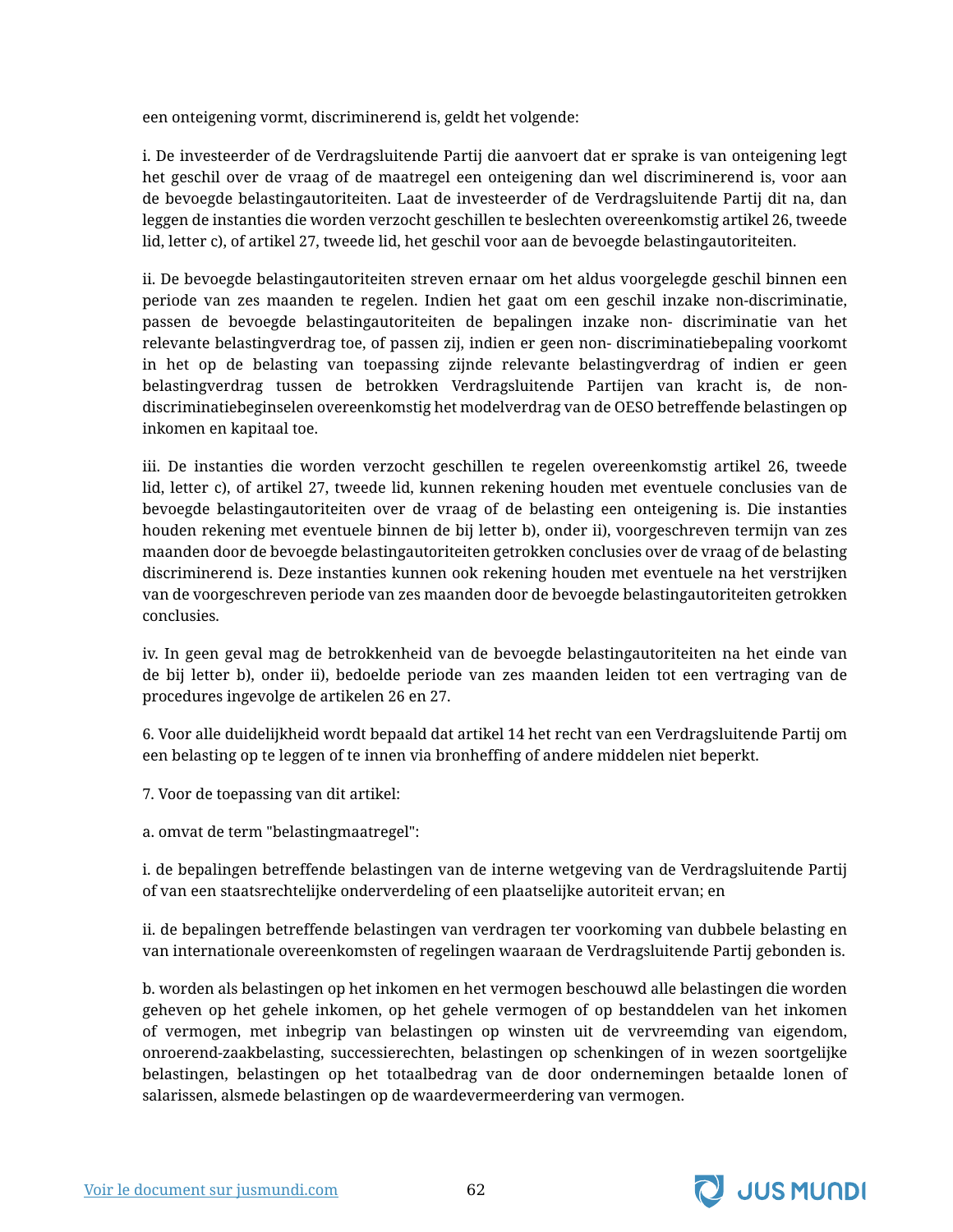c. wordt onder "bevoegde belastingautoriteit" verstaan de bevoegde autoriteit overeenkomstig een overeenkomst inzake dubbele belasting tussen de Verdragsluitende Partijen, of, bij ontstentenis van een van kracht zijnde overeenkomst de/het voor belastingen bevoegde minister of ministerie of hun gemachtigde vertegenwoordigers.

d. voor alle duidelijkheid wordt bepaald dat de termen "belastingbepalingen" en "belastingen" geen betrekking hebben op douanerechten.

3.164. $\rm Article$  21(1)  $\rm ECT$  provides that the ECT does not affect the powers of the contracting states to impose taxation measures. Therefore, such measures fall, in principle, outside the substantive scope of the ECT (which is why it is also referred to as a "carve-out"). However, there are exceptions to this rule (so-called "clawbacks"). One of them, which is set out in  $Article\ 21(5) ECT$ , entails that taxation measures may not constitute an expropriation that is contrary to the conditions of [Article 13 ECT](https://jusmundi.com/en/document/h/clljWVJHbGxISEg0VUZMdWNJazE2TnJ3Mmxwb2NlQ1R3cmNjQXR1UDFhaUg5bDhhczBqUjlmYmVtWWhITFNjK3dCV0JaSFlDK3BFbFIyL0xvSHhiR2sxdnZtV2R3TDJsQUR2Q0hoUUhPeWlwUFRXK0ZmSTJDNUVyTytCd1RRNTNSYXViUlpqUzFGenBGbnhsRUZWM3pRPT0=). In that case, a taxation measure can indeed constitute a violation of the ECT. $^\mathrm{197}$  [Article 13 ECT](https://jusmundi.com/en/document/h/clljWVJHbGxISEg0VUZMdWNJazE2TnJ3Mmxwb2NlQ1R3cmNjQXR1UDFhaUg5bDhhczBqUjlmYmVtWWhITFNjK3dCV0JaSFlDK3BFbFIyL0xvSHhiR2sxdnZtV2R3TDJsQUR2Q0hoUUhPeWlwUFRXK0ZmSTJDNUVyTytCd1RRNTNSYXViUlpqUzFGenBGbnhsRUZWM3pRPT0=) pertains to expropriations and reads as follows in the authentic English text and in the Dutch translation:

#### Article 13 Expropriation

1. Investments of Investors of a Contracting Party in the Area of any other Contracting Party shall not be nationalized, expropriated or subjected to a measure or measures having effect equivalent to nationalization or expropriation (hereinafter referred to as "Expropriation") except where such Expropriation is:

- a) for a purpose which is in the public interest;
- b) not discriminatory;
- c) carried out under due process of law; and
- d) accompanied by the payment of prompt, adequate and effective compensation.

Such compensation shall amount to the fair market value of the Investment expropriated at the time immediately before the Expropriation or impending Expropriation became known in such a way as to affect the value of the Investment (hereinafter referred to as the "Valuation Date").

Such fair market value shall at the request of the Investor be expressed in a Freely Convertible Currency on the basis of the market rate of exchange existing for that currency on the Valuation Date. Compensation shall also include interest at a commercial rate established on a market basis from the date of Expropriation until the date of payment.

2. The Investor affected shall have a right to prompt review, under the law of the Contracting Party making the Expropriation, by a judicial or other competent and independent authority of that Contracting Party, of its case, of the valuation of its Investment, and of the payment of compensation, in accordance with the principles set out in paragraph (1).



 $^{197}\,$  With regard to the foregoing, see Hobér, op. cit., p. 357.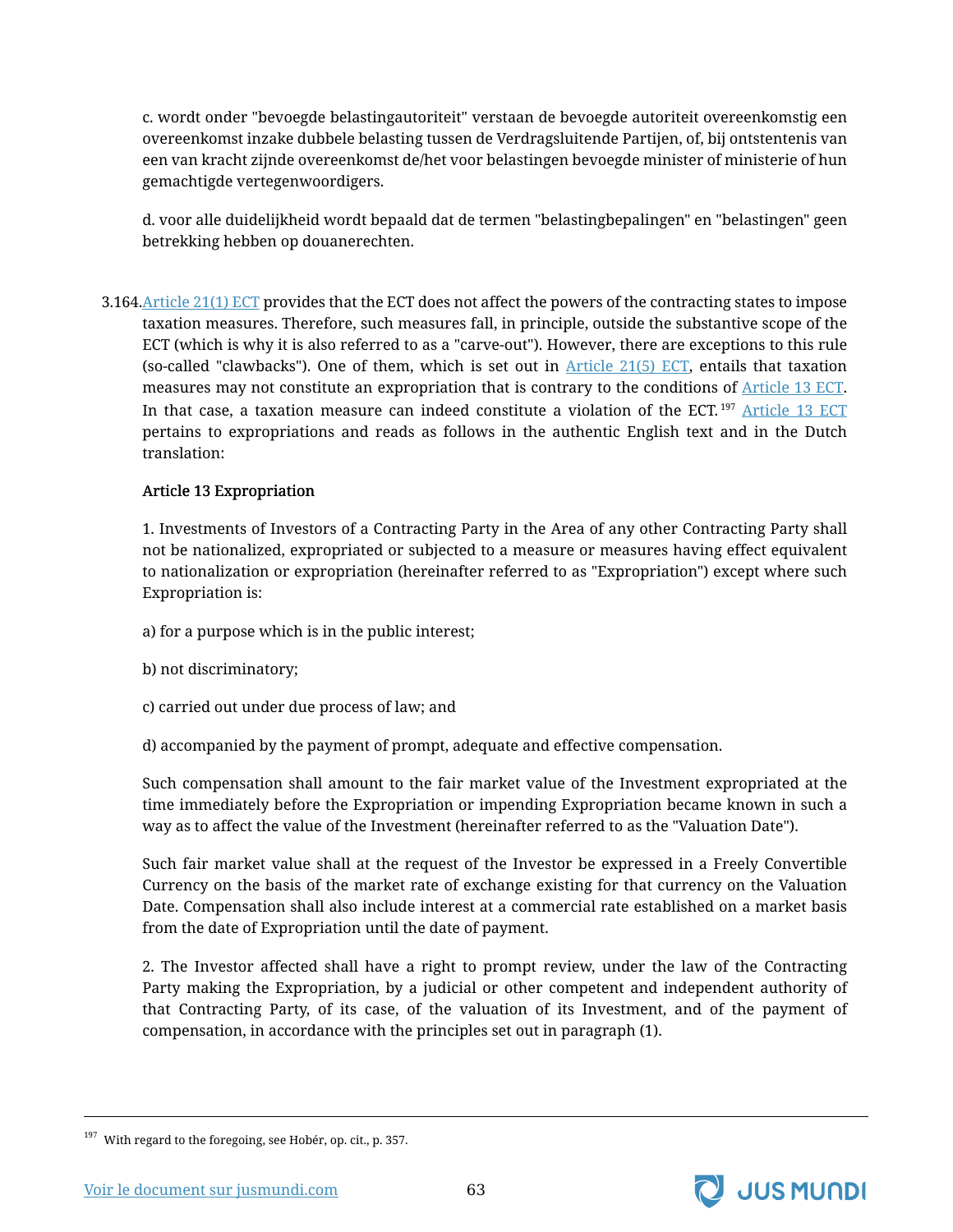3. For the avoidance of doubt, Expropriation shall include situations where a Contracting Party expropriates the assets of a company or enterprise in its Area in which an Investor of any other Contracting Party has an Investment, including through the ownership of shares.

In the Dutch translation:

#### Artikel 13 Onteigening

1. Investeringen van investeerders van een Verdragsluitende Partij op het grondgebied van een andere Verdragsluitende Partij mogen niet worden genationaliseerd, onteigend of onderworpen aan maatregelen met een soortgelijk effect als nationalisatie of onteigening (hierna te noemen "onteigening"), behalve wanneer de onteigening:

- a. geschiedt in het algemeen belang;
- b. niet discriminerend is;
- c. geschiedt met inachtneming van een behoorlijke rechtsgang; en

d. gepaard gaat met de betaling van prompte, adequate en doeltreffende compensatie.

Die compensatie is gelijk aan de billijke marktwaarde van de onteigende investering op het tijdstip vlak voordat de onteigening of op handen zijnde onteigening zodanig bekend werd dat de investeringswaarde werd beïnvloed (hierna te noemen: de "datum van de waardebepaling").

Deze billijke marktwaarde wordt op verzoek van de investeerder berekend in een vrij inwisselbare valuta volgens de voor die valuta op de datum van de waardebepaling geldende marktwisselkoers. De compensatie omvat tevens rente over de periode tussen de onteigenings- en de betalingsdatum, welke berekend wordt tegen een commercieel, op marktbasis vastgesteld tarief.

2. De betrokken investeerder heeft recht op onverwijlde toetsing, krachtens het recht van de Verdragsluitende Partij die de onteigening verricht, van zijn zaak, de waardebepaling van zijn investeringen en de betaling van compensatie overeenkomstig de beginselen neergelegd in het eerste lid, door een gerechtelijke of andere onafhankelijke bevoegde instantie van die Partij.

3. Voor alle duidelijkheid wordt bepaald dat onteigening ook de gevallen omvat waarin een Verdragsluitende Partij de activa onteigent van een vennootschap of onderneming op haar grondgebied waarin een investeerder van een andere Verdragsluitende Partij een investering, ook indien via aandelenbezit, heeft.

 $3.165$ . $\Delta$ rticle  $21(5)$ (b)(i) ECT assigns a role to the tax authorities of the contracting state concerned ("the relevant Competent Tax Authority") in assessing whether the taxation measures taken constitute a prohibited expropriation within the meaning of [Article 13 ECT.](https://jusmundi.com/en/document/h/clljWVJHbGxISEg0VUZMdWNJazE2TnJ3Mmxwb2NlQ1R3cmNjQXR1UDFhaUg5bDhhczBqUjlmYmVtWWhITFNjK3dCV0JaSFlDK3BFbFIyL0xvSHhiR2sxdnZtV2R3TDJsQUR2Q0hoUUhPeWlwUFRXK0ZmSTJDNUVyTytCd1RRNTNSYXViUlpqUzFGenBGbnhsRUZWM3pRPT0=) The investor or contracting state concerned shall refer the issue to the relevant tax authorities. If they fail to do so, the body called upon to settle the dispute (as, in this case, the Tribunal) must refer the question of whether there is a prohibited expropriation within the meaning of  $\overline{\text{Article 13 ECT}}$  $\overline{\text{Article 13 ECT}}$  $\overline{\text{Article 13 ECT}}$  to the relevant tax authorities. The text of  $\text{Article } 21(5)(b)(i)$  ECT refers to "shall make a referral", which indicates an obligation on the part the body called upon.<sup>198</sup> This wording does not show that the body has freedom of choice in



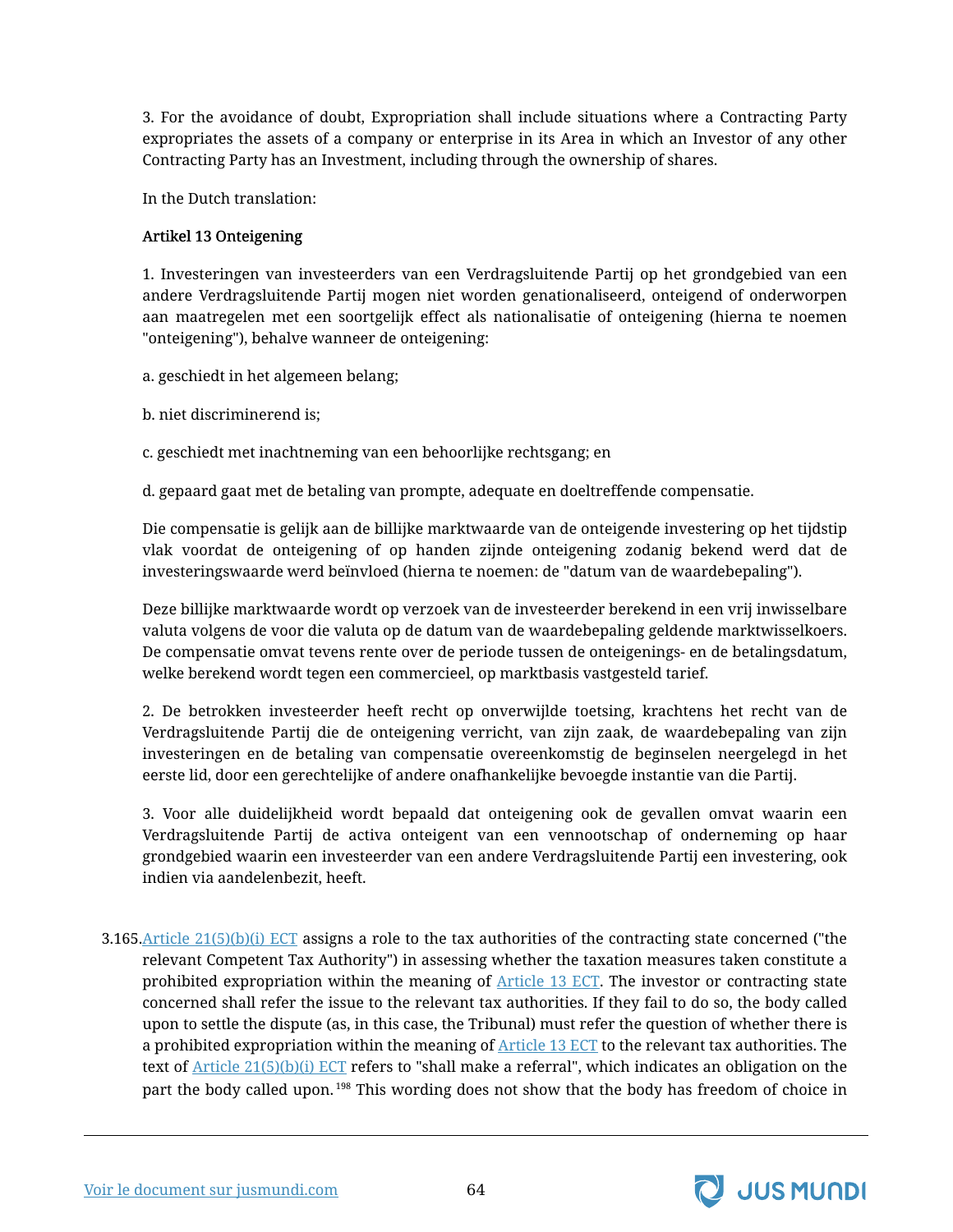this respect.<sup>199</sup> However, **[Article 21\(5\) ECT](https://jusmundi.com/en/document/h/clljWVJHbGxISEg0VUZMdWNJazE2TnJ3Mmxwb2NlQ1R3cmNjQXR1UDFhaUg5bDhhczBqUjlmYmVtWWhITFNjK3dCV0JaSFlDK3BFbFIyL0xvSHhiR2sxdnZtV2R3TDJsQUR2Q0hoUUhPeWlwUFRXK0ZmSTJDNUVyTytCd1RRNTNZN0M0T1JTOUIwMThFQmczaHpXcTNRPT0=)** does not attach any consequences to a refusal to consult the tax authorities.<sup>200</sup>

- 3.166. However, [Article 25\(1\) ECT](https://jusmundi.com/en/document/h/clljWVJHbGxISEg0VUZMdWNJazE2TnJ3Mmxwb2NlQ1R3cmNjQXR1UDFhaUg5bDhhczBqUjlmYmVtWWhITFNjK3dCV0JaSFlDK3BFbFIyL0xvSHhiR2sxdnZtV2R3TDJsQUR2Q0hoUUhPeWlwUFRXK0ZmSTJDNUVyTytCd1RRNTM4RnY5QmpiN21TM081ejhnaittSlZBPT0=) clearly provides that the body that settles the dispute is not bound by the conclusions of the tax authorities. According to Article 25(1)(b)(iii), the authority "may take into account" the tax authorities' conclusions regarding the issue whether the tax is an expropriation. As regards the issue whether the tax is discriminatory, the body "shall take into account" the conclusions of the tax authorities when forming its opinion, but it does not require these conclusions to be adopted. The final assessment of whether the taxation measure is an expropriation or is discriminatory, is for the body called upon to settle the dispute.<sup>201</sup> [Article](https://jusmundi.com/en/document/h/clljWVJHbGxISEg0VUZMdWNJazE2TnJ3Mmxwb2NlQ1R3cmNjQXR1UDFhaUg5bDhhczBqUjlmYmVtWWhITFNjK3dCV0JaSFlDK3BFbFIyL0xvSHhiR2sxdnZtV2R3TDJsQUR2Q0hoUUhPeWlwUFRXK0ZmSTJDNUVyTytCd1RRNTNTL01ITDJLLzEvTzgrdGFGTStCSnZ3PT0=)  $21(5)(b)(iv)$  ECT also provides that the opinion of the tax authorities need not be awaited if it has not yet been received after six months. A referral to the tax authorities may under no circumstances lead to a delay in the dispute resolution, according to this provision. It has been pointed out in the literature that all this indicates is that the role of the tax authorities lies in facilitating the decision-making of the body called upon and that the words "shall make a referral" of [Article 21\(5\)\(b\)\(i\) ECT](https://jusmundi.com/en/document/h/clljWVJHbGxISEg0VUZMdWNJazE2TnJ3Mmxwb2NlQ1R3cmNjQXR1UDFhaUg5bDhhczBqUjlmYmVtWWhITFNjK3dCV0JaSFlDK3BFbFIyL0xvSHhiR2sxdnZtV2R3TDJsQUR2Q0hoUUhPeWlwUFRXK0ZmSTJDNUVyTytCd1RRNTNkVjQrenhidWlNTU8wM0Vwb3RMK3pBPT0=) are intended to give the relevant tax authorities the opportunity to give their views, but not to raise additional jurisdiction or admissibility thresholds.<sup>202</sup> Failure to make a referral to the tax authorities cannot lead to the termination or interruption of the dispute resolution.<sup>203</sup>
- 3.167. It is clear that in this case, even if it had made a referral to the relevant tax authorities, the Tribunal would not have been bound by the findings of those authorities. It follows from the text of [Article](https://jusmundi.com/en/document/h/clljWVJHbGxISEg0VUZMdWNJazE2TnJ3Mmxwb2NlQ1R3cmNjQXR1UDFhaUg5bDhhczBqUjlmYmVtWWhITFNjK3dCV0JaSFlDK3BFbFIyL0xvSHhiR2sxdnZtV2R3TDJsQUR2Q0hoUUhPeWlwUFRXK0ZmSTJDNUVyTytCd1RRNTM5MjVXOXhuYVZPUTlJUWR5QVRIdlF3PT0=)  $21(5)(b)(iii)$  and (iv) ECT that an arbitral tribunal does not need to await the opinion of the tax authorities if this leads to a delay in the proceedings. It is therefore unlikely that a referral to the tax authorities would have led to a different decision of the Tribunal. Invoking setting aside on account of a violation of the mandate therefore cannot succeed. The obligation to make a referral to the tax authorities is not so serious or mandatory that arbitrators seriously violate their mandate if they do not comply with said obligation when (as in this case) they consider themselves sufficiently informed. The issue whether  $\frac{\text{Article 21(5)} ECT}{\text{include}}$  includes a "futility exception"  $^{204}$  therefore does not need to be discussed separately.
- 3.168. Ground 5.2.1 completely fails based on the above.
- 3.169. Ground 5.2.2 is directed against para. 6.3.2 of the final judgment, where the Court of Appeal finds that the Russian Federation did not suffer any disadvantage from the Tribunal's refusal to refer the case to the tax authorities. The ground complains that this reasoning is speculative and incorrect.
- 3.170. The Court of Appeal held in para. 6.3.2 that the Russian Federation, in itself, rightly pointed out that the referral obligation of [Article 21\(5\) ECT](https://jusmundi.com/en/document/h/clljWVJHbGxISEg0VUZMdWNJazE2TnJ3Mmxwb2NlQ1R3cmNjQXR1UDFhaUg5bDhhczBqUjlmYmVtWWhITFNjK3dCV0JaSFlDK3BFbFIyL0xvSHhiR2sxdnZtV2R3TDJsQUR2Q0hoUUhPeWlwUFRXK0ZmSTJDNUVyTytCd1RRNTNZN0M0T1JTOUIwMThFQmczaHpXcTNRPT0=) is mandatory for the Tribunal. As follows from the discussion of ground 5.2.1, that obligation is not so compelling that a refusal to comply with that



 $198$  Cf. the (also authentic) French text of Article 21(5)(b)(i): '(...) les organes appelés à trancher le différend (...) renvoient l'affaire aux autorités fiscales compétentes'.

<sup>199</sup> See Hobér, op. cit., p. 371.

 $200$  See Hobér, op. cit., p. 373.

 $201$  See Roe & Happold, op. cit., p. 193.

 $202$  Decisions in arbitration case law are inconsistent in this respect, see Hobér, op. cit., p. 369 et seq.

<sup>203</sup> Hobér, op. cit., p. 373.

<sup>&</sup>lt;sup>204</sup> The ground refers to the Tribunal's finding in para. [1421 of the Final Awards](https://jusmundi.com/en/document/h/WUZmZ2Vxcm9ndzJhVW44NThxNzZRZnNTeHpSMDBLRTQ5dURoNEozQ3BqbDZxSzBnTmdsY3N0UjNPaVlFUVNvZ1NWNDErcTFNYUcxamFIVW91aG1zdHdEeDQ1K0NWOE5seURVOTY2QmZDaWVJNDZQajFrREhVdUl1NURIeHBXTXNTNGYxZi94bFI3TGN5YjZlNE50eWF3PT0=) stating that consulting the tax authorities would be 'an exercise in futility'.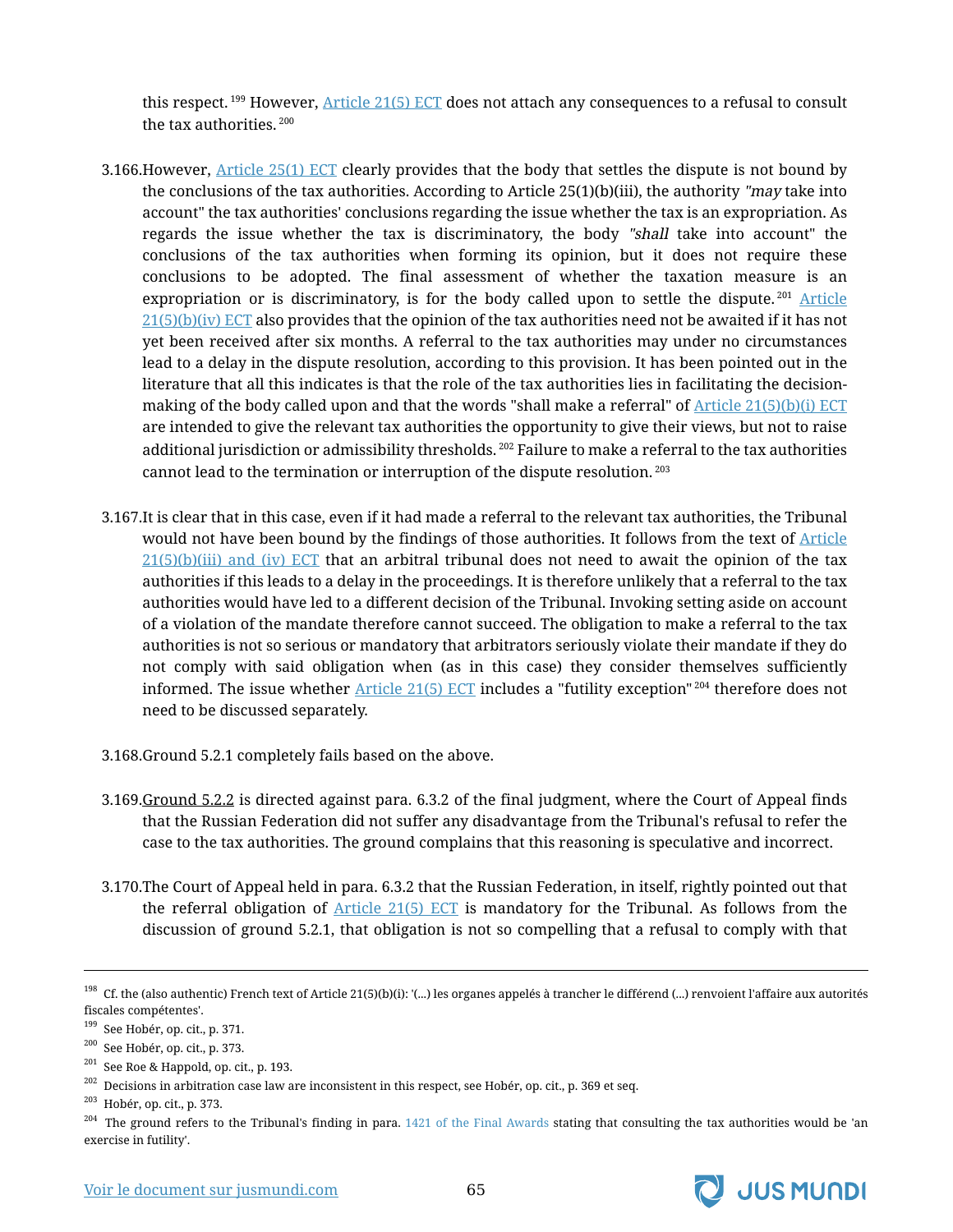obligation automatically constitutes a serious violation of the mandate. The issue of whether the Russian Federation suffered a disadvantage from the Tribunal's refusal to submit the matter to the Russian tax authorities therefore need not be discussed. Moreover, the complaints put forward in this respect are based on the assumption that a referral to the tax authorities could or should have led to a different decision by the Tribunal. However, as I noted above, the Tribunal would not have been bound by the findings of the tax authorities and would not be obliged to take the conclusions on whether there is an expropriation into account. Therefore, ground 5.2.2 fails.

- 3.171.<u>Ground 5.2.3</u> is directed against para. 6.3.3, in which the Court of Appeal held, inter alia, that the information that the Tribunal could have obtained by a referral to the Russian tax authorities would probably not have led to a different decision. According to the ground, this decision is impermissibly speculative, also in light of the Russian Federation's position that the tax authorities would have supported its view.
- 3.172.As I have already explained, the complaint fails to recognise that  $\Delta$ rticle 21(5) ECT does not require an arbitral tribunal to follow the findings obtained from the tax authorities. Moreover, the Court of Appeal cannot rightly be accused of having rendered a "speculative" decision. As part of the assessment of Article 1065(1)(c) DCCP, the Court of Appeal had to assess whether the Tribunal would have arrived at a different decision. That decision can only come about by speculating on what the Tribunal would have decided if it had had more or different information. For that reason as well, the ground fails.
- 3.173. Ground 5.2.4 complains about para. 6.3.4, in which the Court of Appeal decided that there was no reason to also refer the dispute to the tax authorities in Cyprus and the UK (where HVY have its registered office). According to the Court of Appeal, it has not been argued that taxation measures taken by Cyprus or the UK constitute an expropriation, while  $Article$   $21(5)$   $ECT$  prescribes that the tax authorities concerned must be consulted in those cases only. With this decision, the Court of Appeal went beyond the ambit of the legal dispute and furthermore decided contrary to  $Article$   $21$ [ECT](https://jusmundi.com/en/document/h/clljWVJHbGxISEg0VUZMdWNJazE2TnJ3Mmxwb2NlQ1R3cmNjQXR1UDFhaUg5bDhhczBqUjlmYmVtWWhITFNjK3dCV0JaSFlDK3BFbFIyL0xvSHhiR2sxdnZtV2R3TDJsQUR2Q0hoUUhPeWlwUFRXK0ZmSTJDNUVyTytCd1RRNTN1Q1N5b1ZkSFFxMjRaOGlnb2hPZHR3PT0=), according to the ground.
- 3.174.It does not follow from  $\overline{\text{Article 21 ECT}}$  $\overline{\text{Article 21 ECT}}$  $\overline{\text{Article 21 ECT}}$  that referrals must be made to the tax authorities of all the countries involved. After all,  $Article 21(5)(b)(i) ECT$  provides that a referral shall be made to the "relevant Competent Tax Authority" or "relevant Competent Tax Authorities". Which authorities are "relevant" is not further defined. In view of the context in which the term is used, it is obvious, as the Court of Appeal held in para. 6.4.3, to interpret "relevant" as "the ability to provide information about the issue as to whether there is a (discriminatory) expropriation". Moreover, it is obvious that it is up to an arbitral tribunal to assess in a specific case which tax authorities are relevant. The background of the referral to "Competent Tax Authorities" (plural) in Article 21 (5)(b)(ii) and (iv) is that the definition of "Competent Tax Authority" in  $\triangle$  [Article 21\(7\) ECT](https://jusmundi.com/en/document/h/clljWVJHbGxISEg0VUZMdWNJazE2TnJ3Mmxwb2NlQ1R3cmNjQXR1UDFhaUg5bDhhczBqUjlmYmVtWWhITFNjK3dCV0JaSFlDK3BFbFIyL0xvSHhiR2sxdnZtV2R3TDJsQUR2Q0hoUUhPeWlwUFRXK0ZmSTJDNUVyTytCd1RRNTNlSFNmZDNHNFY0OWMrOHMySHB6dkZ3PT0=) refers to "a double taxation agreement", i.e. treaties to prevent double taxation. In such cases, it is obvious that both the authorities from the investor's country of establishment and those of the host country are consulted (in order to solve the tax problems between these authorities). It therefore does not follow from [Article 21\(5\) ECT](https://jusmundi.com/en/document/h/clljWVJHbGxISEg0VUZMdWNJazE2TnJ3Mmxwb2NlQ1R3cmNjQXR1UDFhaUg5bDhhczBqUjlmYmVtWWhITFNjK3dCV0JaSFlDK3BFbFIyL0xvSHhiR2sxdnZtV2R3TDJsQUR2Q0hoUUhPeWlwUFRXK0ZmSTJDNUVyTytCd1RRNTNZN0M0T1JTOUIwMThFQmczaHpXcTNRPT0=) that the tax authorities of all the States concerned should always be consulted, even if they are not considered "relevant" in a specific case. By interpreting and applying [Article](https://jusmundi.com/en/document/h/clljWVJHbGxISEg0VUZMdWNJazE2TnJ3Mmxwb2NlQ1R3cmNjQXR1UDFhaUg5bDhhczBqUjlmYmVtWWhITFNjK3dCV0JaSFlDK3BFbFIyL0xvSHhiR2sxdnZtV2R3TDJsQUR2Q0hoUUhPeWlwUFRXK0ZmSTJDNUVyTytCd1RRNTNZN0M0T1JTOUIwMThFQmczaHpXcTNRPT0=)  $21(5)$  ECT ex officio, the Court of Appeal did not go beyond the ambit of the legal dispute. For the rest, the ground builds on earlier complaints and shares the fate of those complaints. Therefore, ground 5.2.4 fails.



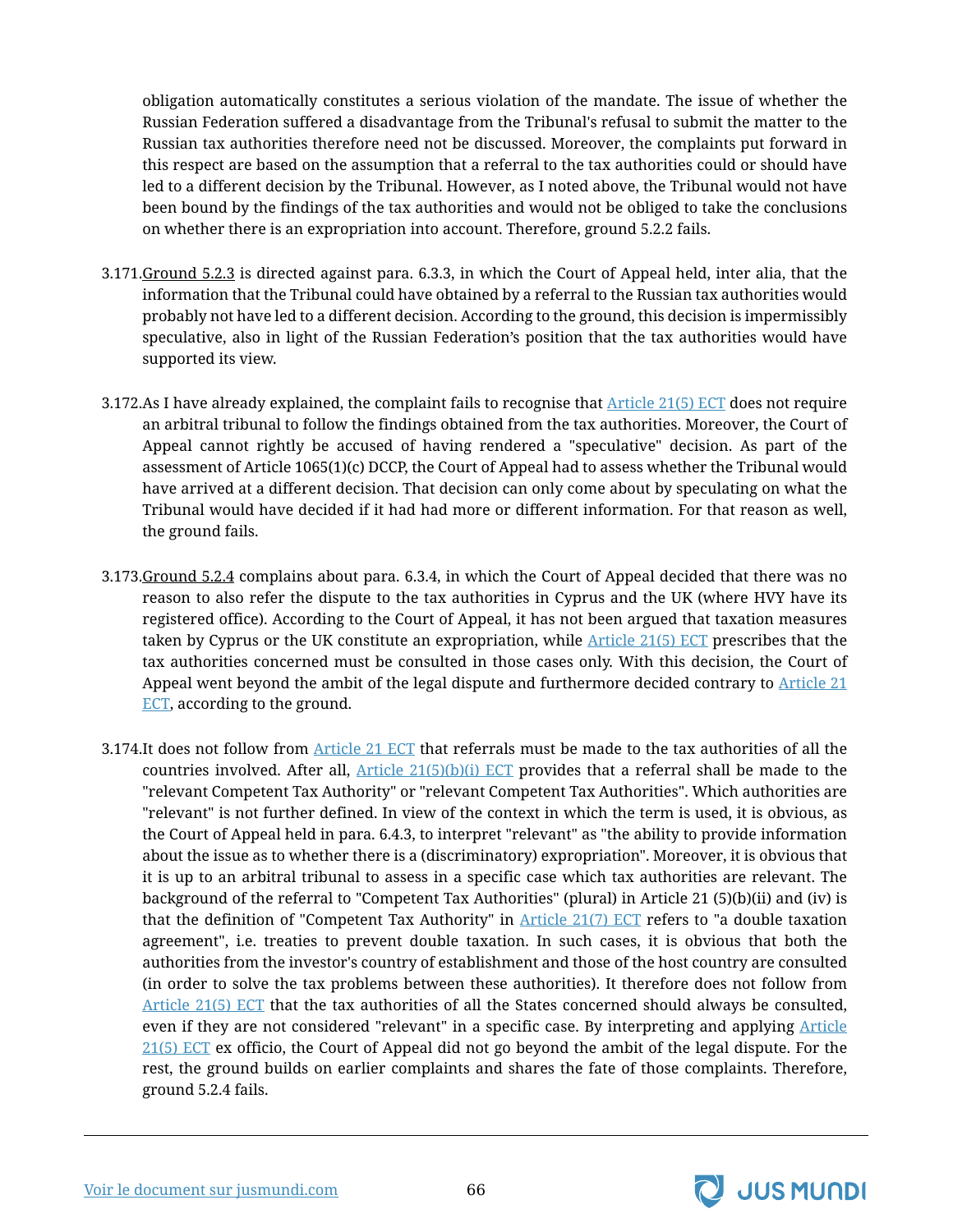- 3.175.<u>Ground 5.2.5</u> complains that the Court of Appeal rejected the Russian Federation's reliance on (an analogy with) the prognosis prohibition originating from Dutch civil procedural law. According to the ground, the Tribunal violated this prognosis prohibition by deciding in advance that consulting the Russian tax authorities would be futile.
- 3.176. It has not been established that the Tribunal was bound by such a prognosis prohibition. With regard to being bound by the prognosis prohibition, the ground provides no substantiation other than a reference to the obligation of [Article 21\(5\) ECT,](https://jusmundi.com/en/document/h/clljWVJHbGxISEg0VUZMdWNJazE2TnJ3Mmxwb2NlQ1R3cmNjQXR1UDFhaUg5bDhhczBqUjlmYmVtWWhITFNjK3dCV0JaSFlDK3BFbFIyL0xvSHhiR2sxdnZtV2R3TDJsQUR2Q0hoUUhPeWlwUFRXK0ZmSTJDNUVyTytCd1RRNTNZN0M0T1JTOUIwMThFQmczaHpXcTNRPT0=) but it cannot be inferred from that provision that it contains a prognosis prohibition. Nor does the ground explain this in greater detail. The complaint of the ground fails for that reason.
- 3.177.<u>Ground 5.2.6</u> argues that the Supreme Court should refer a question to the ECJ for a preliminary ruling on the correct interpretation of [Article 21\(5\)\(b\)\(i\) ECT.](https://jusmundi.com/en/document/h/clljWVJHbGxISEg0VUZMdWNJazE2TnJ3Mmxwb2NlQ1R3cmNjQXR1UDFhaUg5bDhhczBqUjlmYmVtWWhITFNjK3dCV0JaSFlDK3BFbFIyL0xvSHhiR2sxdnZtV2R3TDJsQUR2Q0hoUUhPeWlwUFRXK0ZmSTJDNUVyTytCd1RRNTNkVjQrenhidWlNTU8wM0Vwb3RMK3pBPT0=)
- 3.178. With reference to what I noted with regard to ground 2.7, I do not consider referring a question to the ECJ for a preliminary ruling on the interpretation of [Article 21 ECT](https://jusmundi.com/en/document/h/clljWVJHbGxISEg0VUZMdWNJazE2TnJ3Mmxwb2NlQ1R3cmNjQXR1UDFhaUg5bDhhczBqUjlmYmVtWWhITFNjK3dCV0JaSFlDK3BFbFIyL0xvSHhiR2sxdnZtV2R3TDJsQUR2Q0hoUUhPeWlwUFRXK0ZmSTJDNUVyTytCd1RRNTN1Q1N5b1ZkSFFxMjRaOGlnb2hPZHR3PT0=) necessary for the outcome of the proceedings in cassation with regard to ground 5 either. After all, in the challenged judgment, the Court of Appeal decided in line with the Russian Federation's argument that the Tribunal acted contrary to [Article 21\(5\) ECT.](https://jusmundi.com/en/document/h/clljWVJHbGxISEg0VUZMdWNJazE2TnJ3Mmxwb2NlQ1R3cmNjQXR1UDFhaUg5bDhhczBqUjlmYmVtWWhITFNjK3dCV0JaSFlDK3BFbFIyL0xvSHhiR2sxdnZtV2R3TDJsQUR2Q0hoUUhPeWlwUFRXK0ZmSTJDNUVyTytCd1RRNTNZN0M0T1JTOUIwMThFQmczaHpXcTNRPT0=) However, the Court of Appeal did not find this violation of the mandate sufficiently serious that the Yukos [Awards](https://jusmundi.com/en/document/h/VkVabHFaZE1BSjY0RitpYTBTdEc4Uy9nYkdoN01STUs2c3RzODQ0TW5COWhkU2N3MUgzV2dhSXBPWjhza1hBcE5oMHJBVjhDdTIveFMrRTZzVWtPVzRhR083ZGZ1Z2VJaHEzTVBlVnRTNmRzMEtBeU5tS1grb3lKbmdOSjJSZkZERGIvU0ZSa1lLd1ZmMklIQWxKSzVnPT0=) should be set aside. Whether or not the complaints in cassation regarding that decision are successful is not therefore dependent on the interpretation of  $Article$   $21(5)$   $ECT$  but on the question of whether the Court of Appeal's findings in the context of Article 1065(1)(c) DCCP are comprehensible. There is therefore no need to refer questions for a preliminary ruling.
- 3.179. The conclusion is that ground 5 fails.

### Ground 6: the role of the secretary of the Tribunal

- 3.180. Ground 6 is broken down into two sub-grounds, and pertains, briefly put, to the involvement of the assistant (secretary) to the Tribunal, Valasek, in drafting the arbitral awards. According to the Russian Federation, this involvement violates the principle that arbitrators must personally perform the task assigned to them, as a consequence of which the Tribunal has failed to comply with its mandate (Article 1065(1)(c) DCCP). In addition, Valasek's involvement is said to mean that there effectively was a "fourth arbitrator", as a consequence of which the Tribunal's composition was in violation of the applicable rules (Article 1065(1)(d) DCCP). The Court of Appeal rejected these arguments in paras. 6.6.1-6.6.15.
- 3.181.<u>Ground 6.1</u> does not contain any complaints but sketches the background of the complaints and summarises the challenged decision of the Court of Appeal.

## Ground 6.2: delegation to Secretary of the Tribunal

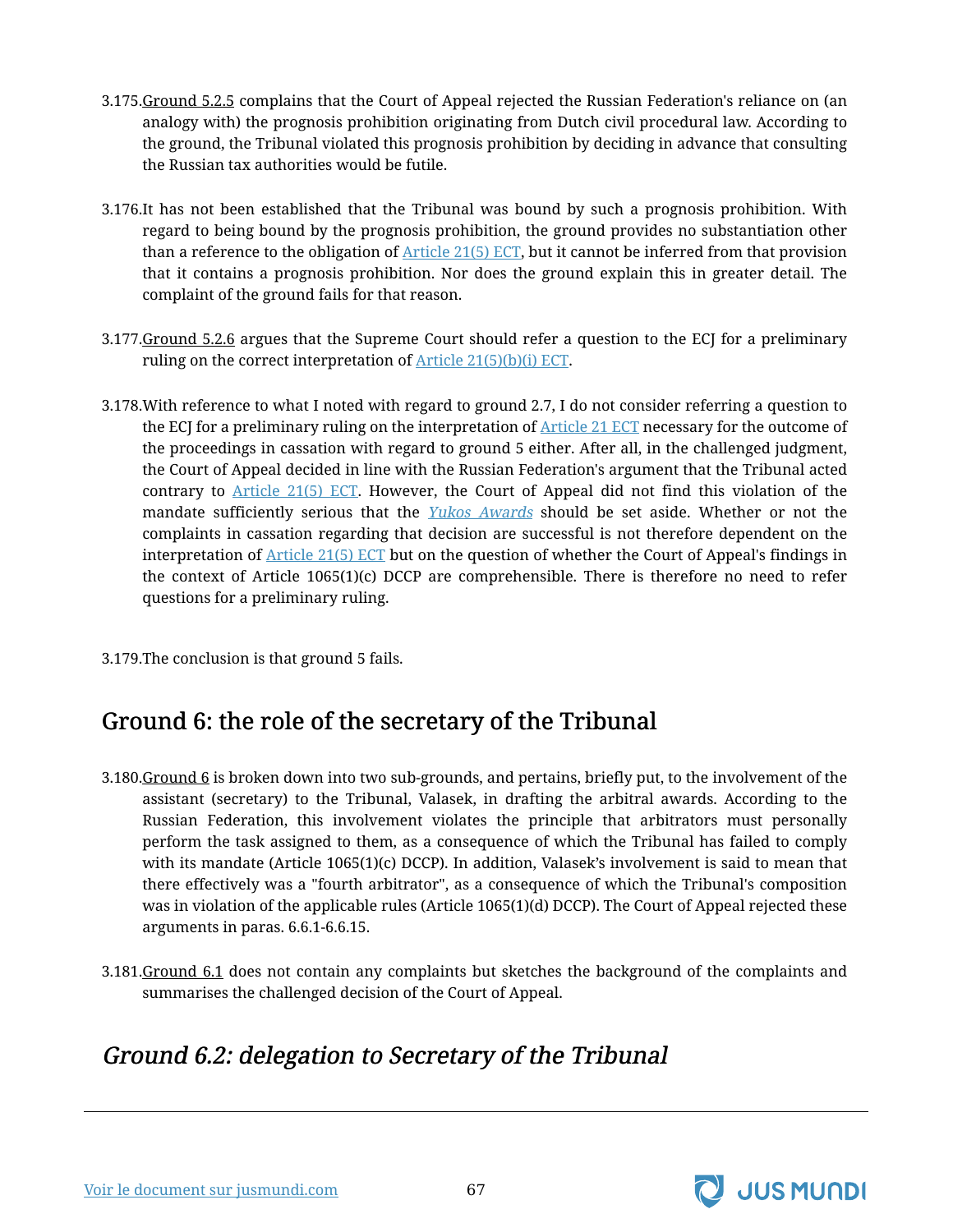3.182.<u>Ground 6.2</u> comprises three complaints: (i) a complaint (at 6.2.1) about the Court's rejection of the Russian Federation's offer of witness evidence in respect of Valasek's contributions to the decisionmaking process, (ii) a complaint (at 6.2.2) that the Court of Appeal's decision is contrary to Article 1065(1)(b) DCCP in conjunction with Article 1026(1) DCCP, which provide that an arbitral award may not be rendered by an even number of arbitrators, and (iii) a complaint (at 6.2.3) that the Court of Appeal failed to recognise various (unwritten) procedural rules in its decision.

### Introductory remarks

- 3.183. The ground raises the question of the extent to which the arbitrators are able to delegate (parts of) their work to a secretary or assistant without, in the process, neglecting the basic principle that they are required to perform their duties personally<sup>205</sup>, and without the secretary serving, in fact, as a "fourth arbitrator". In concrete terms, the question arises as to the extent to which a secretary is allowed to draft the decisive or supporting parts of the judgment.
- 3.184.There are different views on this issue.  $^{206}$  Some authors have pointed out that there is a risk that the secretary can end up being involved in the arbitral tribunal's decision-making in an impermissible manner if this is not carefully monitored.<sup>207</sup> Nevertheless. Born concludes:

"the better view is that there is no per se prohibition on secretaries or junior lawyers performing such tasks, provided that the members of the tribunal carefully review and make appropriate use of any preparatory work." <sup>208</sup>

Peters concurs with this, and is of the opinion that it is not a problem if secretaries write (parts of) an arbitral award, provided this is done in accordance with the instructions of and under the responsibility of the arbitral tribunal, and that the latter does not adopt the texts indiscriminately. 209 Smakman took a similar position.<sup>210</sup> Sanders is of the opinion that "the reasoning of the award or parts thereof (...) is solely the task of the arbitral tribunal, and it does so in its own words."<sup>211</sup> Von Hombracht-Brinkman distinguishes between cases in which the arbitral tribunal consists (partly) of lawyers and cases in which that is not the case, and considers the drafting of an award by a secretary to be acceptable only in the latter case.<sup>212</sup> Partasides thinks it undesirable (but not

<sup>209</sup> See Peters' annotation to the Court of Appeal's final judgment, *JOR* 2020/16, at point 13.<br><sup>210</sup> Smakman on cit, at 4



<sup>&</sup>lt;sup>205</sup> See Snijders, Nederlands arbitragerecht, 2018, no. 4.14.2; Gary B. Born, International Commercial Arbitration. Vol. II: International Arbitral Procedures, Alphen aan den Rijn: Kluwer Law International 2014, p. 1999; M.P.J. Smakman, De rol van de secretaris van het scheidsgerecht belicht, TvA 2007/2, at 4: Constantine Partasides, The Fourth Arbitrator? The Role of Secretaries to Tribunals in International Arbitration, Arbitration International 2002, pp. 147-163.

 $^{206}$  In addition to the literature referred to below, the initiating document (no. 212, p. 109) refers to the contribution of F.J.M. de Ly, Kroniek internationale arbitrage, TvA 2012/84. As opposed to the ground, I do not read there that De Ly is of the opinion that secretaries are not allowed to draft judgments. Although De Ly writes that "Decisions and other essential duties may still not be delegated to a secretary and memoranda written by secretaries may not lead to arbitrators not personally considering the case and not writing awards", this describes the practice followed under the (new) ICC memorandum of 1 August 2012 for the appointment, duties and remuneration of administrative secretaries in the context of ICC arbitration.

 $207$  Born, op. cit., p. 2000; Partasides, op. cit., p. 148 et seq.

<sup>208</sup> Born, op. cit., p. 2000. In a similar sense, Peters, op. cit., at 13.

Smakman, op. cit., at 4.

<sup>211</sup> P. Sanders, De secretaris van het scheidsgerecht, TvA 2007/29, at 2.

<sup>&</sup>lt;sup>212</sup> F.D. von Hombracht-Brinkman, Er zijn secretarissen en secretarissen! Response to *prof. mr.* P. Sanders' article, 'De secretaris van het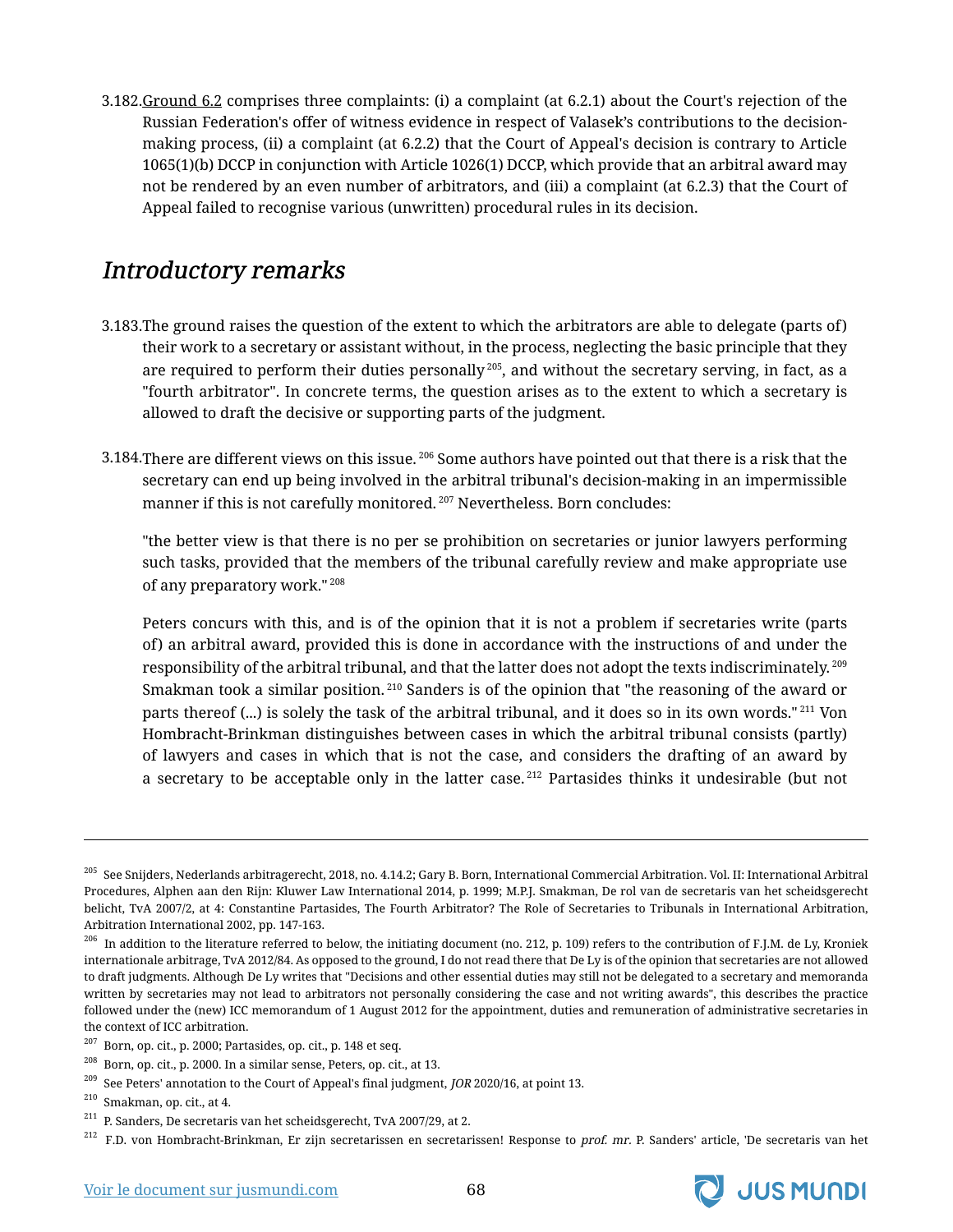unacceptable, per se) that the draft decision be left to a secretary, but also writes that this is strongly dependent on the circumstances. Moreover, decisions in this regard are up to the arbitrator. $^{213}$ Polkinghorne and Rosenberg are outspoken: in their opinion, it is impermissible for the secretary to write substantive sections of the judgment.  $214$ 

- 3.185. There is no generally accepted rule or practice to imply that it is unacceptable in all cases for the drafting of substantive portions of an arbitral award to be assigned to a secretary.<sup>215</sup> For that, it also has to be established in this respect that lines have been crossed ensuing from the principle of the proper performance of the duties of arbitrators. That could be the case, for example, if it turns out that the arbitral tribunal has adopted texts written by the secretary without further ado, or if the secretary was improperly involved in the decision-making. The burden of proof for such facts lies with the party that invokes the alleged violation of mandate on the part of the arbitrators, as is the case when relying on any of the grounds for setting aside in Article 1065 DCCP. <sup>216</sup> It will not be easy to prove such facts, although this is justified by the fact that the arbitrators are facing serious accusations (neglecting their individual duties), and by the restraint that must generally be observed when relying on Article 1065(1)(c) DCCP.
- 3.186. The lack of a generally accepted rule on this matter explains why some arbitration regulations have specific rules in this regard. The Court of Appeal held - unchallenged in cassation - that the applicable [UNCITRAL Rules](https://jusmundi.com/en/document/h/K3c3WHBLTUlqbG80TVZ5dlN0TWIyT1BOMVlIY3VQdXZSYUtDM1ZKZkkxaVlid1lJcUFSVHR1VHNrQ2dYZzdVNGk3VHlybFpHc0JZMlJjNEFtNHZGdmxQQ3ZaTFpwdE5PRXFwR1lndDRuNzQ9) in this case do not contain any provisions on this point (para. 6.6.14.1), and that the extent to which the arbitrators delegate certain duties to their secretary is therefore left to their discretion, while respecting the personal fulfilment of their tasks as a basic principle. According to the Court of Appeal, it has not been demonstrated that the arbitrators violated this basic principle, and that even if Valasek did provide drafts of the supporting parts of the award, this does not necessarily imply that he himself took decisions as well (para. 6.6.14.1, last sentences). According to the Court of Appeal, it has not been demonstrated that the taking of substantive decisions relevant to the arbitral awards was delegated to Valasek, or that Valasek had ultimate responsibility for (certain parts of) the awards. Therefore, according to the Court of Appeal, there is no question of a violation of mandate within the meaning of Article 1065(1)(c) DCCP.
- 3.187. After this explanation, I will discuss the three complaints in the ground.

# Ground 6.2.1: rejection of Russian Federation's tender of evidence

3.188.<u>Ground 6.2.1</u> complains about para. 6.6.5, in which the Court of Appeal disregarded the Russian

 $^{216}\,$  Supreme Court 23 April 2010, ECLI:NL:HR:2010:BK8097, NJ 2011/475, annotated by H.J. Snijders, para. 3.5.3.



scheidsgerecht', TvA 2008/17.

<sup>213</sup> Partasides, op. cit., p. 158.

 $^{214}$  Michael Polkinghorne & Charles B. Rosenberg, The Role of the Tribunal Secretary in International Arbitration: A Call for a Uniform Standard, Dispute Resolution International. Vol. 8, 2014, pp. 107-128. In their contribution, these authors call attention to the role of the secretary in various arbitration regulations, and make a number of recommendations ('standards'). One of those standards entails that the secretary may not prepare "substantive portions of awards" and may not be assigned any "decision-making functions" (p. 127).

<sup>&</sup>lt;sup>215</sup> The initiating document also refers to a number of articles that have been submitted as exhibits, from which, in my opinion, no generally accepted interpretation can be inferred. Some contributions (exhibits RF-396 and RF-405) discuss specific arbitration regulations, whereas the authors of other contributions defend their own views while acknowledging that differing views do exist (Exhibits RF-400, RF-403, RF-404).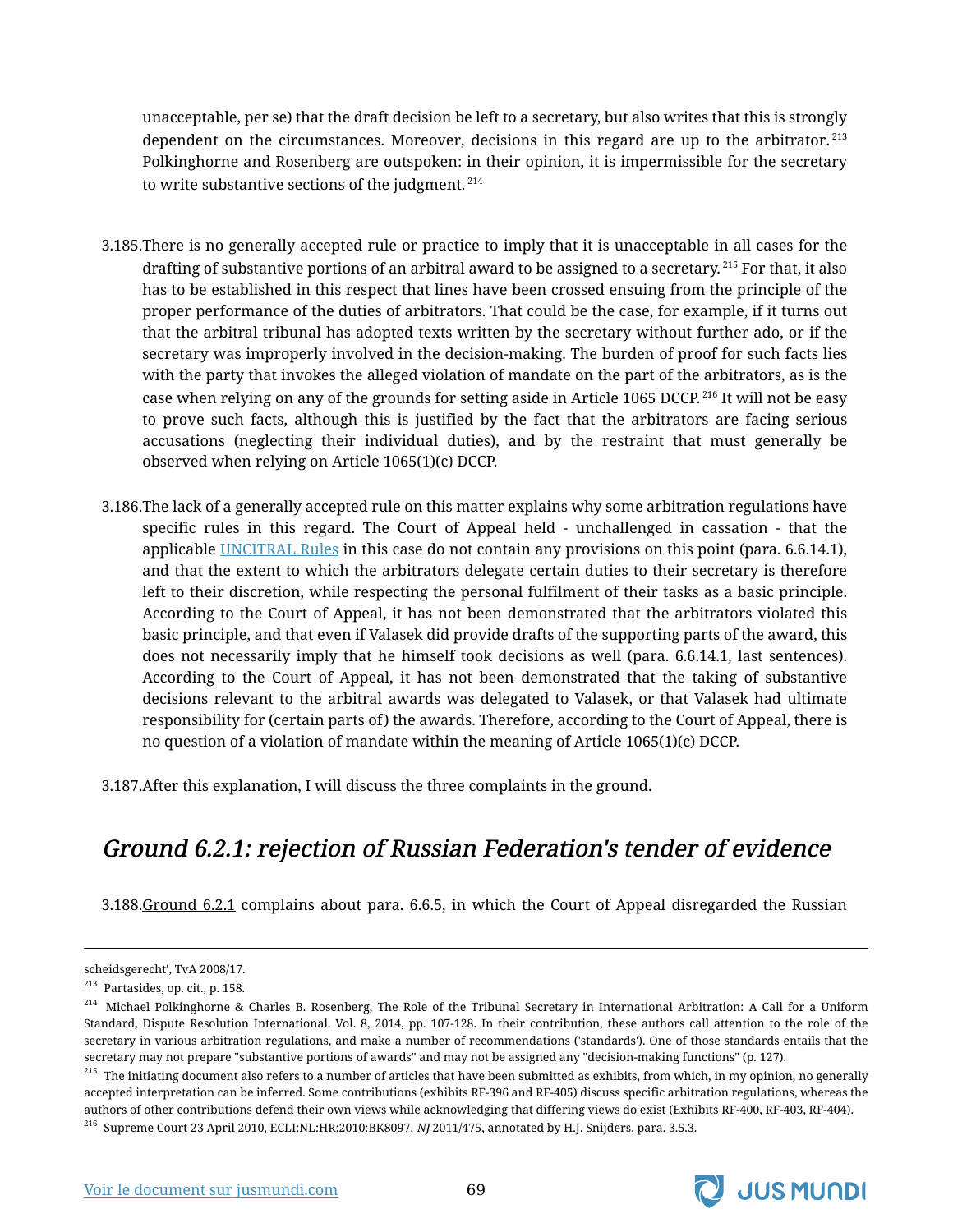Federation's tender of evidence. The Russian Federation offered to have Valasek testify about "the hours he claimed and his contributions to the Tribunal's decision-making process' and furthermore to have two witness experts testify.  $^{\scriptscriptstyle 217}$ 

3.189. The Court of Appeal rejected this tender of evidence because it assumed for the sake of argument that Valasek "made significant contributions to the drafting of Chapters IX, X and XII of the Final Award by providing (draft) texts that the arbitrators have incorporated, in whole or in part, in the arbitral awards". Therefore, the tender of evidence was no longer at stake. The complaint apparently intends to argue that the Court of Appeal should nonetheless have allowed the tender of evidence because of the possibility that Valasek had also influenced the ultimate decisions of the Tribunal by providing said texts. The ground in fact complains that the Court of Appeal interpreted the Russian Federation's tender of evidence too narrowly. Such a complaint must fail, however, as interpreting the procedural documents is a matter reserved for the Court of Appeal. <sup>218</sup>

#### Ground 6.2.2: even number of arbitrators?

- 3.190. Ground 6.2.2 complains that in para. 6.6.13, the Court of Appeal rejected the reliance on Article 1065(1)(b) DCCP in conjunction with Article 1026(1) DCCP. That reliance entails that, as a result of Valasek's involvement, the [Yukos Awards](https://jusmundi.com/en/document/h/VkVabHFaZE1BSjY0RitpYTBTdEc4Uy9nYkdoN01STUs2c3RzODQ0TW5COWhkU2N3MUgzV2dhSXBPWjhza1hBcE5oMHJBVjhDdTIveFMrRTZzVWtPVzRhR083ZGZ1Z2VJaHEzTVBlVnRTNmRzMEtBeU5tS1grb3lKbmdOSjJSZkZERGIvU0ZSa1lLd1ZmMklIQWxKSzVnPT0=) were, in fact, rendered not by three but by four arbitrators, which is a violation of the aforementioned provisions. The Court of Appeal held that the [Yukos Awards](https://jusmundi.com/en/document/h/VkVabHFaZE1BSjY0RitpYTBTdEc4Uy9nYkdoN01STUs2c3RzODQ0TW5COWhkU2N3MUgzV2dhSXBPWjhza1hBcE5oMHJBVjhDdTIveFMrRTZzVWtPVzRhR083ZGZ1Z2VJaHEzTVBlVnRTNmRzMEtBeU5tS1grb3lKbmdOSjJSZkZERGIvU0ZSa1lLd1ZmMklIQWxKSzVnPT0=) were signed by the three appointed arbitrators, thus fulfilling the requirements under those provisions. The Court of Appeal therefore interpreted those provisions too narrowly, given that they are also meant to prevent a fourth person from, in fact, serving as arbitrator, according to the ground.
- 3.191. Article 1026(1) DCCP provides that the arbitral tribunal must consist of an odd number of arbitrators. Article 1065(1)(b) DCCP then provides that an arbitral award can be set aside if the arbitral tribunal is not validly composed. The ground argues that Article 1026(1) DCCP not only sets the formal requirement that the arbitral tribunal must consist of an odd number of arbitrators, but also aims to prevent a fourth person from being involved in the decision-making. There are no indications in the literature and legislative history that this provision should indeed be understood this way. <sup>219</sup> In principle, it can be assumed that it can be deduced from the signing of an arbitral award which arbitrators rendered the award, as is also evident from the signing of a court decision in government case law which judges rendered that decision.  $220$  If the signing shows that the award was rendered by an odd number of arbitrators, the requirement of Article 1026(1) DCCP has thus been satisfied. All this obviously does not set aside that it is undesirable for a fourth person to act as a de facto arbitrator by exerting influence on the decision in the arbitration proceedings. The Court of Appeal did not fail to recognise this, but evidently investigated in para. 6.6.14 et seq. whether the arbitrators delegated part of their personal mandate to Valasek. The complaint fails due to the



<sup>&</sup>lt;sup>217</sup> Defence on Appeal no. 991.

<sup>218</sup> Asser Procesrecht/Korthals Altes & Groen 7 2015/157; A.E.H. van der Voort Maarschalk, De toetsing in cassatie, in B.T.M. van der Wiel (ed.), Cassatie, Deventer: Kluwer 2019, no. 68.

<sup>&</sup>lt;sup>219</sup> See Sanders, Het Nederlandse arbitragerecht. op. cit., p. 60; Van den Berg et al., Arbitragerecht, op. cit., p. 46; Snijders, Nederlands arbitragerecht, op. cit., nos. 4.4.1 and 9.3.3; G.J. Meijer et al., Parliamentary History of the Arbitration Act 2015/III.8 3.

 $^{220}$  Cf., for example. Supreme Court 18 November 2016, NJ 2017/202, annotated by H.B. Krans and P. van Schilfgaarde (Meavita), para. 3.2.5.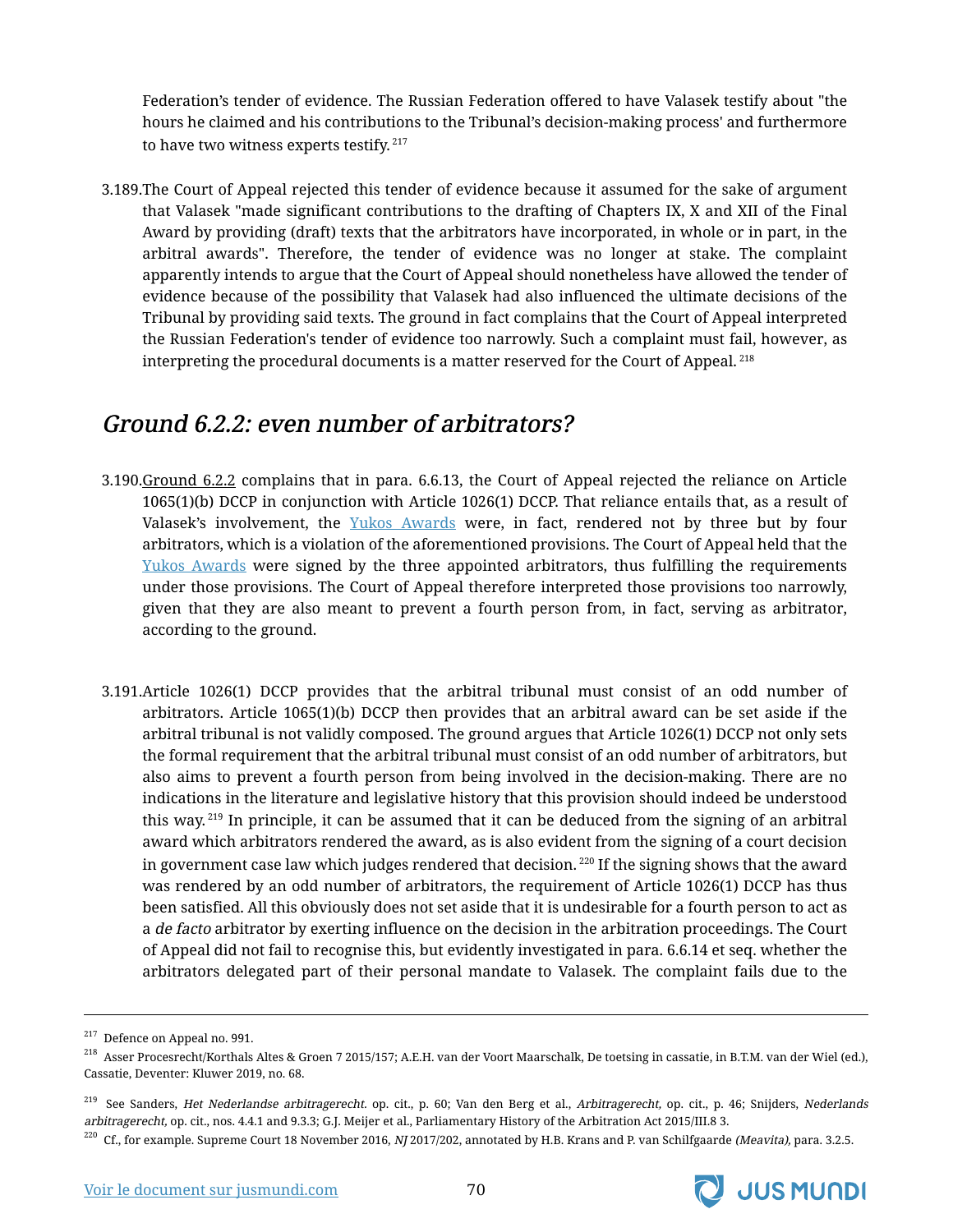above.

## Ground 6.2.3: role of the secretary

- 3.192.<u>Ground 6.2.3</u> raises five complaints (referred to by the letters a through e). I will briefly discuss these complaints.
- 3.193.The first complaint <u>(at a)</u> is directed against the rejection by the Court of Appeal of the Russian Federation's argument that there is a (unwritten) rule entailing that a secretary is not allowed to write substantive parts of an arbitral award. According to the complaint, the Court of Appeal failed to recognise that such substantive tasks may only be delegated to a secretary after the parties' express consent. The second complaint  $(at b)$  is directed against the Court of Appeal's decision in para. 6.6.14.2 that by not "fully" informing the parties of Valasek's drafting task, the Tribunal did not seriously violate its mandate.
- 3.194. The two complaints can be discussed jointly. As I have already mentioned, there is no unwritten rule. In so far as both complaints argue that the Court of Appeal failed to recognise the importance of transparency by the Tribunal in delegating substantive tasks, the Court of Appeal acknowledged in para. 6.6.14.2 that the Tribunal should have fully informed the parties on this point, but decided that this violation of the mandate was not serious enough to justify setting aside the arbitral awards. The two complaints fail for this reason. For the rest, the Court of Appeal's decision is not incomprehensible.
- 3.195.The third complaint <u>(at c)</u> argues that the Court of Appeal wrongly decided in para. 6.6.14.1 that only a specific provision in the applicable arbitration rules can preclude arbitrators from delegating substantive tasks to an assistant.
- 3.196. This complaint is based on an incorrect interpretation of para. 6.6.14.1, as the Court of Appeal did not find that the authority of arbitrators to delegate tasks is limited solely by the arbitration rules. According to the Court of Appeal, in the absence of any concrete party agreements and as long as the substantive decisions are taken by the arbitrators themselves, it is left to the Tribunal's discretion to what extent an assistant or secretary is used for the drafting of the arbitral award. The arbitrators must therefore always respect the principle of personal performance of one's duties. The Court of Appeal evidently investigated whether the actions taken conflict with this principle, and answered that question in the negative. The complaint fails for that reason.
- 3.197.The fourth complaint <u>(at d)</u> is directed against para. 6.6.14.1 and complains about the decision that there can only be a (sufficiently serious) violation of the mandate if the arbitrators entirely left the taking of substantive decisions or the ultimate responsibility for the award to their assistant.
- 3.198. In light of the positions in the literature described above, the Court of Appeal's decision is neither incorrect nor incomprehensible, so that the complaint fails.
- 3.199.The fifth complaint <u>(at e)</u> entails that the principle of personal performance of one's duties would be reduced to nil if arbitrators were able to fully delegate the writing of their awards to a secretary,



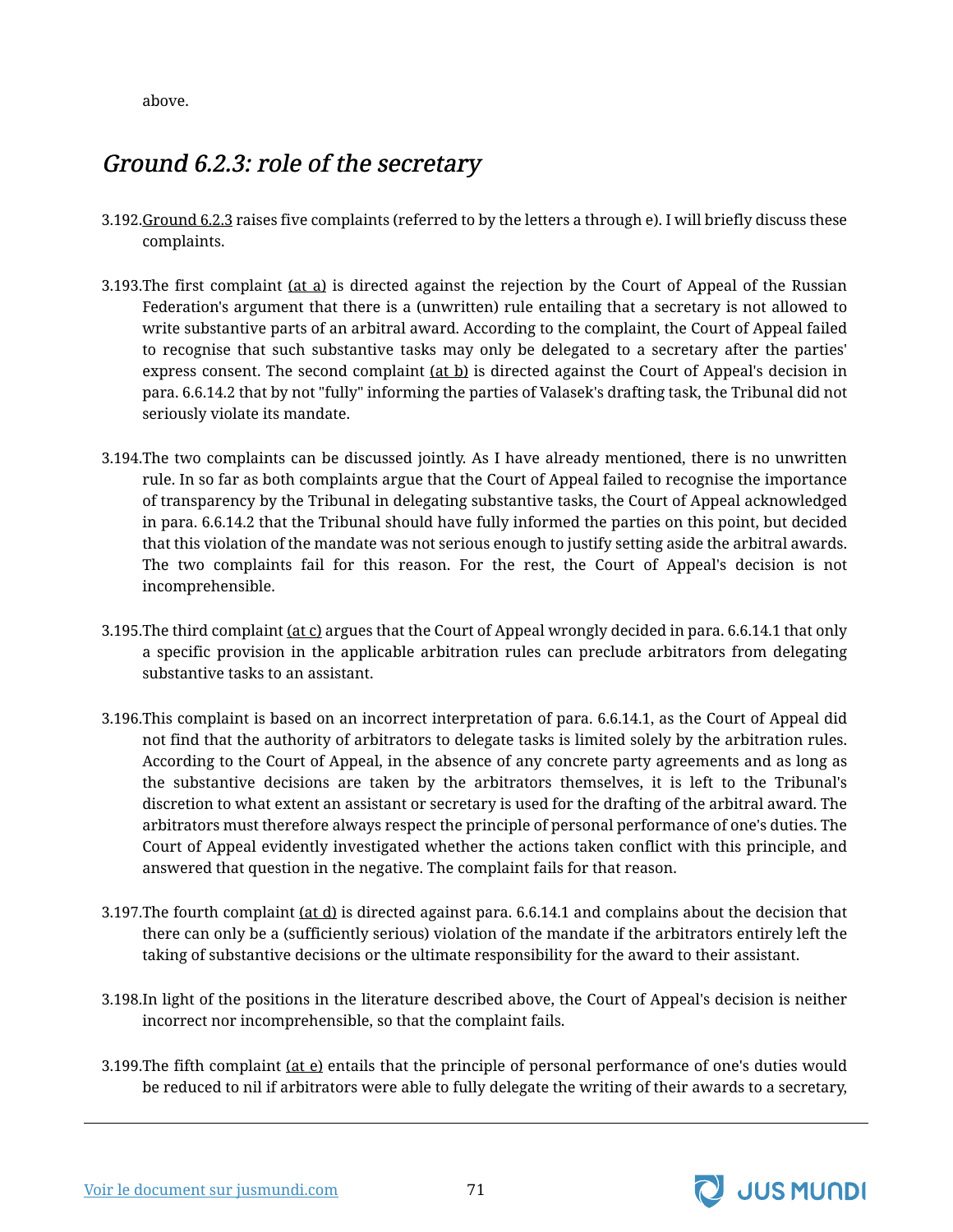with the proof that they themselves performed their duties consisting only of the fact that they signed the award.

3.200. The complaint builds on the previous complaints. The fact that the arbitrators signed the award can serve as proof that the arbitral tribunal was properly composed, but it does not automatically prove that the principle of personal performance of one's duties was respected. That principle continues to apply in full, on the understanding that it must be established that it has not been complied with in a specific case. As follows from my discussion of this ground, there is no violation of the principle of personal performance of one's duties merely because a secretary wrote substantive parts of the arbitral award. All complaints in ground 6.2.3 fail for that reason.

3.201. The conclusion is that ground 6 fails.

# Ground 7: lack of reasoning?

3.202. Ground 7 is divided into two sub-grounds and is directed against paras. 8.4.13 and 8.4.16 of the final judgment. These paragraphs pertain to the argument that the arbitral awards lack sound reasoning where they address the Russian Federation's statement that Yukos' Mordovian companies were shams. The Tribunal concluded that there was no evidence for this in 'the massive record'. According to the Court of Appeal, with this the Tribunal referred to the record that was the subject of the tax proceedings conducted by Yukos in Russia (para. 8.4.13). According to the ground, this 'attempt at reparation' is contrary to Articles 19 and 24 DCCP, and moreover incomprehensible.

# Introductory remarks

3.203. Before I discuss the complaints, I note the following (also see the Court of Appeal's unchallenged assumption in para. 8.1.2). The Russian Federation invoked the setting-aside ground that is included in Article 1065(1)(d) DCCP. Setting aside on this ground is only possible in the absence of reasoning, and is thus not possible in cases of inadequate reasoning, according to the Supreme Court.<sup>221</sup> After all, examining the adequacy of the reasoning of the arbitral award can boil down to a substantive reassessment of that award, for which the court does not have jurisdiction. There may, however, be cases in which, while reasons have been stated, no well-founded explanation for the relevant decision can be identified. <sup>222</sup> Setting aside on the basis of Article 1065(1)(d) DCCP is then justified, even if the court must exercise this power with reticence, in the sense that it should only intervene in arbitral decisions in clear-cut cases.  $223$  Setting aside on the basis of Article 1065(1)(d) DCCP is therefore subject to a high threshold.

3.204.



 $^{221}$  Supreme Court 25 February 2000, ECLI:NL:HR:2000:AA4947, NJ 2000/508, annotated by H.J. Snijders, para. 3.3.

 $^{222}$  Supreme Court 9 January 2004, ECLI:NL:HR:AK8380, NJ 2005/190, annotated by H.J. Snijders, para. 3.5.2. See also Advocate General Bakels' opinion prior to the judgment of the Supreme Court of 25 February 2000 referred to in the previous footnote, in which he argues that a lack of reasoning should also be understood to Include 'reasoning that is so flawed that it can be equated with a complete absence of reasoning in terms of information and power of persuasion'.

 $^{223}$  Supreme Court 22 December 2006, ECLI:NL:2006:AZ1593, NJ 2008/4, annotated by H.J. Snijders, para. 3.3.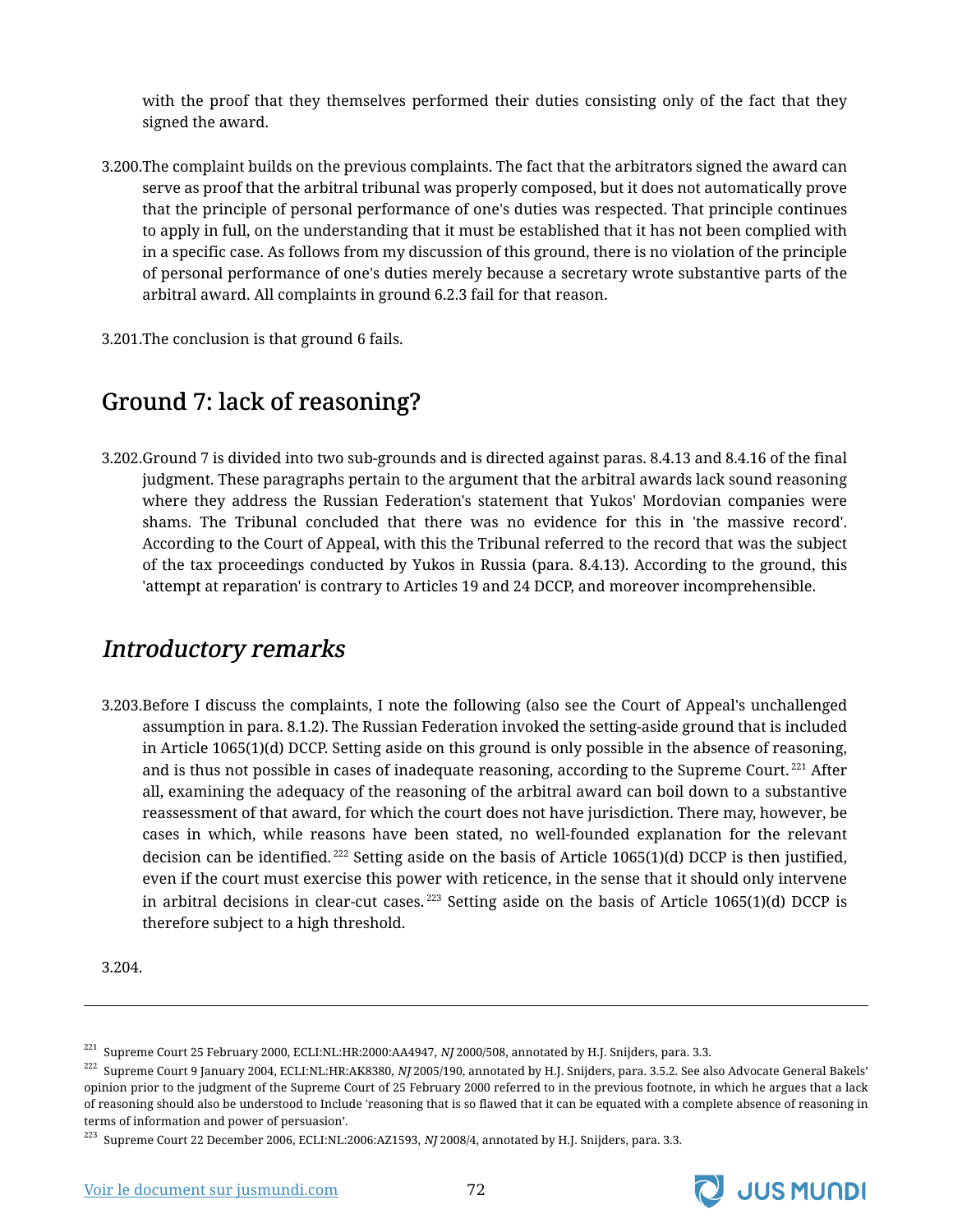Briefly put, the context of the complaints in ground 7 is as follows (for a more detailed representation, see para. 8.4.2 et seq. of the final judgment). In the arbitration proceedings, HVY argued that the additional tax assessment imposed on Yukos had been fabricated and was basically an expropriation. The Russian Federation argued that HVY could have known that the way Yukos used tax exemption in low-tax regions (including Mordovia) was inconsistent with the applicable bad faith taxpayer doctrine. The Tribunal assessed whether evidence had been provided that there was bad faith. The Tribunal subsequently decided that "the massive record" contains no evidence of the statement that Yukos' Mordovian companies were shams (sub-chapter 639 Final [Awards](https://jusmundi.com/en/document/h/WUZmZ2Vxcm9ndzJhVW44NThxNzZRZnNTeHpSMDBLRTQ5dURoNEozQ3BqbDZxSzBnTmdsY3N0UjNPaVlFUVNvZ1NWNDErcTFNYUcxamFIVW91aG1zdHdEeDQ1K0NWOE5seURVOTY2QmZDaWNlVnR2a0g5V3k5T0w1NjcxSTZzdVE=)). In the setting-aside proceedings, the Russian Federation argued that this decision was insufficiently substantiated because such evidence had actually been submitted in the arbitration proceedings. The Court of Appeal rejected this argument because, according to the Court of Appeal, it is clear that with "the massive record", the Tribunal referred to the record at issue in the tax proceedings conducted by Yukos in Russia (para. 8.4.13). The Court of Appeal further substantiated this in paras. 8.4.1.4-8.4.16 by pointing out that the Tribunal's decision focusses on the question of whether there was due process in the Russian tax proceedings.

3.205.<u>Ground 7.1</u> contains an introduction and no complaints. <u>Ground 7.2</u> is divided into four sub-grounds with complaints.

## Ground 7.2.1: incompatibility with Articles 19 and 24 DCCP?

- 3.206. According to ground 7.2.1, the Court of Appeal's decision is incompatible with Articles 24 and 19 DCCP, because the Court of Appeal's interpretation that "the massive record" refers to the tax record and not to the arbitration file was not defended by either party.
- 3.207. This complaint fails. After all, the Court of Appeal had to address the question of how the relevant decision of the Tribunal should be understood. That is why the Court of Appeal was also free to interpret this decision differently to how it was defended by the parties. As such, that defended interpretation is not a fact, but is precisely the issue on which a judgment is requested from the Court of Appeal. Consequently, there is no prohibited supplement to the factual basis (Article 24 DCCP) or a violation of the principle of the right to be heard (Article 19 DCCP).

#### Ground 7.2.2: evidence in tax proceedings

3.208. Ground 7.2.2 complains about the Court of Appeal's finding at the end of para. 8.4.13 that the Russian Federation did not argue that the evidence it submitted in the arbitration proceedings had already been submitted in the tax proceedings. According to the ground, there was no reason for the Russian Federation to argue this, because it is an "obvious fact". Furthermore, according to the ground, it was clear that various supporting documents submitted in the arbitration proceedings originated from the tax proceedings.

3.209. The findings challenged by the ground build on the rejection by the Court of Appeal of the Russian

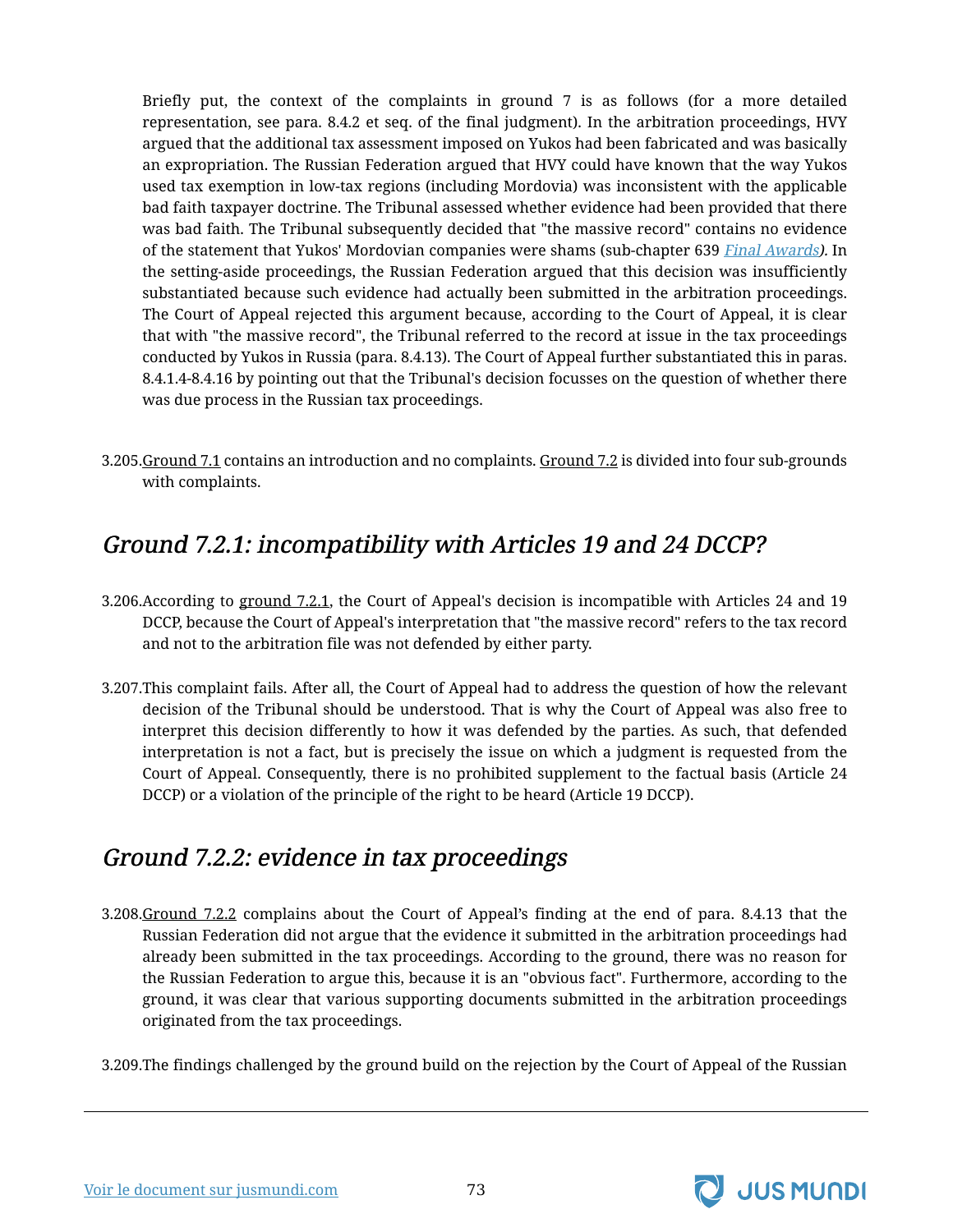Federation's argument that evidence of bad faith on the part of Yukos/HVY had been provided in the arbitration proceedings. In line with this, the Court of Appeal decided that said supporting documents were irrelevant, as the issue was whether they had been submitted in the tax proceedings, which the Russian Federation did not assert. Without the Russian Federation's statements in this respect, the Court of Appeal was not required to independently investigate whether certain supporting documents had also been submitted in the tax proceedings. If the Court of Appeal had done so, the Court of Appeal would have gone beyond the ambit of the legal dispute and, moreover, supplemented the factual basis by establishing facts itself and taking them into account. The complaint fails for this reason.

## Ground 7.2.3: significance of tax record

- 3.210. Ground 7.2.3 argues that on points other than the Mordovian sham companies (namely, the use of sham companies in Lesnoy and Trekghomy), the Tribunal concurred with the audit reports and decisions of the Russian tax authorities and did not attach any significance to the tax record, as such. According to the ground, the Tribunal also did not have the Russian tax records. Moreover, there are several tax records, so that there is no single 'massive record' (singular). That is why the Court of Appeal's interpretation of this decision is incomprehensible, according to the complaint.
- 3.211. Even after repeated reading of the ground it is still unclear to me what the ground wants to argue. In so far as the ground intends to argue that the Court of Appeal failed to recognise that the Tribunal's decision is incomprehensible and therefore does not meet the requirements of Article 1065(1)(d) DCCP, the complaint fails because this argument was not raised at the fact-finding instances (after all, it was argued at the time that the lack of reasoning was that evidence had actually been provided in the arbitration proceedings). In so far as the ground intends to argue that the Court of Appeal's interpretation in para. 8.4.13 is illogical, because with 'the massive record' Tribunal could not refer to the tax record, this complaint also fails because these reasons were not put forward at the fact-finding instances (after all, a different argument was put forward at the time). Furthermore, the Court of Appeal extensively substantiated its interpretation in paras. 8.4.14-8.4.16 with arguments. These findings are unchallenged.
- 3.212.Lastly, <u>ground 7.2.4</u> is directed against para. 8.4.16. This ground assumes that in that finding, the Court of Appeal gave an alternative reasoning for its rejection of the reliance on Article 1065(1)(e) DCCP, 'brushing aside' its earlier rejection (para. 8.4.13 et seq.) in the process.
- 3.213. The ground fails to recognise that the Court of Appeal does not provide "alternative" reasoning in the challenged finding, but superfluously finds that even if the Russian Federation's interpretation of sub-chapter 639 of the *Final [Awards](https://jusmundi.com/en/document/h/WUZmZ2Vxcm9ndzJhVW44NThxNzZRZnNTeHpSMDBLRTQ5dURoNEozQ3BqbDZxSzBnTmdsY3N0UjNPaVlFUVNvZ1NWNDErcTFNYUcxamFIVW91aG1zdHdEeDQ1K0NWOE5seURVOTY2QmZDaWNlVnR2a0g5V3k5T0w1NjcxSTZzdVE=)* is correct, this does not affect the Tribunal's ultimate conclusion. That this is a superfluous finding is shown by the fact that in para. 8.4.13, the Court of Appeal explicitly based itself on a different interpretation of the Tribunal's decision. The complaints fail for this reason.
- 3.214. It follows from the above that the complaints in ground 7 were presented in vain.